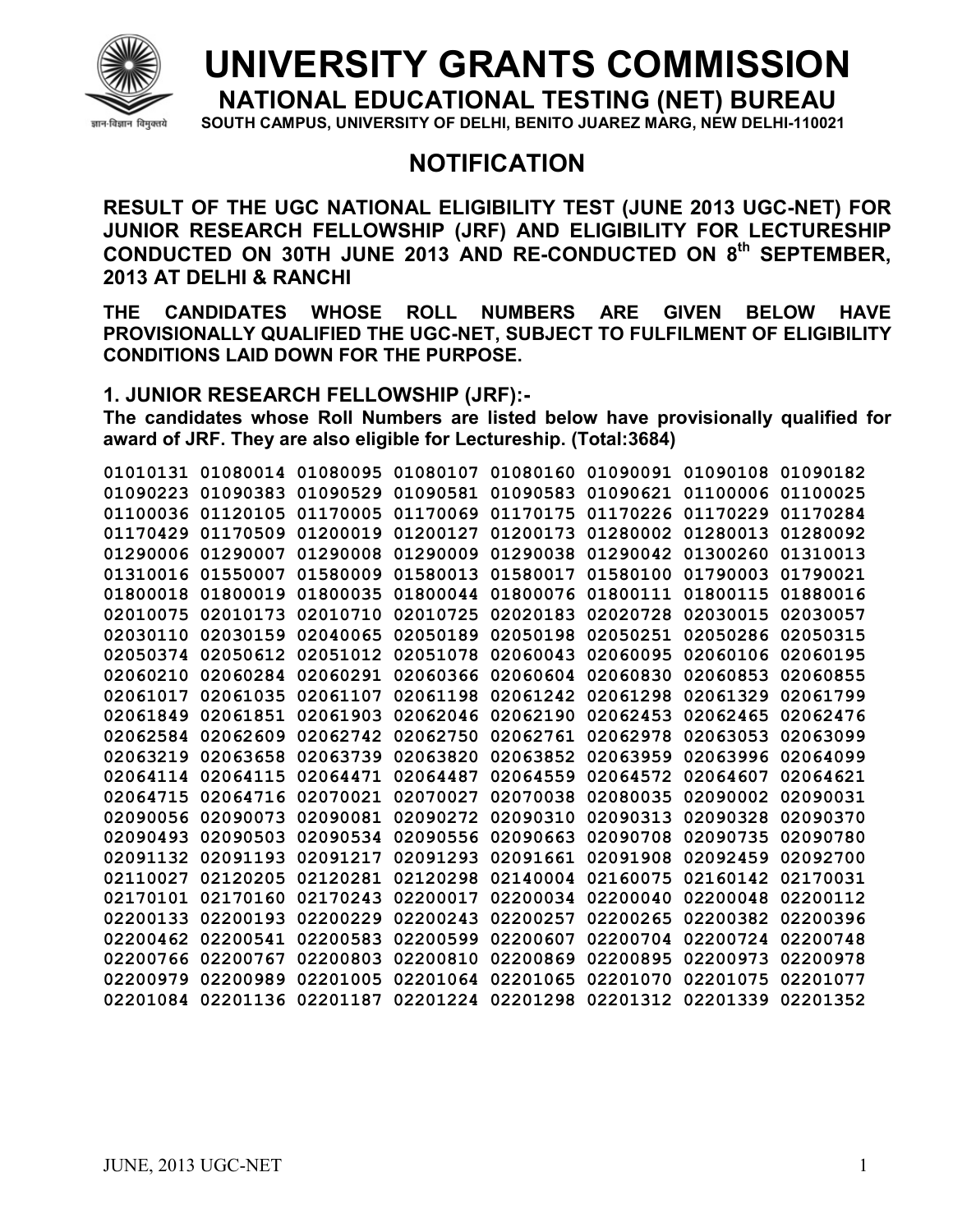| 02201371 | 02201395                   | 02201448 | 02201456                   | 02201470 | 02201518                                                                | 02201577                   | 02201639 |
|----------|----------------------------|----------|----------------------------|----------|-------------------------------------------------------------------------|----------------------------|----------|
| 02201677 | 02201681                   | 02201700 | 02201776                   | 02201838 | 02201839                                                                | 02201925                   | 02201929 |
| 02201952 | 02202055                   | 02202060 | 02202061                   | 02202062 | 02202085                                                                | 02202166                   | 02202218 |
| 02202459 | 02202483                   | 02202640 | 02202694                   | 02202783 | 02202869                                                                | 02202870                   | 02202916 |
| 02203117 | 02203247                   | 02203270 | 02203297                   | 02203405 | 02203425                                                                | 02203656                   | 02203699 |
| 02203709 | 02203761                   | 02203912 | 02203989                   | 02250020 | 02250123                                                                | 02250124                   | 02250305 |
| 02250421 | 02250902                   | 02250920 | 02251009                   | 02251060 | 02251065                                                                | 02251083                   | 02251084 |
| 02251143 | 02251564                   | 02251565 | 02251567                   | 02280037 | 02280104                                                                | 02300276                   | 02500051 |
| 02550016 | 02580020                   | 02580051 | 02580061                   | 02580112 | 02580140                                                                | 02580173                   | 02580242 |
| 02580244 | 02580351                   | 02580389 | 02580422                   | 02580423 | 02580453                                                                | 02580495                   | 02630145 |
| 02670014 | 02670018                   | 02670032 | 02670063                   | 02740003 | 02740004                                                                | 02790106                   | 02800031 |
| 02800032 | 02800040                   | 02800050 | 02800110                   | 02800112 | 02800139                                                                | 02800208                   | 02800236 |
| 02800245 | 02800271                   | 02800297 | 02800305                   | 02800306 | 02800402                                                                | 02800523                   | 02800538 |
| 02800570 | 02800590                   | 02800628 | 02800636                   | 02800648 | 02800752                                                                | 02800789                   | 02800836 |
|          |                            |          |                            |          |                                                                         |                            |          |
| 02800859 | 02800865                   | 02800928 | 02800960                   | 02800961 | 02801088                                                                | 02801101                   | 02801136 |
| 02801181 | 02801208                   | 02801367 | 02801378                   | 02801421 | 02801529                                                                | 02801530                   | 02801531 |
| 02870256 | 02880033                   | 02880036 | 02880067                   | 02880068 | 02880077                                                                | 02880086                   | 02880091 |
| 03060039 | 03100001                   | 03170378 | 03170426                   | 03270010 | 03270014                                                                | 03270019                   | 03270029 |
| 03270034 | 03270124                   | 03270154 | 03270158                   | 03270171 | 03270250                                                                | 03270282                   | 03270615 |
| 03270616 | 03270644                   | 03300025 | 03870050                   | 03870252 | 03870719                                                                | 03880003                   | 03880087 |
| 03880124 | 03880128                   | 04050009 | 04050022                   | 04050092 | 04060222                                                                | 04100011                   | 04170011 |
| 04300156 | 04580002                   | 05020036 | 05030024                   | 05030041 | 05040001                                                                | 05040327                   | 05050037 |
| 05050091 | 05050215                   | 05050331 | 05050960                   | 05051381 | 05051417                                                                | 05051474                   | 05051630 |
| 05060084 | 05060215                   | 05060278 | 05060456                   | 05060632 | 05080007                                                                | 05080102                   | 05080260 |
| 05080274 | 05080339                   | 05080464 | 05080496                   | 05080677 | 05080686                                                                | 05081176                   | 05090004 |
| 05090005 | 05090027                   | 05090033 | 05090058                   | 05090065 | 05090066                                                                | 05090071                   | 05090102 |
| 05090111 | 05090112                   | 05090113 | 05090168                   | 05090185 | 05090199                                                                | 05090221                   | 05090222 |
| 05090248 | 05090249                   | 05090250 | 05090262                   | 05090322 | 05090342                                                                | 05090352                   | 05090369 |
| 05090402 | 05090419                   | 05090486 | 05090543                   | 05090640 | 05090651                                                                | 05090719                   | 05090730 |
| 05090779 | 05090878                   | 05090879 | 05090992                   | 05091416 | 05100005                                                                | 05100008                   | 05100027 |
| 05100070 | 05100071                   | 05100086 | 05120088                   | 05120100 | 05120165                                                                | 05120229                   | 05120693 |
| 05150003 | 05150023                   | 05150032 | 05150050                   | 05150051 | 05150067                                                                | 05150082                   | 05160017 |
|          | 05160036                   | 05160053 |                            | 05160119 | 05170023                                                                |                            |          |
| 05160019 |                            | 05170333 | 05160087                   |          |                                                                         | 05170041                   | 05170123 |
| 05170203 | 05170256                   |          | 05170420                   | 05170740 | 05200039                                                                | 05200080                   | 05200097 |
|          | 05200123 05200145 05200147 |          |                            |          | 05200150 05200254 05200256 05200324 05200346                            |                            |          |
|          | 05200364 05200647          |          |                            |          | 05201132 05201190 05201222 05201259                                     | 05201587 05201848          |          |
|          | 05201950 05201998          |          |                            |          | 05202008 05202066 05202290 05250018 05250066 05250116                   |                            |          |
|          |                            |          |                            |          | 05250322 05250365 05250367 05250395 05250546 05250547 05250652 05280026 |                            |          |
|          |                            |          |                            |          | 05280295 05300143 05300306 05420004 05450001 05460001 05460009 05460015 |                            |          |
|          |                            |          |                            |          | 05460019 05470010 05470099 05470117 05470301 05500008 05500015 05500024 |                            |          |
|          |                            |          |                            |          | 05500066 05500076 05550003 05550013 05550022 05550027 05550092 05550122 |                            |          |
|          |                            |          |                            |          | 05550131 05550154 05580007 05580010 05580019 05580033 05580036 05580057 |                            |          |
|          | 05580126 05580138          |          |                            |          | 05580143 05580144 05580179 05580213                                     | 05580219 05580227          |          |
|          |                            |          |                            |          | 05580228 05600002 05600067 05600097 05670018 05670044 05670093 05670117 |                            |          |
|          |                            |          |                            |          | 05670131 05730049 05730055 05730083 05730099 05740010 05790062 05790131 |                            |          |
|          | 05790173 05790220          |          |                            |          | 05790280 05800013 05800019 05800045 05800121 05800137                   |                            |          |
|          | 05800176 05800217          |          | 05800293 05800340 05800371 |          |                                                                         | 05800496 05800564 05800609 |          |
|          |                            |          |                            |          | 05800783 05800875 05801093 05801117 05830005 05890097 05890338 05890341 |                            |          |
|          |                            |          |                            |          |                                                                         |                            |          |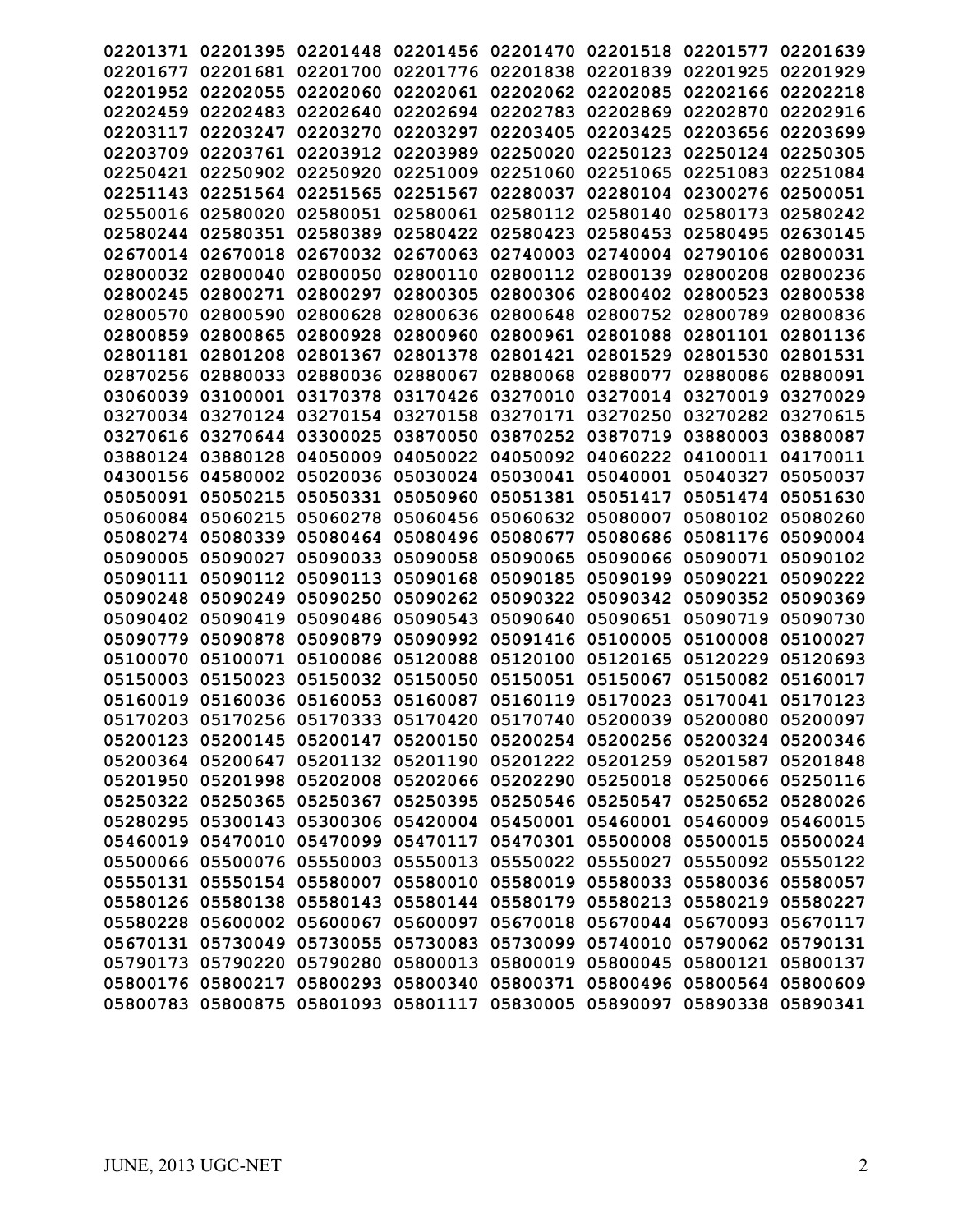|                   |          |                                              |                            |                   |                            | 05920006 06040121 06040137 06040215 06040299 06050222 06080361 06081406 |          |
|-------------------|----------|----------------------------------------------|----------------------------|-------------------|----------------------------|-------------------------------------------------------------------------|----------|
| 06082692 06100005 |          |                                              |                            |                   |                            | 06100030 06100202 06100203 06100247 06100336 06100545                   |          |
| 06120015          | 06120073 | 06120084                                     | 06170204 06170222          |                   | 06170320                   | 06170341 06170500                                                       |          |
|                   |          | 06170927 06171044 06171088                   | 06171375 06171552          |                   | 06171666                   | 06171669 06171686                                                       |          |
| 06172053 06210070 |          | 06210089                                     | 06210153 06210162          |                   | 06210263                   | 06210287                                                                | 06210299 |
| 06210320          | 06210379 | 06210429                                     | 06210452                   | 06210515          | 06210584                   | 06210593                                                                | 06210648 |
| 06210666          | 06210676 | 06210743                                     | 06210816                   | 06210830          | 06210847                   | 06211041 06211065                                                       |          |
| 06211077          | 06211344 | 06211432                                     | 06211503                   | 06211548          | 06211564                   | 06211723                                                                | 06211807 |
| 06212090 06260034 |          | 06550167                                     | 06590361                   | 06650003          | 06740008                   | 06790007                                                                | 06800030 |
| 06800054 06870192 |          | 06870220                                     |                            | 06871449 06880007 |                            | 06880191 06880416 06930083                                              |          |
| 07050120 07050261 |          | 07050289                                     | 07080032 07090012          |                   | 07090069                   | 07120003                                                                | 07170195 |
| 07170421          | 07200009 | 07580015                                     | 07580085                   | 07580155          | 07590040                   | 07800046 08170041                                                       |          |
| 08170050          | 08230021 | 08550001                                     | 08550010                   | 08550011          |                            | 08550016 08550027                                                       | 08550036 |
| 09020004          | 09080285 | 09100007                                     | 09100015                   | 09120009          |                            | 09170106 09170163                                                       | 09170349 |
|                   |          | 09260033 09260394 09260445                   | 09460004 10090022          |                   | 10170344 10170700          |                                                                         | 10260036 |
| 10260256 10260261 |          | 10260386 10260423 10260436                   |                            |                   |                            | 10260486 10260501 10260548                                              |          |
| 10260615          | 10260702 | 10260850                                     |                            |                   |                            | 10261250 11030024 11080116 11090058 11090104                            |          |
| 11190031          | 11190124 | 11190196                                     | 11190205                   | 11190286          | 11190414                   | 11191039                                                                | 11200054 |
| 11200071          | 11200077 | 11200078                                     | 11200082                   | 11200083          | 11200107                   | 11200172                                                                | 11200173 |
| 11200188          | 11200218 | 11230013                                     | 11230015                   | 11230026          | 11250005                   | 11250277                                                                | 11250640 |
| 11300017 11300050 |          |                                              | 11300059 11300156 11300323 |                   |                            | 11300352 11300503 11300679                                              |          |
|                   |          | 11300837 11550014 11590037 11590106 11700008 |                            |                   |                            | 11700040 11800032 11800037                                              |          |
| 11800052 11800070 |          |                                              | 11800148 11800211 11800337 |                   | 11800371                   | 11800401 11800479                                                       |          |
| 11800505 11800758 |          |                                              | 11800784 11801037          |                   | 11801114 12030186 12030295 |                                                                         | 12030400 |
| 12030451 12040105 |          |                                              |                            |                   |                            | 12040112 12070021 12070039 12070044 12070113                            | 12080161 |
|                   |          | 12080342 12090014 12090021 12090024 12090151 |                            |                   |                            | 12090208 12090330 12090503                                              |          |
|                   |          |                                              |                            |                   |                            | 12091095 12091394 12100016 12100020 12120009 12120025 12120027 12120032 |          |
|                   |          |                                              |                            |                   |                            | 12120093 12120117 12120192 12150007 12160007 12160148 12170061 12170183 |          |
| 12170292 12170381 |          |                                              | 12170471 12170529          | 12170562          | 12190068                   | 12190776                                                                | 12190799 |
| 12190977          | 12191287 | 12191302 12191317                            |                            | 12191803          | 12191977                   | 12250014                                                                | 12250015 |
| 12250048          | 12250081 |                                              | 12250082 12250109          | 12250259          | 12250275                   | 12250337                                                                | 12250374 |
| 12250844          | 12251447 |                                              | 12300010 12300048 12300083 |                   |                            | 12300111 12300112 12300113                                              |          |
|                   |          |                                              |                            |                   |                            | 12300123 12300141 12300253 12300254 12300593 12300748 12300909 12300975 |          |
|                   |          |                                              |                            |                   |                            | 12301060 12301667 12301777 12301863 12420002 12420003 12470051 12470064 |          |
|                   |          |                                              |                            |                   |                            | 12470115 12550067 12580016 12580164 12590058 12590431 12590598 12630088 |          |
|                   |          |                                              |                            |                   |                            | 12650005 12660011 12710018 12720007 12720009 12740025 12790024 12790054 |          |
|                   |          |                                              |                            |                   |                            | 12790055 12790101 12800023 12800034 12800083 12800089 12800123 12800155 |          |
|                   |          |                                              |                            |                   |                            | 12800305 12800386 12800391 12800408 12800485 12800623 12800722 12800954 |          |
|                   |          |                                              |                            |                   |                            | 12801099 12801104 12801911 12801978 12802500 12802589 12802716 12802803 |          |
|                   |          |                                              |                            |                   |                            | 12820005 12870041 12870126 12870637 12871254 12880081 12880118 12890082 |          |
|                   |          |                                              |                            |                   |                            | 13040001 13040020 13040120 13050007 13080054 13080349 13080406 13080453 |          |
|                   |          |                                              |                            |                   |                            | 13080500 13080646 13080730 13080870 13080964 13081007 13081557 13081654 |          |
|                   |          |                                              |                            |                   |                            | 13081954 13082200 13082245 13090009 13090012 13090096 13090100 13090139 |          |
|                   |          |                                              |                            |                   |                            | 13090273 13100005 13100032 13100277 13170026 13170649 13220017 13220193 |          |
|                   |          |                                              |                            |                   |                            | 13220245 13220246 13220426 13220444 13220619 13290005 13290042 13290071 |          |
|                   |          |                                              |                            |                   |                            | 13290072 13290081 13290227 13290311 13290312 13290427 13290494 13290541 |          |
|                   |          |                                              |                            |                   |                            | 13300171 13300663 13300664 13301493 13490020 13590116 13590143 13710005 |          |
|                   |          |                                              |                            |                   |                            | 13710008 13870217 13880093 14010166 14020028 14050051 14050178 14050378 |          |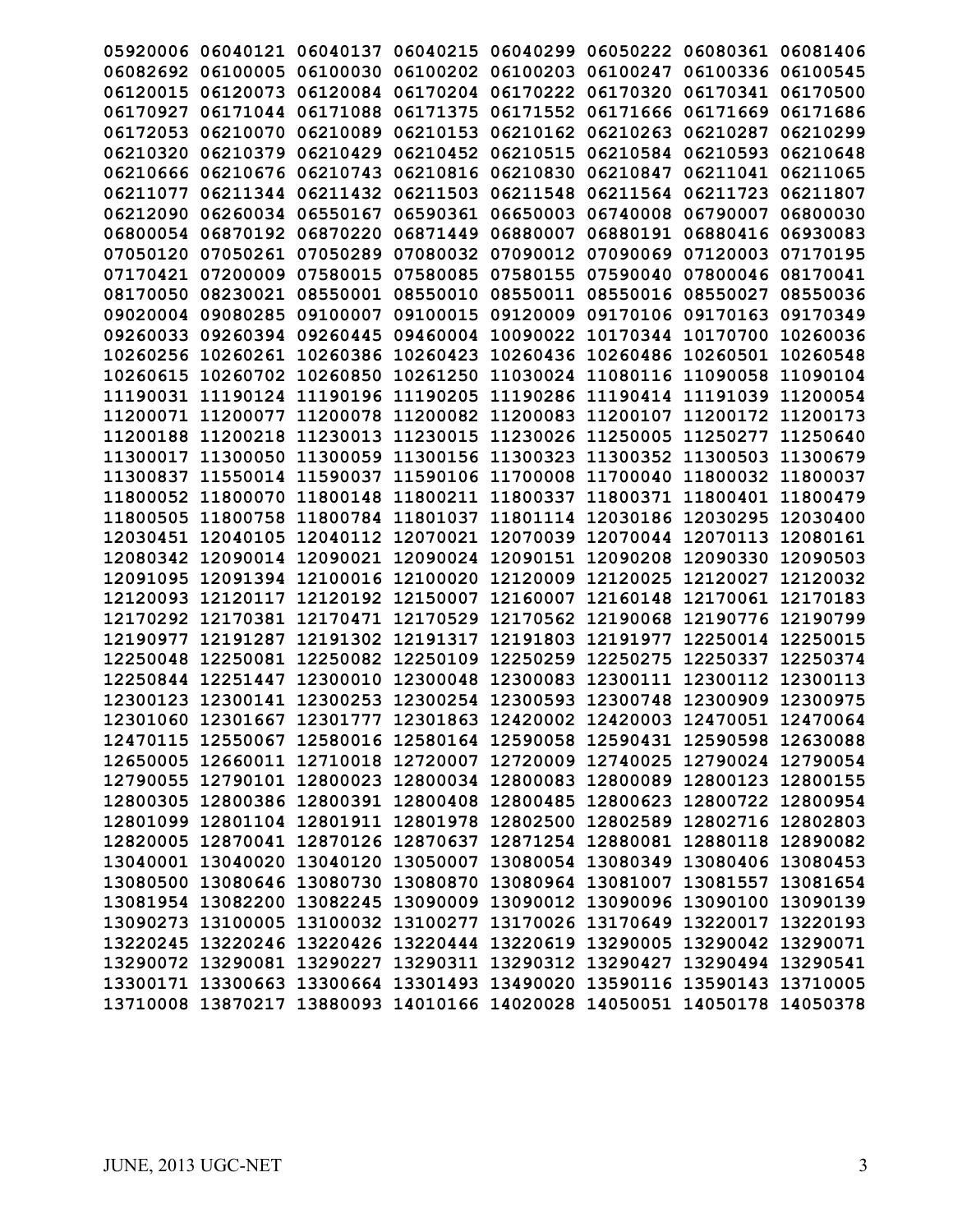| 14050587          |                                                                         |                   |                            |          | 14060179 14060194 14060636 14060676 14060783 14060913 |          | 14060940 |
|-------------------|-------------------------------------------------------------------------|-------------------|----------------------------|----------|-------------------------------------------------------|----------|----------|
|                   | 14080314 14080444 14081068 14090051 14090065                            |                   |                            |          | 14090105 14090218                                     |          | 14090683 |
| 14090781 14091098 |                                                                         | 14091099 14091127 |                            | 14091171 | 14091291 14091339                                     |          | 14091389 |
| 14091515 14091546 |                                                                         | 14091602 14091603 |                            | 14091618 | 14091708 14091723                                     |          | 14091820 |
| 14091988          | 14092212                                                                | 14092353          | 14092692 14092697          |          | 14093004 14093055                                     |          | 14093090 |
| 14093280          | 14093356                                                                | 14120227          | 14120263                   | 14120416 | 14120600                                              | 14170093 | 14170123 |
| 14170283          | 14170798                                                                |                   | 14170972 14170982          | 14171337 | 14200094                                              | 14200155 | 14200436 |
| 14250124          | 14250140                                                                | 14250146          | 14250200                   | 14300012 | 14470239                                              | 14470310 | 14580562 |
| 14800437          | 14800538                                                                | 14880008          | 14880047                   | 14880060 | 15050030                                              | 15050229 | 15060183 |
| 15060556          | 15060680                                                                | 15060688          | 15060804 15090037          |          | 15090159                                              | 15090173 | 15090210 |
| 15090357          | 15090434                                                                | 15090665          | 15090742                   | 15090809 | 15090939                                              | 15091031 | 15091332 |
| 15120132          | 15120141                                                                | 15120358          | 15170086                   | 15170213 | 15170225                                              | 15170316 | 15170374 |
| 15200022          | 15200298                                                                | 15300381          | 15800021                   | 15800028 | 15800100                                              | 15800196 | 15800203 |
| 15800408          | 16010020                                                                | 16010335 16040007 |                            | 16040010 | 16040055 16040146                                     |          | 16050087 |
|                   | 16080031 16080084                                                       | 16080549 16080886 |                            | 16081327 | 16081382 16081704                                     |          | 16082159 |
| 16090142 16090143 |                                                                         |                   | 16090172 16090262 16090324 |          | 16100006 16100034 16100058                            |          |          |
|                   | 16100064 16100136                                                       | 16100193 16100272 |                            | 16120002 | 16120005 16120017                                     |          | 16120073 |
| 16170032          | 16170111                                                                | 16170234          | 16170272                   | 16170446 | 16170852                                              | 16170886 | 16170941 |
| 16220026          | 16220064                                                                | 16220584          | 16290008                   | 16300626 | 16301164 16301240                                     |          | 16301375 |
| 16470074          | 16590176                                                                | 16630024 16740001 |                            | 16790007 | 16870005                                              | 16880023 | 16880030 |
| 16880143          | 16880173                                                                | 16880183          | 16880269                   | 16880273 | 16880277                                              | 16880303 | 16930013 |
| 16930037          | 17010101                                                                | 17010208          | 17010216                   | 17010217 | 17010222                                              | 17010341 | 17010410 |
| 17011209          | 17011422                                                                | 17011455          | 17011578                   | 17011706 | 17020373                                              | 17020924 | 17021056 |
|                   |                                                                         | 17022019          |                            |          |                                                       |          |          |
| 17021535          | 17021790                                                                |                   | 17022041                   | 17022256 | 17022385                                              | 17030067 | 17030069 |
| 17030077          | 17030082                                                                | 17030083          | 17030135                   | 17040033 | 17040040                                              | 17040268 | 17040282 |
| 17040364 17040380 |                                                                         |                   | 17040383 17040513 17040621 |          | 17050004 17050010                                     |          | 17050027 |
| 17050034 17050045 |                                                                         | 17050046 17050047 |                            |          | 17050054 17050068 17050097                            |          | 17050113 |
| 17050134 17050179 |                                                                         | 17050181          | 17050244                   | 17050251 | 17050252 17050255                                     |          | 17050263 |
| 17050302          | 17050317                                                                | 17050329          | 17050332                   | 17050381 | 17050446 17050465                                     |          | 17050543 |
| 17050565          | 17050576                                                                | 17050583          | 17050639                   | 17050640 | 17050658                                              | 17050696 | 17050841 |
| 17050848          | 17050887                                                                | 17060075          | 17060081                   | 17060222 | 17060236                                              | 17060278 | 17060326 |
| 17060506          | 17060532                                                                | 17060533          | 17060539 17060701          |          | 17060748                                              | 17060820 | 17060931 |
| 17060998          | 17061123                                                                | 17061250          | 17061292 17061446          |          | 17061610                                              | 17061627 | 17061691 |
|                   | 17061750 17061793 17061906 17061913 17061925                            |                   |                            |          | 17061969 17062465                                     |          | 17062905 |
|                   | 17070018 17070024 17070027 17080005 17080030 17080044 17080050 17080061 |                   |                            |          |                                                       |          |          |
|                   | 17080120 17080122 17080123 17080131 17080161 17080223 17080225 17080228 |                   |                            |          |                                                       |          |          |
|                   | 17080233 17080234 17080255 17080258 17080262 17080280 17080322 17080343 |                   |                            |          |                                                       |          |          |
|                   | 17080346 17080414 17080454 17080470 17080476 17080477 17080495 17080600 |                   |                            |          |                                                       |          |          |
|                   | 17080633 17080647 17080653 17080678 17080716 17080894 17080923 17080939 |                   |                            |          |                                                       |          |          |
|                   | 17080959 17081157 17081159 17081198 17081217 17081224 17081322 17081324 |                   |                            |          |                                                       |          |          |
|                   | 17081358 17081375 17081548 17081586 17081672 17081737 17081782 17081783 |                   |                            |          |                                                       |          |          |
|                   | 17081812 17082007 17082008 17082196 17082298 17082407 17082545 17082567 |                   |                            |          |                                                       |          |          |
|                   | 17082801 17082968 17083008 17090025 17090028 17090090 17090124 17090300 |                   |                            |          |                                                       |          |          |
|                   | 17090336 17090351 17090435 17090458 17090485 17090631 17090635 17090638 |                   |                            |          |                                                       |          |          |
|                   | 17090689 17091071 17091206 17091509 17091515 17091778 17100003 17100013 |                   |                            |          |                                                       |          |          |
|                   | 17100059 17100062 17100085 17100100 17100112 17100126 17100178 17100184 |                   |                            |          |                                                       |          |          |
|                   | 17100189 17100195 17100202 17100207 17100248 17100255 17100285 17100328 |                   |                            |          |                                                       |          |          |
|                   | 17100353 17100359 17100375 17100466 17110017 17110026 17120009 17120055 |                   |                            |          |                                                       |          |          |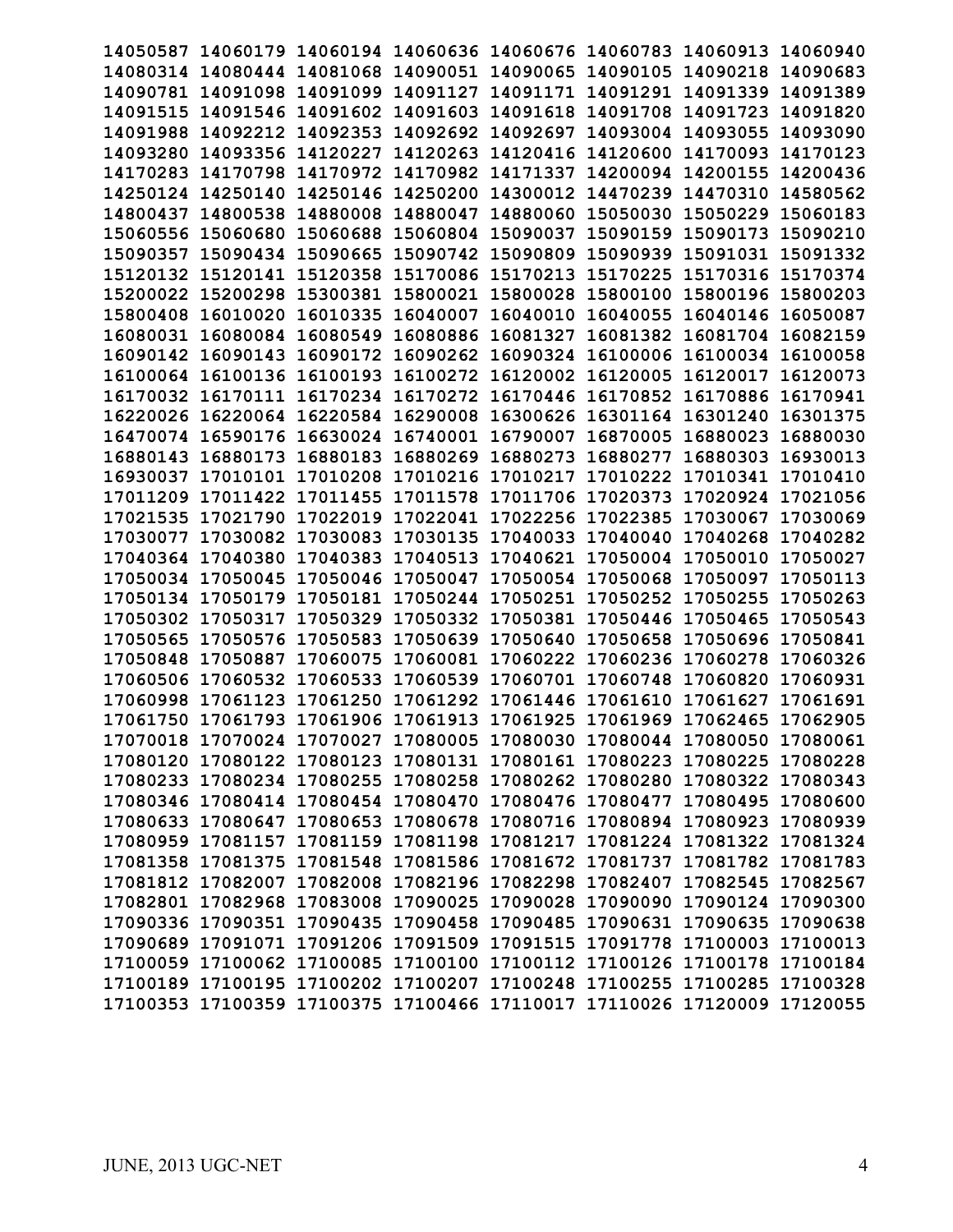| 17120088          |                      |                   |                            |                                              |                   | 17120089 17120093 17120100 17120175 17120179 17120182 17120200          |          |
|-------------------|----------------------|-------------------|----------------------------|----------------------------------------------|-------------------|-------------------------------------------------------------------------|----------|
| 17120225          | 17120258             |                   |                            | 17120295 17120326 17120329 17120395 17120401 |                   |                                                                         | 17120405 |
| 17120472          | 17120581 17140207    |                   | 17140252 17150018          |                                              |                   | 17160013 17160158 17170049                                              |          |
| 17170051          | 17170075             | 17170108          | 17170142                   | 17170374                                     | 17170377          | 17170395                                                                | 17170418 |
| 17170479          | 17170498             | 17170501          | 17170570                   | 17170745                                     | 17170760          | 17170891                                                                | 17170916 |
| 17171000          | 17171043             | 17171211          | 17171237                   | 17171246                                     | 17171259          | 17171272                                                                | 17171351 |
|                   |                      | 17171825          | 17171875                   | 17171908                                     | 17172006          |                                                                         | 17172124 |
| 17171696          | 17171715<br>17172296 |                   | 17172509                   |                                              |                   | 17172040<br>17172629                                                    | 17172763 |
| 17172152          |                      | 17172496          |                            | 17172517                                     | 17172537          |                                                                         |          |
| 17172961          | 17173245             | 17173261          | 17173386                   | 17173538                                     | 17173646          | 17173737                                                                | 17173927 |
| 17174006          | 17174207             | 17174262 17174265 |                            | 17174295                                     | 17174458          | 17174532                                                                | 17174570 |
| 17174693          | 17174784             | 17174816          | 17175033                   | 17175059                                     | 17175110          | 17175117                                                                | 17175118 |
| 17175248          | 17175255             | 17175485          | 17175550                   | 17175665                                     | 17175771          | 17175772                                                                | 17176057 |
| 17176089          | 17176173             | 17200288          | 17200417                   | 17200603                                     | 17200620          | 17200910                                                                | 17200987 |
| 17201014 17201148 |                      |                   | 17201229 17202064 17202073 |                                              | 17202181          | 17202342                                                                | 17202886 |
| 17203135          | 17203438             | 17250039 17250045 |                            | 17250048                                     | 17250049 17250053 |                                                                         | 17250057 |
| 17250061          | 17250072             | 17250104          | 17250117                   | 17250124                                     | 17250127          | 17250195                                                                | 17250270 |
| 17250293          | 17250384             | 17250500          | 17250502                   | 17250511                                     | 17250568          | 17250600                                                                | 17250683 |
| 17250744          | 17250758             | 17250851          | 17250893                   | 17290003                                     | 17290016          | 17290017                                                                | 17290023 |
| 17290044          | 17290063             | 17290070          | 17290075                   | 17290076                                     | 17290097          | 17290120                                                                | 17290130 |
| 17300114          | 17300155             | 17300200          | 17300265                   | 17300311                                     | 17300371          | 17300383                                                                | 17300430 |
| 17300486          | 17300601             | 17300632 17300797 |                            | 17300861                                     | 17301055          | 17301321                                                                | 17301578 |
| 17310042          | 17310056             | 17310071          | 17320004                   | 17320013                                     | 17320024          | 17390010                                                                | 17390041 |
| 17400018          | 17400022             | 17400039          | 17410002                   | 17410028                                     | 17410042          | 17420025                                                                | 17420057 |
| 17420079          | 17440005             | 17440020          | 17440037                   | 17450006                                     | 17450013          | 17460007                                                                | 17470110 |
| 17470338          | 17470458             | 17470459          | 17490074                   | 17500019                                     | 17550023          | 17550079                                                                | 17550081 |
| 17550220          | 17550270             | 17550327          | 17550662                   | 17550740                                     | 17550970          | 17580075                                                                | 17580084 |
| 17580085          | 17580107             | 17580108          | 17580132 17580168          |                                              | 17580184          | 17580232 17580255                                                       |          |
| 17580268          | 17580385             | 17580444          | 17580503                   | 17580508                                     | 17580560          | 17580570                                                                | 17580574 |
| 17580609          | 17580620             | 17580635          | 17580704                   | 17580756                                     | 17580761          | 17580771                                                                | 17580936 |
| 17590262          | 17590374             | 17590803          | 17600013                   | 17620001                                     | 17620012          | 17630112                                                                | 17630706 |
| 17631220          | 17660007             | 17660023          | 17670012                   | 17670027                                     | 17670028          | 17740012                                                                | 17740048 |
| 17740055          | 17790071             | 17790123          | 17790202                   | 17790215                                     | 17800016          | 17800036                                                                | 17800052 |
| 17800054          | 17800138             | 17800146          | 17800163                   | 17800200                                     | 17800261 17800270 |                                                                         | 17800322 |
| 17800346          | 17800358             | 17800370          | 17800378                   | 17800388                                     |                   | 17800396 17800442 17800445                                              |          |
|                   |                      |                   |                            |                                              |                   | 17800469 17800472 17800494 17800508 17800576 17800583 17800609 17800611 |          |
|                   |                      |                   |                            |                                              |                   | 17800652 17800664 17800692 17800703 17800732 17800752 17800755 17800817 |          |
|                   |                      |                   |                            |                                              |                   | 17800824 17800888 17800971 17801018 17801021 17801026 17801145 17810017 |          |
|                   |                      |                   |                            |                                              |                   | 17820038 17820106 17820118 17830003 17830009 17870273 17871170 17871179 |          |
|                   |                      |                   |                            |                                              |                   | 17871276 17871460 17871539 17871549 17871571 17871971 17872929 17873021 |          |
|                   |                      |                   |                            |                                              |                   |                                                                         |          |
|                   |                      |                   |                            |                                              |                   | 17873598 17874019 17880001 17880013 17880056 17880059 17880080 17880091 |          |
|                   |                      |                   |                            |                                              |                   | 17880117 17880122 17880125 17880129 17880144 17880149 17880153 17880201 |          |
|                   |                      |                   |                            |                                              |                   | 17880212 17880227 17880314 17880324 17880342 17880360 17880365 17880367 |          |
|                   |                      |                   |                            |                                              |                   | 17880379 17880387 17880436 17890125 17890211 17890591 17891044 17900001 |          |
|                   |                      |                   |                            |                                              |                   | 17900101 17900178 17900212 17920021 17920022 17930119 18050003 18050073 |          |
|                   |                      |                   |                            |                                              |                   | 18050123 18050204 18060040 18060168 18080618 18090085 18170116 18170118 |          |
|                   |                      |                   |                            |                                              |                   | 18170311 18170587 18170641 18170669 18200136 18550026 18730023 18870072 |          |
|                   |                      |                   |                            |                                              |                   | 18880020 18880052 18880057 18880121 19020018 19060001 19060852 19100034 |          |
|                   |                      |                   |                            |                                              |                   | 19100103 19100109 19100153 19160002 19170181 19170193 19300213 19300389 |          |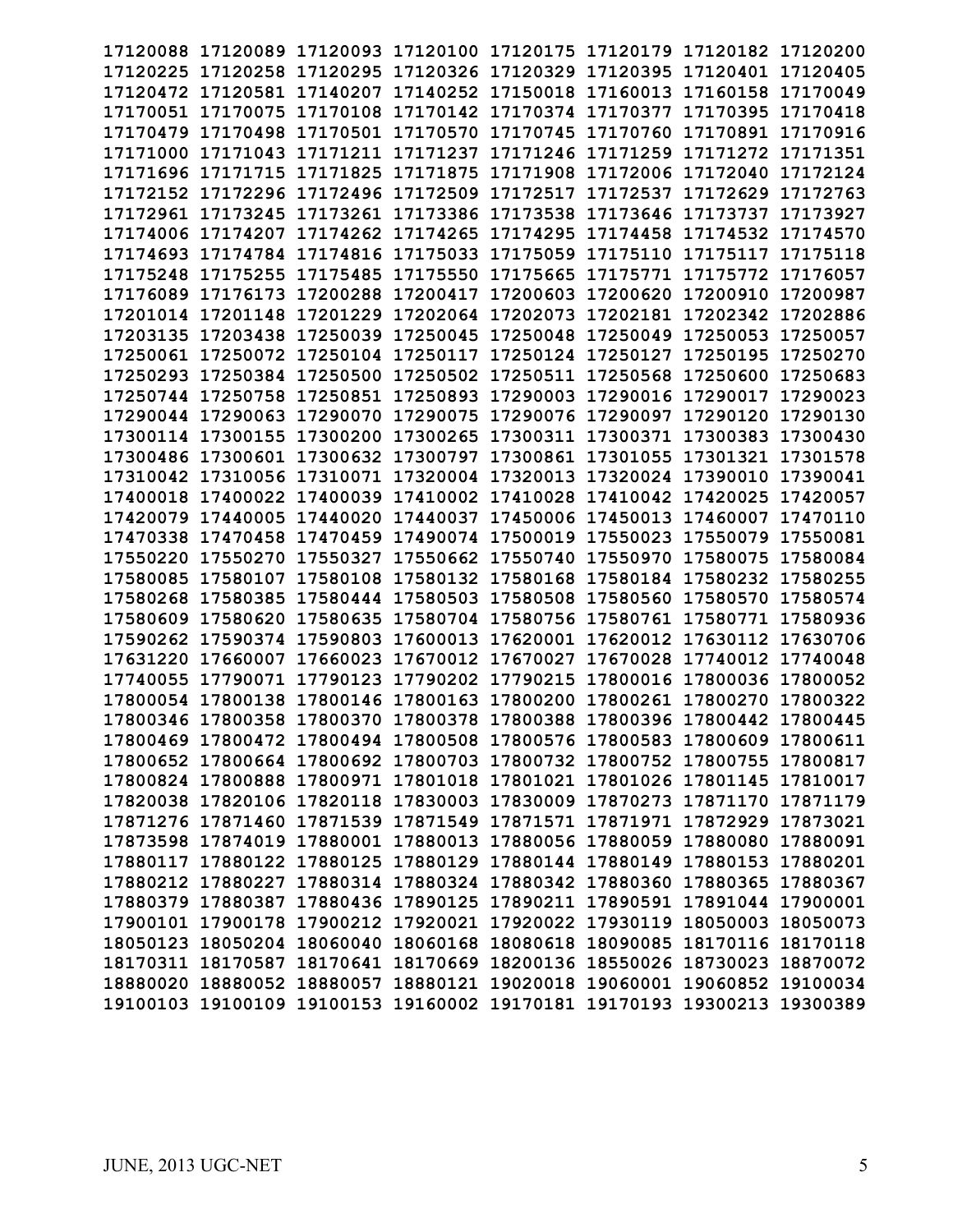| 19380360 |          | 19590472 19800021 20050034                                              |                            |                                              | 20050058 20050063 20070060 |                   | 20080014 |
|----------|----------|-------------------------------------------------------------------------|----------------------------|----------------------------------------------|----------------------------|-------------------|----------|
| 20080053 | 20080059 | 20080062 20080063                                                       |                            | 20080072                                     | 20080464 20090025          |                   | 20090040 |
| 20090443 | 20120011 | 20120024 20120025                                                       |                            | 20170240                                     | 20250060                   | 20300076          | 20300385 |
| 20360143 | 20360210 | 20360407                                                                | 20360514                   | 20360562                                     | 20360597                   | 20360892          | 20360896 |
| 20590031 | 20710030 |                                                                         | 20710032 20740003          | 20800082                                     | 20930001                   | 20940021          | 20940032 |
| 20940108 | 20940257 | 20940294                                                                | 20940302                   | 21120008                                     | 21170065                   | 21210005          | 21850008 |
| 22040008 | 22040128 |                                                                         | 22050092 22050326 22060028 |                                              | 22060943                   | 22061114          | 22061150 |
| 22061207 | 22080039 | 22090014                                                                | 22090016                   | 22090023                                     | 22090081                   | 22090103          | 22090104 |
| 22090139 | 22090162 | 22090245                                                                | 22090300                   | 22090384                                     | 22090403                   | 22090630          | 22090998 |
| 22090999 | 22091000 |                                                                         | 22091002 22160020          | 22200135                                     | 22200196                   | 22200266          | 22200272 |
|          |          |                                                                         |                            |                                              |                            |                   |          |
| 22200506 | 22200714 | 22200822                                                                | 22200823                   | 22200936                                     | 22201067                   | 22201173          | 22250054 |
| 22250336 | 22280121 | 22300014                                                                | 22300097                   | 22580048                                     | 22730011                   | 22790012          | 22800207 |
| 22800414 | 22800469 | 22800615                                                                | 22880007                   | 22920001                                     | 23030002 23060078          |                   | 23100064 |
| 23120033 | 23170181 |                                                                         | 23170514 23170631          | 23170749                                     | 23300347                   | 23370008          | 23370048 |
|          |          | 23370086 23820044 24170080                                              |                            | 24210066 24210146 24210224 24210324 24210341 |                            |                   |          |
| 24210415 | 24210580 | 24210818 25040003                                                       |                            | 25080184 25080454 25080558                   |                            |                   | 25080701 |
| 25080732 | 25080872 | 25090002                                                                | 25090080                   | 25090143                                     | 25090437                   | 25090897          | 25170010 |
| 25170134 | 25170635 |                                                                         | 25170654 25170723          | 25170725                                     | 25170829                   | 25170866          | 25171059 |
| 25171174 | 25240915 | 25580001                                                                | 25580140                   | 25870341                                     | 26050008                   | 26080279          | 26090015 |
| 26090135 | 26090143 | 26100009                                                                | 26100044                   | 26160010                                     | 26200023                   | 26250032          | 26580140 |
|          |          | 26720002 27010004 27040002                                              | 27050094                   | 27050174                                     | 27050223                   | 27050318          | 27050438 |
| 27060342 | 27080163 | 27080224                                                                | 27090007                   | 27090055                                     | 27090113                   | 27090280          | 27090300 |
| 27090367 | 27090368 | 27090415                                                                | 27090660                   | 27091015                                     | 27091180                   | 27170011          | 27170086 |
|          |          |                                                                         |                            |                                              |                            |                   |          |
| 27170227 | 27200052 | 27280091                                                                | 27290028                   | 27330038                                     | 27330039                   | 27470024          | 27470132 |
| 27800002 | 27800009 | 27800148                                                                | 27800215                   | 27880008                                     | 27880012 27880014          |                   | 28030003 |
| 28030019 | 28040015 | 28050011 28060015                                                       |                            | 28060051                                     | 28060231 28060298          |                   | 28060415 |
| 28060605 | 28060615 | 28060735                                                                |                            | 28080426 28120012 28170001                   |                            | 28170034 28200004 |          |
| 28200011 | 28200020 | 28200110                                                                | 28200118                   | 28200190                                     | 28200370                   | 28200371          | 28200498 |
| 28200881 | 28430048 | 28430064                                                                | 28580002                   | 28590012                                     | 28800004                   | 28800098          | 28800099 |
| 28800121 | 28870002 | 29050129                                                                | 29060082                   | 29090052                                     | 29100005                   | 29100018          | 29150005 |
| 29170084 | 29170146 | 29170262                                                                | 29170456                   | 29470016                                     | 29470019                   | 29470034          | 29470037 |
| 29470062 | 29470063 | 29470139                                                                | 29470173                   | 29470246                                     | 29470259                   | 29470260          | 29590029 |
| 29630018 | 29790067 | 29800026                                                                | 30080459                   | 30090091                                     | 30100082 30120011          |                   | 30210052 |
| 30210220 | 30210236 | 30210254 30210289                                                       |                            | 30210293                                     | 30210294 30210309          |                   | 30210356 |
|          |          | 30210365 30210380 30210470 30210518 30210564 30210596 30210699 30210903 |                            |                                              |                            |                   |          |
|          |          | 30211033 30211452 30211494 30211509 30211541 30211607 30300287 30580009 |                            |                                              |                            |                   |          |
|          |          | 30680002 30680004 30870164 31010262 31020099 31050017 31050067 31050185 |                            |                                              |                            |                   |          |
|          |          |                                                                         |                            |                                              |                            |                   |          |
|          |          | 31050242 31060135 31060275 31070001 31080434 31090291 31091077 31091515 |                            |                                              |                            |                   |          |
|          |          | 31100044 31110001 31120039 31140033 31170013 31170103 31170289 31170343 |                            |                                              |                            |                   |          |
|          |          | 31170441 31170487 31170571 31280547 31290149 31420026 31470048 31490011 |                            |                                              |                            |                   |          |
|          |          | 31490030 31490031 31490062 31490155 31490161 31580007 31580029 31800015 |                            |                                              |                            |                   |          |
|          |          | 31800227 31840022 31840045 32010078 32010151 32010411 32040012 32080948 |                            |                                              |                            |                   |          |
|          |          | 32080986 32081068 32081231 32081291 32090321 32090435 32100003 32100051 |                            |                                              |                            |                   |          |
|          |          | 32100059 32100060 32120029 32170390 32170484 32220001 32220003 32220027 |                            |                                              |                            |                   |          |
|          |          | 32220028 32220034 32220044 32220082 32220107 32220147 32220154 32220158 |                            |                                              |                            |                   |          |
|          |          | 32220201 32220233 32220263 32220356 32220435 32220526 32220535 32260011 |                            |                                              |                            |                   |          |
|          |          | 32260171 32290019 32300035 32300080 32300119 32300785 32301065 32470076 |                            |                                              |                            |                   |          |
|          |          | 32630021 32800078 32870196 32880024 32880059 32930028 33010412 33020147 |                            |                                              |                            |                   |          |
|          |          |                                                                         |                            |                                              |                            |                   |          |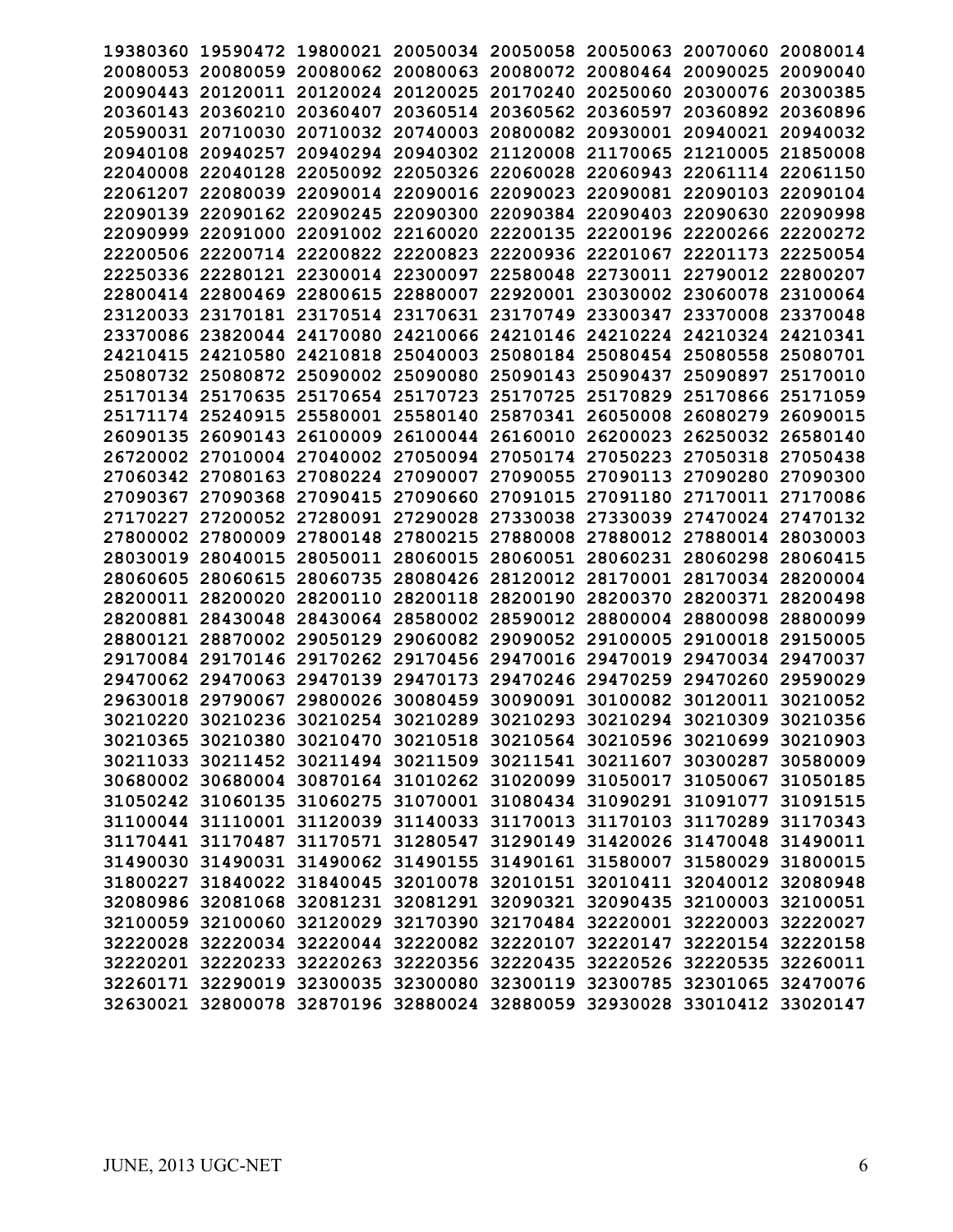| 33020156 |                   |                   | 33040032 33060019 33060402 33080132 33080372 33080649                   |          |                   |                   | 33080656 |
|----------|-------------------|-------------------|-------------------------------------------------------------------------|----------|-------------------|-------------------|----------|
| 33080902 | 33081165          | 33081345          | 33081521                                                                | 33090038 | 33091621 33160014 |                   | 33160054 |
| 33170152 | 33170159          | 33170495          | 33170519                                                                | 33170544 | 33170610 33170764 |                   | 33170767 |
| 33170987 | 33171200          | 33580015          | 33580150 33800092                                                       |          | 33800116 33800117 |                   | 33800121 |
| 33870052 | 33870223          | 33880041          | 33880061                                                                | 33880108 | 34040041 34040068 |                   | 34050197 |
| 34050235 | 34050380          | 34050507          | 34050521                                                                | 34050687 | 34050798          | 34050923          | 34051041 |
| 34051233 | 34051276          | 34060063          | 34060087                                                                | 34060130 | 34060160          | 34060630          | 34060782 |
| 34060814 | 34060815          | 34060951          | 34061419                                                                | 34061432 | 34061686          | 34061818          | 34070005 |
| 34070010 | 34070054          | 34080047          | 34080412                                                                | 34080435 | 34090090          | 34090101          | 34090108 |
| 34090150 | 34090156          | 34090445          | 34090485                                                                | 34090545 | 34090557          | 34090604 34090668 |          |
| 34090692 | 34090979          | 34091096          | 34091124                                                                | 34091271 | 34091498          | 34091664 34091722 |          |
| 34091998 | 34092074          | 34092110          | 34092247                                                                | 34092269 | 34092298          | 34092321          | 34092509 |
| 34100007 | 34100073          | 34100126          | 34100131                                                                | 34100156 | 34100175          | 34100230          | 34110001 |
| 34120047 | 34120048          | 34120095          | 34120096 34120146                                                       |          | 34120325          | 34120624          | 34120866 |
| 34160010 | 34170126          |                   | 34170208 34170390 34170416                                              |          | 34170695          | 34170766          | 34170893 |
| 34171411 | 34171750          | 34171799          | 34200044                                                                | 34200069 | 34200115          | 34200354 34200358 |          |
| 34200362 | 34200457          | 34200468          | 34200502                                                                | 34200545 | 34200636 34200862 |                   | 34200877 |
| 34201299 | 34201301          | 34201311 34201429 |                                                                         | 34201699 | 34201785          | 34280031          | 34280146 |
| 34300230 | 34300232          | 34300848          | 34470106                                                                | 34500037 | 34550005          | 34550008          | 34550009 |
| 34550040 | 34550057          | 34550122          | 34580017                                                                | 34580039 | 34580054 34580057 |                   | 34580058 |
| 34580128 | 34580235          | 34580536          | 34600014 34630007                                                       |          | 34670005 34670038 |                   | 34790066 |
|          | 34800036 34800104 | 34800189          | 34800531                                                                | 34800734 | 34810001 34810021 |                   | 34810031 |
| 34810039 | 34870021          | 34890550          | 35050004                                                                | 35090017 | 35120096          | 35170002          | 35170510 |
| 35170529 | 35170536          | 35370192          | 35370269                                                                | 35370493 | 35550011          | 35670001          | 35790002 |
| 35810005 | 35890069          | 36040070          | 36050064                                                                | 36080002 | 36100042 36100137 |                   | 36100248 |
| 36110003 | 36120057          | 36120070          | 36140041                                                                | 36170221 | 36170456 36171397 |                   | 36260083 |
| 36260096 | 36260105          |                   | 36260129 36260136 36260142                                              |          | 36260303 36260306 |                   | 36260371 |
| 36260377 | 36260399          | 36260403          | 36260483                                                                | 36260604 | 36260622 36260642 |                   | 36260683 |
| 36260765 | 36260925          | 36270018          | 36300413                                                                | 36390005 | 36550019          | 36590109          | 36630039 |
| 36630081 | 36740003          | 36880011          | 36880014                                                                | 37040003 | 37090372          | 37170011          | 37170345 |
| 37260017 | 37260071          | 37260111 37260127 |                                                                         | 37260180 | 37260198          | 37260343          | 37260363 |
| 37260563 | 37260671          | 37260689          | 38080480                                                                | 38100013 | 38100208          | 38160003          | 38210027 |
| 38210232 | 38300193          | 38590080          | 39020025                                                                | 39040022 | 39050001          | 39050033          | 39050086 |
| 39070008 | 39070011 39070019 |                   | 39070020                                                                | 39070079 | 39090059          | 39100013          | 39100026 |
|          |                   |                   | 39150013 39300087 39350013 39350033 39580002 39630001 39630016 39630034 |          |                   |                   |          |
|          |                   |                   | 39800051 39800066 39800079 40050064 40080286 40100008 40100014 40120003 |          |                   |                   |          |
|          |                   |                   | 40120010 40140006 40170129 40170163 40200339 40250002 40280034 40580001 |          |                   |                   |          |
|          |                   |                   | 40800012 40800023 40800082 40800257 40800269 41050009 41050026 41050102 |          |                   |                   |          |
|          |                   |                   | 41050116 41080016 41081886 41081891 41100001 41100012 41100023 41100045 |          |                   |                   |          |
|          |                   |                   | 41100060 41100108 41100112 41100187 41100234 41150028 41150034 41150039 |          |                   |                   |          |
|          |                   |                   | 41150048 41150081 41150086 41170157 41170222 41170277 41170364 41170387 |          |                   |                   |          |
|          |                   |                   | 41170443 41170499 41170699 41170866 41171046 41171069 41171091 41171222 |          |                   |                   |          |
|          |                   |                   | 41171320 41200012 41300504 41300575 41470120 41550058 41550120 41550132 |          |                   |                   |          |
|          |                   |                   | 41550166 41650015 41650016 41660001 41680005 41820001 41830007 42090064 |          |                   |                   |          |
|          |                   |                   | 42100006 42170004 42170190 42270008 42470001 42870066 42880018 42880085 |          |                   |                   |          |
|          |                   |                   | 43040007 43040115 43100066 43100442 43170483 43300039 43300158 43300181 |          |                   |                   |          |
|          |                   |                   | 43300239 43300645 43380127 43550016 43580289 43600020 43600033 43790022 |          |                   |                   |          |
|          |                   |                   | 43880029 44030142 44030162 44050003 44050007 44050091 44080048 44080050 |          |                   |                   |          |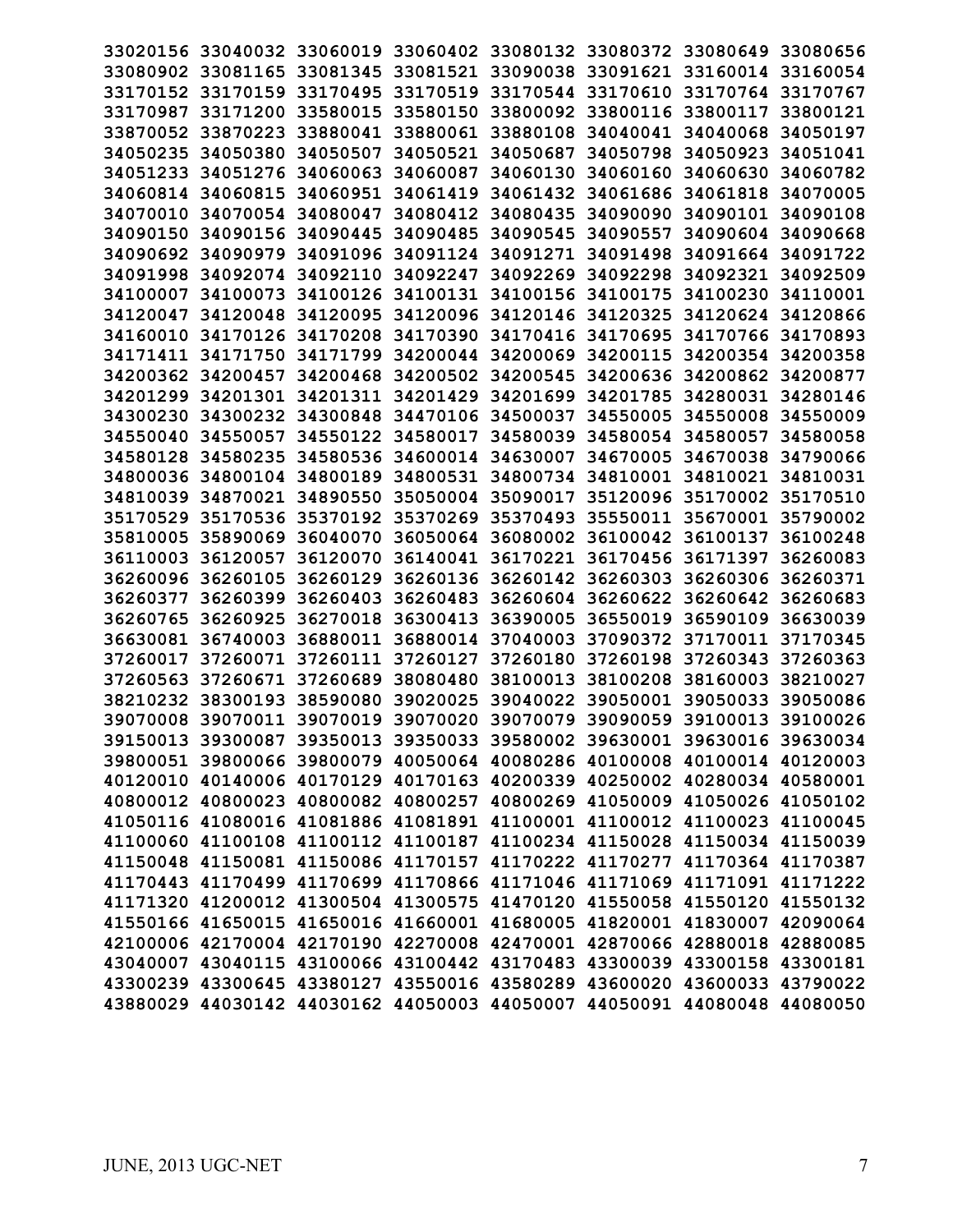|                   |                   |                            |                                                       |          |                   | 44190059 44190260 44190320 44190368 44190515 44200023 44300084 44300127 |          |
|-------------------|-------------------|----------------------------|-------------------------------------------------------|----------|-------------------|-------------------------------------------------------------------------|----------|
|                   | 44300233 44300375 |                            | 44300454 44300532 44340003 44550006 44590135          |          |                   |                                                                         | 44800002 |
|                   | 44800011 44800015 |                            | 44800019 44800044 44800140                            |          | 44800193          | 44800311 44800323                                                       |          |
|                   | 44800356 44870172 |                            | 44880002 45020086 45030052 45050008                   |          |                   | 45050038 45090012                                                       |          |
| 45100001 45100035 |                   |                            | 45100114 45100136 45170041                            |          | 45300176          | 45310014 45310044                                                       |          |
| 45470004 45470005 |                   | 46010049                   | 46010054 46010213                                     |          | 46010428          | 46020188 46030012                                                       |          |
| 46030018          | 46040149          | 46040177                   | 46050059                                              | 46050062 | 46050078          | 46050093                                                                | 46050222 |
| 46050230          | 46070001          | 46070014                   | 46070025                                              | 46080445 | 46080810          | 46090489                                                                | 46090641 |
|                   | 46090768 46100051 | 46100154                   | 46100268 46120004                                     |          | 46120008          | 46120013                                                                | 46120016 |
|                   | 46120042 46140007 | 46140008                   | 46170032 46170056                                     |          | 46170066          | 46170142 46170274                                                       |          |
| 46170377          | 46170735          | 46170759                   | 46170783 46170951                                     |          | 46171472          | 46171473                                                                | 46171558 |
| 46171902          | 46172017          | 46172297                   | 46172306 46172392                                     |          | 46172439          | 46200062                                                                | 46200063 |
| 46200165          | 46200682          | 46250003                   | 46250006                                              | 46250007 | 46250008          | 46250010                                                                | 46270028 |
|                   | 46270049 46270051 | 46270066                   | 46270107                                              | 46270109 | 46270147          | 46270243                                                                | 46270263 |
|                   | 46270269 46270314 |                            | 46270324 46270354                                     |          | 46270389 46270392 | 46270435                                                                | 46270701 |
|                   | 46270741 46270758 |                            | 46270791 46270857 46271104 46271128                   |          |                   | 46271263 46271585                                                       |          |
| 46271809          | 46290018          | 46290056                   | 46290057                                              | 46290067 | 46290100          | 46300078                                                                | 46300242 |
| 46300934          | 46301080          | 46310038                   | 46310057                                              | 46400003 | 46470043          | 46550067                                                                | 46550229 |
| 46580096          | 46580116          | 46590093                   | 46600002                                              | 46650042 | 46720011          | 46790002                                                                | 46820002 |
| 46820003          | 46820036          | 46820060                   | 46870315                                              | 46870537 | 46871035          | 46871093                                                                | 46872476 |
| 46880009 46880025 |                   | 46880049                   | 46880099 46880289                                     |          | 46880303          | 46880319 46880681                                                       |          |
| 46880751 46880898 |                   | 46880993                   | 46920008 47050087                                     |          | 47060023          | 47090132 47090233                                                       |          |
| 47100033 47100061 |                   | 47120007                   | 47140006 47170015                                     |          | 47170020          | 47170051 47170264                                                       |          |
| 47800067          | 47800206          | 47800355                   | 47820004                                              | 47820005 | 47870555          | 47880007                                                                | 48040010 |
| 48040115          | 48050027          | 48070022                   | 48080017                                              | 48080086 | 48080109          | 48080300                                                                | 48080301 |
|                   | 48080398 48080399 | 48080770                   | 48080932 48081112                                     |          | 48090086          | 48090379                                                                | 48090425 |
|                   | 48090482 48090638 |                            | 48091142 48100015 48100048                            |          | 48120001          | 48120026 48120031                                                       |          |
| 48120066 48120077 |                   | 48120141                   | 48120144 48120150                                     |          | 48140198          | 48170019 48170132                                                       |          |
| 48170133          | 48170185          | 48170191                   | 48170413                                              | 48170514 | 48170648          | 48170667                                                                | 48170680 |
| 48170705          | 48171151          | 48171311                   | 48171392                                              | 48171567 | 48171777          | 48171888                                                                | 48200439 |
| 48200542 48240141 |                   | 48240396                   | 48300019                                              | 48300025 | 48300363          | 48300957                                                                | 48460001 |
| 48470346 48580085 |                   |                            | 48580129 48580169 48580216                            |          | 48790130          | 48800029                                                                | 48800056 |
|                   |                   |                            | 48800175 48810042 48820004 48820015 48820036 48870191 |          |                   | 48870336 48872425                                                       |          |
|                   |                   |                            |                                                       |          |                   | 48880071 48880073 48880170 48920012 49030009 49030011 49030015 49030016 |          |
|                   |                   |                            |                                                       |          |                   | 49030018 49030019 49030020 49030079 49030080 49030090 49051063 49060153 |          |
|                   |                   | 49061040 49061708 49061767 | 49063630 49064045                                     |          |                   | 49064074 49064261 49064383                                              |          |
|                   |                   |                            |                                                       |          |                   | 49064557 49064992 49065766 49080941 49090058 49090153 49090253 49090325 |          |
|                   |                   |                            |                                                       |          |                   | 49090408 49090518 49090629 49091104 49091150 49091177 49091178 49091233 |          |
|                   |                   |                            |                                                       |          |                   | 49100005 49100092 49100137 49100204 49100230 49120214 49170206 49170851 |          |
|                   |                   |                            |                                                       |          |                   | 49171053 49180015 49180045 49200069 49200244 49200444 49280636 49280728 |          |
|                   |                   |                            |                                                       |          |                   | 49550370 49580031 49580103 49580144 49620001 49630001 49680001 49800030 |          |
|                   |                   |                            |                                                       |          |                   | 49800038 49800090 49800091 49800134 49800179 49800180 49800263 49800282 |          |
|                   |                   |                            |                                                       |          |                   | 49800385 49800440 49800777 49801181 49801758 49870795 49870799 49880002 |          |
|                   |                   |                            |                                                       |          |                   | 49880024 49880037 49910021 50030051 50040039 50040056 50050168 50060836 |          |
|                   |                   |                            |                                                       |          |                   | 50060926 50080540 50081430 50090026 50110008 50120048 50140003 50160009 |          |
|                   |                   |                            |                                                       |          |                   | 50170077 50170111 50170222 50170407 50170449 50170530 50170937 50171253 |          |
|                   |                   |                            |                                                       |          |                   | 50171419 50171423 50171438 50171541 50171742 50300388 50300481 50310016 |          |
|                   |                   |                            |                                                       |          |                   | 50380384 50460002 50550092 50580342 50590058 50590309 50670004 50800145 |          |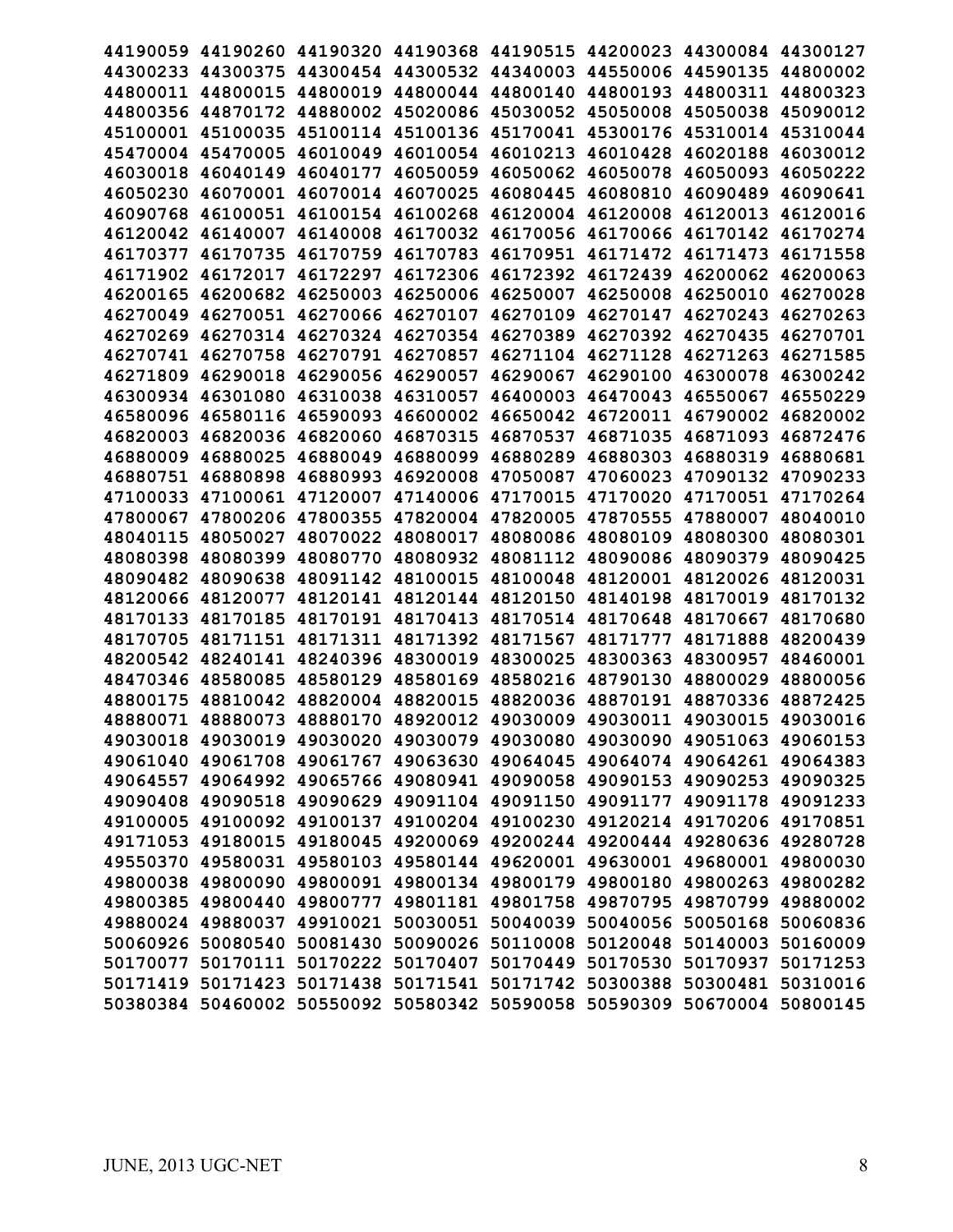|                   |          |                                              | 50800598 50880246 50880272 50900002 51010142 51010300 51010390 51020040 |                            |                            |          |
|-------------------|----------|----------------------------------------------|-------------------------------------------------------------------------|----------------------------|----------------------------|----------|
|                   |          |                                              | 51021288 51021303 51030014 51050163 51060007 51060012 51060022 51060035 |                            |                            |          |
|                   |          |                                              | 51060041 51060052 51060057 51060105 51060160 51060244 51060294 51060320 |                            |                            |          |
|                   |          |                                              | 51060341 51060381 51060504 51060555 51060593 51060600 51060631 51060686 |                            |                            |          |
| 51060690 51060712 |          | 51060806 51060817 51060856                   |                                                                         | 51060877 51060887 51060968 |                            |          |
|                   |          |                                              | 51061104 51061109 51061115 51061118 51061138 51061184 51061218 51061313 |                            |                            |          |
| 51061362 51061376 |          | 51061504 51061541 51061580                   |                                                                         |                            | 51061676 51061768          | 51061814 |
|                   |          |                                              | 51061853 51061919 51061942 51062076 51062209 51062726 51080004 51080005 |                            |                            |          |
|                   |          |                                              | 51080699 51081127 51081186 51081460 51082179 51091440 51091441 51100013 |                            |                            |          |
|                   |          |                                              | 51100016 51100076 51100127 51100131 51120011 51120042 51120058 51120101 |                            |                            |          |
|                   |          |                                              | 51140014 51140196 51160006 51160014 51160060 51160077 51170036 51170147 |                            |                            |          |
| 51170176 51170280 |          |                                              | 51170403 51170583 51170674 51170680 51170719 51170751                   |                            |                            |          |
| 51170778 51171077 |          |                                              | 51171142 51171242 51171305 51171402 51200001 51200010                   |                            |                            |          |
|                   |          |                                              | 51200046 51200116 51200141 51200205 51200258 51200323 51200403 51200415 |                            |                            |          |
|                   |          |                                              | 51200450 51200465 51200564 51200898 51200926 51200941 51201071 51201077 |                            |                            |          |
|                   |          |                                              | 51201134 51201306 51201318 51201453 51201471 51201580 51201626 51201758 |                            |                            |          |
| 51201820 51201992 |          | 51202107 51202153 51202385                   |                                                                         | 51202772 51203042 51203222 |                            |          |
| 51250003 51250183 |          |                                              | 51250289 51250339 51250347                                              |                            | 51250554 51250729 51250797 |          |
|                   |          | 51251609 51251664 51300060 51300113 51300180 |                                                                         |                            | 51310002 51550044 51580063 |          |
|                   |          |                                              | 51580126 51580146 51580271 51580378 51590254                            |                            | 51660012 51730229 51730337 |          |
|                   |          |                                              | 51740004 51790097 51790129 51800034 51800039 51800093 51800101 51800181 |                            |                            |          |
| 51800205 51800206 |          | 51800222 51800230 51800238                   |                                                                         | 51800248 51800319 51800395 |                            |          |
|                   |          | 51800397 51800406 51800420 51800423 51800463 |                                                                         | 51800478 51800589          |                            | 51800595 |
| 51800600 51800601 |          | 51800604 51800656 51800700                   |                                                                         | 51800744 51800745          |                            | 51800798 |
| 51800816 51800971 |          |                                              | 51801071 51801082 51801103 51801127 51801135 51801192                   |                            |                            |          |
|                   |          |                                              | 51801259 51801278 51801282 51801307 51801316 51801394 51801413 51801542 |                            |                            |          |
|                   |          |                                              | 51801573 51801574 51801585 51801587 51801705 51801793 51801795 51801985 |                            |                            |          |
| 51802140 51802155 |          |                                              | 51802177 51802190 51802229 51802395 51802419 51802452                   |                            |                            |          |
| 51802496 51802711 |          |                                              | 51802737 51802798 51802852 51802878 51802879 51802884                   |                            |                            |          |
| 51803064 51803103 |          | 51803146 51803156 51803293                   |                                                                         |                            | 51803406 51803508          | 51803782 |
| 51803845 51804126 |          | 51820001 51880062 51920006                   |                                                                         | 51930002 51930013          |                            | 52040001 |
| 52040077 52040289 |          |                                              | 52050001 52050059 52061090 52061941 52070059 52090013                   |                            |                            |          |
|                   |          |                                              | 52090053 52090109 52090142 52090221 52100003 52100015 52100028 52100067 |                            |                            |          |
|                   |          |                                              | 52120053 52170004 52170014 52170015 52170037 52170127 52170279 52170433 |                            |                            |          |
|                   |          |                                              | 52190001 52200011 52200464 52300100 52700003 52700004 52700005 52700013 |                            |                            |          |
|                   |          |                                              | 52700031 52700039 52700040 52700060 52700064 52700174 52700397          |                            |                            | 52700436 |
|                   |          |                                              | 52700485 52700511 52700524 52700554 52800150 52800296 52800435 52800994 |                            |                            |          |
|                   |          |                                              | 52920022 53040012 53060011 53060018 53080005 53120053 53170026 53170044 |                            |                            |          |
|                   |          |                                              | 53200319 53550001 54080011 54090017 54090057 54110001 54800058 55090001 |                            |                            |          |
|                   |          |                                              | 55230012 55250039 55870033 56080114 56170137 56170350 56370253 57070002 |                            |                            |          |
|                   |          |                                              | 57090191 57170144 57170243 57170735 57270004 57270005 57270073 57270090 |                            |                            |          |
|                   |          |                                              | 57270094 57270112 57270168 57270247 57270259 57270393 57270412 57270486 |                            |                            |          |
|                   |          |                                              | 57270488 57270500 57270682 57270732 57270994 57271142 57730054 57880011 |                            |                            |          |
|                   |          |                                              | 57880069 57880127 57880211 57880226 57880272 57880308 58030027 58060434 |                            |                            |          |
|                   |          |                                              | 58080047 58170014 58180011 58180019 58600012 58800020 59030101 59090079 |                            |                            |          |
|                   |          | 59120002 59190049 59300014 60020309 60020313 |                                                                         | 60030031 60030101 60050046 |                            |          |
| 60050049 60070022 | 60080039 |                                              | 60080075 60080138                                                       |                            | 60090106 60090156 60090191 |          |
| 60100061 60170181 |          | 60170262 60170409 60200001                   |                                                                         | 60230409                   | 60230421 60300084          |          |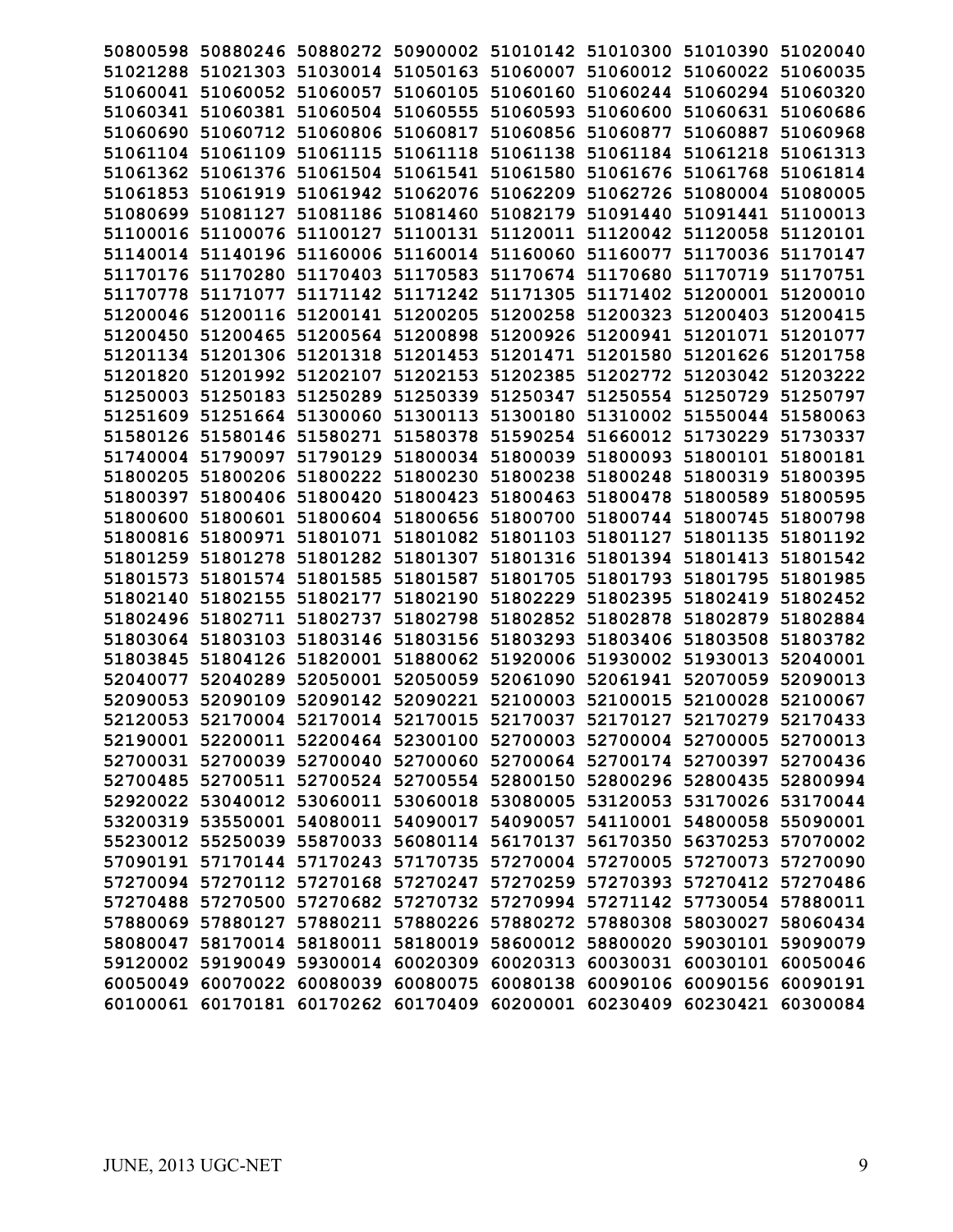| 60550078 |                            | 60550144 60550162 60580080 |                   | 60740009                                                                | 60800023 | 60810007          | 60870029 |
|----------|----------------------------|----------------------------|-------------------|-------------------------------------------------------------------------|----------|-------------------|----------|
| 60870160 | 60870212                   | 60890113                   | 61010009          | 61060008                                                                | 61060027 | 61060220          | 61060291 |
| 61060500 | 61060587                   | 61090063                   | 61090181          | 61090422                                                                | 61090675 | 61090802          | 61091137 |
| 61170025 | 61170073                   | 61170113                   | 61170138          | 61170389                                                                | 61200126 | 61200231          | 61200304 |
| 61200316 | 61200417                   | 61620001                   | 61800012          | 61800229                                                                | 61870034 | 61870036          | 62010080 |
| 62060142 | 62060199                   | 62060361                   | 62080035          | 62120001                                                                | 62120016 | 62170021          | 62170082 |
| 62170181 | 62170244                   | 62170263                   | 62200001          | 62200096                                                                | 62200285 | 62200412          | 62200413 |
| 62250186 | 62280010                   | 62430012                   | 62800001          | 62800006                                                                | 62800007 | 62800092          | 62800219 |
| 62800220 | 63040002                   | 63300006                   | 64070020          | 64070029                                                                | 64100013 | 64300074          | 64300136 |
| 64650001 | 65090001                   | 66120012                   | 66580004          | 66810001                                                                | 67190053 | 67350023          | 68080053 |
| 68090085 | 68300081                   | 68360024                   | 68360054          | 68360062                                                                | 68360114 | 68360127          | 68360136 |
| 68360160 | 68360166                   | 68360197                   | 68580020          | 68800022                                                                | 69080006 | 69600015          | 69800064 |
| 70050047 | 70050052                   | 70050058                   | 70100005          | 70170016                                                                | 71030009 | 71050028          | 71050047 |
| 71050089 | 71060084                   | 71060089                   | 71060105          | 71060439                                                                | 71060469 | 71080047          | 71170028 |
| 71200847 | 71200859                   | 71250149                   | 71300105          | 71430019                                                                | 71430091 | 71580012          | 71800125 |
| 71800392 | 71800410                   | 71800418                   | 72020276          | 72050223                                                                | 72050236 | 72050241          | 72060015 |
| 72060017 | 72060070                   | 72060101                   | 72060768          | 72060797                                                                | 72080043 | 72080142          | 72080216 |
| 72080432 | 72080474                   | 72080507                   | 72080626          | 72080636                                                                | 72081073 | 72081465          | 72081660 |
| 72081705 | 72081710                   | 72090226                   | 72090469          | 72090640                                                                | 72090835 | 72091222          | 72110011 |
| 72120007 | 72120041                   | 72170136                   | 72170271          | 72170294                                                                | 72170485 | 72171156          | 72171561 |
| 72171942 | 72200634                   | 72201029                   | 72201153          | 72201155                                                                | 72201253 | 72201939          | 72201957 |
| 72201966 | 72250118                   | 72250266                   | 72250339          | 72250506                                                                | 72250507 | 72250724          | 72250819 |
| 72300082 | 72300130                   | 72300465                   | 72300516          | 72300625                                                                | 72300675 | 72300718          | 72300975 |
| 72301079 | 72301364                   | 72301546                   | 72301547          | 72470037                                                                | 72470360 | 72470457          | 72550066 |
| 72580002 | 72580008                   | 72580037                   | 72580071          | 72580102                                                                | 72580280 | 72580298          | 72730014 |
| 72800025 | 72800091                   | 72800126                   | 72800163          | 72800231                                                                | 72800367 | 72800494          | 72800592 |
| 72800593 | 72800771                   | 72800772                   | 72800851          | 72870130                                                                | 72870131 | 72870186          | 72871377 |
| 72880021 | 72880044                   | 73050088                   | 73080221          | 73080549                                                                | 73090042 | 73090091          | 73090132 |
| 73120012 | 73120051                   | 73160077                   | 73160111          | 73170207                                                                | 73170215 | 73170240          | 73170310 |
| 73170405 | 73170431                   | 73170485                   | 73170731          | 73170902                                                                | 73170925 | 73171031          | 73171032 |
| 73200381 | 73240046                   | 73240336                   | 73240410          | 73240442                                                                | 73240787 | 73241312          | 73241675 |
| 73242187 | 73300510                   | 73470077                   | 73580063          | 73620011                                                                | 73620029 | 73800004          | 73800005 |
| 73800010 | 74080250                   | 74080286                   | 74080782          | 74100051                                                                | 74170005 | 74170039          | 74170206 |
|          | 74170429 74170590          |                            |                   | 74210043 74210082 74210088 74210115 74210142 74210149                   |          |                   |          |
|          |                            |                            |                   | 74210180 74210191 74210262 74210284 74210293 74210355 74210359 74210376 |          |                   |          |
| 74210377 | 74210393                   | 74210395                   | 74210402          | 74210495                                                                | 74210534 | 74210561          | 74210625 |
|          | 74210704 74210727          | 74210912                   | 74211168          | 74211218                                                                | 74211294 | 74211332 74211334 |          |
|          | 74211388 74211405          | 74211408                   | 74211558 75050055 |                                                                         | 75060125 | 75060192 75060241 |          |
|          | 75090045 75090046          | 75090278                   | 75090296 75090379 |                                                                         | 75090488 | 75090509 75090558 |          |
|          | 75120031 75120064 75120067 |                            | 75170329 75170344 |                                                                         | 75200044 | 75200186 75250004 |          |
|          | 75250058 75550001          | 75580119                   | 75800003 75800095 |                                                                         | 75800126 | 75800127          | 75930009 |
|          | 76010072 76090005          | 76090035                   |                   | 76090180 76090442                                                       | 76090449 | 76090514          | 76120035 |
|          | 76120050 76120078          | 76120107                   | 76170024 76200052 |                                                                         | 76200139 | 76200157          | 76250060 |
|          | 76790003 76880016          | 77050029                   | 77100026 77100055 |                                                                         | 77120002 | 77120009 77120015 |          |
|          | 77120051 77120063 77170009 |                            |                   | 77170125 77170163 77260273                                              |          | 77300065 77390011 |          |
|          | 77390034 77460001          | 77470162                   |                   | 77550033 77650009 77880006                                              |          | 77930016 78060213 |          |
|          | 78060396 78080207          | 78080327                   |                   | 78080404 78080713 78120010                                              |          | 78140054 78170351 |          |
|          | 78200422 78250198          | 78300053                   |                   | 78410001 78470022 78580025                                              |          | 78800007          | 78800322 |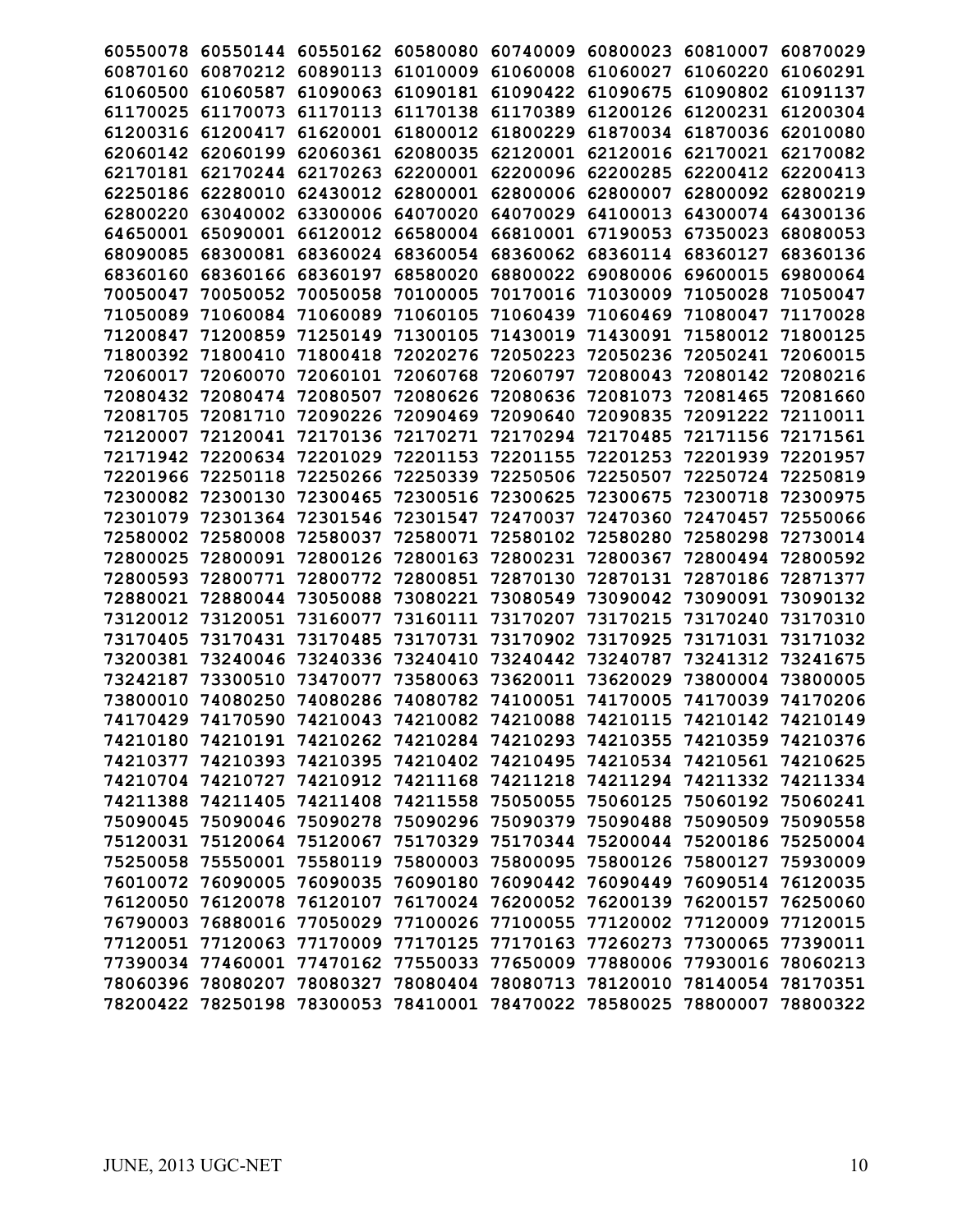**78871013 78880012 79030003 79040002 79060098 79080380 79100001 79170040 79170554 79170574 79400001 79870037** 

## **2. ELIGIBILITY FOR LECTURESHIP:-**

**The candidates whose Roll Numbers are listed below have provisionally qualified the UGC-NET for eligibility for Lectureship only. They are eligible for recruitment as Lecturers throughout the country. (Total:23718)** 

|          |                   | 01020066 01020123 01040051 01050002 01050020 01050031 01050063 01050070 |                   |                                     |          |
|----------|-------------------|-------------------------------------------------------------------------|-------------------|-------------------------------------|----------|
|          |                   | 01050076 01050077 01050085 01050169 01060002 01060013 01060023 01060047 |                   |                                     |          |
|          | 01060053 01060065 | 01060154 01060161 01060181 01060233 01060273 01060297                   |                   |                                     |          |
| 01080063 | 01080089          | 01080125 01080126 01080140 01080157 01080161 01080243                   |                   |                                     |          |
|          |                   | 01090002 01090005 01090018 01090019 01090020 01090037 01090041 01090094 |                   |                                     |          |
|          |                   | 01090098 01090111 01090113 01090121 01090124 01090135                   |                   | 01090142 01090161                   |          |
|          | 01090171 01090185 | 01090197 01090212 01090216                                              |                   | 01090220 01090238 01090246          |          |
| 01090260 |                   | 01090263 01090316 01090332 01090355                                     | 01090375          | 01090384 01090436                   |          |
|          |                   | 01090443 01090466 01090510 01090525 01090530 01090533 01090634 01090685 |                   |                                     |          |
|          |                   | 01100001 01100008 01100009 01100011 01100015 01100017 01100030 01100032 |                   |                                     |          |
|          |                   | 01100035 01100052 01100070 01100073 01100081 01100089 01120003 01120010 |                   |                                     |          |
|          | 01120014 01120017 | 01120042 01120053 01120066 01120106 01120109 01160008                   |                   |                                     |          |
|          |                   | 01170001 01170016 01170019 01170023 01170024 01170030 01170032 01170033 |                   |                                     |          |
|          |                   | 01170034 01170039 01170049 01170055 01170056 01170059 01170075 01170090 |                   |                                     |          |
|          |                   | 01170114 01170115 01170180 01170186 01170197 01170221 01170236 01170243 |                   |                                     |          |
|          |                   | 01170251 01170258 01170271 01170279 01170332 01170359 01170368 01170375 |                   |                                     |          |
|          |                   | 01170380 01170394 01170414 01170415 01170425 01170456 01170467 01170506 |                   |                                     |          |
|          |                   | 01170530 01200003 01200015 01200023 01200025 01200033 01200040 01200045 |                   |                                     |          |
|          |                   | 01200056 01200059 01200068 01200140 01200142 01200162 01200195 01200246 |                   |                                     |          |
|          | 01200292 01200300 | 01200321 01250034 01280001 01280070 01280097                            |                   |                                     | 01280120 |
|          |                   | 01280128 01280178 01280183 01290002 01290011 01290015 01290016 01290017 |                   |                                     |          |
|          |                   | 01290018 01290029 01290034 01290035 01290040 01290047 01290053 01290057 |                   |                                     |          |
|          |                   | 01290058 01300068 01300092 01300144 01300149 01300182 01300213 01300221 |                   |                                     |          |
|          |                   | 01300229 01300287 01300331 01310003 01310012 01310027 01310044 01420003 |                   |                                     |          |
|          |                   | 01420014 01420018 01470009 01470011 01470035 01490003 01490007 01490009 |                   |                                     |          |
|          |                   | 01490012 01550004 01580002 01580003 01580007 01580031 01580034 01580037 |                   |                                     |          |
|          |                   | 01580040 01580046 01580054 01580061 01580068 01580080 01580099 01580105 |                   |                                     |          |
|          |                   | 01580112 01590038 01590064 01590065                                     |                   | 01590067 01590070 01590085 01590107 |          |
|          |                   | 01590116 01620014 01620015 01660009 01730004 01740014 01790009 01790034 |                   |                                     |          |
|          |                   | 01790039 01790043 01800003 01800010 01800028 01800030 01800031 01800036 |                   |                                     |          |
| 01800045 |                   | 01800069 01800071 01800072 01800074 01800092 01800094 01800099          |                   |                                     |          |
|          |                   | 01800106 01800126 01800138 01800145 01800150 01800153 01800155 01800178 |                   |                                     |          |
|          |                   | 01800179 01800191 01800221 01800223 01800225 01800295 01800319 01870076 |                   |                                     |          |
|          |                   | 01870101 01870147 01870254 01880007 01890036 01920002 01920011 02010066 |                   |                                     |          |
| 02010071 | 02010115          | 02010125 02010469                                                       |                   | 02010564 02010723 02010769 02010878 |          |
| 02020004 |                   | 02020163 02020197 02020345 02020424 02020668 02020810                   |                   |                                     | 02020943 |
| 02021444 |                   | 02021518 02021566 02030005                                              | 02030012 02030013 | 02030018 02030040                   |          |
| 02030041 | 02030049          | 02030070 02030082 02030109 02030111 02030146 02030158                   |                   |                                     |          |
|          |                   | 02030162 02030166 02030183 02030199 02030212 02030222 02030235 02040007 |                   |                                     |          |
|          |                   | 02040015 02040027 02040054 02040095 02040123 02040145 02050003 02050005 |                   |                                     |          |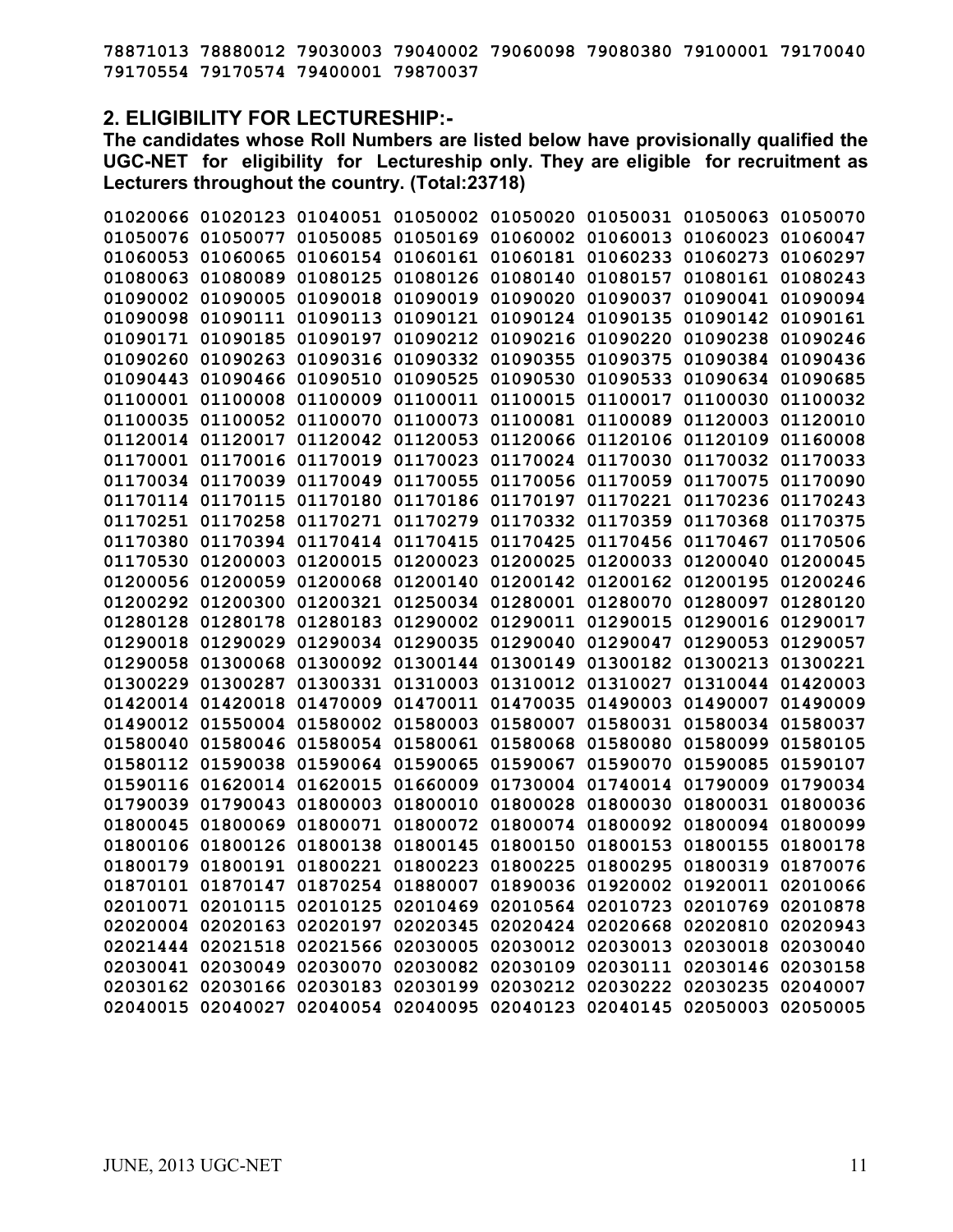|                   |                   | 02050022 02050046 02050049                                              | 02050057          |                                              |                   | 02050058 02050061 02050099 | 02050101 |
|-------------------|-------------------|-------------------------------------------------------------------------|-------------------|----------------------------------------------|-------------------|----------------------------|----------|
| 02050114          | 02050115          | 02050118                                                                | 02050166          | 02050167                                     | 02050172          | 02050174                   | 02050175 |
| 02050190          | 02050199          | 02050217                                                                | 02050230          | 02050239                                     | 02050258          | 02050261 02050280          |          |
| 02050285          | 02050299          | 02050304                                                                | 02050321          | 02050324                                     | 02050328          | 02050394 02050400          |          |
| 02050418          | 02050419          | 02050421                                                                | 02050422          | 02050444                                     | 02050446          | 02050449                   | 02050471 |
| 02050487          | 02050495          | 02050528                                                                | 02050553          | 02050586                                     | 02050600          | 02050603                   | 02050610 |
| 02050650          | 02050657          | 02050666                                                                | 02050668          | 02050669                                     | 02050682          | 02050719                   | 02050743 |
| 02050751          | 02050756          | 02050768                                                                | 02050774          | 02050787                                     | 02050792          | 02050793                   | 02050832 |
| 02050854          | 02050870          | 02050884                                                                | 02050897          | 02050938                                     | 02050955          | 02051020                   | 02051022 |
| 02051031 02051045 |                   | 02051055                                                                | 02051070          | 02051105                                     | 02051161          | 02051176                   | 02051177 |
| 02051190          | 02051220          | 02051243                                                                | 02051276          | 02051284                                     | 02051313          | 02051359                   | 02051363 |
| 02051365          | 02060036          | 02060055                                                                | 02060064          | 02060097                                     | 02060105          | 02060107                   | 02060109 |
| 02060113          | 02060133          | 02060134                                                                | 02060137          | 02060140                                     | 02060151          | 02060152                   | 02060165 |
| 02060172          | 02060191          | 02060192                                                                | 02060203          | 02060205                                     | 02060216          | 02060219                   | 02060264 |
| 02060265 02060283 |                   | 02060300                                                                | 02060305          | 02060321                                     | 02060325          | 02060335                   | 02060337 |
| 02060341          | 02060358          | 02060367                                                                | 02060370          | 02060394                                     | 02060396          | 02060415                   | 02060423 |
| 02060435          | 02060475          | 02060507                                                                | 02060532          | 02060558                                     | 02060593          | 02060617                   | 02060630 |
| 02060634          | 02060671          | 02060678                                                                | 02060679          | 02060691                                     | 02060695          | 02060703                   | 02060735 |
| 02060736          | 02060741          | 02060759                                                                | 02060801          | 02060803                                     | 02060806          | 02060832                   | 02060849 |
| 02060854          | 02060862          | 02060867                                                                | 02060893          | 02060907                                     | 02060908          | 02060933                   | 02060934 |
| 02060947          | 02060959          | 02060961                                                                | 02060994          | 02060995                                     | 02061026          | 02061040                   | 02061044 |
| 02061047          | 02061057          | 02061064                                                                | 02061074 02061083 |                                              | 02061096          | 02061097                   | 02061108 |
| 02061110          | 02061113          | 02061130                                                                | 02061134          | 02061136                                     | 02061139          | 02061140                   | 02061144 |
| 02061166          | 02061178          | 02061182                                                                | 02061197          | 02061199                                     | 02061201          | 02061222                   | 02061227 |
| 02061255          | 02061261          | 02061273                                                                | 02061276          | 02061282                                     | 02061292          | 02061293                   | 02061294 |
| 02061296          | 02061307          | 02061323                                                                | 02061327          | 02061334                                     | 02061335          | 02061358                   | 02061360 |
| 02061365          | 02061374          | 02061382                                                                | 02061392          | 02061403                                     | 02061446          | 02061469                   | 02061475 |
| 02061484          | 02061500          | 02061532                                                                | 02061533          | 02061561                                     | 02061586          | 02061592 02061596          |          |
| 02061609          | 02061633          | 02061661                                                                | 02061669          | 02061685                                     | 02061693          | 02061694                   | 02061697 |
| 02061752          | 02061754          | 02061772                                                                | 02061818          | 02061826                                     | 02061832          | 02061842                   | 02061848 |
| 02061865          | 02061902          | 02061904                                                                | 02061925          | 02061926                                     | 02061932          | 02061952                   | 02061973 |
| 02061974          | 02061975          | 02061989                                                                | 02062014          | 02062018                                     | 02062019          | 02062043                   | 02062045 |
| 02062054 02062063 |                   | 02062087                                                                | 02062097          | 02062103                                     | 02062110          | 02062129                   | 02062130 |
|                   |                   | 02062134 02062144 02062160 02062162 02062168 02062175 02062186 02062188 |                   |                                              |                   |                            |          |
|                   |                   | 02062223 02062245 02062254 02062274 02062278 02062281 02062285 02062291 |                   |                                              |                   |                            |          |
|                   | 02062292 02062296 | 02062310                                                                | 02062317          | 02062327                                     | 02062371          | 02062402 02062408          |          |
|                   |                   | 02062412 02062422 02062459                                              | 02062464 02062499 |                                              | 02062540          | 02062563 02062575          |          |
|                   |                   | 02062576 02062595 02062596 02062597 02062601 02062611                   |                   |                                              |                   | 02062614 02062624          |          |
|                   |                   | 02062654 02062664 02062665 02062676 02062678 02062697 02062706 02062724 |                   |                                              |                   |                            |          |
|                   |                   | 02062739 02062754 02062758 02062759 02062766 02062772 02062776 02062785 |                   |                                              |                   |                            |          |
|                   |                   | 02062809 02062818 02062819 02062831 02062836 02062837                   |                   |                                              |                   | 02062838 02062840          |          |
|                   | 02062847 02062851 |                                                                         |                   | 02062869 02062871 02062886 02062894 02062899 |                   |                            | 02062903 |
|                   | 02062925 02062950 | 02062960                                                                | 02062987          |                                              | 02062988 02062995 | 02063032 02063049          |          |
|                   |                   | 02063058 02063074 02063078 02063160 02063166 02063207                   |                   |                                              |                   | 02063208 02063209          |          |
|                   |                   | 02063213 02063214 02063222 02063233 02063236 02063262                   |                   |                                              |                   | 02063287 02063295          |          |
|                   | 02063298 02063299 | 02063323                                                                |                   | 02063348 02063349 02063355                   |                   | 02063357 02063371          |          |
|                   | 02063378 02063420 | 02063429                                                                |                   | 02063458 02063495                            | 02063497          | 02063504 02063505          |          |
|                   |                   | 02063509 02063536 02063537                                              |                   | 02063545 02063557                            | 02063579          | 02063592 02063614          |          |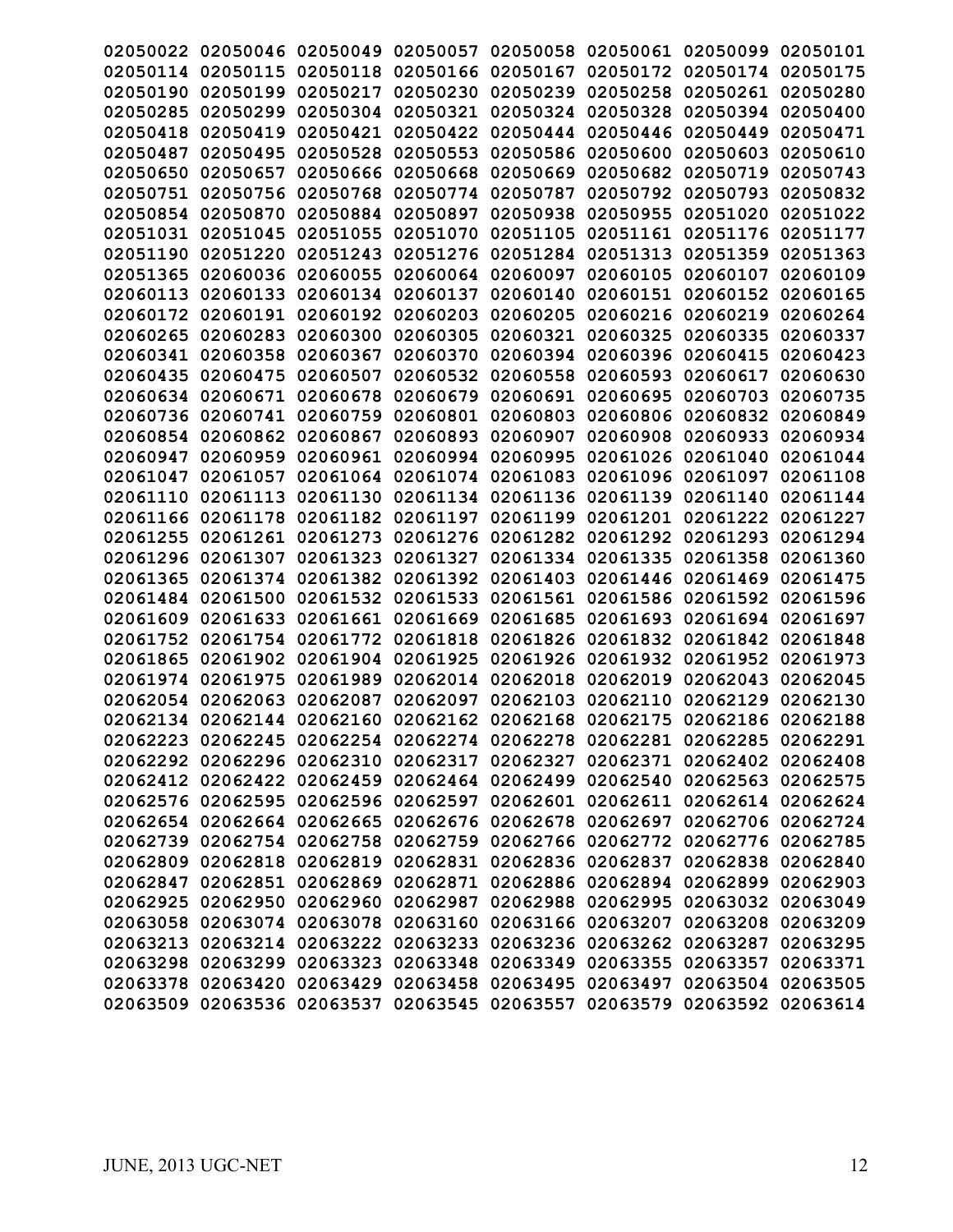| 02063615 | 02063617 | 02063618 | 02063636                                                                | 02063654 | 02063655 | 02063727 | 02063753 |
|----------|----------|----------|-------------------------------------------------------------------------|----------|----------|----------|----------|
| 02063762 | 02063763 | 02063779 | 02063784                                                                | 02063797 | 02063798 | 02063802 | 02063803 |
| 02063858 | 02063873 | 02063874 | 02063876                                                                | 02063883 | 02063896 | 02063915 | 02063935 |
| 02063950 | 02063961 | 02063975 | 02063992                                                                | 02064008 | 02064020 | 02064023 | 02064031 |
| 02064035 | 02064038 | 02064039 | 02064050                                                                | 02064052 | 02064079 | 02064080 | 02064111 |
| 02064135 | 02064138 | 02064143 | 02064155                                                                | 02064167 | 02064189 | 02064190 | 02064198 |
| 02064205 | 02064232 | 02064239 | 02064246                                                                | 02064283 | 02064295 | 02064296 | 02064297 |
| 02064309 | 02064347 | 02064390 | 02064410                                                                | 02064431 | 02064437 | 02064439 | 02064444 |
| 02064466 | 02064472 | 02064480 | 02064536                                                                | 02064538 | 02064575 | 02064588 | 02064615 |
| 02064647 | 02064648 | 02064659 | 02064696                                                                | 02070003 | 02070005 | 02070008 | 02070016 |
| 02070030 | 02080001 | 02080032 | 02080089                                                                | 02080105 | 02080107 | 02080109 | 02080110 |
| 02080145 | 02080169 | 02080180 | 02080226                                                                | 02080303 | 02080372 | 02080424 | 02080492 |
| 02080631 | 02080684 | 02090001 | 02090003                                                                | 02090021 | 02090032 | 02090033 | 02090034 |
| 02090035 | 02090048 | 02090049 | 02090052                                                                | 02090074 | 02090075 | 02090079 | 02090102 |
| 02090109 | 02090113 | 02090114 | 02090126                                                                | 02090132 | 02090162 | 02090172 | 02090193 |
| 02090221 | 02090227 | 02090228 | 02090231                                                                | 02090238 | 02090259 | 02090266 | 02090269 |
| 02090279 | 02090329 | 02090345 | 02090354                                                                | 02090356 | 02090365 | 02090366 | 02090367 |
| 02090383 | 02090404 | 02090476 | 02090486                                                                | 02090501 | 02090502 | 02090532 | 02090536 |
| 02090568 | 02090588 | 02090599 | 02090634                                                                | 02090646 | 02090658 | 02090665 | 02090725 |
| 02090733 | 02090759 | 02090774 | 02090775                                                                | 02090787 | 02090805 | 02090806 | 02090819 |
| 02090830 | 02090836 | 02090873 | 02090874                                                                | 02090875 | 02090877 | 02090884 | 02090887 |
| 02090888 | 02090893 | 02090901 | 02090902                                                                | 02090903 | 02090913 | 02090925 | 02090940 |
| 02090981 | 02090982 | 02090989 | 02091011                                                                | 02091022 | 02091064 | 02091070 | 02091094 |
| 02091099 | 02091106 | 02091149 | 02091189                                                                | 02091195 | 02091212 | 02091216 | 02091228 |
| 02091234 | 02091237 | 02091241 | 02091258                                                                | 02091259 | 02091269 | 02091286 | 02091287 |
| 02091323 | 02091342 | 02091354 | 02091372                                                                | 02091396 | 02091435 | 02091471 | 02091492 |
| 02091516 | 02091527 | 02091530 | 02091535                                                                | 02091559 | 02091567 | 02091572 | 02091590 |
| 02091597 | 02091602 | 02091604 | 02091622                                                                | 02091625 | 02091631 | 02091642 | 02091705 |
| 02091708 | 02091727 | 02091896 | 02091904                                                                | 02091909 | 02091924 | 02091947 | 02091948 |
| 02091976 | 02091981 | 02092059 | 02092115                                                                | 02092118 | 02092152 | 02092160 | 02092183 |
| 02092212 | 02092271 | 02092294 | 02092318                                                                | 02092356 | 02092383 | 02092417 | 02092427 |
| 02092445 | 02092458 | 02092511 | 02092514                                                                | 02092515 | 02092517 | 02092565 | 02092577 |
| 02092663 | 02092682 | 02092686 | 02092696                                                                | 02092697 | 02092701 | 02092733 | 02092758 |
| 02092803 | 02100005 | 02100010 | 02100014                                                                | 02100021 | 02100048 | 02100062 | 02100077 |
|          |          |          | 02100095 02110003 02110012 02110024 02110038 02110059 02110089 02110096 |          |          |          |          |
|          |          |          | 02120005 02120009 02120014 02120040 02120049 02120059 02120107 02120123 |          |          |          |          |
|          |          |          | 02120149 02120164 02120165 02120175 02120226 02120264 02120269 02120270 |          |          |          |          |
|          |          |          | 02120285 02120286 02120352 02120366 02120390 02120409 02120467 02120497 |          |          |          |          |
|          |          |          | 02120505 02140002 02140026 02150001 02150008 02150020 02150021 02160009 |          |          |          |          |
|          |          |          | 02160011 02160022 02160035 02160046 02160066 02160072 02160074 02160098 |          |          |          |          |
|          |          |          | 02160101 02160107 02160112 02160114 02160128 02160157 02170003 02170021 |          |          |          |          |
|          |          |          | 02170113 02170155 02170166 02170180 02170197 02170232 02170262 02170277 |          |          |          |          |
|          |          |          | 02170292 02170300 02170327 02170385 02170394 02170413 02170425 02170446 |          |          |          |          |
|          |          |          | 02170447 02170460 02170492 02170496 02170514 02170544 02170611 02170637 |          |          |          |          |
|          |          |          | 02170722 02200003 02200006 02200018 02200019 02200022 02200030 02200042 |          |          |          |          |
|          |          |          | 02200058 02200062 02200074 02200075 02200082 02200104 02200114 02200129 |          |          |          |          |
|          |          |          | 02200139 02200151 02200152 02200154 02200157 02200165 02200189 02200208 |          |          |          |          |
|          |          |          | 02200215 02200226 02200230 02200231 02200233 02200235 02200240 02200251 |          |          |          |          |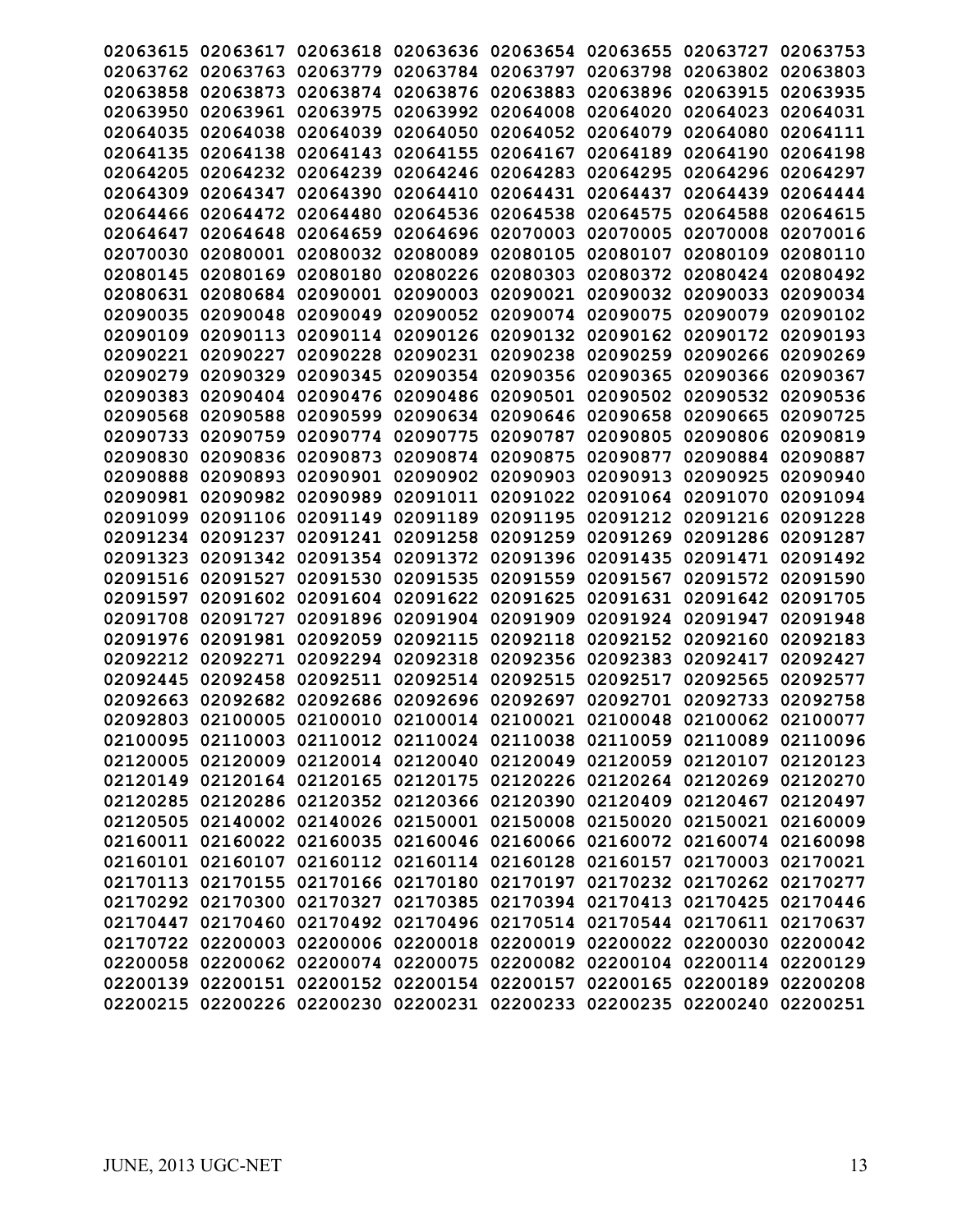| 02200254 |                            | 02200255 02200267 | 02200273 |                   | 02200278 02200279 02200290                                              |                            | 02200311 |
|----------|----------------------------|-------------------|----------|-------------------|-------------------------------------------------------------------------|----------------------------|----------|
| 02200330 | 02200336                   | 02200337          | 02200363 | 02200372          | 02200378                                                                | 02200381                   | 02200387 |
| 02200399 | 02200403                   | 02200404          | 02200434 | 02200438          | 02200444                                                                | 02200445                   | 02200455 |
| 02200478 | 02200497                   | 02200508          | 02200511 | 02200520          | 02200521                                                                | 02200536                   | 02200539 |
| 02200563 | 02200575                   | 02200577          | 02200579 | 02200581          | 02200584                                                                | 02200595                   | 02200601 |
| 02200609 | 02200639                   | 02200649          | 02200680 | 02200695          | 02200700                                                                | 02200715                   | 02200716 |
| 02200726 | 02200727                   | 02200737          | 02200745 | 02200749          | 02200763                                                                | 02200777                   | 02200785 |
| 02200800 | 02200808                   | 02200809          | 02200821 | 02200831          | 02200845                                                                | 02200847                   | 02200850 |
| 02200859 | 02200894                   | 02200896          | 02200903 | 02200905          | 02200910                                                                | 02200911                   | 02200915 |
| 02200925 | 02200953                   | 02200965          | 02200966 | 02200967          | 02200974                                                                | 02201012 02201015          |          |
| 02201032 | 02201036                   | 02201081          | 02201085 | 02201087          | 02201091                                                                | 02201131                   | 02201148 |
| 02201154 | 02201160                   | 02201168          | 02201174 | 02201176          | 02201178                                                                | 02201184                   | 02201186 |
| 02201188 | 02201229                   | 02201237          | 02201248 | 02201256          | 02201271                                                                | 02201273                   | 02201277 |
| 02201297 | 02201299                   | 02201300          | 02201307 | 02201321          | 02201373                                                                | 02201376                   | 02201383 |
| 02201386 | 02201390                   | 02201399          | 02201400 | 02201403          | 02201409                                                                | 02201440                   | 02201441 |
| 02201453 | 02201473                   | 02201477          | 02201479 | 02201485          | 02201500                                                                | 02201502 02201503          |          |
| 02201528 | 02201538                   | 02201578          | 02201591 | 02201594          | 02201607                                                                | 02201627                   | 02201645 |
| 02201647 | 02201659                   | 02201667          | 02201674 | 02201675          | 02201736                                                                | 02201757                   | 02201760 |
| 02201764 | 02201768                   | 02201771          | 02201777 | 02201778          | 02201781                                                                | 02201791                   | 02201815 |
| 02201831 | 02201837                   | 02201870          | 02201876 | 02201880          | 02201896                                                                | 02201928                   | 02201945 |
| 02201961 | 02201964                   | 02201977          | 02201980 | 02201983          | 02201991                                                                | 02202008                   | 02202012 |
| 02202018 | 02202021                   | 02202023          | 02202050 | 02202058          | 02202063                                                                | 02202069                   | 02202093 |
| 02202094 | 02202116                   | 02202134          | 02202161 | 02202182          | 02202185                                                                | 02202187                   | 02202191 |
| 02202201 | 02202207                   | 02202261          | 02202282 | 02202300          | 02202315                                                                | 02202327                   | 02202338 |
| 02202385 | 02202412                   | 02202413          | 02202414 | 02202496          | 02202497                                                                | 02202502                   | 02202511 |
| 02202525 | 02202552                   | 02202555          | 02202556 | 02202581          | 02202599                                                                | 02202615                   | 02202617 |
| 02202628 | 02202649                   | 02202659          | 02202697 | 02202756          | 02202759                                                                | 02202800                   | 02202829 |
| 02202854 | 02202858                   | 02202888          | 02202896 | 02202905          | 02202913                                                                | 02202917                   | 02202918 |
| 02202922 | 02202936                   | 02202955          | 02203001 | 02203009          | 02203010                                                                | 02203014                   | 02203031 |
| 02203048 | 02203065                   | 02203099          | 02203134 | 02203181          | 02203182                                                                | 02203191                   | 02203233 |
| 02203258 | 02203264                   | 02203268          | 02203274 | 02203288          | 02203301                                                                | 02203339                   | 02203340 |
| 02203358 | 02203364                   | 02203386          | 02203398 | 02203412          | 02203432                                                                | 02203440                   | 02203451 |
| 02203461 | 02203491                   | 02203519          |          |                   | 02203522 02203526 02203530                                              | 02203531 02203545          |          |
|          |                            |                   |          |                   | 02203557 02203569 02203617 02203622 02203644 02203661 02203694 02203700 |                            |          |
|          |                            |                   |          |                   | 02203710 02203753 02203757 02203821 02203845 02203856 02203894 02203900 |                            |          |
|          | 02203903 02203914 02203938 |                   |          | 02203968 02203985 |                                                                         | 02204002 02204029 02204045 |          |
|          |                            |                   |          |                   | 02250004 02250012 02250017 02250049 02250050 02250064 02250083 02250111 |                            |          |
|          |                            |                   |          |                   | 02250117 02250122 02250131 02250145 02250160 02250180 02250211 02250234 |                            |          |
|          |                            |                   |          |                   | 02250235 02250239 02250251 02250255 02250265 02250282 02250340 02250342 |                            |          |
|          |                            |                   |          |                   | 02250343 02250344 02250357 02250373 02250381 02250394 02250411 02250422 |                            |          |
|          | 02250434 02250457          |                   |          |                   | 02250458 02250479 02250484 02250495 02250510 02250547                   |                            |          |
|          |                            |                   |          |                   | 02250548 02250559 02250589 02250633 02250654 02250656 02250664 02250665 |                            |          |
|          |                            |                   |          |                   | 02250715 02250741 02250742 02250759 02250769 02250770 02250779 02250782 |                            |          |
|          |                            |                   |          |                   | 02250783 02250784 02250785 02250807 02250816 02250827 02250828 02250875 |                            |          |
|          |                            |                   |          |                   | 02250899 02250903 02250904 02250905 02250936 02250960 02250981 02251010 |                            |          |
|          |                            |                   |          |                   | 02251015 02251016 02251042 02251059 02251061 02251062 02251066 02251071 |                            |          |
|          | 02251150 02251188          |                   |          |                   | 02251230 02251252 02251300 02251325                                     | 02251326 02251339          |          |
|          |                            |                   |          |                   | 02251385 02251389 02251405 02251493 02251494 02251527                   | 02251563 02251573          |          |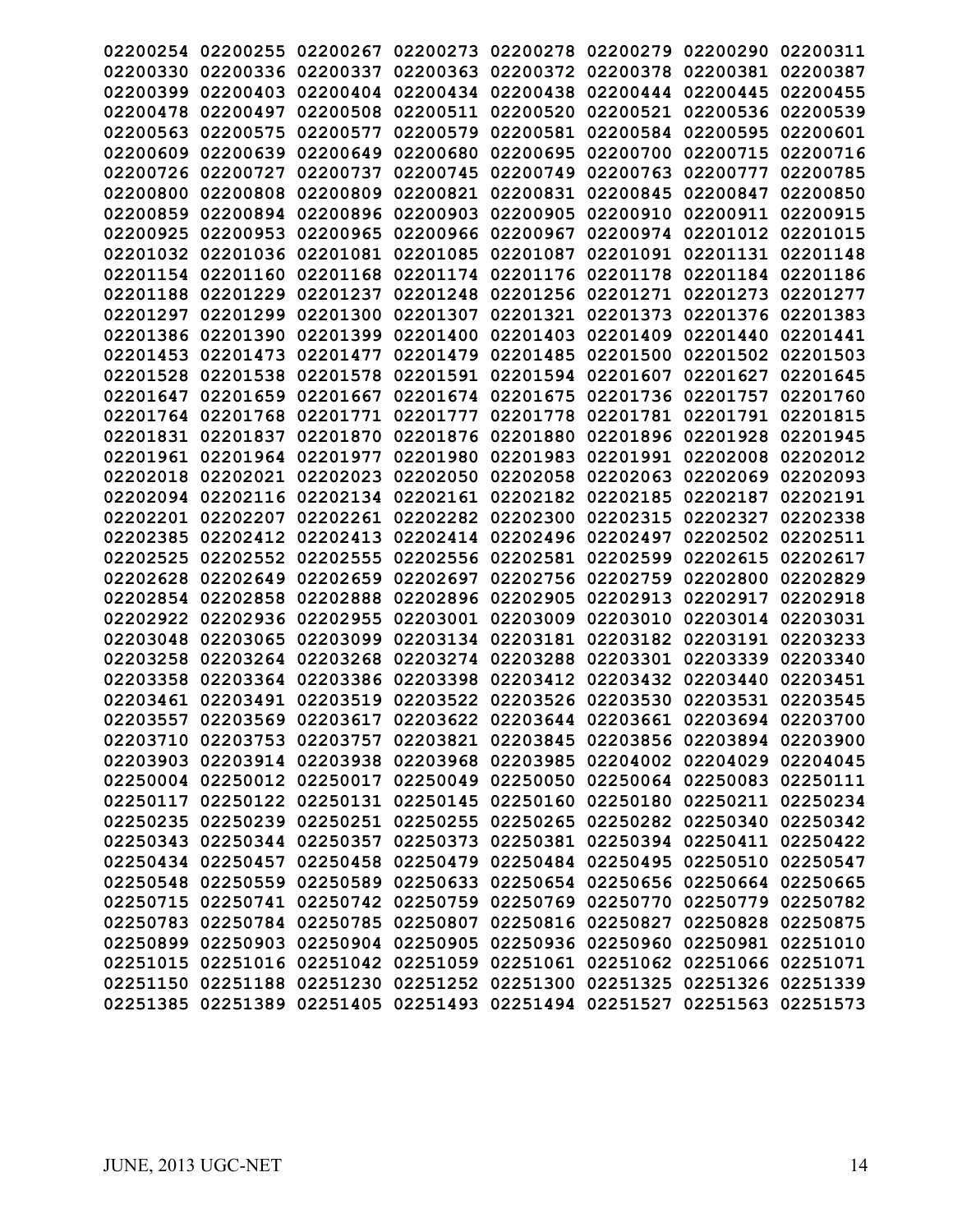| 02251634 | 02251645                   | 02251684 | 02280003                   | 02280027                                                                | 02280161 | 02290002                   | 02300056 |
|----------|----------------------------|----------|----------------------------|-------------------------------------------------------------------------|----------|----------------------------|----------|
| 02300068 | 02300073                   | 02300074 | 02300101                   | 02300119                                                                | 02300166 | 02300193                   | 02300200 |
| 02300227 | 02300283                   | 02300284 | 02300444                   | 02300515                                                                | 02300540 | 02300568                   | 02420001 |
| 02420003 | 02420007                   | 02470017 | 02470018                   | 02470035                                                                | 02470073 | 02470101                   | 02470120 |
| 02470211 | 02470241                   | 02470257 | 02470258                   | 02470262                                                                | 02500002 | 02500021                   | 02500040 |
| 02500058 | 02500078                   | 02550021 | 02550026                   | 02550027                                                                | 02550066 | 02580006                   | 02580011 |
| 02580012 | 02580014                   | 02580019 | 02580032                   | 02580038                                                                | 02580056 | 02580060                   | 02580063 |
| 02580065 | 02580069                   | 02580073 | 02580087                   | 02580093                                                                | 02580095 | 02580106                   | 02580114 |
| 02580118 | 02580121                   | 02580122 | 02580128                   | 02580131                                                                | 02580132 | 02580145                   | 02580150 |
| 02580151 | 02580156                   | 02580158 | 02580169                   | 02580192                                                                | 02580208 | 02580209                   | 02580212 |
| 02580219 | 02580232                   | 02580243 | 02580248                   | 02580254                                                                | 02580276 | 02580306                   | 02580313 |
| 02580317 | 02580322                   | 02580325 | 02580327                   | 02580344                                                                | 02580353 | 02580369                   | 02580386 |
| 02580387 | 02580388                   | 02580390 | 02580398                   | 02580400                                                                | 02580401 | 02580402                   | 02580428 |
| 02580439 | 02580465                   | 02580468 | 02580479                   | 02580487                                                                | 02580491 | 02580496                   | 02600003 |
| 02600028 | 02600037                   | 02630083 | 02650004                   | 02670003                                                                | 02670015 | 02670025                   | 02670026 |
| 02670029 | 02670031                   | 02670033 | 02670041                   | 02670043                                                                | 02670049 | 02670050                   | 02670060 |
| 02670075 | 02730033                   | 02730054 | 02730055                   | 02740013                                                                | 02790018 | 02790025                   | 02790026 |
| 02790028 | 02790042                   | 02790063 | 02790070                   | 02790079                                                                | 02790090 | 02790128                   | 02790150 |
| 02790152 | 02790155                   | 02790223 | 02800010                   | 02800017                                                                | 02800023 | 02800035                   | 02800045 |
| 02800066 | 02800069                   | 02800073 | 02800077                   | 02800082                                                                | 02800090 | 02800098                   | 02800119 |
| 02800121 | 02800136                   | 02800144 | 02800145                   | 02800149                                                                | 02800158 | 02800163                   | 02800168 |
| 02800170 | 02800209                   | 02800210 | 02800215                   | 02800216                                                                | 02800240 | 02800257                   | 02800259 |
| 02800262 | 02800279                   | 02800280 | 02800287                   | 02800294                                                                | 02800295 | 02800298                   | 02800307 |
| 02800312 | 02800333                   | 02800357 | 02800359                   | 02800382                                                                | 02800390 | 02800393                   | 02800403 |
| 02800404 | 02800413                   | 02800428 | 02800429                   | 02800440                                                                | 02800442 | 02800454                   | 02800459 |
| 02800464 | 02800468                   | 02800493 | 02800498                   | 02800501                                                                | 02800506 | 02800508                   | 02800519 |
| 02800532 | 02800533                   | 02800540 | 02800547                   | 02800563                                                                | 02800580 | 02800582                   | 02800592 |
| 02800600 | 02800601                   | 02800622 | 02800635                   | 02800654                                                                | 02800678 | 02800698                   | 02800709 |
| 02800725 | 02800726                   | 02800745 | 02800754                   | 02800756                                                                | 02800777 | 02800782                   | 02800785 |
| 02800787 | 02800798                   | 02800799 | 02800800                   | 02800802                                                                | 02800808 | 02800812                   | 02800830 |
| 02800835 | 02800870                   | 02800876 | 02800888                   | 02800937                                                                | 02800958 | 02800965                   | 02800969 |
| 02800975 | 02800987                   | 02800997 | 02801002                   | 02801005                                                                | 02801038 | 02801039                   | 02801045 |
| 02801047 | 02801048                   | 02801054 | 02801073                   | 02801081                                                                | 02801089 | 02801090                   | 02801091 |
| 02801095 | 02801098                   | 02801100 | 02801108                   | 02801115                                                                | 02801126 | 02801160                   | 02801165 |
|          | 02801188 02801219 02801220 |          |                            | 02801244 02801266 02801268 02801282 02801298                            |          |                            |          |
|          | 02801301 02801310          | 02801340 |                            | 02801366 02801390                                                       |          | 02801414 02801427 02801429 |          |
|          |                            |          |                            | 02801430 02801444 02801446 02801476 02801477                            |          | 02801509 02801565 02801571 |          |
|          |                            |          |                            | 02801590 02801627 02801628 02801629 02820006 02870015 02870028 02870180 |          |                            |          |
|          |                            |          |                            | 02870189 02870270 02870283 02870291 02870303 02880006 02880019 02880023 |          |                            |          |
|          |                            |          |                            | 02880024 02880026 02880028 02880031 02880034 02880048 02880080 02900009 |          |                            |          |
|          |                            |          |                            | 02920002 02920003 02920007 03020014 03040029 03040052 03050002 03060016 |          |                            |          |
|          |                            |          |                            | 03070007 03070012 03070022 03080046 03080051                            |          | 03080058 03080129 03080140 |          |
|          |                            |          |                            | 03080217 03080253 03080270 03090001 03090009 03090012 03090017 03090023 |          |                            |          |
|          |                            |          |                            | 03090027 03090028 03090036 03090038 03090092 03090140 03090155 03100016 |          |                            |          |
|          |                            |          |                            | 03100017 03100052 03100083 03120002 03120015 03120021 03140012 03170009 |          |                            |          |
|          |                            |          |                            | 03170014 03170035 03170085 03170087 03170093 03170122 03170138 03170149 |          |                            |          |
|          | 03170184 03170209          |          | 03170220 03170241 03170330 |                                                                         |          | 03170396 03170405 03170522 |          |
|          |                            |          |                            | 03170529 03170534 03200002 03200014 03200061 03200086 03250019 03270001 |          |                            |          |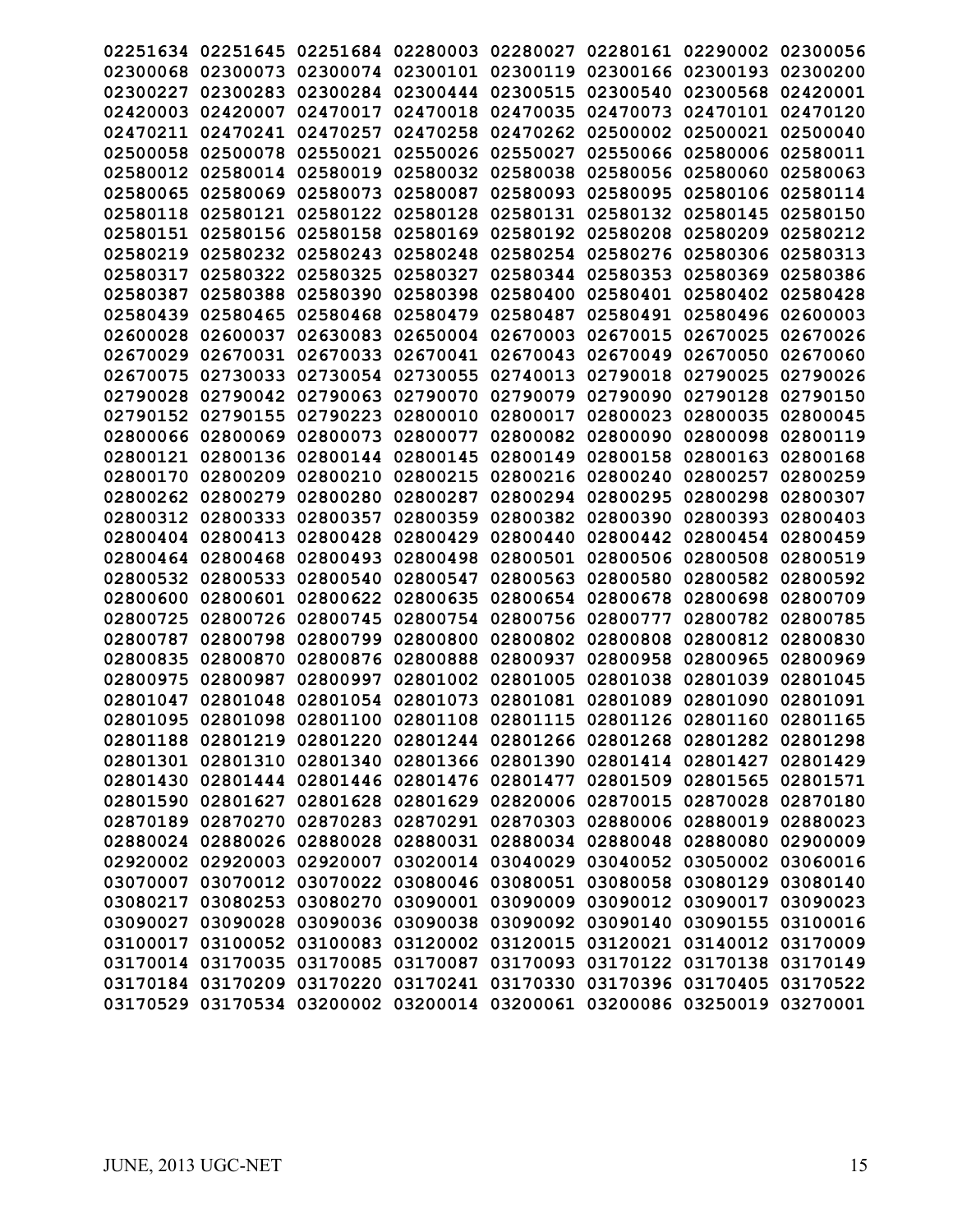| 03270004          | 03270006          | 03270013 | 03270015                   | 03270016          | 03270025 | 03270030                   | 03270031 |
|-------------------|-------------------|----------|----------------------------|-------------------|----------|----------------------------|----------|
| 03270039          | 03270049          | 03270050 | 03270060                   | 03270066          | 03270075 | 03270081                   | 03270088 |
| 03270097          | 03270100          | 03270103 | 03270108                   | 03270134          | 03270202 | 03270206                   | 03270211 |
| 03270227          | 03270228          | 03270238 | 03270239                   | 03270262          | 03270264 | 03270265                   | 03270266 |
| 03270272          | 03270275          | 03270301 | 03270309                   | 03270311          | 03270332 | 03270333                   | 03270340 |
| 03270353          | 03270369          | 03270373 | 03270379                   | 03270386          | 03270403 | 03270422                   | 03270443 |
| 03270469          | 03270530          | 03270541 | 03270575                   | 03270603          | 03270627 | 03270634                   | 03300005 |
| 03300118          | 03300286          | 03300365 | 03470057                   | 03550006          | 03550009 | 03550011                   | 03550016 |
| 03550022          | 03550028          | 03550085 | 03550108                   | 03550110          | 03580013 | 03580029                   | 03580032 |
| 03580035          | 03590001          | 03590038 | 03590139                   | 03670001          | 03740001 | 03800018                   | 03870022 |
| 03870077          | 03870157          | 03870454 | 03880001                   | 03880004          | 03880010 | 03880015                   | 03880017 |
| 03880030          | 03880037          | 03880047 | 03880052                   | 03880060          | 03880064 | 03880067                   | 03880068 |
| 03880071          | 03880118          | 03880171 | 03880178                   | 03880250          | 03880252 | 03880276                   | 04010006 |
| 04010043          | 04030023          | 04050021 | 04050037                   | 04050049          | 04050053 | 04050055                   | 04060030 |
| 04060060          | 04060112          | 04060180 | 04070001                   | 04070004          | 04080012 | 04080051                   | 04080061 |
| 04090001          | 04090006          | 04090011 | 04120006                   | 04170001          | 04170006 | 04170009                   | 04170014 |
| 04170030          | 04170033          | 04170038 | 04170068                   | 04170072          | 04200035 | 04300001                   | 04300042 |
| 04300046          | 04300089          | 04300095 | 04300098                   | 04310001          | 04310003 | 04360001                   | 04360045 |
| 04360055          | 04360058          | 04360071 | 04360097                   | 04580003          | 04580006 | 04580013                   | 04590026 |
| 04590032          | 04800006          | 04800008 | 04800025                   | 04800071          | 04800075 | 04800100                   | 04800114 |
| 04800117          | 04890007          | 04900001 | 04930006                   | 04930008          | 05010022 | 05010032                   | 05010037 |
| 05010109          | 05010136          | 05010191 | 05010386                   | 05020034          | 05020047 | 05020170                   | 05020354 |
| 05030003          | 05030018          | 05030020 | 05030028                   | 05030036          | 05030040 | 05030050                   | 05030067 |
| 05030093          | 05030102          | 05030112 | 05030129                   | 05030219          | 05040002 | 05040023                   | 05040047 |
| 05040093          | 05040111          | 05040114 | 05040117                   | 05040174          | 05040175 | 05040180                   | 05040181 |
| 05040217          | 05040232          | 05040295 | 05040346                   | 05040384          | 05050003 | 05050014                   | 05050029 |
| 05050043          | 05050049          | 05050056 | 05050066                   | 05050070          | 05050093 | 05050102                   | 05050112 |
| 05050131          | 05050176          | 05050221 | 05050227                   | 05050257          | 05050321 | 05050343                   | 05050372 |
| 05050374          | 05050399          | 05050410 | 05050471                   | 05050478          | 05050504 | 05050528                   | 05050567 |
| 05050590          | 05050643          | 05050667 | 05050674                   | 05050701          | 05050738 | 05050759                   | 05050778 |
| 05050779          | 05050933          | 05050975 | 05051186                   | 05051257          | 05051370 | 05051426                   | 05051440 |
| 05051629          | 05051685          | 05060005 | 05060006                   | 05060022          | 05060033 | 05060040                   | 05060046 |
| 05060052          | 05060075          | 05060085 | 05060095                   | 05060097          | 05060117 | 05060118                   | 05060150 |
| 05060158          | 05060162          | 05060164 | 05060225                   | 05060236          | 05060257 | 05060263                   | 05060265 |
|                   | 05060277 05060290 | 05060294 | 05060325 05060391          |                   | 05060392 | 05060459 05060484          |          |
| 05060513          | 05060516          | 05060522 | 05060578                   | 05060584          | 05060601 | 05060634 05060649          |          |
|                   | 05060655 05060658 | 05060679 | 05060859                   | 05060867          | 05060871 | 05060873 05060939          |          |
|                   | 05061039 05061100 | 05061168 | 05061190 05061205          |                   |          | 05061220 05061396 05061408 |          |
|                   | 05061427 05061429 |          | 05061431 05061449 05061490 |                   |          | 05061549 05061572 05061678 |          |
|                   | 05061740 05061924 |          | 05061992 05062069 05080006 |                   | 05080017 | 05080027 05080042          |          |
| 05080050          | 05080054          | 05080072 | 05080074 05080078          |                   | 05080085 | 05080094 05080097          |          |
| 05080197          | 05080228          |          | 05080236 05080284 05080311 |                   | 05080328 | 05080355 05080358          |          |
|                   | 05080397 05080402 | 05080411 |                            | 05080477 05080486 | 05080508 | 05080548 05080557          |          |
|                   | 05080561 05080589 |          | 05080590 05080700 05080703 |                   | 05080723 | 05080751 05080757          |          |
|                   | 05080759 05080772 |          | 05080784 05080822 05080823 |                   | 05080853 | 05080856 05080878          |          |
|                   | 05080883 05080891 |          | 05080946 05080996 05081079 |                   | 05081085 | 05081091 05081099          |          |
|                   | 05081107 05081160 |          | 05081184 05081189 05081209 |                   | 05081223 | 05090001 05090017          |          |
| 05090018 05090020 |                   |          | 05090021 05090031 05090037 |                   |          | 05090042 05090047 05090049 |          |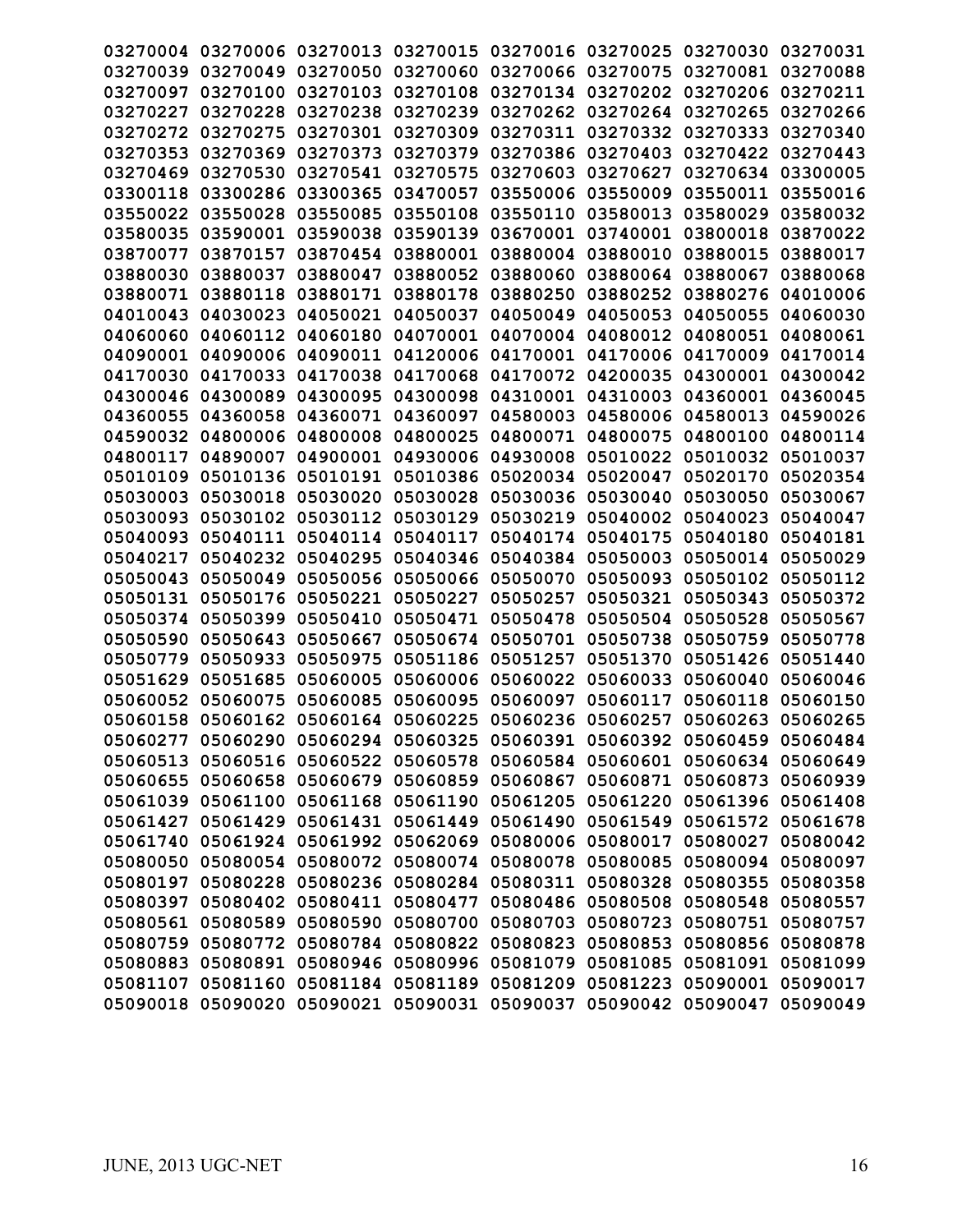| 05090055          |                   | 05090062 05090063 | 05090074 05090075                            |          | 05090078 05090110                                                       |                   | 05090114 |
|-------------------|-------------------|-------------------|----------------------------------------------|----------|-------------------------------------------------------------------------|-------------------|----------|
| 05090128          | 05090156          | 05090160          | 05090162                                     | 05090165 | 05090166 05090171                                                       |                   | 05090176 |
| 05090179          | 05090202          | 05090205          | 05090229                                     | 05090231 | 05090232                                                                | 05090237          | 05090251 |
| 05090255          | 05090257          | 05090275          | 05090280                                     | 05090284 | 05090288                                                                | 05090290          | 05090304 |
| 05090312          | 05090320          | 05090338          | 05090343                                     | 05090345 | 05090347                                                                | 05090348          | 05090355 |
| 05090371          | 05090373          | 05090392          | 05090410                                     | 05090413 | 05090414                                                                | 05090417          | 05090429 |
| 05090432          | 05090437          | 05090470          | 05090528                                     | 05090530 | 05090538                                                                | 05090548          | 05090551 |
| 05090569          | 05090577          | 05090591          | 05090600                                     | 05090604 | 05090715                                                                | 05090753          | 05090759 |
| 05090767          | 05090776          | 05090797          | 05090821                                     | 05090831 | 05090849                                                                | 05090857          | 05090886 |
| 05090895          | 05090916          | 05090917          | 05090942 05090952                            |          | 05090987                                                                | 05091015          | 05091033 |
| 05091124          | 05091133          | 05091149          | 05091160                                     | 05091164 | 05091225                                                                | 05091259          | 05091260 |
| 05091292          | 05091306          | 05091311          | 05091326                                     | 05091327 | 05091340                                                                | 05091350          | 05091359 |
| 05091363          | 05091434          | 05091448          | 05091507                                     | 05091513 | 05091543                                                                | 05091547          | 05091550 |
| 05091574          | 05091593          | 05091595          | 05100003                                     | 05100004 | 05100010                                                                | 05100018          | 05100019 |
| 05100046 05100051 |                   | 05100055          | 05100056 05100063                            |          | 05100066                                                                | 05100076          | 05100088 |
| 05100117 05100118 |                   | 05100120          | 05100133 05100146                            |          | 05100157                                                                | 05100172 05100187 |          |
| 05100188          | 05100210          | 05100226          | 05120001                                     | 05120021 | 05120028                                                                | 05120032          | 05120036 |
| 05120068          | 05120111          | 05120113          | 05120116                                     | 05120121 | 05120170                                                                | 05120171          | 05120184 |
| 05120192          | 05120199          | 05120207          | 05120222                                     | 05120235 | 05120248                                                                | 05120257          | 05120265 |
| 05120268          | 05120276          | 05120280          | 05120301                                     | 05120308 | 05120331                                                                | 05120343          | 05120356 |
| 05120385          | 05120402          | 05120408          | 05120423                                     | 05120502 | 05120511                                                                | 05120518          | 05120641 |
| 05120745          | 05120805          | 05150001          | 05150002                                     | 05150004 | 05150014                                                                | 05150031 05150056 |          |
| 05150062          | 05150066          | 05150068          | 05150075                                     | 05150081 | 05150089                                                                | 05150092          | 05150093 |
| 05150109          | 05150117          | 05150124          | 05160002                                     | 05160004 | 05160005                                                                | 05160007          | 05160020 |
| 05160022          | 05160025          | 05160027          | 05160054                                     | 05160061 | 05160081                                                                | 05160094          | 05160111 |
| 05160116 05160132 |                   | 05160136          | 05160138                                     | 05160159 | 05160167                                                                | 05160178 05160183 |          |
| 05160189 05160199 |                   | 05160208          | 05160211 05170009                            |          | 05170015                                                                | 05170020          | 05170021 |
| 05170025          | 05170038          | 05170080          | 05170102 05170136                            |          | 05170158                                                                | 05170205          | 05170211 |
| 05170237          | 05170241          | 05170327          | 05170374                                     | 05170377 | 05170381                                                                | 05170443          | 05170456 |
| 05170475          | 05170489          | 05170493          | 05170516                                     | 05170551 | 05170561                                                                | 05170593          | 05170632 |
| 05170634          | 05170649          | 05170651          | 05170693                                     | 05170704 | 05170724                                                                | 05170732          | 05170741 |
| 05170744          | 05200005          | 05200016          | 05200025                                     | 05200041 | 05200051                                                                | 05200060          | 05200095 |
| 05200098          | 05200109          |                   | 05200111 05200118 05200125                   |          | 05200126                                                                | 05200136 05200139 |          |
|                   |                   |                   |                                              |          | 05200144 05200165 05200171 05200172 05200220 05200237 05200249 05200253 |                   |          |
|                   |                   |                   |                                              |          | 05200259 05200278 05200282 05200295 05200296 05200307 05200310 05200314 |                   |          |
|                   | 05200316 05200333 |                   | 05200342 05200351 05200386                   |          | 05200408                                                                | 05200420 05200475 |          |
|                   |                   |                   |                                              |          | 05200479 05200492 05200522 05200579 05200608 05200611 05200638 05200643 |                   |          |
|                   |                   |                   |                                              |          | 05200645 05200654 05200668 05200683 05200704 05200714 05200721 05200773 |                   |          |
|                   |                   |                   |                                              |          | 05200780 05200820 05200821 05200834 05200845 05200862 05200867 05200875 |                   |          |
|                   |                   |                   |                                              |          | 05200878 05200903 05200906 05200928 05200954 05200955 05200966 05201005 |                   |          |
|                   | 05201037 05201047 |                   |                                              |          | 05201053 05201073 05201095 05201097 05201105 05201136                   |                   |          |
|                   | 05201147 05201155 |                   | 05201172 05201183 05201185                   |          | 05201188 05201194 05201204                                              |                   |          |
|                   |                   |                   | 05201219 05201228 05201254 05201255 05201262 |          | 05201270                                                                | 05201274 05201306 |          |
|                   |                   |                   |                                              |          | 05201309 05201316 05201331 05201332 05201333 05201355 05201356 05201367 |                   |          |
|                   |                   |                   |                                              |          | 05201375 05201377 05201389 05201442 05201451 05201460 05201485 05201486 |                   |          |
|                   | 05201489 05201527 |                   | 05201531 05201577 05201630                   |          | 05201640 05201679 05201713                                              |                   |          |
|                   | 05201728 05201743 |                   | 05201745 05201751 05201768                   |          | 05201773 05201787 05201819                                              |                   |          |
|                   | 05201944 05201968 |                   |                                              |          | 05201969 05201983 05201996 05202011 05202021 05202035                   |                   |          |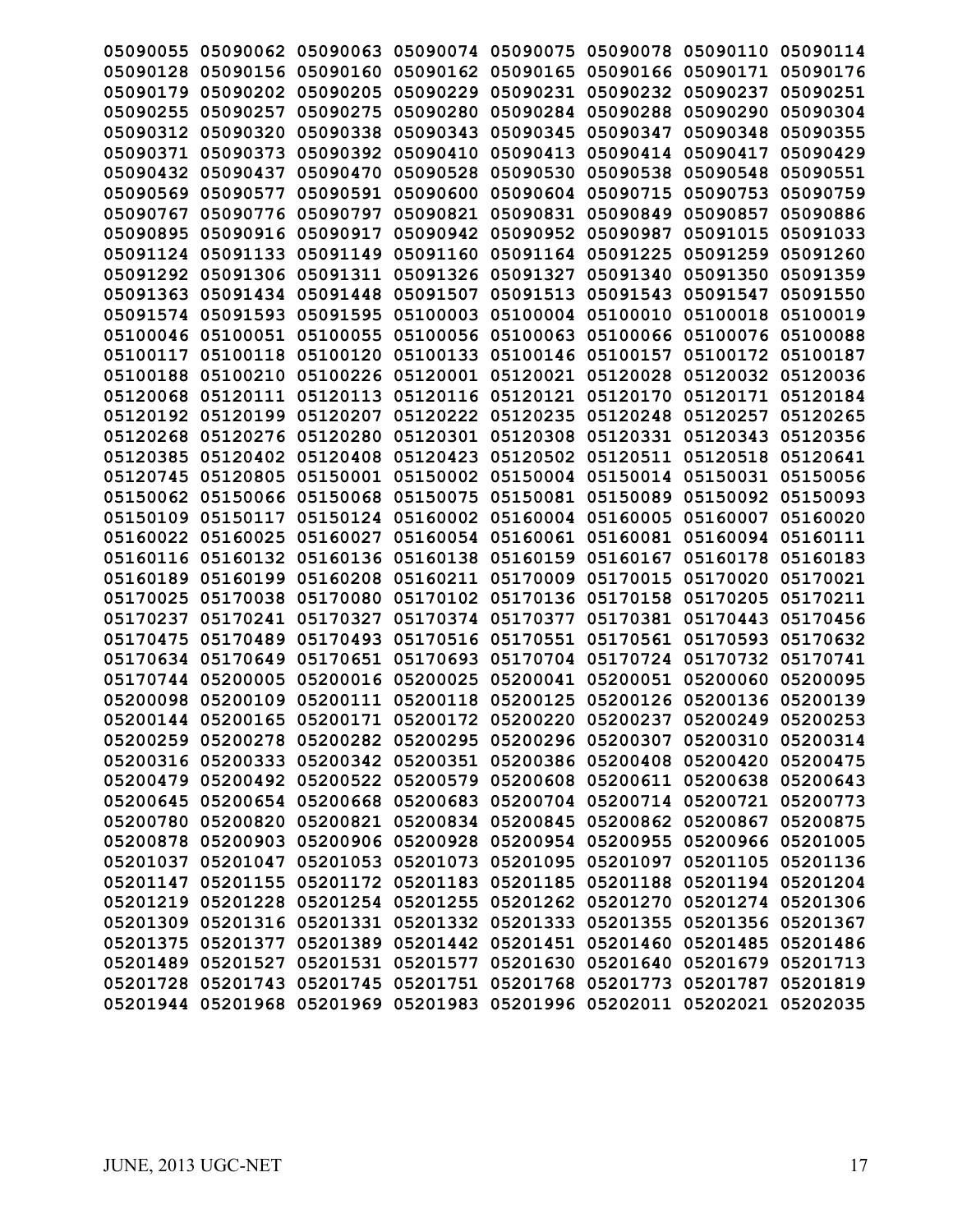| 05202064          | 05202207                   | 05202213 | 05202245                                              | 05202412                   | 05202452 | 05202454                   | 05202477 |
|-------------------|----------------------------|----------|-------------------------------------------------------|----------------------------|----------|----------------------------|----------|
| 05202485          | 05202559                   | 05202645 | 05202647                                              | 05202699                   | 05202744 | 05202817                   | 05202834 |
| 05202844          | 05250019                   | 05250020 | 05250025                                              | 05250028                   | 05250030 | 05250031                   | 05250037 |
| 05250064          | 05250071                   | 05250074 | 05250085                                              | 05250130                   | 05250137 | 05250186                   | 05250191 |
| 05250199          | 05250209                   | 05250212 | 05250226                                              | 05250244                   | 05250259 | 05250260                   | 05250267 |
| 05250278          | 05250293                   | 05250321 | 05250337                                              | 05250355                   | 05250356 | 05250387                   | 05250414 |
| 05250444          | 05250469                   | 05250481 | 05250491                                              | 05250507                   | 05250521 | 05250527                   | 05250530 |
| 05250548          | 05250552                   | 05250619 | 05250641                                              | 05280048                   | 05280052 | 05280063                   | 05280102 |
| 05280111          | 05280122                   | 05280127 | 05280129                                              | 05280150                   | 05280221 | 05280245                   | 05290002 |
| 05290005          | 05290007                   | 05290013 | 05300002                                              | 05300012                   | 05300014 | 05300025                   | 05300067 |
| 05300070          | 05300092                   | 05300116 | 05300151                                              | 05300178                   | 05300194 | 05300206                   | 05300213 |
| 05300225          | 05300231                   | 05300261 | 05300403                                              | 05300528                   | 05300541 | 05310015                   | 05310019 |
| 05420001          | 05460005                   | 05460006 | 05460007                                              | 05460008                   | 05460011 | 05460013                   | 05460026 |
| 05460031          | 05470006                   | 05470024 | 05470027                                              | 05470040                   | 05470049 | 05470083                   | 05470084 |
| 05470093          | 05470097                   | 05470098 | 05470102                                              | 05470127                   | 05470162 | 05470168                   | 05470198 |
| 05470203          | 05470205                   | 05470214 | 05470238                                              | 05470241                   | 05470293 | 05470296                   | 05470431 |
| 05470451          | 05470471                   | 05500017 | 05500019                                              | 05500026                   | 05500033 | 05500043                   | 05500064 |
| 05500065          | 05500075                   | 05500095 | 05500097                                              | 05500104                   | 05500105 | 05500106                   | 05500123 |
| 05550005          | 05550011                   | 05550046 | 05550056                                              | 05550067                   | 05550081 | 05550087                   | 05550089 |
| 05550104          | 05550111                   | 05550120 | 05550123                                              | 05550136                   | 05550137 | 05550157                   | 05550180 |
| 05580001          | 05580002                   | 05580004 | 05580006                                              | 05580009                   | 05580012 | 05580013                   | 05580014 |
| 05580016          | 05580017                   | 05580020 | 05580021                                              | 05580024                   | 05580026 | 05580028                   | 05580035 |
| 05580039          | 05580051                   | 05580052 | 05580055                                              | 05580061                   | 05580067 | 05580068                   | 05580073 |
| 05580077          | 05580079                   | 05580082 | 05580088                                              | 05580092                   | 05580110 | 05580122                   | 05580124 |
| 05580131          | 05580139                   | 05580146 | 05580158                                              | 05580160                   | 05580167 | 05580170                   | 05580180 |
| 05580181          | 05580194                   | 05580200 | 05580202                                              | 05580206                   | 05580212 | 05580214                   | 05580215 |
| 05580216          | 05580218                   | 05580223 | 05580229                                              | 05580230                   | 05580231 | 05580232                   | 05580244 |
| 05580248          | 05580252                   | 05580253 | 05580259                                              | 05580264                   | 05580284 | 05580304                   | 05580312 |
| 05580313          | 05580331                   | 05590002 | 05590004                                              | 05590017                   | 05590026 | 05590030                   | 05590039 |
| 05590043          | 05590051                   | 05590113 | 05590150                                              | 05590183                   | 05590299 | 05590306                   | 05600012 |
| 05600013          | 05600040                   | 05600050 | 05600060                                              | 05600079                   | 05600094 | 05600110                   | 05600113 |
| 05600114          | 05600143                   | 05600144 | 05630001                                              | 05630221                   | 05660001 | 05660002                   | 05670001 |
| 05670002          | 05670014                   | 05670019 | 05670023                                              | 05670026                   | 05670031 | 05670034                   | 05670037 |
| 05670046          | 05670050                   | 05670052 | 05670066                                              | 05670072                   | 05670090 | 05670094 05670095          |          |
|                   | 05670097 05670118 05670123 |          |                                                       | 05670125 05670139 05670159 |          | 05670170 05730001          |          |
|                   | 05730025 05730043          |          | 05730044 05730045                                     | 05730046                   | 05730048 | 05730089 05730098          |          |
|                   | 05730173 05730423          |          | 05740003 05740004 05740009 05740011                   |                            |          | 05740013 05740027          |          |
|                   | 05790001 05790025          |          | 05790049 05790074 05790083 05790089 05790091 05790096 |                            |          |                            |          |
|                   | 05790112 05790127          |          | 05790133 05790145 05790154 05790174 05790204 05790235 |                            |          |                            |          |
|                   | 05790238 05790270          |          | 05790342 05800001 05800002                            |                            | 05800005 | 05800008 05800014          |          |
|                   | 05800015 05800016          |          | 05800028 05800030 05800031                            |                            | 05800038 | 05800068 05800071          |          |
|                   | 05800119 05800122          | 05800130 | 05800143 05800146                                     |                            | 05800167 | 05800170 05800184          |          |
|                   | 05800218 05800232          | 05800249 | 05800274 05800285                                     |                            | 05800287 | 05800314 05800339          |          |
|                   | 05800343 05800410          |          | 05800412 05800436 05800440                            |                            | 05800442 | 05800446 05800452          |          |
|                   | 05800453 05800454          | 05800455 |                                                       | 05800460 05800461          |          | 05800462 05800465 05800479 |          |
|                   | 05800491 05800492          | 05800500 | 05800501 05800502                                     |                            | 05800536 | 05800544 05800554          |          |
| 05800556 05800561 |                            | 05800562 | 05800574 05800635                                     |                            | 05800650 | 05800668 05800669          |          |
|                   | 05800685 05800688          |          | 05800694 05800726 05800766                            |                            | 05800789 | 05800811 05800840          |          |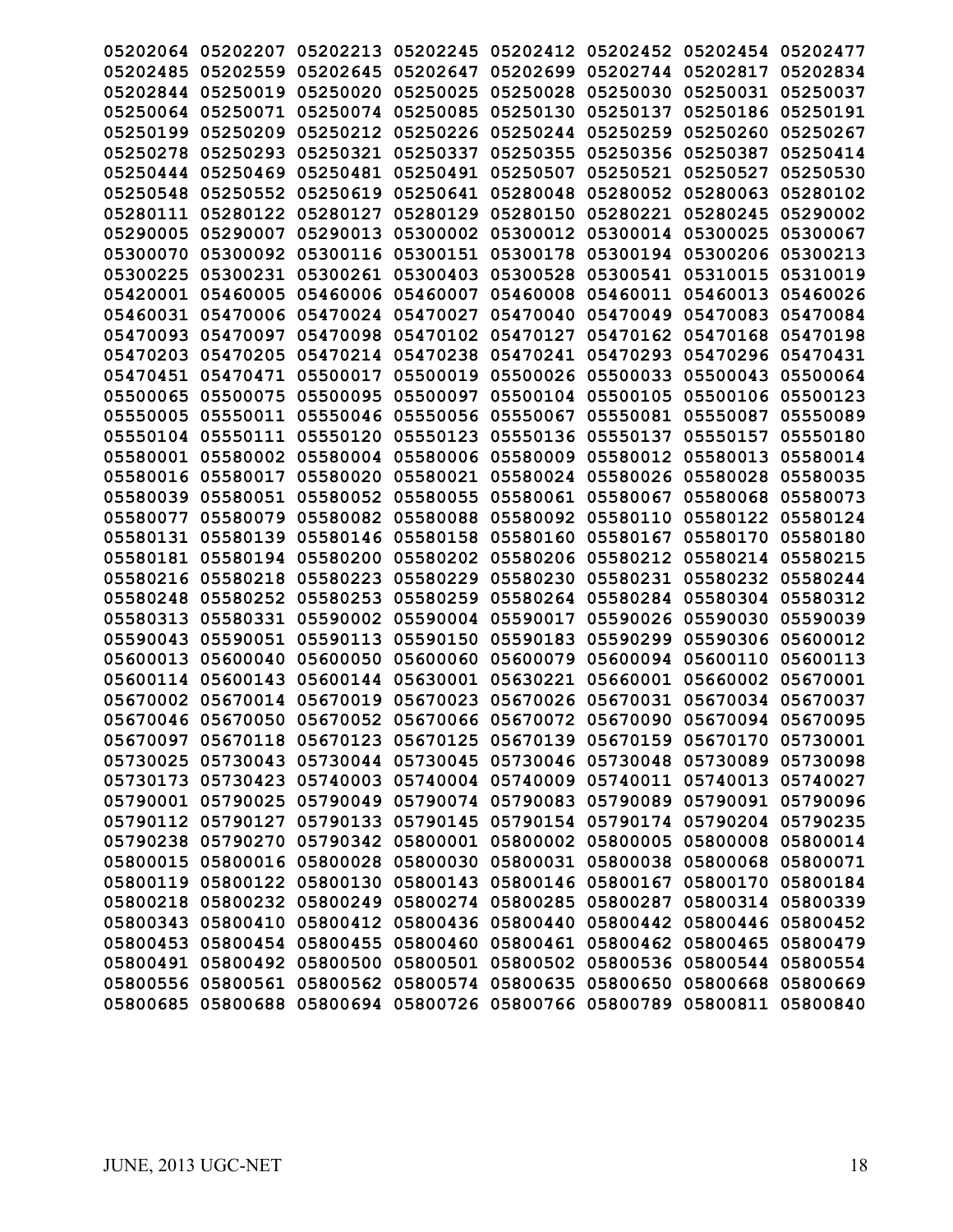| 05800881 | 05800883          | 05800969                   | 05801017                                                                | 05801064                   | 05830001 | 05830011          | 05830014 |
|----------|-------------------|----------------------------|-------------------------------------------------------------------------|----------------------------|----------|-------------------|----------|
| 05830017 | 05870039          | 05870070                   | 05870074                                                                | 05870165                   | 05870209 | 05870381          | 05880001 |
| 05880013 | 05890012          | 05890039                   | 05890304                                                                | 05890415                   | 05910003 | 05920001          | 05920002 |
| 05920005 | 05920011          | 05930004                   | 05930018                                                                | 06010200                   | 06040002 | 06040037          | 06040040 |
| 06040064 | 06040075          | 06040090                   | 06040092                                                                | 06040117                   | 06040130 | 06040132          | 06040148 |
| 06040149 | 06040161          | 06040166                   | 06040205                                                                | 06040217                   | 06040244 | 06040249          | 06040280 |
| 06050009 | 06050014          | 06050034                   | 06050113                                                                | 06050139                   | 06050213 | 06050226          | 06050262 |
| 06050401 | 06050455          | 06050547                   | 06060002                                                                | 06060018                   | 06060036 | 06060304          | 06060590 |
| 06060635 | 06060802          | 06070001                   | 06070003                                                                | 06080036                   | 06080053 | 06080138          | 06080158 |
| 06080186 | 06080194          | 06080196                   | 06080202                                                                | 06080206                   | 06080429 | 06080485          | 06080515 |
| 06080620 | 06080755          | 06081089                   | 06081112                                                                | 06081152                   | 06081192 | 06081524          | 06081566 |
| 06081574 | 06081595          | 06081658                   | 06081725                                                                | 06081744                   | 06081807 | 06081824          | 06081827 |
| 06082215 | 06082332          | 06082425                   | 06082447                                                                | 06082610                   | 06082680 | 06082837          | 06083081 |
| 06090004 | 06090014          | 06090021                   | 06090036                                                                | 06090056                   | 06090068 | 06090069          | 06090072 |
| 06090301 | 06100001          | 06100007                   | 06100009                                                                | 06100010                   | 06100012 | 06100023          | 06100035 |
| 06100036 | 06100038          | 06100042                   | 06100044                                                                | 06100096                   | 06100138 | 06100141          | 06100143 |
| 06100156 | 06100187          | 06100189                   | 06100204                                                                | 06100255                   | 06100276 | 06100332          | 06100380 |
| 06100397 | 06100405          | 06100419                   | 06100488                                                                | 06100489                   | 06100546 | 06100618          | 06120001 |
| 06120002 | 06120017          | 06120022                   | 06120027                                                                | 06120033                   | 06120035 | 06120049          | 06120054 |
| 06120058 | 06120069          | 06120070                   | 06120089                                                                | 06120092                   | 06120096 | 06120097          | 06120123 |
| 06140018 | 06150011          | 06150014                   | 06150034                                                                | 06160003                   | 06170003 | 06170007          | 06170026 |
| 06170029 | 06170032          | 06170039                   | 06170051                                                                | 06170059                   | 06170065 | 06170073          | 06170076 |
| 06170080 | 06170091          | 06170116                   | 06170117                                                                | 06170127                   | 06170133 | 06170139          | 06170140 |
| 06170148 | 06170176          | 06170185                   | 06170216                                                                | 06170223                   | 06170240 | 06170261          | 06170264 |
| 06170284 | 06170290          | 06170292                   | 06170294                                                                | 06170307                   | 06170323 | 06170331          | 06170348 |
| 06170354 | 06170367          | 06170396                   | 06170397                                                                | 06170407                   | 06170425 | 06170465          | 06170475 |
| 06170485 | 06170496          | 06170522                   | 06170545                                                                | 06170548                   | 06170558 | 06170572          | 06170607 |
| 06170646 | 06170652          | 06170653                   | 06170657                                                                | 06170667                   | 06170692 | 06170696          | 06170697 |
| 06170700 | 06170711          | 06170733                   | 06170819                                                                | 06170923                   | 06170934 | 06170953          | 06170975 |
| 06170999 | 06171014          | 06171077                   | 06171086                                                                | 06171091                   | 06171098 | 06171136          | 06171164 |
| 06171196 | 06171197          | 06171203                   | 06171204                                                                | 06171224                   | 06171250 | 06171311          | 06171341 |
| 06171367 | 06171368          | 06171369                   | 06171413                                                                | 06171445                   | 06171468 | 06171470          | 06171546 |
| 06171565 | 06171607          | 06171620                   | 06171644                                                                | 06171659                   | 06171681 | 06171693          | 06171698 |
| 06171707 | 06171734          | 06171740                   | 06171753                                                                | 06171765                   | 06171790 | 06171794 06171833 |          |
|          |                   |                            | 06171850 06171926 06171932 06171961 06171975 06172009 06172018 06172067 |                            |          |                   |          |
|          |                   |                            | 06172089 06172102 06172125 06210003 06210014 06210016 06210022 06210034 |                            |          |                   |          |
|          |                   |                            | 06210036 06210041 06210049 06210054 06210072 06210090 06210091 06210093 |                            |          |                   |          |
|          |                   |                            | 06210097 06210103 06210117 06210124 06210146 06210156 06210159 06210179 |                            |          |                   |          |
|          |                   |                            | 06210182 06210185 06210189 06210192 06210196 06210200 06210204 06210211 |                            |          |                   |          |
|          | 06210222 06210237 |                            | 06210239 06210241 06210248 06210250 06210253 06210274                   |                            |          |                   |          |
|          |                   |                            | 06210275 06210280 06210282 06210291 06210307 06210308 06210309 06210314 |                            |          |                   |          |
|          |                   |                            | 06210315 06210321 06210327 06210332 06210333 06210336 06210339 06210359 |                            |          |                   |          |
|          |                   |                            | 06210360 06210369 06210385 06210387 06210427 06210430                   |                            |          | 06210431 06210465 |          |
|          |                   |                            | 06210483 06210488 06210491 06210493 06210504 06210530 06210567 06210574 |                            |          |                   |          |
|          |                   |                            | 06210596 06210610 06210624 06210639 06210660 06210675 06210682 06210689 |                            |          |                   |          |
|          |                   | 06210690 06210694 06210710 |                                                                         | 06210727 06210738 06210795 |          | 06210811 06210817 |          |
|          |                   | 06210822 06210824 06210860 |                                                                         | 06210866 06210877          | 06210883 | 06210907 06210935 |          |
|          |                   |                            | 06210948 06210969 06211008 06211045 06211083 06211084 06211097 06211109 |                            |          |                   |          |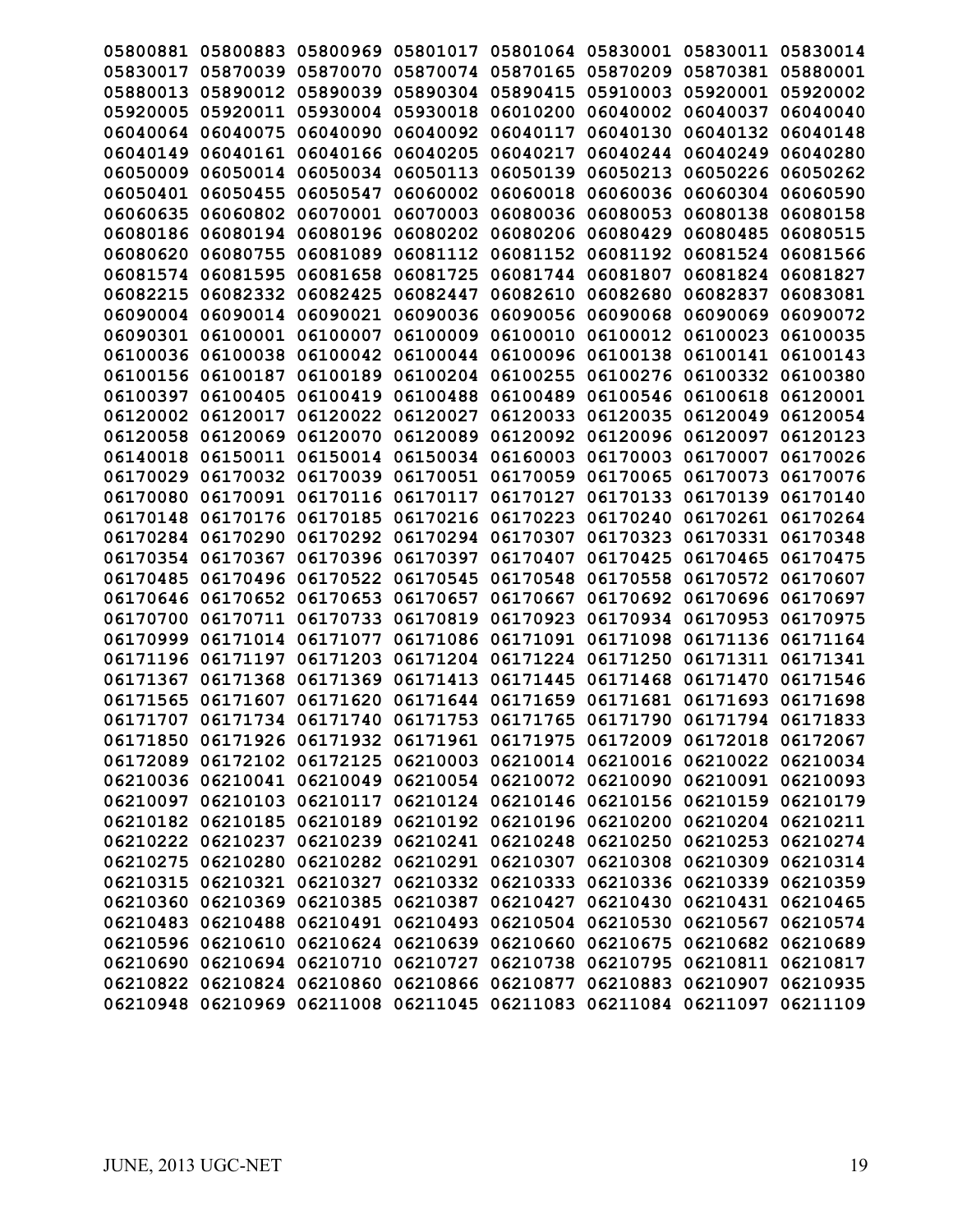| 06211117 | 06211131                                     | 06211139 | 06211153                   | 06211167                            | 06211172          | 06211179                                                                | 06211186 |
|----------|----------------------------------------------|----------|----------------------------|-------------------------------------|-------------------|-------------------------------------------------------------------------|----------|
| 06211193 | 06211197                                     | 06211199 | 06211217                   | 06211222                            | 06211262          | 06211267                                                                | 06211271 |
| 06211292 | 06211297                                     | 06211298 | 06211303                   | 06211338                            | 06211342          | 06211353                                                                | 06211382 |
| 06211402 | 06211405                                     | 06211412 | 06211429                   | 06211430                            | 06211461          | 06211467                                                                | 06211474 |
| 06211500 | 06211518                                     | 06211533 | 06211535                   | 06211538                            | 06211552          | 06211586                                                                | 06211597 |
| 06211600 | 06211603                                     | 06211607 | 06211634                   | 06211641                            | 06211650          | 06211681                                                                | 06211682 |
| 06211683 | 06211687                                     | 06211695 | 06211711                   | 06211760                            | 06211764          | 06211781                                                                | 06211794 |
| 06211818 | 06211821                                     | 06211824 | 06211836                   | 06211842                            | 06211858          | 06211877                                                                | 06211930 |
| 06211934 | 06211943                                     | 06211959 | 06211986                   | 06212009                            | 06212043          | 06212044                                                                | 06212068 |
| 06212115 | 06250002                                     | 06260003 | 06260021                   | 06260024                            | 06260025          | 06270003                                                                | 06270005 |
| 06270011 | 06270029                                     | 06300002 | 06300005                   | 06300010                            | 06300068          | 06300125                                                                | 06300182 |
| 06300201 | 06300420                                     | 06460010 | 06470016                   | 06470133                            | 06550002          | 06550004                                                                | 06550006 |
| 06550056 | 06550080                                     | 06550085 | 06550087                   | 06550093                            | 06550101          | 06550116                                                                | 06550165 |
| 06550189 | 06580015                                     | 06580046 | 06580049                   | 06580052                            | 06580215          | 06580216                                                                | 06580259 |
| 06590003 | 06590076                                     | 06590146 | 06590282                   | 06590337                            | 06590347          | 06590371 06590399                                                       |          |
| 06590475 | 06590514                                     | 06630007 | 06630011                   | 06630012                            | 06630024          | 06650011                                                                | 06680001 |
| 06680004 | 06680006                                     | 06730001 | 06730008                   | 06730021                            | 06790014          | 06800017                                                                | 06800038 |
| 06800067 | 06810004                                     | 06870069 | 06870419                   | 06870652                            | 06870805          | 06870897                                                                | 06870981 |
| 06871240 | 06872106                                     | 06880013 | 06880014                   | 06880031                            | 06880032          | 06880042                                                                | 06880062 |
| 06880067 | 06880069                                     | 06880071 | 06880079                   | 06880090                            | 06880121          | 06880128                                                                | 06880143 |
| 06880150 | 06880159                                     | 06880162 | 06880163                   | 06880179                            | 06880188          | 06880204                                                                | 06880218 |
| 06880226 | 06880230                                     | 06880244 | 06880249                   | 06880302                            | 06880385          | 06880394                                                                | 06930061 |
| 06930103 | 07030004                                     | 07040020 | 07040029                   | 07050057                            | 07050114          | 07050160                                                                | 07050226 |
| 07050236 | 07050242                                     | 07050248 | 07050251                   | 07050309                            | 07060023          | 07060036                                                                | 07060060 |
| 07060068 | 07060092                                     | 07060112 | 07060116                   | 07060135                            | 07060137          | 07060248                                                                | 07080007 |
| 07080056 | 07080172                                     | 07080183 | 07090006                   | 07090009                            | 07090027          | 07090028                                                                | 07090081 |
| 07090082 | 07090101                                     | 07090128 | 07090129                   | 07090171                            | 07090180          | 07090181                                                                | 07090207 |
| 07090228 | 07090305                                     | 07100003 | 07100036                   | 07100048                            | 07100058          | 07100095                                                                | 07100108 |
| 07100126 | 07100131                                     | 07110001 | 07120004                   | 07120008                            | 07120015          | 07120034                                                                | 07140021 |
| 07140028 | 07150005                                     | 07170003 | 07170009                   | 07170010                            | 07170020          | 07170022                                                                | 07170049 |
| 07170063 | 07170064                                     | 07170085 | 07170110                   | 07170128                            | 07170137          | 07170176                                                                | 07170210 |
| 07170211 | 07170222                                     | 07170230 | 07170232                   | 07170263                            | 07170294          | 07170362                                                                | 07170364 |
| 07170368 | 07170372                                     | 07170466 | 07170488                   | 07170502                            | 07170511          | 07170550                                                                | 07170555 |
|          | 07170564 07170581                            | 07170593 | 07170634 07170635          |                                     | 07170648          | 07170669                                                                | 07200004 |
|          |                                              |          |                            |                                     |                   | 07200107 07200159 07200171 07200242 07200370 07250001 07250012 07300045 |          |
|          | 07300059 07470001 07470037 07580004 07580009 |          |                            |                                     |                   | 07580011 07580018 07580021                                              |          |
|          | 07580026 07580028                            |          | 07580056 07580112 07580177 |                                     |                   | 07590004 07590043 07600001                                              |          |
|          | 07630060 07630097 07630102 07740004 07800001 |          |                            |                                     |                   | 07800015 07800034 07800089                                              |          |
|          | 07800126 07800162                            |          |                            | 07800163 07810017 07820002 07820005 |                   | 07820007 07820010                                                       |          |
|          | 07870271 07870463                            | 07870584 |                            | 07870714 07880006 07880014          |                   | 07880018 07880019                                                       |          |
|          | 07880024 07880037                            | 07880044 | 07880079                   | 07880115                            | 07930014          | 08010008 08040002                                                       |          |
|          | 08170005 08170026                            | 08170027 | 08170053                   | 08170083                            | 08230006          | 08230026 08550002                                                       |          |
|          | 08550006 08550030                            | 08550033 | 08590007                   | 08670002                            | 08870054          | 08880002 08880030                                                       |          |
|          | 09040026 09040061                            |          | 09060029 09080005 09080092 |                                     | 09080149          | 09080337 09080414                                                       |          |
|          | 09080547 09080666                            |          | 09080708 09080749          | 09081062                            | 09081117          | 09081149 09081419                                                       |          |
|          | 09090004 09090005                            |          | 09090012 09090034          |                                     | 09090074 09090113 | 09090147                                                                | 09090214 |
|          | 09090248 09090321                            | 09100001 | 09100008                   | 09100016                            | 09100048          | 09100050                                                                | 09100070 |
|          | 09120003 09120005                            |          | 09120013 09120018 09120020 |                                     | 09120025          | 09120027 09120029                                                       |          |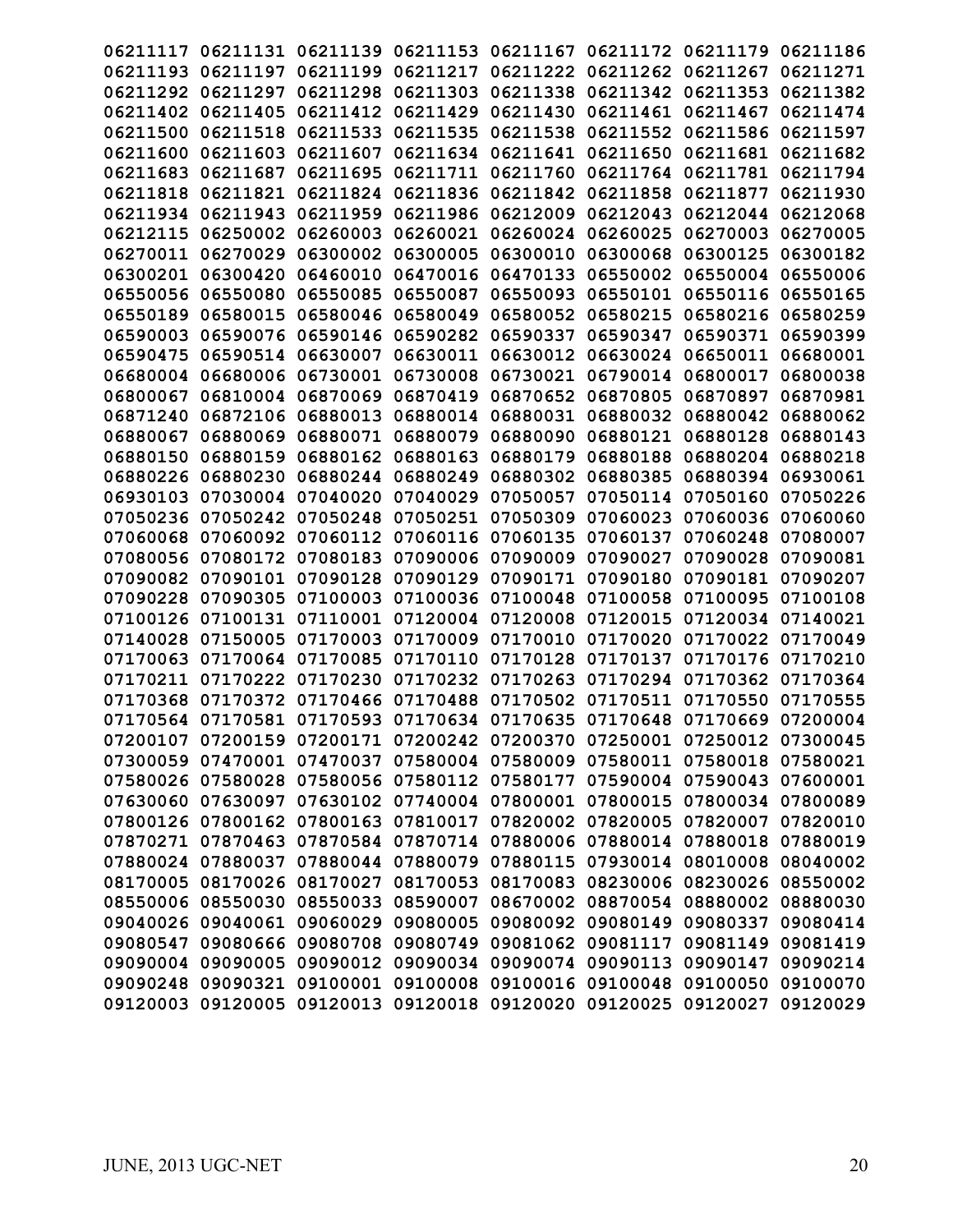|                   |                   |                   |                   |                                     |                   | 09120032 09120034 09120047 09120057 09120060 09120066 09120078 09120080 |          |
|-------------------|-------------------|-------------------|-------------------|-------------------------------------|-------------------|-------------------------------------------------------------------------|----------|
| 09120082          | 09120099          |                   | 09120101 09120104 | 09120106                            | 09120114 09120125 |                                                                         | 09120139 |
| 09160001          | 09170001          | 09170032          | 09170067          | 09170078                            | 09170080          | 09170087                                                                | 09170150 |
|                   | 09170171 09170206 | 09170211          | 09170224 09170231 |                                     | 09170265          | 09170292                                                                | 09170355 |
| 09170383          | 09170390          | 09170430          | 09170444 09170449 |                                     | 09170456          | 09170483                                                                | 09170502 |
| 09170602          | 09170698          | 09170701          | 09170710          | 09170733                            | 09170738          | 09170829                                                                | 09170837 |
| 09170860          | 09170897          | 09170914          | 09170920          | 09170962                            | 09200018          | 09220001                                                                | 09220022 |
| 09260007          | 09260021          | 09260038          | 09260061          | 09260073                            | 09260076          | 09260109                                                                | 09260131 |
| 09260137          | 09260145          | 09260148          | 09260149 09260158 |                                     | 09260166          | 09260181                                                                | 09260268 |
| 09260342 09260360 |                   | 09260370          | 09260395          |                                     | 09260404 09260477 | 09260492 09260500                                                       |          |
| 09260531          | 09260556          | 09260564          | 09260576          | 09260586                            | 09300045          | 09300046 09300086                                                       |          |
| 09300155          | 09300157          | 09300184          | 09300197          | 09300244                            | 09300248          | 09300399                                                                | 09300734 |
| 09460006          | 09470022          | 09470155          | 09470187          | 09550005                            | 09550006          | 09800016                                                                | 09800053 |
| 09800062          | 09800065          | 09800075          | 09870157          | 09871146                            | 09871538          | 09880010                                                                | 09880014 |
| 09880021 09880027 |                   | 09880046          | 09880089          | 09880163                            | 09880168          | 09930008                                                                | 09930014 |
| 10010001 10010109 |                   | 10040003          | 10040016          | 10040019                            | 10080229          | 10080289                                                                | 10080414 |
| 10080552 10080892 |                   | 10080981          | 10081287          | 10081308                            | 10090008          | 10090016                                                                | 10090048 |
| 10090051          | 10090127          | 10090177          | 10090193          | 10090225                            | 10090292          | 10090351                                                                | 10090516 |
| 10100001          | 10100038          | 10100076          | 10100087          | 10100109                            | 10100122          | 10100147                                                                | 10100150 |
| 10100160          | 10120001          | 10120008          | 10120016          | 10120051                            | 10120060          | 10170006                                                                | 10170027 |
| 10170059          | 10170065          | 10170123          | 10170165          | 10170229                            | 10170244          | 10170275                                                                | 10170343 |
| 10170402 10170403 |                   | 10170408          | 10170429          | 10170438                            | 10170459 10170489 |                                                                         | 10170521 |
| 10170602          | 10170643          | 10170684          | 10260006 10260020 |                                     | 10260051          | 10260059                                                                | 10260068 |
| 10260086          | 10260097          | 10260100          | 10260129          | 10260151                            | 10260170          | 10260183                                                                | 10260199 |
| 10260200          | 10260244          | 10260253          | 10260267          | 10260297                            | 10260323          | 10260339                                                                | 10260345 |
| 10260367          | 10260371          | 10260373          | 10260376          | 10260388                            | 10260415          | 10260419                                                                | 10260424 |
| 10260483          | 10260484          | 10260493          | 10260500          | 10260504                            | 10260539          | 10260546                                                                | 10260638 |
| 10260675          | 10260695          | 10260805          | 10260836          | 10260860                            | 10260875          | 10260878 10260982                                                       |          |
| 10260994          | 10261017          | 10261032 10261071 |                   | 10261077                            | 10261079          | 10261085                                                                | 10261130 |
| 10261136          | 10261138          | 10261166          | 10261186          | 10261190                            | 10261264          | 10261285                                                                | 10261298 |
| 10261302          | 10261309          | 10261336          | 10261400          | 10261446                            | 10261464          | 10261475                                                                | 10261510 |
| 10261522          | 10261533          | 10300093          | 10300293          | 10300392                            | 10300777          | 10300823                                                                | 10470002 |
| 10470005          | 10470008          |                   |                   | 10470087 10550020 10550036 10580015 |                   | 10590154                                                                | 10630017 |
|                   |                   |                   |                   |                                     |                   | 10680001 10800098 10800122 10880012 10880015 10880080 10890011 11020001 |          |
|                   |                   |                   |                   |                                     |                   | 11020124 11020181 11030007 11030020 11030092 11030093 11030094 11030107 |          |
|                   |                   |                   |                   |                                     |                   | 11030120 11030135 11030186 11030201 11030218 11030256 11030276 11030286 |          |
|                   |                   |                   |                   |                                     |                   | 11030299 11030310 11030374 11050004 11050039 11060023 11060189 11060595 |          |
|                   |                   |                   |                   |                                     |                   | 11060600 11080059 11090006 11090011 11090015 11090038 11090039 11090057 |          |
|                   |                   |                   |                   |                                     |                   | 11090066 11090067 11090088 11090107 11090122 11090135 11090136 11090148 |          |
|                   |                   |                   |                   |                                     |                   | 11090156 11090199 11090288 11090289 11090298 11090376 11090382 11090383 |          |
|                   |                   |                   |                   |                                     |                   | 11090391 11090397 11100052 11120010 11160017 11160021 11160040 11160044 |          |
|                   |                   |                   |                   |                                     |                   | 11170005 11170011 11170022 11170055 11170087 11170097 11170104 11190020 |          |
|                   |                   |                   |                   |                                     |                   | 11190024 11190049 11190059 11190062 11190076 11190097 11190113 11190156 |          |
|                   |                   |                   |                   |                                     |                   | 11190176 11190204 11190220 11190222 11190246 11190282 11190293 11190301 |          |
|                   |                   |                   |                   |                                     |                   | 11190318 11190353 11190439 11190494 11190511 11190521 11190522 11190547 |          |
|                   |                   |                   |                   |                                     |                   | 11190594 11190610 11190683 11190769 11190793 11190858 11190957 11191015 |          |
|                   |                   |                   |                   |                                     |                   | 11191022 11191027 11200003 11200039 11200043 11200051 11200058 11200069 |          |
|                   |                   |                   |                   |                                     |                   | 11200070 11200084 11200091 11200094 11200105 11200106 11200108 11200111 |          |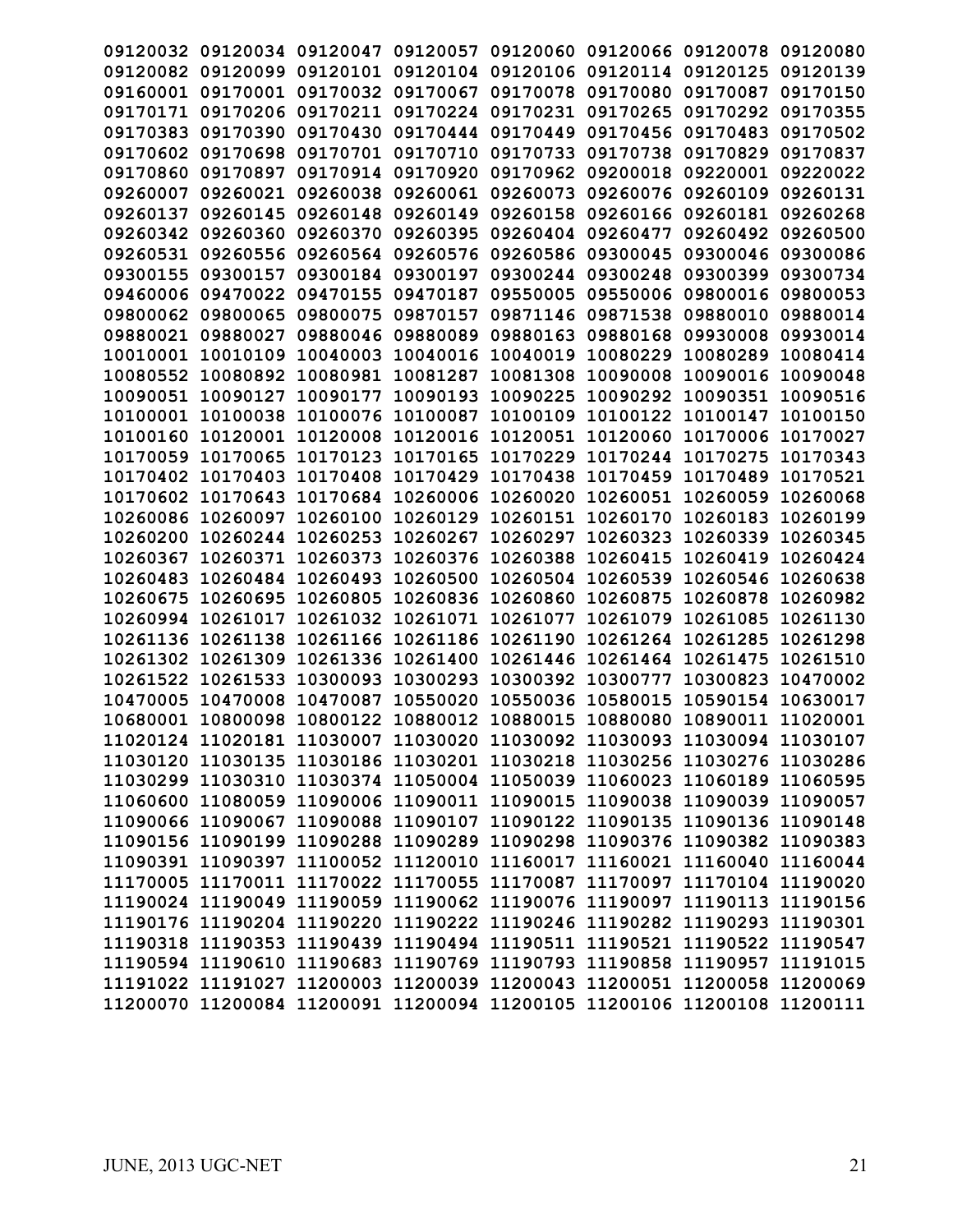|          | 11200112 11200113 11200114 11200119                                     |                   |                            |          | 11200125 11200171 11200189 |          | 11200190 |
|----------|-------------------------------------------------------------------------|-------------------|----------------------------|----------|----------------------------|----------|----------|
| 11200191 | 11200192                                                                | 11200215 11200221 |                            | 11200233 | 11200305 11200306          |          | 11200307 |
| 11200314 | 11230005                                                                | 11230027          | 11250006                   | 11250011 | 11250016 11250028          |          | 11250041 |
|          |                                                                         |                   |                            |          |                            |          |          |
| 11250047 | 11250053                                                                | 11250083          | 11250084                   | 11250088 | 11250109 11250184          |          | 11250213 |
| 11250278 | 11250319                                                                | 11250332 11250334 |                            | 11250361 | 11250493                   | 11250539 | 11250602 |
| 11290002 | 11290003                                                                | 11290004          | 11290016                   | 11300009 | 11300021                   | 11300031 | 11300048 |
| 11300049 | 11300055                                                                | 11300057          | 11300074                   | 11300085 | 11300091                   | 11300151 | 11300155 |
| 11300167 | 11300172                                                                | 11300186          | 11300217                   | 11300231 | 11300242                   | 11300249 | 11300250 |
| 11300288 | 11300311                                                                | 11300314 11300340 |                            | 11300372 | 11300473                   | 11300488 | 11300529 |
| 11300530 | 11300631                                                                | 11300639          | 11300711                   | 11300744 | 11300838                   | 11300858 | 11300901 |
| 11300904 | 11300915                                                                | 11310002          | 11460002                   | 11460003 | 11470003                   | 11470010 | 11470022 |
| 11470024 | 11470025                                                                | 11470069          | 11470228                   | 11550001 | 11550003                   | 11550012 | 11550013 |
| 11550021 | 11550027                                                                | 11590027          | 11590045                   | 11590061 | 11590122                   | 11590123 | 11590162 |
| 11620008 | 11620011                                                                | 11620013          | 11630015                   | 11650005 | 11670002 11700012          |          | 11700024 |
|          | 11790001 11790014                                                       | 11800019 11800022 |                            | 11800023 | 11800045 11800048          |          | 11800050 |
| 11800051 | 11800057                                                                | 11800059          | 11800065                   | 11800071 | 11800075                   | 11800076 | 11800077 |
| 11800081 | 11800099                                                                | 11800106 11800123 |                            | 11800141 | 11800149                   | 11800153 | 11800155 |
| 11800161 | 11800164                                                                | 11800166          | 11800183                   | 11800198 | 11800199                   | 11800212 | 11800228 |
| 11800276 | 11800285                                                                | 11800286          | 11800291                   | 11800295 | 11800304                   | 11800344 | 11800350 |
| 11800357 | 11800367                                                                | 11800369 11800383 |                            | 11800396 | 11800408                   | 11800426 | 11800432 |
| 11800434 | 11800435                                                                | 11800441          | 11800442                   | 11800443 | 11800463                   | 11800468 | 11800480 |
| 11800488 | 11800493                                                                | 11800502          | 11800503                   | 11800504 | 11800525                   | 11800542 | 11800552 |
| 11800561 | 11800568                                                                | 11800580          | 11800593                   | 11800601 | 11800611                   | 11800637 | 11800639 |
| 11800652 | 11800662                                                                | 11800672          | 11800687                   | 11800699 | 11800711                   | 11800719 | 11800724 |
| 11800745 | 11800749                                                                | 11800785          | 11800796                   | 11800798 | 11800818                   | 11800830 | 11800897 |
| 11800902 | 11800904                                                                |                   | 11800934 11801113 11801118 |          | 11801123 11801139          |          | 11801169 |
| 11801187 | 11820001                                                                | 11870080          | 11870150 11870165          |          | 11870224 11870225          |          | 11870316 |
| 11880002 | 11880003                                                                | 11880006          | 11880007                   | 11880008 | 11880023                   | 11930004 | 11930005 |
| 11930006 | 11930015                                                                | 12010013          | 12010071                   | 12010146 | 12010156                   | 12010262 | 12010290 |
| 12030015 | 12030017                                                                | 12030020          | 12030027                   | 12030030 | 12030033                   | 12030041 | 12030052 |
| 12030060 | 12030078                                                                | 12030086          | 12030131                   | 12030140 | 12030147                   | 12030162 | 12030164 |
| 12030169 | 12030176                                                                | 12030184          | 12030185                   | 12030193 | 12030212                   | 12030279 | 12030280 |
| 12030306 | 12030307                                                                | 12030332 12030347 |                            | 12030350 | 12030351                   | 12030355 | 12030371 |
| 12030396 | 12030411                                                                | 12030415          | 12030419                   | 12030431 | 12030447                   | 12030454 | 12030472 |
|          | 12030497 12030540 12030578 12030581 12030616 12040009 12040015 12040032 |                   |                            |          |                            |          |          |
|          | 12040038 12040071 12040098 12040126 12050006 12050012 12050013 12050015 |                   |                            |          |                            |          |          |
|          | 12050016 12050018 12050025 12050027 12050032 12050033 12050059 12050074 |                   |                            |          |                            |          |          |
|          | 12050077 12050087 12050111 12050126 12050133 12050159 12050166 12050185 |                   |                            |          |                            |          |          |
|          | 12050221 12050226 12050231 12050242 12060119 12060201 12060236 12060380 |                   |                            |          |                            |          |          |
|          | 12060520 12060695 12061246 12061683 12061852 12070005 12070012 12070013 |                   |                            |          |                            |          |          |
|          | 12070015 12070018 12070020 12070031 12070035 12070037 12070038 12070041 |                   |                            |          |                            |          |          |
|          | 12070065 12070095 12070107 12070144 12080016 12080026 12080034 12080051 |                   |                            |          |                            |          |          |
|          | 12080056 12080072 12080073 12080077 12080082 12080083 12080097 12080126 |                   |                            |          |                            |          |          |
|          | 12080219 12080299 12080353 12080382 12080421 12080436 12080481 12080517 |                   |                            |          |                            |          |          |
|          | 12090005 12090018 12090022 12090023 12090025 12090027 12090034 12090042 |                   |                            |          |                            |          |          |
|          | 12090061 12090065 12090076 12090081 12090098 12090116 12090131 12090132 |                   |                            |          |                            |          |          |
|          | 12090145 12090166 12090168 12090173 12090179 12090191 12090211 12090222 |                   |                            |          |                            |          |          |
|          | 12090263 12090286 12090389 12090396 12090402 12090459 12090522 12090548 |                   |                            |          |                            |          |          |
|          |                                                                         |                   |                            |          |                            |          |          |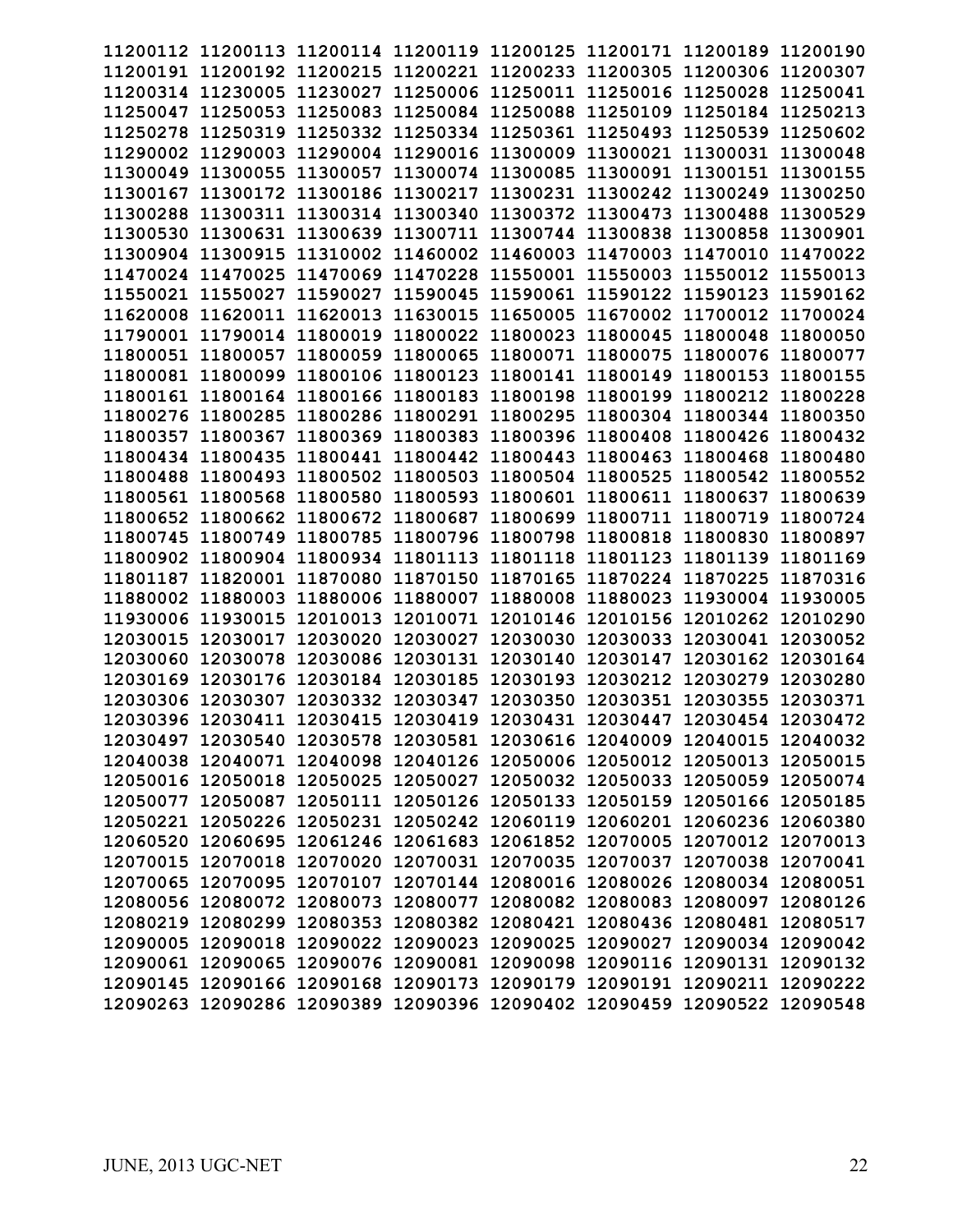| 12090551 | 12090559 |                   | 12090582 12090658          | 12090695 | 12090703                   | 12090748                                                                | 12090795 |
|----------|----------|-------------------|----------------------------|----------|----------------------------|-------------------------------------------------------------------------|----------|
| 12090842 | 12090850 | 12090946 12090973 |                            | 12090978 | 12090992 12090993          |                                                                         | 12091000 |
| 12091004 | 12091009 | 12091096 12091208 |                            | 12091222 | 12091261 12091274          |                                                                         | 12091357 |
| 12091386 | 12100006 | 12100012 12100036 |                            | 12100039 | 12100043 12100075          |                                                                         | 12120004 |
| 12120010 | 12120013 | 12120014          | 12120015                   | 12120018 | 12120028                   | 12120029                                                                | 12120030 |
| 12120034 | 12120042 | 12120045          | 12120046                   | 12120050 | 12120058                   | 12120066                                                                | 12120072 |
| 12120080 | 12120081 | 12120082 12120086 |                            | 12120089 | 12120090                   | 12120091                                                                | 12120094 |
| 12120097 | 12120098 | 12120105          | 12120107                   | 12120120 | 12120137                   | 12120141                                                                | 12120154 |
| 12120168 | 12120173 | 12120188 12120200 |                            | 12120205 | 12120223                   | 12120230                                                                | 12120255 |
| 12150001 | 12150005 | 12150006          | 12150010                   | 12160009 | 12160013                   | 12160015                                                                | 12160022 |
| 12160039 | 12160058 | 12160064          | 12160069                   | 12170008 | 12170009                   | 12170030                                                                | 12170033 |
| 12170035 | 12170039 | 12170042          | 12170049                   | 12170050 | 12170072                   | 12170080                                                                | 12170103 |
| 12170107 | 12170114 | 12170127          | 12170144                   | 12170151 | 12170154                   | 12170180                                                                | 12170232 |
| 12170240 | 12170246 | 12170249 12170261 |                            | 12170273 | 12170303                   | 12170311                                                                | 12170316 |
| 12170317 | 12170351 | 12170371 12170372 |                            |          | 12170384 12170434 12170461 |                                                                         | 12170481 |
| 12170486 | 12170494 | 12170498          | 12170536                   | 12190001 | 12190006 12190012          |                                                                         | 12190015 |
| 12190017 | 12190020 | 12190038          | 12190067                   | 12190073 | 12190094                   | 12190132                                                                | 12190154 |
| 12190174 | 12190228 | 12190314          | 12190316                   | 12190341 | 12190348                   | 12190359                                                                | 12190373 |
| 12190395 | 12190396 | 12190420          | 12190443                   | 12190450 | 12190462 12190500          |                                                                         | 12190550 |
| 12190551 | 12190557 | 12190630          | 12190656                   | 12190659 | 12190701                   | 12190719                                                                | 12190749 |
| 12190760 | 12190763 | 12190766          | 12190816                   | 12190817 | 12190827                   | 12190841                                                                | 12190898 |
| 12190967 | 12191038 | 12191040          | 12191079                   | 12191108 | 12191124                   | 12191156                                                                | 12191262 |
| 12191276 | 12191277 | 12191285          | 12191298                   | 12191330 | 12191331                   | 12191423                                                                | 12191453 |
| 12191454 | 12191509 | 12191536          | 12191540                   | 12191594 | 12191676                   | 12191768                                                                | 12191780 |
| 12191786 | 12191898 | 12192026 12192264 |                            | 12192294 | 12192332                   | 12192547                                                                | 12192565 |
| 12192646 | 12192852 |                   | 12200015 12200034 12200050 |          | 12200053 12200062          |                                                                         | 12200063 |
| 12200073 | 12200074 | 12200084 12200088 |                            | 12200100 | 12200127                   | 12200134                                                                | 12200135 |
| 12200143 | 12200148 | 12200156          | 12200173                   | 12200265 | 12200280                   | 12200292                                                                | 12200296 |
| 12200298 | 12200326 | 12200361          | 12200374                   | 12200418 | 12250006                   | 12250009                                                                | 12250013 |
| 12250018 | 12250028 | 12250058          | 12250100                   | 12250117 | 12250156                   | 12250170                                                                | 12250200 |
| 12250247 | 12250252 | 12250257          | 12250276                   | 12250296 | 12250301                   | 12250302                                                                | 12250344 |
| 12250351 | 12250433 | 12250444          | 12250477                   | 12250585 | 12250615                   | 12250655                                                                | 12250695 |
| 12250766 | 12250807 | 12250827          | 12250931                   | 12250949 | 12251355                   | 12251443                                                                | 12251445 |
| 12251446 | 12280067 | 12280079          | 12290001                   |          | 12290004 12290006 12290017 |                                                                         | 12290027 |
|          |          |                   |                            |          |                            | 12290028 12290117 12290118 12290122 12300013 12300017 12300026 12300028 |          |
|          |          |                   |                            |          |                            | 12300036 12300038 12300040 12300044 12300051 12300053 12300064 12300070 |          |
|          |          |                   |                            |          |                            | 12300080 12300082 12300086 12300090 12300107 12300108 12300121 12300148 |          |
|          |          |                   |                            |          |                            | 12300150 12300168 12300171 12300203 12300207 12300209 12300232 12300233 |          |
|          |          |                   |                            |          |                            | 12300240 12300251 12300255 12300283 12300293 12300295 12300296 12300316 |          |
|          |          |                   |                            |          |                            | 12300320 12300374 12300380 12300382 12300411 12300441 12300462 12300464 |          |
|          |          |                   |                            |          |                            | 12300476 12300497 12300505 12300515 12300540 12300542 12300563 12300587 |          |
|          |          |                   |                            |          |                            | 12300606 12300628 12300640 12300650 12300732 12300751 12300759 12300764 |          |
|          |          |                   |                            |          |                            | 12300783 12300849 12300866 12300967 12301042 12301068 12301079 12301083 |          |
|          |          |                   |                            |          |                            | 12301125 12301155 12301166 12301189 12301251 12301277 12301303 12301319 |          |
|          |          |                   |                            |          |                            | 12301407 12301423 12301471 12301475 12301478 12301488 12301502 12301504 |          |
|          |          |                   |                            |          |                            | 12301678 12301702 12301773 12301841 12301859 12301913 12301923 12310006 |          |
|          |          |                   |                            |          |                            | 12310007 12310041 12320002 12420004 12460003 12470014 12470031 12470035 |          |
|          |          |                   |                            |          |                            | 12470037 12470086 12470095 12470117 12470169 12470204 12470220 12470229 |          |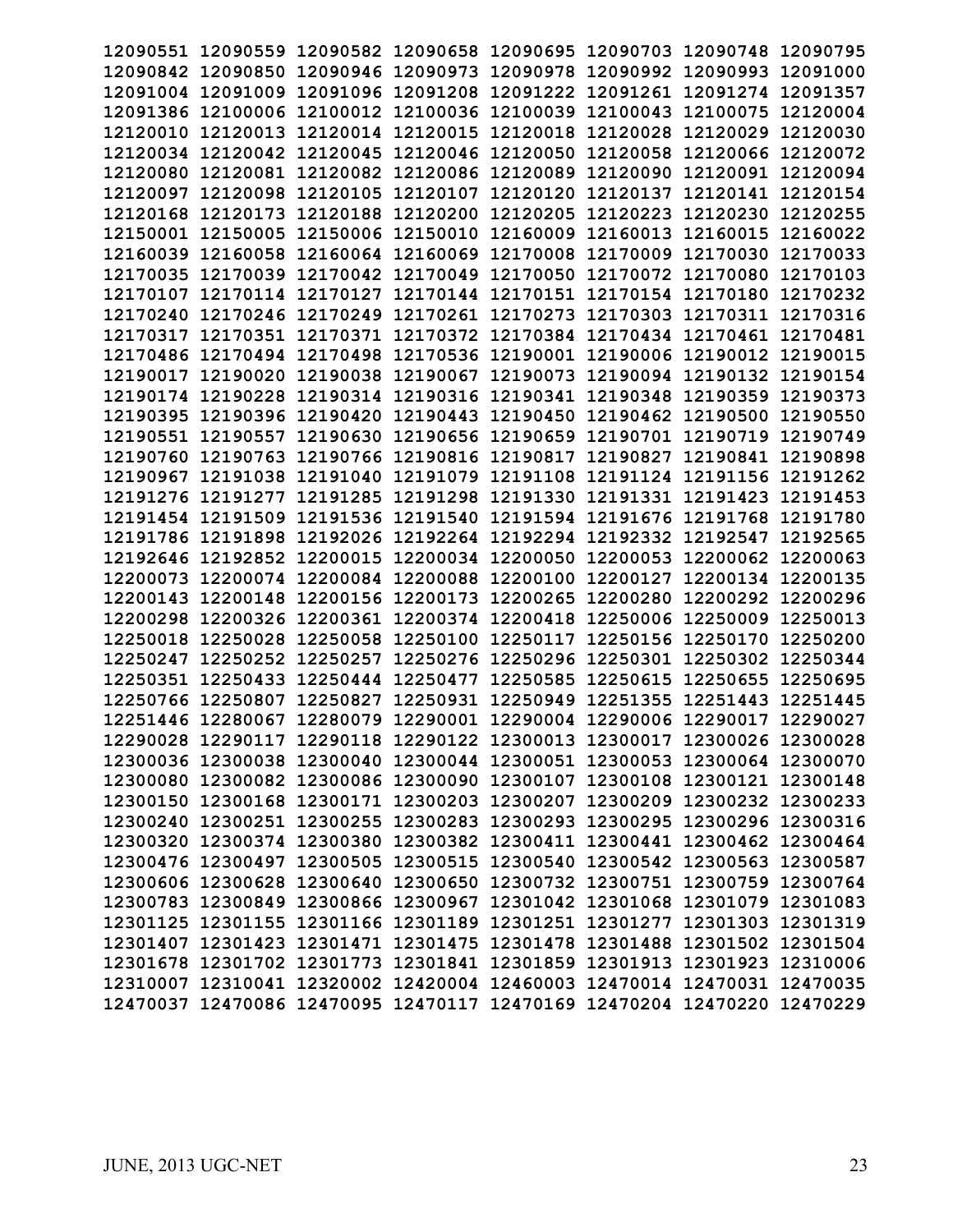| 12470290          |          | 12470292 12470298 | 12470369                   | 12470378 | 12550001          | 12550007                                                                | 12550008 |
|-------------------|----------|-------------------|----------------------------|----------|-------------------|-------------------------------------------------------------------------|----------|
| 12550009          | 12550021 | 12550024          | 12550077                   | 12550090 | 12550091          | 12550095                                                                | 12550110 |
| 12580001          | 12580018 | 12580058          | 12580073                   | 12580120 | 12580188          | 12590013                                                                | 12590027 |
| 12590042          | 12590047 | 12590048          | 12590063                   | 12590064 | 12590071          | 12590173                                                                | 12590216 |
| 12590225          | 12590250 | 12590373          | 12590415                   | 12590437 | 12590444          | 12590482                                                                | 12590537 |
| 12590584          | 12590599 | 12630010          | 12630075                   | 12630084 | 12630093          | 12630096                                                                | 12630130 |
| 12630142          | 12630229 | 12650025          | 12660013                   | 12700028 | 12720031          | 12740007                                                                | 12740024 |
| 12740027          | 12790004 | 12790013          | 12790023                   | 12790043 | 12790045          | 12790057                                                                | 12790071 |
| 12790144          | 12800005 | 12800008          | 12800019                   | 12800030 | 12800035          | 12800046                                                                | 12800049 |
| 12800061          | 12800062 | 12800070          | 12800086                   | 12800087 | 12800105          | 12800125                                                                | 12800136 |
| 12800139          | 12800168 | 12800171          | 12800179                   | 12800180 | 12800182          | 12800187                                                                | 12800211 |
| 12800226          | 12800233 | 12800234          | 12800235                   | 12800242 | 12800246          | 12800249                                                                | 12800254 |
| 12800260          | 12800264 | 12800280          | 12800285                   | 12800297 | 12800302          | 12800316                                                                | 12800348 |
| 12800357          | 12800369 | 12800390          | 12800458                   | 12800460 | 12800471          | 12800472                                                                | 12800492 |
| 12800494          | 12800506 | 12800514 12800517 |                            | 12800524 | 12800531 12800540 |                                                                         | 12800544 |
| 12800562          | 12800565 | 12800595          | 12800597                   | 12800613 | 12800616 12800620 |                                                                         | 12800624 |
| 12800625          | 12800638 | 12800645          | 12800651                   | 12800655 | 12800663          | 12800669                                                                | 12800684 |
|                   |          |                   | 12800721                   | 12800728 | 12800763          | 12800773                                                                |          |
| 12800693          | 12800703 | 12800717          |                            |          |                   |                                                                         | 12800798 |
| 12800822          | 12800834 | 12800870          | 12800904                   | 12800946 | 12800965          | 12800970                                                                | 12800976 |
| 12800987          | 12800993 | 12801007          | 12801011                   | 12801026 | 12801036          | 12801083                                                                | 12801090 |
| 12801161          | 12801164 | 12801191          | 12801193 12801197          |          | 12801199 12801206 |                                                                         | 12801238 |
| 12801266          | 12801273 | 12801280          | 12801313                   | 12801321 | 12801331          | 12801351                                                                | 12801363 |
| 12801365          | 12801368 | 12801372          | 12801373                   | 12801378 | 12801379          | 12801392                                                                | 12801394 |
| 12801439          | 12801457 | 12801458          | 12801491                   | 12801492 | 12801541          | 12801547                                                                | 12801550 |
| 12801561          | 12801592 | 12801613          | 12801629                   | 12801631 | 12801661          | 12801663                                                                | 12801670 |
| 12801692          | 12801697 |                   | 12801717 12801719 12801744 |          | 12801772 12801775 |                                                                         | 12801824 |
| 12801840          | 12801841 | 12801857          | 12801916                   | 12801948 |                   | 12801976 12801991 12802014                                              |          |
| 12802016          | 12802073 | 12802093          | 12802095                   | 12802110 | 12802121          | 12802132                                                                | 12802148 |
| 12802150          | 12802179 | 12802196          | 12802200                   | 12802215 | 12802222          | 12802233                                                                | 12802246 |
| 12802281          | 12802335 | 12802344          | 12802379                   | 12802392 | 12802396          | 12802413                                                                | 12802421 |
| 12802467          | 12802491 | 12802497          | 12802538                   | 12802623 | 12802648          | 12802714                                                                | 12802724 |
| 12802728          | 12802729 | 12802741          | 12802775                   | 12802786 | 12802796          | 12802798                                                                | 12802802 |
| 12802838          | 12802959 | 12802992 12803040 |                            | 12803057 | 12803065          | 12803068                                                                | 12803080 |
| 12803142 12803175 |          | 12803176 12803198 |                            | 12803269 | 12803318          | 12803379                                                                | 12803380 |
|                   |          |                   |                            |          |                   | 12803386 12803397 12810023 12820003 12870006 12870034 12870052 12870063 |          |
|                   |          |                   |                            |          |                   | 12870092 12870108 12870135 12870152 12870239 12870254 12870503 12870506 |          |
|                   |          |                   |                            |          |                   | 12870622 12870646 12870752 12870910 12870915 12871180 12871210 12871297 |          |
|                   |          |                   |                            |          |                   | 12871437 12880006 12880007 12880008 12880019 12880023 12880042 12880045 |          |
|                   |          |                   |                            |          |                   | 12880046 12880074 12880082 12880124 12880136 12880150 12880157 12880168 |          |
|                   |          |                   |                            |          |                   | 12880174 12880175 12880194 12880202 12880209 12880223 12880228 12880234 |          |
|                   |          |                   |                            |          |                   |                                                                         |          |
|                   |          |                   |                            |          |                   | 12880235 12900023 12930019 13010016 13010126 13010368 13010370 13010530 |          |
|                   |          |                   |                            |          |                   | 13010671 13030002 13030014 13030022 13030051 13040018 13040023 13040036 |          |
|                   |          |                   |                            |          |                   | 13040052 13040062 13040072 13040104 13040114 13040124 13040125 13040142 |          |
|                   |          |                   |                            |          |                   | 13050006 13050023 13050033 13050049 13050065 13050072 13050076 13050079 |          |
|                   |          |                   |                            |          |                   | 13050094 13050111 13050112 13050135 13050138 13050160 13050162 13050181 |          |
|                   |          |                   |                            |          |                   | 13060038 13060084 13060085 13060389 13060443 13060547 13060611 13070003 |          |
|                   |          |                   |                            |          |                   | 13070016 13080013 13080015 13080018 13080025 13080030 13080036 13080047 |          |
|                   |          |                   |                            |          |                   | 13080076 13080085 13080103 13080107 13080120 13080169 13080200 13080249 |          |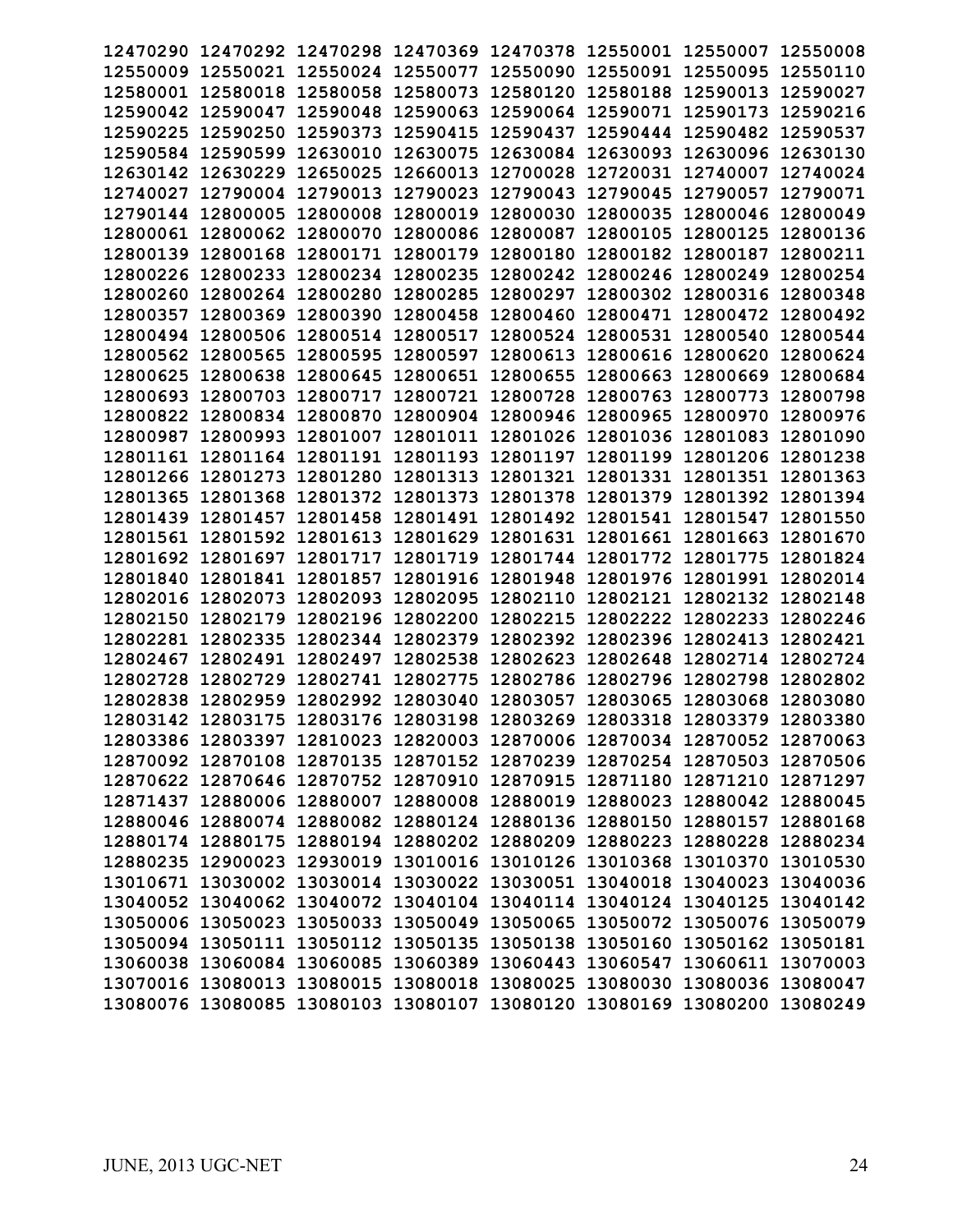| 13080278 |          | 13080306 13080366 13080405 |                                                                         | 13080407 | 13080415          | 13080419 | 13080432 |
|----------|----------|----------------------------|-------------------------------------------------------------------------|----------|-------------------|----------|----------|
| 13080496 | 13080533 | 13080534 13080536          |                                                                         | 13080546 | 13080548          | 13080564 | 13080589 |
| 13080666 | 13080714 | 13080722 13080740          |                                                                         | 13080748 | 13080755          | 13080760 | 13080791 |
| 13080823 | 13080852 | 13080857                   | 13080879                                                                | 13080888 | 13080904          | 13080929 | 13081017 |
| 13081022 | 13081113 | 13081153                   | 13081174                                                                | 13081216 | 13081230          | 13081248 | 13081250 |
| 13081277 | 13081322 | 13081338                   | 13081399                                                                | 13081401 | 13081402          | 13081484 | 13081555 |
| 13081679 | 13081680 | 13081713                   | 13081741                                                                | 13081879 | 13081886          | 13081975 | 13082023 |
| 13082070 | 13082111 | 13082122                   | 13082131                                                                | 13082164 | 13082192          | 13082207 | 13082234 |
| 13082267 | 13082278 | 13082288                   | 13082325                                                                | 13082327 | 13082403          | 13082442 | 13082455 |
| 13082459 | 13082460 | 13082555                   | 13082556                                                                | 13082592 | 13082594          | 13082598 | 13082662 |
| 13082664 | 13082679 | 13082690                   | 13090001                                                                | 13090002 | 13090004          | 13090005 | 13090010 |
| 13090014 | 13090017 | 13090018                   | 13090022                                                                | 13090026 | 13090028          | 13090029 | 13090036 |
| 13090040 | 13090046 | 13090049                   | 13090060                                                                | 13090063 | 13090064          | 13090082 | 13090087 |
| 13090090 | 13090094 | 13090095                   | 13090099                                                                | 13090101 | 13090102 13090150 |          | 13090152 |
| 13090163 | 13090164 | 13090166                   | 13090188                                                                | 13090210 | 13090238          | 13090248 | 13090271 |
| 13090282 | 13090286 | 13090298                   | 13090299                                                                | 13090321 | 13090345          | 13090353 | 13090362 |
| 13090369 | 13090393 | 13090400                   | 13090404                                                                | 13090409 | 13090423          | 13090469 | 13090471 |
| 13090476 | 13090478 | 13090482                   | 13090488                                                                | 13090491 | 13090500          | 13090525 | 13090534 |
| 13090552 | 13090553 | 13090561                   | 13090566                                                                | 13090575 | 13090585          | 13090597 | 13090602 |
| 13090622 | 13100001 | 13100002                   | 13100007                                                                | 13100008 | 13100019          | 13100033 | 13100034 |
| 13100039 | 13100042 | 13100044 13100059          |                                                                         | 13100061 | 13100074 13100080 |          | 13100094 |
| 13100098 | 13100101 | 13100111                   | 13100118                                                                | 13100129 | 13100133          | 13100162 | 13100187 |
| 13100210 | 13100217 | 13100218                   | 13100221                                                                | 13100238 | 13100252          | 13100255 | 13100263 |
| 13100297 | 13120001 | 13120005                   | 13120011                                                                | 13120012 | 13120013          | 13120015 | 13120020 |
| 13120023 | 13120028 | 13120037                   | 13120046                                                                | 13120048 | 13120051          | 13120052 | 13120057 |
| 13150003 | 13160003 | 13160015                   | 13170008                                                                | 13170011 | 13170018          | 13170038 | 13170043 |
| 13170047 | 13170103 | 13170108                   | 13170138                                                                | 13170172 | 13170174          | 13170182 | 13170193 |
| 13170210 | 13170241 | 13170242                   | 13170246                                                                | 13170288 | 13170296          | 13170333 | 13170340 |
| 13170351 | 13170374 | 13170397                   | 13170399                                                                | 13170406 | 13170415          | 13170466 | 13170484 |
| 13170594 | 13170626 | 13170630                   | 13170641                                                                | 13170650 | 13170677          | 13200002 | 13200022 |
| 13200068 | 13200078 | 13200092                   | 13220001                                                                | 13220011 | 13220018          | 13220023 | 13220024 |
| 13220030 | 13220031 | 13220051                   | 13220066                                                                | 13220068 | 13220082          | 13220090 | 13220091 |
| 13220103 | 13220108 | 13220109                   | 13220118                                                                | 13220129 | 13220160          | 13220162 | 13220165 |
| 13220168 | 13220172 | 13220173                   | 13220179                                                                | 13220205 | 13220207          | 13220210 | 13220214 |
|          |          |                            | 13220240 13220241 13220244 13220252 13220268 13220273 13220275 13220278 |          |                   |          |          |
|          |          |                            | 13220302 13220305 13220323 13220359 13220369 13220381 13220406 13220412 |          |                   |          |          |
|          |          |                            | 13220415 13220425 13220428 13220450 13220460 13220471 13220504 13220524 |          |                   |          |          |
|          |          |                            | 13220525 13220570 13220590 13220591 13220592 13220610 13220625 13220631 |          |                   |          |          |
|          |          |                            | 13220651 13220683 13220700 13290003 13290010 13290015 13290021 13290022 |          |                   |          |          |
|          |          |                            | 13290025 13290029 13290033 13290034 13290047 13290048 13290049 13290055 |          |                   |          |          |
|          |          |                            | 13290056 13290057 13290058 13290060 13290075 13290076 13290084 13290088 |          |                   |          |          |
|          |          |                            | 13290108 13290114 13290134 13290139 13290140 13290145 13290158 13290159 |          |                   |          |          |
|          |          |                            | 13290163 13290168 13290171 13290182 13290184 13290199 13290201 13290208 |          |                   |          |          |
|          |          |                            | 13290230 13290235 13290236 13290265 13290275 13290292 13290294 13290319 |          |                   |          |          |
|          |          |                            | 13290320 13290321 13290324 13290339 13290349 13290359 13290367 13290388 |          |                   |          |          |
|          |          |                            | 13290400 13290415 13290420 13290422 13290429 13290431 13290436 13290440 |          |                   |          |          |
|          |          |                            | 13290443 13290454 13290464 13290465 13290515 13290521 13290555 13290613 |          |                   |          |          |
|          |          |                            | 13290669 13300008 13300014 13300040 13300052 13300058 13300061 13300072 |          |                   |          |          |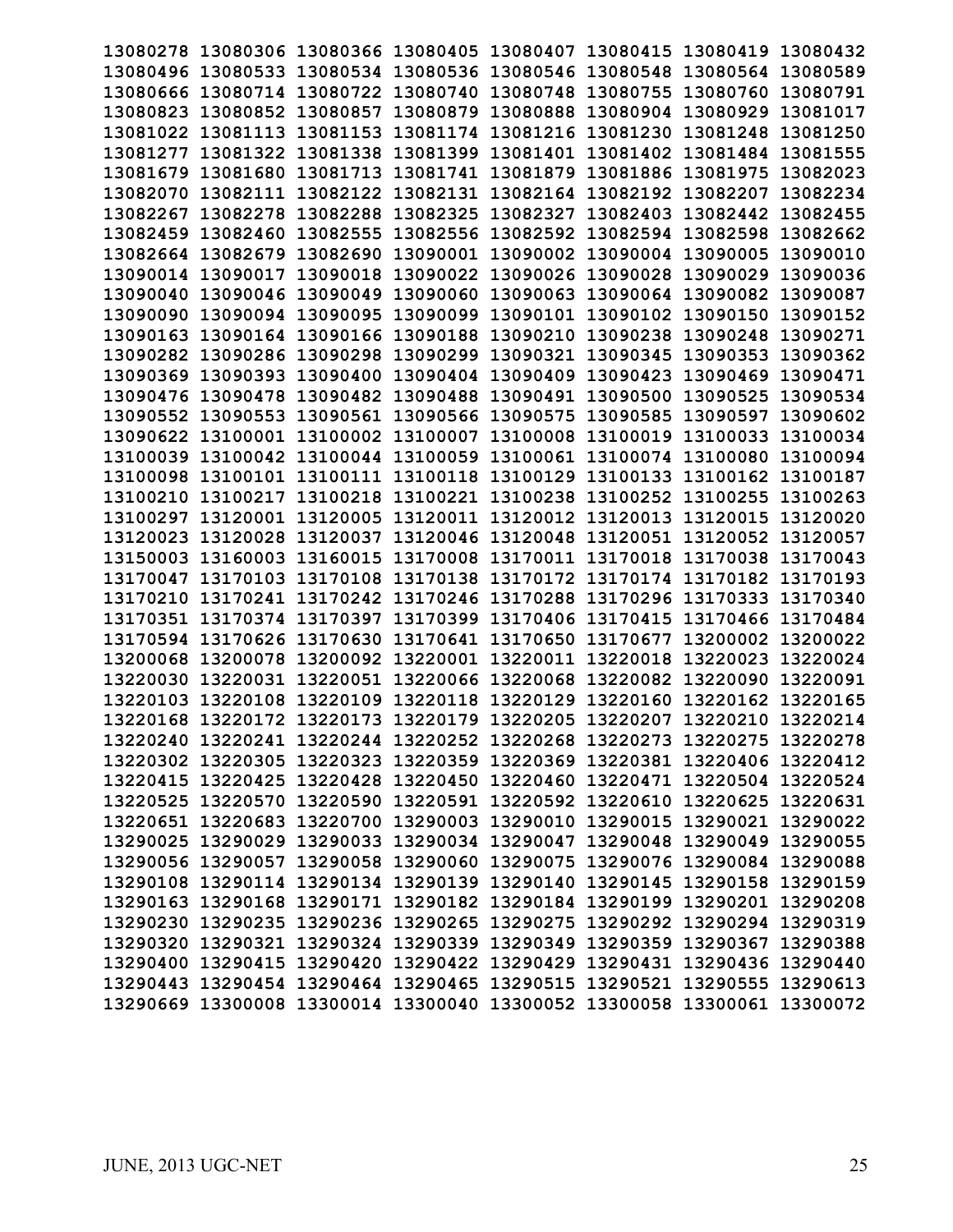| 13300085          | 13300111                                                                | 13300125 13300145 |                   |          | 13300162 13300164 13300167 |          | 13300170 |
|-------------------|-------------------------------------------------------------------------|-------------------|-------------------|----------|----------------------------|----------|----------|
|                   | 13300194 13300195                                                       | 13300206 13300316 |                   | 13300328 | 13300340                   | 13300349 | 13300353 |
| 13300388          | 13300401                                                                | 13300432 13300460 |                   | 13300538 | 13300548                   | 13300550 | 13300604 |
| 13300686          | 13300722                                                                | 13300742 13300772 |                   | 13300779 | 13300800                   | 13300840 | 13300883 |
| 13300893          | 13301005                                                                | 13301030          | 13301046          | 13301171 | 13301249                   | 13301250 | 13301481 |
| 13301590          | 13301594                                                                | 13490001          | 13490013          | 13550013 | 13580024                   | 13580049 | 13580050 |
| 13580053          | 13590005                                                                | 13590017          | 13590025          | 13590058 | 13590072                   | 13590086 | 13590134 |
| 13590172          | 13590185                                                                | 13590190          | 13630019          | 13630075 | 13630102                   | 13630203 | 13650011 |
| 13650012          | 13710003                                                                | 13710004          | 13740003          | 13740004 | 13740009                   | 13740012 | 13740033 |
| 13800004 13800024 |                                                                         | 13800025          | 13800026          | 13800029 | 13800031                   | 13800032 | 13800039 |
| 13800052          | 13820001                                                                | 13870032          | 13870089          | 13870442 | 13870634                   | 13870674 | 13870859 |
| 13880002          | 13880005                                                                | 13880020          | 13880051          | 13880064 | 13880079                   | 13880081 | 13880099 |
| 13880103          | 13930016                                                                | 13930028          | 14010016          | 14010038 | 14010155                   | 14010415 | 14020527 |
| 14030009          | 14030025                                                                | 14040004          | 14040018          | 14040076 | 14040090                   | 14040099 | 14040192 |
| 14040219          | 14050020                                                                | 14050041          | 14050131 14050134 |          | 14050137                   | 14050236 | 14050238 |
| 14050258          | 14050350                                                                | 14050351          | 14050571          | 14050586 | 14060003                   | 14060023 | 14060038 |
| 14060051          | 14060052                                                                | 14060067          | 14060089          | 14060106 | 14060120                   | 14060121 | 14060124 |
| 14060215          | 14060229                                                                | 14060230          | 14060286          | 14060293 | 14060332                   | 14060344 | 14060351 |
| 14060355          | 14060360                                                                | 14060365          | 14060373          | 14060427 | 14060443                   | 14060445 | 14060459 |
| 14060470          | 14060499                                                                | 14060518          | 14060579          | 14060594 | 14060652                   | 14060694 | 14060756 |
| 14060843          | 14060845                                                                | 14060869          | 14060917          | 14060953 | 14080010                   | 14080023 | 14080035 |
| 14080116          | 14080123                                                                | 14080129          | 14080149          | 14080150 | 14080191                   | 14080247 | 14080274 |
| 14080275          | 14080345                                                                | 14080384          | 14080389          | 14080427 | 14080529                   | 14080832 | 14080872 |
| 14080892          | 14080941                                                                | 14090001          | 14090003          | 14090011 | 14090017                   | 14090028 | 14090040 |
| 14090045          | 14090047                                                                | 14090061          | 14090120          | 14090124 | 14090159                   | 14090177 | 14090186 |
| 14090190          | 14090194                                                                | 14090195          | 14090231          | 14090260 | 14090277                   | 14090282 | 14090290 |
|                   | 14090302 14090303                                                       | 14090304          | 14090323          | 14090380 | 14090440                   | 14090444 | 14090451 |
| 14090453          | 14090454                                                                | 14090457          | 14090482          | 14090535 | 14090540                   | 14090546 | 14090579 |
| 14090601          | 14090613                                                                | 14090620          | 14090643          | 14090644 | 14090662                   | 14090687 | 14090709 |
| 14090720          | 14090730                                                                | 14090746          | 14090790          | 14090811 | 14090857                   | 14090873 | 14090883 |
| 14090893          | 14090898                                                                | 14090951          | 14090954          | 14090957 | 14090958                   | 14090969 | 14091080 |
| 14091120          | 14091139                                                                | 14091165          | 14091170          | 14091172 | 14091203                   | 14091218 | 14091253 |
| 14091264          | 14091277                                                                | 14091324 14091335 |                   | 14091349 | 14091350                   | 14091374 | 14091377 |
|                   | 14091382 14091386                                                       | 14091404 14091420 |                   | 14091433 | 14091436                   | 14091447 | 14091448 |
|                   | 14091487 14091502 14091503 14091511 14091537 14091542 14091552 14091561 |                   |                   |          |                            |          |          |
|                   | 14091582 14091599 14091604 14091632 14091653 14091694 14091704 14091757 |                   |                   |          |                            |          |          |
|                   | 14091803 14091832 14091857 14091915 14091936 14092014 14092042 14092062 |                   |                   |          |                            |          |          |
|                   | 14092070 14092093 14092094 14092095 14092098 14092242 14092243 14092256 |                   |                   |          |                            |          |          |
|                   | 14092276 14092295 14092298 14092320 14092364 14092375 14092376 14092384 |                   |                   |          |                            |          |          |
|                   | 14092396 14092415 14092590 14092676 14092677 14092689 14092711 14092719 |                   |                   |          |                            |          |          |
|                   | 14092728 14092752 14092757 14092804 14092825 14092905 14092926 14093056 |                   |                   |          |                            |          |          |
|                   | 14093059 14093080 14093139 14093188 14093211 14093305 14093309 14093325 |                   |                   |          |                            |          |          |
|                   | 14093432 14093440 14093455 14093470 14093488 14093562 14093595 14093596 |                   |                   |          |                            |          |          |
|                   | 14093599 14093770 14093840 14093874 14093894 14093914 14093928 14093936 |                   |                   |          |                            |          |          |
|                   | 14093964 14093998 14094042 14100018 14110011 14110019 14110028 14110029 |                   |                   |          |                            |          |          |
|                   | 14110044 14120011 14120023 14120030 14120041 14120059 14120077 14120109 |                   |                   |          |                            |          |          |
|                   | 14120112 14120141 14120173 14120191 14120286 14120320 14120384 14120417 |                   |                   |          |                            |          |          |
|                   | 14120495 14120609 14120618 14140003 14140004 14140005 14140006 14160004 |                   |                   |          |                            |          |          |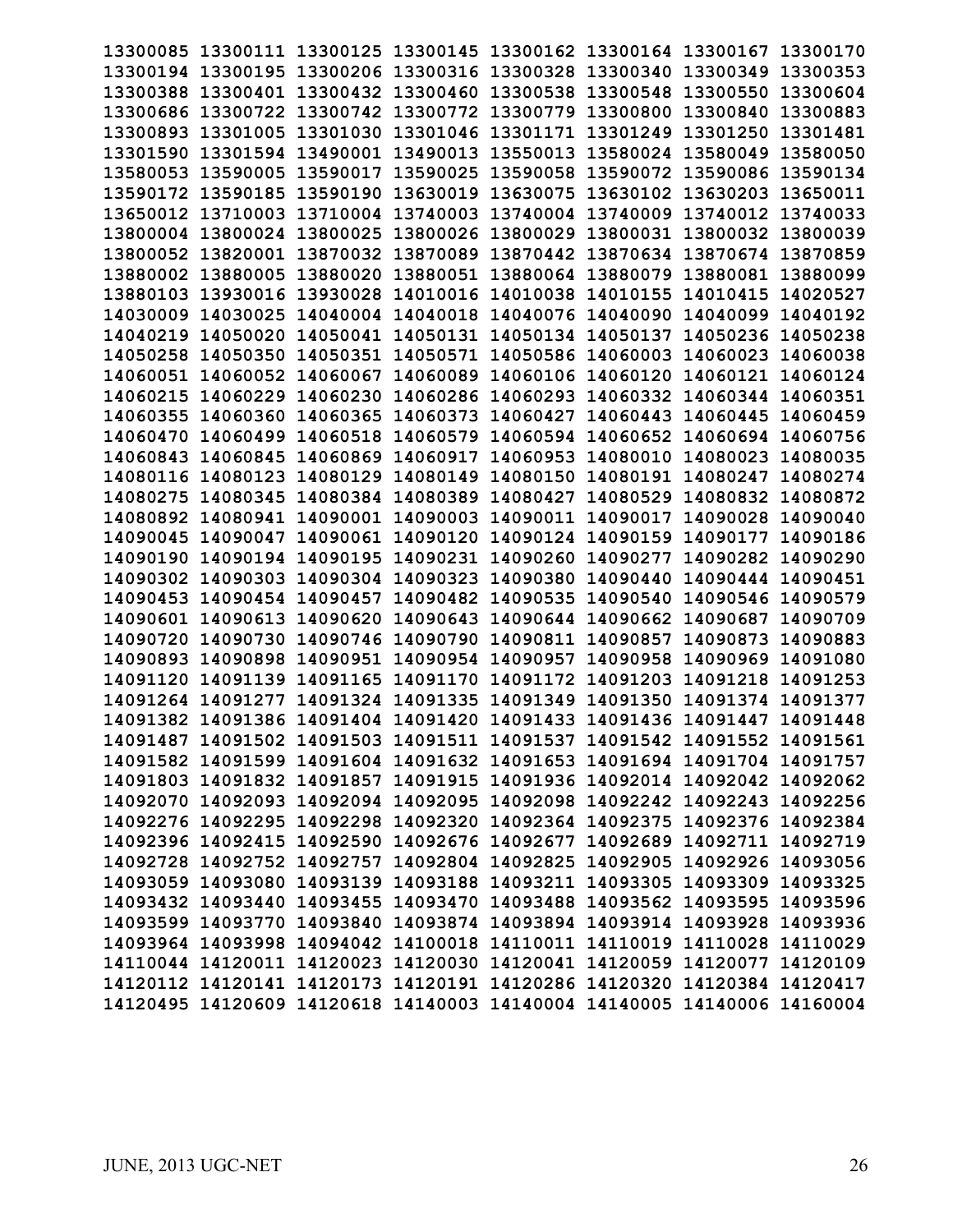| 14160005          |                   |                   | 14170019 14170025 14170051                                              |          | 14170080 14170084 14170114 |                            | 14170124 |
|-------------------|-------------------|-------------------|-------------------------------------------------------------------------|----------|----------------------------|----------------------------|----------|
| 14170136          | 14170192          | 14170222 14170228 |                                                                         | 14170235 | 14170244 14170260          |                            | 14170303 |
| 14170317          | 14170340          | 14170374 14170384 |                                                                         | 14170409 |                            |                            | 14170418 |
|                   |                   |                   |                                                                         |          | 14170415                   | 14170417                   |          |
| 14170431          | 14170432          | 14170455          | 14170474                                                                | 14170525 | 14170528                   | 14170538                   | 14170566 |
| 14170604          | 14170617          | 14170686          | 14170714                                                                | 14170733 | 14170760                   | 14170778                   | 14170805 |
| 14170983          | 14170989          | 14171052          | 14171117                                                                | 14171137 | 14171184                   | 14171307                   | 14171312 |
| 14171316          | 14171362          | 14171410          | 14171422                                                                | 14200015 | 14200058                   | 14200063                   | 14200088 |
| 14200117          | 14200119          | 14200120          | 14200121                                                                | 14200125 | 14200138                   | 14200149                   | 14200156 |
| 14200167          | 14200213          | 14200241          | 14200256                                                                | 14200259 | 14200317                   | 14200326                   | 14200341 |
| 14200354          | 14200390          | 14200442          | 14200445                                                                | 14200465 | 14200490                   | 14200544                   | 14200552 |
| 14200566          | 14200576          | 14200722          | 14250004                                                                | 14250025 | 14250032                   | 14250041                   | 14250059 |
| 14250105          | 14250113          | 14250149          | 14250198                                                                | 14250229 | 14250241                   | 14250344                   | 14250387 |
| 14280009          | 14280060          | 14280209          | 14300020                                                                | 14300034 | 14300102                   | 14300103                   | 14300169 |
| 14300170          | 14300175          | 14300221          | 14300384                                                                | 14300393 | 14470007                   | 14470044                   | 14470049 |
| 14470060 14470061 |                   | 14470079          | 14470142                                                                | 14470274 | 14470311                   | 14470320                   | 14470391 |
| 14550003          | 14550005          | 14550045          | 14550054                                                                | 14550057 | 14550071                   | 14550073                   | 14550096 |
| 14550113          | 14550131          | 14550135          | 14580042                                                                | 14580046 | 14580054                   | 14580065                   | 14580118 |
| 14580120          | 14580133          | 14580149          | 14580155                                                                | 14580167 | 14580194                   | 14580199                   | 14580221 |
| 14580267          | 14580316          | 14580327          | 14580345                                                                | 14580349 | 14580351                   | 14580369                   | 14580371 |
| 14580399          | 14580434          | 14580450          | 14580453                                                                | 14580493 | 14580574                   | 14580583                   | 14590008 |
| 14590168          | 14740002          | 14790073          | 14790076                                                                | 14790101 | 14790174                   | 14790227                   | 14790241 |
| 14790352          | 14790368          | 14790381          | 14790407                                                                | 14790459 | 14790468                   | 14790509                   | 14800002 |
| 14800027          | 14800029          | 14800030          | 14800035                                                                | 14800056 | 14800080                   | 14800086                   | 14800087 |
| 14800116          | 14800164          | 14800183          | 14800194                                                                | 14800199 | 14800247                   | 14800285                   | 14800293 |
| 14800297          | 14800302          | 14800327          | 14800375                                                                | 14800435 | 14800470                   | 14800507                   | 14800514 |
| 14800537          | 14800539          | 14800580          | 14800590                                                                | 14800621 | 14820001                   | 14870008                   | 14870014 |
| 14870055          | 14870089          | 14870175          | 14870674                                                                | 14870792 | 14870890                   | 14870937                   | 14880002 |
| 14880007          | 14880021          | 14880034          | 14880065                                                                | 14880080 | 14890033                   | 14930021                   | 15010220 |
| 15010280          | 15020041          | 15020074          | 15030016                                                                | 15030017 | 15030024                   | 15050001                   | 15050007 |
| 15050009          |                   |                   |                                                                         |          |                            |                            |          |
|                   | 15050114          | 15050160          | 15050318                                                                | 15050367 | 15050397                   | 15050518                   | 15060002 |
| 15060009          | 15060021          | 15060024          | 15060032                                                                | 15060036 | 15060041                   | 15060043                   | 15060044 |
| 15060045          | 15060070          | 15060084          | 15060105                                                                | 15060111 | 15060113                   | 15060123                   | 15060129 |
| 15060142          | 15060167          | 15060176          | 15060184                                                                | 15060185 | 15060207                   | 15060216                   | 15060217 |
| 15060220          | 15060231          | 15060246 15060290 |                                                                         | 15060311 | 15060323                   | 15060355                   | 15060377 |
|                   |                   |                   | 15060394 15060412 15060447 15060464 15060483 15060484 15060506 15060519 |          |                            |                            |          |
|                   |                   |                   | 15060523 15060526 15060557 15060568 15060576 15060581 15060592 15060608 |          |                            |                            |          |
|                   |                   |                   | 15060642 15060645 15060683 15060686 15060721 15060746 15060767 15060772 |          |                            |                            |          |
|                   |                   |                   | 15070004 15070005 15080007 15080009 15080025 15080032 15080047 15080062 |          |                            |                            |          |
|                   |                   |                   | 15080123 15080127 15080128 15080189 15080190 15080209 15080221 15080274 |          |                            |                            |          |
|                   |                   |                   | 15090002 15090019 15090032 15090034 15090052 15090066 15090087 15090097 |          |                            |                            |          |
|                   |                   |                   | 15090112 15090113 15090129 15090135 15090160 15090169 15090171 15090172 |          |                            |                            |          |
|                   |                   |                   | 15090174 15090251 15090264 15090267 15090304 15090308 15090316 15090328 |          |                            |                            |          |
|                   |                   |                   | 15090335 15090344 15090348 15090362 15090363 15090370 15090371 15090392 |          |                            |                            |          |
|                   |                   |                   | 15090399 15090440 15090467 15090481 15090486 15090488 15090493 15090496 |          |                            |                            |          |
|                   |                   |                   | 15090534 15090557 15090578 15090592 15090595 15090606 15090631 15090651 |          |                            |                            |          |
|                   | 15090657 15090661 |                   | 15090674 15090679 15090687                                              |          |                            | 15090741 15090769 15090791 |          |
|                   |                   |                   | 15090793 15090802 15090833 15090907                                     | 15090926 |                            | 15090945 15090949 15090987 |          |
|                   |                   |                   | 15091001 15091028 15091050 15091080 15091081 15091083 15091150 15091153 |          |                            |                            |          |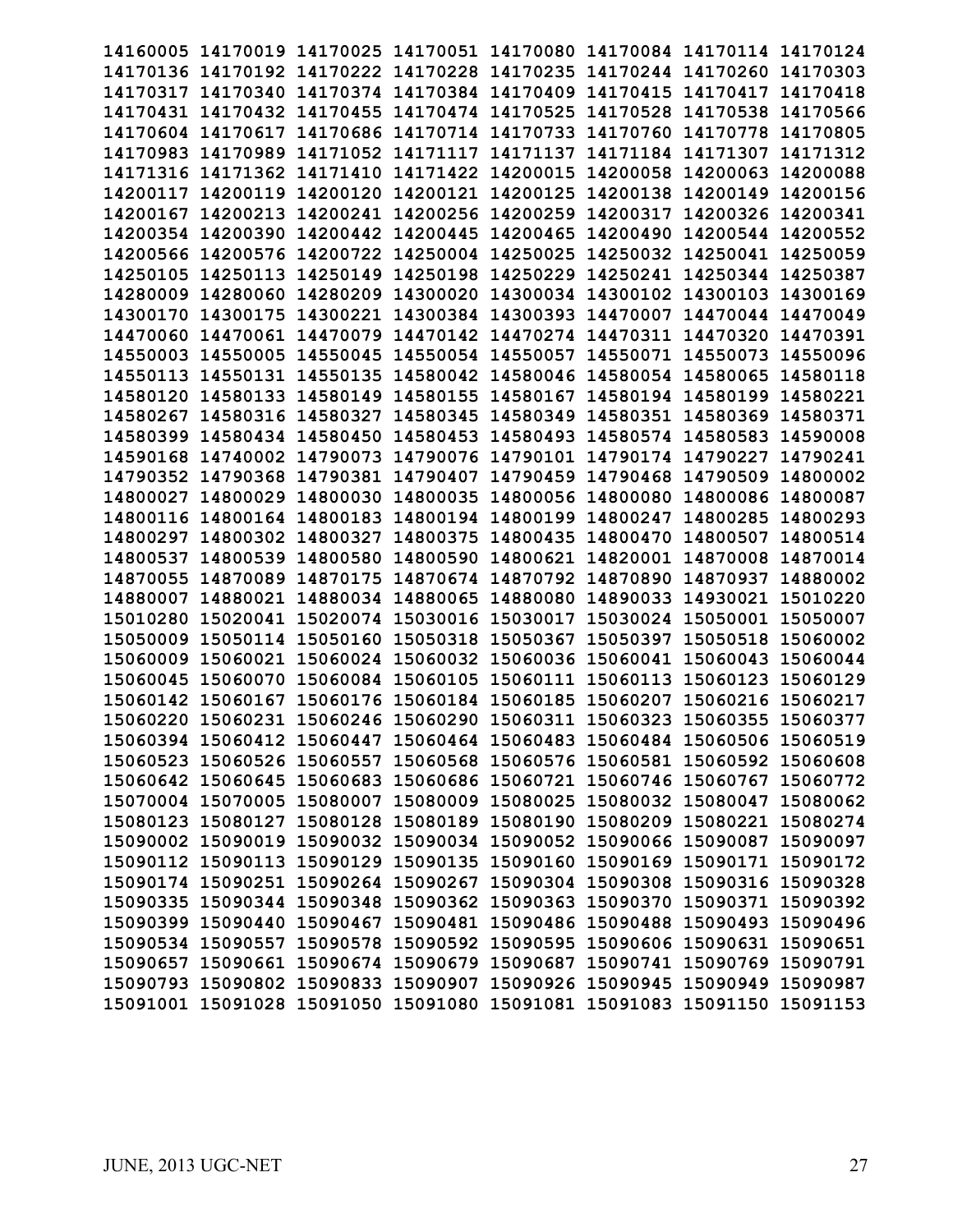| 15091279          |                                                                         |                   |                            |          | 15091280 15091281 15091294 15091295 15091439 15091467 |                            | 15091473 |
|-------------------|-------------------------------------------------------------------------|-------------------|----------------------------|----------|-------------------------------------------------------|----------------------------|----------|
| 15091474 15091594 |                                                                         | 15091602 15091613 |                            | 15100002 | 15100005 15100067                                     |                            | 15110019 |
| 15120001 15120008 |                                                                         | 15120012 15120024 |                            | 15120046 | 15120079 15120106                                     |                            | 15120124 |
| 15120171 15120252 |                                                                         | 15120287          | 15120355                   | 15120362 | 15160014 15160015                                     |                            | 15160019 |
| 15160064 15170002 |                                                                         | 15170017          | 15170018 15170047          |          | 15170048 15170066                                     |                            | 15170068 |
| 15170090          | 15170095                                                                | 15170100          | 15170112                   | 15170114 | 15170137                                              | 15170180                   | 15170219 |
| 15170223          | 15170226                                                                | 15170239          | 15170280                   | 15170293 | 15170312 15170320                                     |                            | 15170432 |
| 15170444          | 15170449                                                                | 15170470          | 15170471                   | 15170529 | 15170553                                              | 15170593                   | 15170608 |
| 15170613          | 15170631                                                                | 15170639          | 15170691                   | 15200006 | 15200017                                              | 15200021                   | 15200032 |
| 15200037          | 15200043                                                                | 15200044 15200079 |                            | 15200094 | 15200122 15200155                                     |                            | 15200166 |
| 15200169          | 15200220                                                                | 15200272          | 15200283                   | 15200307 | 15200337                                              | 15200343                   | 15200373 |
| 15200377          | 15200421                                                                | 15200473          | 15200500                   | 15250019 | 15250032                                              | 15250047                   | 15250065 |
| 15250072          | 15250171                                                                | 15300001          | 15300144                   | 15470005 | 15550008                                              | 15550021                   | 15550048 |
| 15550079          | 15550082                                                                | 15550091          | 15580004 15580008          |          | 15580015 15580016                                     |                            | 15580030 |
| 15580111 15590002 |                                                                         |                   | 15590065 15590124 15630036 |          | 15740001 15740004                                     |                            | 15790009 |
| 15790041 15790060 |                                                                         |                   | 15790096 15800003 15800039 |          | 15800046 15800049                                     |                            | 15800053 |
| 15800090          | 15800105                                                                | 15800116 15800118 |                            | 15800138 | 15800264 15800293                                     |                            | 15800336 |
| 15800337          | 15800376                                                                | 15800423          | 15820006                   | 15870032 | 15870078                                              | 15870314                   | 15880030 |
| 15880053          | 15880077                                                                | 15890183          | 16010013                   | 16010334 | 16010608                                              | 16010699                   | 16030003 |
| 16030004          | 16040001                                                                | 16040051          | 16040093                   | 16040113 | 16040120                                              | 16040141                   | 16040149 |
| 16050002 16050014 |                                                                         | 16050029          | 16050033                   | 16050035 | 16050041                                              | 16050051                   | 16050056 |
| 16050067          | 16050073                                                                | 16050083          | 16060032                   | 16060040 | 16060263                                              | 16060340                   | 16060344 |
| 16080027          | 16080083                                                                | 16080105          | 16080116                   | 16080118 | 16080141                                              | 16080177                   | 16080269 |
| 16080275          | 16080385                                                                | 16080430          | 16080472                   | 16080548 | 16080553                                              | 16080616                   | 16080639 |
| 16080660          | 16080675                                                                | 16080755          | 16080760                   | 16080767 | 16080837                                              | 16080855                   | 16080914 |
| 16080927          | 16081008                                                                |                   | 16081089 16081124 16081150 |          | 16081265                                              | 16081276                   | 16081333 |
| 16081389          | 16081419                                                                | 16081495          | 16081533 16081588          |          | 16081601                                              | 16081607                   | 16081677 |
| 16081714          | 16081779                                                                | 16081847          | 16081854                   | 16081929 | 16082019                                              | 16090002                   | 16090014 |
| 16090030          | 16090033                                                                | 16090034          | 16090042                   | 16090049 | 16090053                                              | 16090069                   | 16090088 |
| 16090095          | 16090113                                                                | 16090121          | 16090135                   | 16090138 | 16090160                                              | 16090166                   | 16090177 |
| 16090196          | 16090226                                                                | 16090240          | 16090246                   | 16090250 | 16090258                                              | 16090337                   | 16090382 |
| 16100015          | 16100018                                                                | 16100019          | 16100026                   | 16100035 | 16100041                                              | 16100046                   | 16100053 |
| 16100055          | 16100059                                                                | 16100069 16100088 |                            | 16100089 | 16100102                                              | 16100137                   | 16100138 |
| 16100140          | 16100146 16100153 16100183                                              |                   |                            | 16100187 |                                                       | 16100199 16100202 16100203 |          |
|                   | 16100207 16100212 16100214 16100293 16100312 16100350 16100356 16120003 |                   |                            |          |                                                       |                            |          |
|                   | 16120006 16120009 16120010 16120018 16120025 16120026 16120031 16120036 |                   |                            |          |                                                       |                            |          |
|                   | 16120040 16120046 16120055 16120061 16120071 16120075 16120076 16120081 |                   |                            |          |                                                       |                            |          |
|                   | 16120083 16120093 16150009 16170004 16170006 16170007 16170011 16170018 |                   |                            |          |                                                       |                            |          |
|                   | 16170021 16170022 16170031 16170059 16170069 16170089 16170117 16170119 |                   |                            |          |                                                       |                            |          |
|                   | 16170120 16170130 16170139 16170149 16170176 16170180 16170185 16170201 |                   |                            |          |                                                       |                            |          |
|                   | 16170205 16170249 16170255 16170271 16170276 16170309 16170312 16170319 |                   |                            |          |                                                       |                            |          |
|                   | 16170335 16170343 16170350 16170382 16170383 16170384 16170390 16170411 |                   |                            |          |                                                       |                            |          |
|                   | 16170427 16170443 16170478 16170489 16170490 16170522 16170534 16170535 |                   |                            |          |                                                       |                            |          |
|                   | 16170566 16170574 16170589 16170601 16170617 16170626 16170660 16170679 |                   |                            |          |                                                       |                            |          |
|                   | 16170699 16170710 16170721 16170723 16170743 16170747 16170754 16170777 |                   |                            |          |                                                       |                            |          |
|                   | 16170797 16170806 16170815 16170838 16170844 16170853 16170872 16170874 |                   |                            |          |                                                       |                            |          |
|                   | 16170879 16170900 16170901 16170903 16170909 16170948 16170960 16170989 |                   |                            |          |                                                       |                            |          |
|                   | 16170997 16200001 16200053 16220004 16220012 16220013 16220029 16220043 |                   |                            |          |                                                       |                            |          |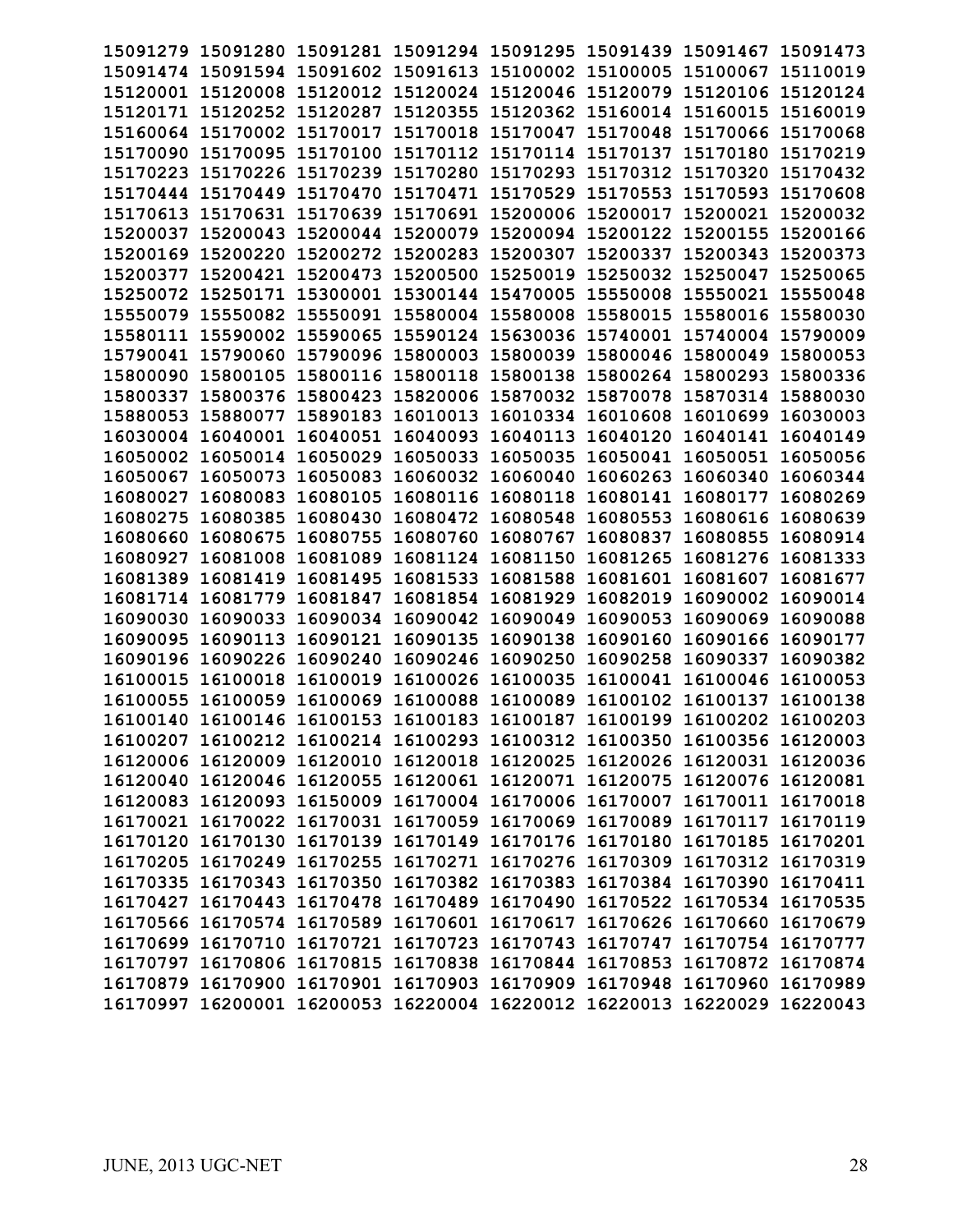|                   | 16220054 16220059 16220070 16220080 16220082 16220096 16220097 16220105 |                   |                            |          |                                                       |                            |          |
|-------------------|-------------------------------------------------------------------------|-------------------|----------------------------|----------|-------------------------------------------------------|----------------------------|----------|
|                   | 16220112 16220113 16220118 16220125 16220126 16220132 16220134 16220144 |                   |                            |          |                                                       |                            |          |
| 16220167 16220170 |                                                                         |                   | 16220178 16220195 16220205 |          | 16220206 16220209 16220214                            |                            |          |
|                   | 16220253 16220269                                                       |                   |                            |          | 16220273 16220279 16220392 16220399 16220405 16220409 |                            |          |
|                   | 16220413 16220474 16220481 16220508 16220523                            |                   |                            |          | 16220542 16220546 16220552                            |                            |          |
| 16220562          | 16220590                                                                |                   | 16220604 16220615          | 16220626 | 16220634 16220638                                     |                            | 16220642 |
| 16220647          | 16220652                                                                | 16220688          | 16220701                   | 16220706 |                                                       | 16290012 16290031          | 16290037 |
| 16300038          | 16300050                                                                | 16300053          | 16300061                   | 16300078 |                                                       | 16300100 16300126 16300142 |          |
| 16300143 16300172 |                                                                         |                   | 16300184 16300250 16300271 |          |                                                       | 16300316 16300324 16300371 |          |
|                   | 16300379 16300399                                                       |                   |                            |          | 16300407 16300532 16300533 16300574 16300608 16300688 |                            |          |
|                   | 16300737 16300784 16300878 16300901 16300994 16300999 16301001 16301010 |                   |                            |          |                                                       |                            |          |
|                   | 16301032 16301048 16301076 16301180 16301186 16301216 16301363          |                   |                            |          |                                                       |                            | 16301374 |
| 16301447          |                                                                         | 16301483 16301497 |                            |          | 16301514 16301588 16310005 16310011 16390001          |                            |          |
|                   | 16470025 16470039 16470084 16490002 16550007                            |                   |                            |          |                                                       | 16550017 16550022 16550056 |          |
|                   |                                                                         |                   |                            |          |                                                       |                            |          |
| 16580008 16580045 |                                                                         |                   |                            |          | 16580076 16580093 16580094 16580166 16580171 16590038 |                            |          |
|                   | 16590057 16590067                                                       |                   |                            |          | 16590085 16590086 16590087 16590097 16590113 16590138 |                            |          |
|                   | 16590178 16600003                                                       | 16600020          |                            |          | 16630003 16630014 16630044 16630071 16630089          |                            |          |
| 16650025          | 16650053                                                                | 16730010          | 16730109                   | 16730171 | 16740004                                              | 16740008                   | 16740021 |
| 16790004 16790006 |                                                                         |                   | 16810012 16810043          | 16810045 | 16870020                                              | 16870059                   | 16870546 |
| 16870645          | 16871269                                                                |                   | 16871412 16880002 16880013 |          | 16880015                                              | 16880025                   | 16880027 |
|                   | 16880033 16880039                                                       |                   | 16880042 16880044 16880048 |          | 16880053 16880057                                     |                            | 16880091 |
|                   | 16880093 16880140 16880151 16880160 16880178 16880186 16880261 16880275 |                   |                            |          |                                                       |                            |          |
|                   | 16880283 16880301 16880308 16880309 16880327 16900032 16930002 17010242 |                   |                            |          |                                                       |                            |          |
|                   | 17010248 17010283                                                       |                   | 17010324 17010331 17010339 |          | 17010340                                              | 17010349                   | 17010436 |
|                   | 17010443 17010446 17010447 17010501 17010512 17010523                   |                   |                            |          |                                                       | 17010530 17010542          |          |
|                   | 17010640 17010652 17010724 17010741 17010753 17010777 17010778 17010782 |                   |                            |          |                                                       |                            |          |
|                   | 17010799 17010807 17010867 17010875 17010991 17011002 17011024 17011035 |                   |                            |          |                                                       |                            |          |
|                   | 17011105 17011153 17011258 17011270 17011297 17011360 17011407 17011409 |                   |                            |          |                                                       |                            |          |
|                   | 17011467 17011507                                                       | 17011582 17011647 |                            | 17011651 |                                                       | 17011652 17011655 17011671 |          |
| 17011710          | 17011711                                                                | 17011714 17020070 |                            | 17020080 | 17020136 17020167                                     |                            | 17020229 |
| 17020256 17020318 |                                                                         |                   | 17020439 17020577          | 17020613 |                                                       | 17020774 17020824 17020840 |          |
|                   | 17020925 17021150                                                       |                   | 17021166 17021415 17021566 |          | 17021776 17021840                                     |                            | 17021860 |
|                   | 17022276 17022343 17030001 17030005 17030010 17030011 17030019 17030022 |                   |                            |          |                                                       |                            |          |
|                   | 17030028 17030055 17030076 17030098 17030108 17030110 17030118 17030144 |                   |                            |          |                                                       |                            |          |
|                   | 17030149 17030155 17030157 17030161 17030165 17040003 17040009 17040010 |                   |                            |          |                                                       |                            |          |
|                   | 17040014 17040020 17040025 17040026 17040028 17040030 17040038 17040043 |                   |                            |          |                                                       |                            |          |
|                   | 17040044 17040058 17040064 17040071 17040075 17040085 17040105 17040106 |                   |                            |          |                                                       |                            |          |
|                   | 17040113 17040124 17040126 17040129 17040133 17040138 17040147 17040167 |                   |                            |          |                                                       |                            |          |
|                   | 17040170 17040173 17040177 17040222 17040235 17040284 17040295 17040317 |                   |                            |          |                                                       |                            |          |
|                   | 17040320 17040321 17040328 17040340 17040357 17040366 17040373 17040379 |                   |                            |          |                                                       |                            |          |
|                   | 17040387 17040389 17040448 17040475 17040480 17040486 17040493 17040532 |                   |                            |          |                                                       |                            |          |
|                   |                                                                         |                   |                            |          |                                                       |                            |          |
|                   | 17040572 17040583 17040593 17040595 17040600 17040614 17040628 17040631 |                   |                            |          |                                                       |                            |          |
|                   | 17040646 17050001 17050005 17050007 17050019 17050024 17050028 17050035 |                   |                            |          |                                                       |                            |          |
|                   | 17050048 17050049 17050051 17050055 17050058 17050059 17050065 17050072 |                   |                            |          |                                                       |                            |          |
|                   | 17050074 17050076 17050081 17050105 17050119 17050126 17050127 17050149 |                   |                            |          |                                                       |                            |          |
|                   | 17050157 17050160 17050178 17050180 17050200 17050208 17050213 17050240 |                   |                            |          |                                                       |                            |          |
|                   | 17050242 17050246 17050248 17050254 17050262 17050270 17050289 17050310 |                   |                            |          |                                                       |                            |          |
|                   | 17050312 17050314 17050319 17050321 17050322 17050333 17050350 17050360 |                   |                            |          |                                                       |                            |          |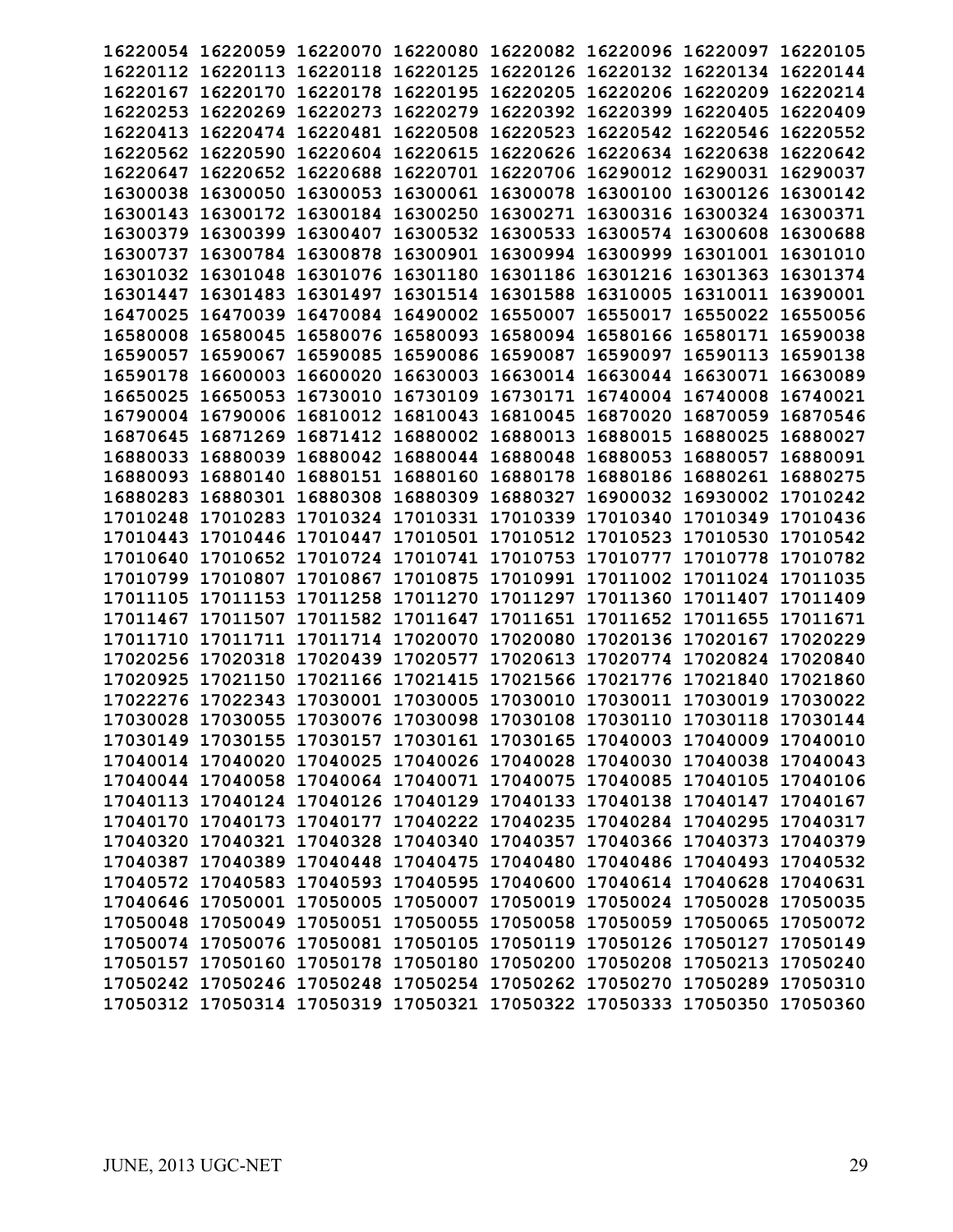|                   |                   |                   | 17050371 17050375 17050383 17050384 17050402 17050404 17050410          |          |                            |                            | 17050418 |
|-------------------|-------------------|-------------------|-------------------------------------------------------------------------|----------|----------------------------|----------------------------|----------|
| 17050423          | 17050425          |                   | 17050426 17050428 17050429                                              |          | 17050432 17050433          |                            | 17050454 |
| 17050458          | 17050476          | 17050482 17050493 |                                                                         | 17050499 | 17050500 17050535          |                            | 17050557 |
| 17050558 17050568 |                   | 17050595          | 17050599                                                                | 17050626 | 17050631 17050642          |                            | 17050685 |
| 17050693          | 17050713          | 17050738          | 17050760                                                                | 17050785 | 17050802 17050816          |                            | 17050823 |
| 17050837          | 17050851          | 17050866          | 17050868                                                                | 17050888 | 17050891                   | 17050893                   | 17060026 |
| 17060027          | 17060031          | 17060043          | 17060048                                                                | 17060050 | 17060064                   | 17060090                   | 17060108 |
| 17060124          | 17060130          | 17060134          | 17060175                                                                | 17060176 | 17060181                   | 17060192                   | 17060200 |
| 17060209 17060221 |                   | 17060243          | 17060266                                                                | 17060283 | 17060287                   | 17060290                   | 17060314 |
| 17060316          | 17060317          |                   | 17060324 17060327                                                       | 17060367 | 17060385                   | 17060387                   | 17060398 |
| 17060434          | 17060443          | 17060468          | 17060469                                                                | 17060480 | 17060482                   | 17060492                   | 17060494 |
| 17060500          | 17060504          | 17060515          | 17060524                                                                | 17060536 | 17060537                   | 17060538                   | 17060541 |
| 17060554          | 17060555          | 17060559          | 17060578                                                                | 17060604 | 17060605                   | 17060612                   | 17060628 |
|                   |                   |                   |                                                                         |          |                            |                            |          |
| 17060659          | 17060660          | 17060695          | 17060736 17060768                                                       |          | 17060780                   | 17060791                   | 17060796 |
| 17060798 17060799 |                   | 17060800          | 17060808 17060811                                                       |          |                            | 17060814 17060816 17060837 |          |
| 17060847          | 17060848          | 17060849          | 17060902 17060903                                                       |          | 17060908                   | 17060910                   | 17060917 |
| 17060924          | 17060951          |                   | 17060989 17060996                                                       | 17061010 | 17061013 17061021          |                            | 17061030 |
| 17061083          | 17061099          | 17061126          | 17061136                                                                | 17061157 | 17061161                   | 17061167                   | 17061181 |
| 17061187          | 17061196          | 17061218          | 17061236                                                                | 17061244 | 17061249                   | 17061258                   | 17061285 |
| 17061291          | 17061336          | 17061343          | 17061417                                                                | 17061418 | 17061431                   | 17061532                   | 17061542 |
| 17061558 17061563 |                   | 17061580          | 17061598                                                                | 17061599 | 17061615 17061619          |                            | 17061629 |
| 17061631          | 17061635          | 17061639          | 17061653                                                                | 17061673 | 17061681                   | 17061694                   | 17061711 |
| 17061753          | 17061781          | 17061801          | 17061839                                                                | 17061853 | 17061879                   | 17061886                   | 17061907 |
| 17061928          | 17061950          | 17061968          | 17061970                                                                | 17061980 | 17061984                   | 17061991                   | 17061993 |
| 17062000          | 17062025          | 17062037          | 17062038                                                                | 17062041 | 17062061                   | 17062115                   | 17062166 |
| 17062210 17062237 |                   | 17062238          | 17062256 17062262                                                       |          | 17062303                   | 17062313 17062350          |          |
| 17062408 17062424 |                   |                   | 17062438 17062450 17062463                                              |          | 17062468 17062475          |                            | 17062484 |
| 17062532 17062599 |                   | 17062607          | 17062609                                                                | 17062613 | 17062617                   | 17062649                   | 17062657 |
| 17062668          | 17062683          | 17062685          | 17062694                                                                |          |                            | 17062871                   | 17062882 |
|                   |                   |                   |                                                                         | 17062697 | 17062721                   |                            |          |
| 17062897          | 17062916          | 17062944          | 17062945                                                                | 17062956 | 17070002                   | 17070009                   | 17070011 |
| 17070036          | 17070037          | 17070047          | 17070049                                                                | 17070053 | 17070064                   | 17070066                   | 17070068 |
| 17070069          | 17070070          | 17070071          | 17070072                                                                | 17070087 | 17070102 17080002          |                            | 17080007 |
| 17080014          | 17080015          |                   | 17080016 17080020 17080041                                              |          | 17080052 17080058          |                            | 17080068 |
|                   | 17080071 17080073 | 17080087          | 17080097                                                                | 17080098 | 17080104 17080146 17080147 |                            |          |
|                   |                   |                   | 17080149 17080160 17080171 17080177 17080178 17080188 17080201 17080216 |          |                            |                            |          |
|                   |                   |                   | 17080219 17080221 17080224 17080283 17080296 17080312 17080316 17080328 |          |                            |                            |          |
|                   |                   |                   | 17080329 17080338 17080356 17080357 17080366 17080378 17080379 17080384 |          |                            |                            |          |
|                   |                   |                   | 17080423 17080433 17080457 17080485 17080490 17080522 17080525 17080539 |          |                            |                            |          |
|                   |                   |                   | 17080545 17080557 17080561 17080580 17080590 17080605 17080608 17080618 |          |                            |                            |          |
|                   |                   |                   | 17080621 17080641 17080660 17080684 17080693 17080700 17080713 17080725 |          |                            |                            |          |
|                   |                   |                   | 17080728 17080729 17080731 17080738 17080754 17080764 17080777 17080785 |          |                            |                            |          |
|                   |                   |                   | 17080808 17080820 17080840 17080847 17080848 17080861 17080869 17080875 |          |                            |                            |          |
|                   |                   |                   | 17080878 17080899 17080932 17080933 17080934 17080935 17080940 17080954 |          |                            |                            |          |
|                   |                   |                   | 17080955 17080956 17080983 17080986 17081001 17081008 17081038 17081040 |          |                            |                            |          |
|                   |                   |                   |                                                                         |          |                            |                            |          |
|                   |                   |                   | 17081104 17081112 17081113 17081119 17081141 17081165 17081175 17081178 |          |                            |                            |          |
|                   |                   |                   | 17081200 17081202 17081250 17081327 17081328 17081332 17081365 17081377 |          |                            |                            |          |
|                   |                   |                   | 17081384 17081387 17081390 17081418 17081426 17081432 17081440 17081488 |          |                            |                            |          |
|                   |                   |                   | 17081518 17081529 17081539 17081579 17081589 17081593 17081603 17081609 |          |                            |                            |          |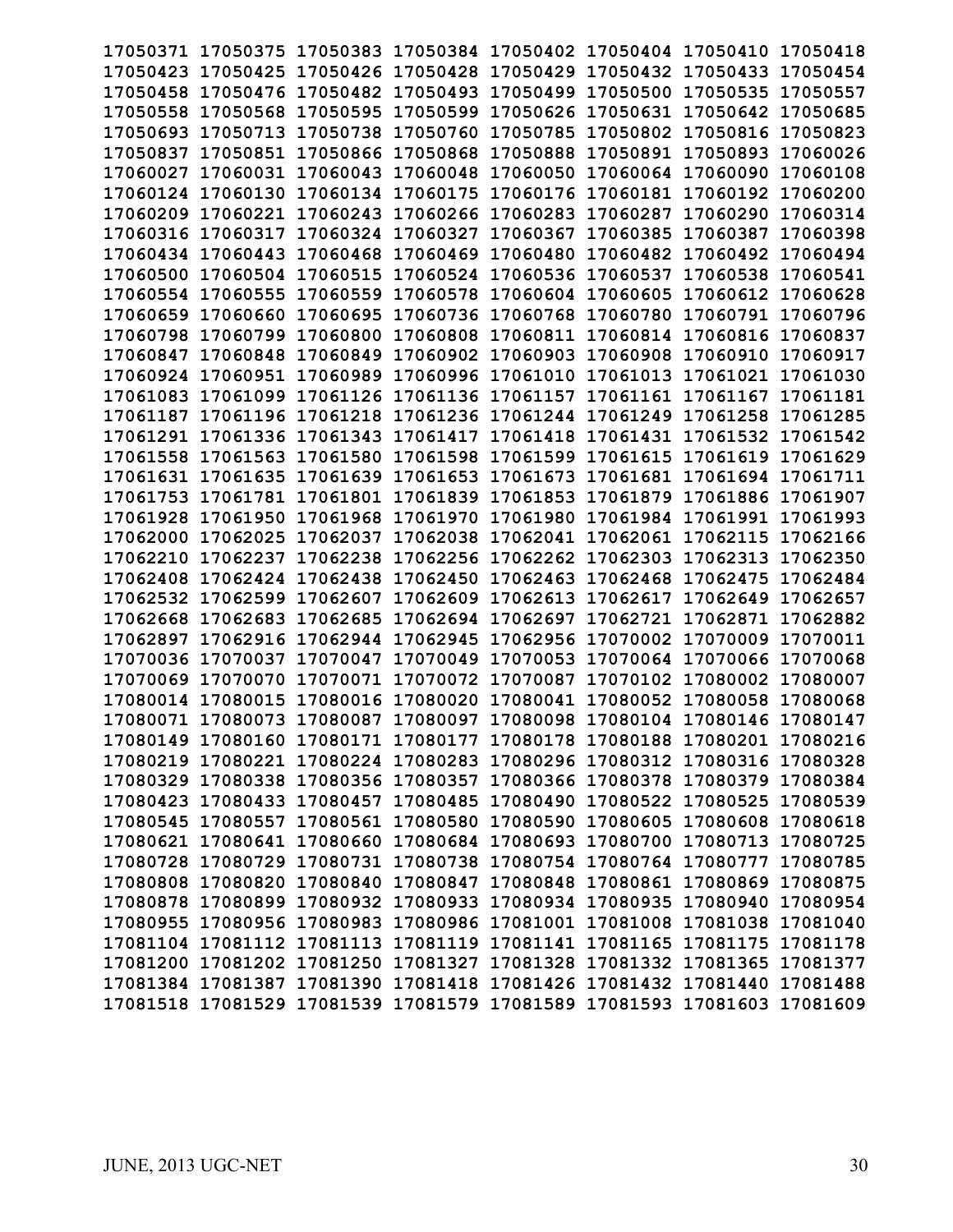|                   |                                              |                            |                            | 17081643 17081709 17081752 17081781 17081788 17081804 17081810          |                   |                            | 17081828 |
|-------------------|----------------------------------------------|----------------------------|----------------------------|-------------------------------------------------------------------------|-------------------|----------------------------|----------|
|                   |                                              |                            |                            | 17081872 17081879 17081916 17081990 17081996 17082006 17082057          |                   |                            | 17082061 |
|                   |                                              |                            |                            | 17082186 17082224 17082231 17082236 17082267 17082304 17082317          |                   |                            | 17082403 |
|                   | 17082414 17082421 17082424 17082448 17082501 |                            |                            |                                                                         | 17082532 17082550 |                            | 17082553 |
| 17082556 17082578 |                                              |                            |                            | 17082604 17082726 17082734 17082812 17082882                            |                   |                            | 17082890 |
| 17082954          | 17082966                                     | 17082971                   | 17083011                   | 17083031                                                                | 17083119          | 17083121                   | 17083142 |
| 17090009          | 17090012                                     | 17090023                   | 17090027                   | 17090033                                                                | 17090068          | 17090077                   | 17090096 |
| 17090102          | 17090111                                     | 17090112                   | 17090118                   | 17090122                                                                | 17090132          | 17090144                   | 17090145 |
| 17090165 17090170 |                                              |                            | 17090174 17090201 17090222 |                                                                         | 17090233          | 17090234                   | 17090235 |
| 17090245          | 17090247                                     |                            | 17090248 17090256          | 17090261                                                                |                   | 17090262 17090264 17090276 |          |
| 17090315          | 17090318                                     | 17090330                   | 17090334 17090344          |                                                                         | 17090355          | 17090362                   | 17090369 |
| 17090372          | 17090392                                     | 17090404                   | 17090406 17090417          |                                                                         | 17090421          | 17090444                   | 17090467 |
|                   | 17090481 17090486                            | 17090487                   | 17090520                   | 17090528                                                                | 17090533          | 17090539                   | 17090557 |
|                   | 17090573 17090621                            |                            |                            | 17090624 17090629 17090634 17090654 17090671                            |                   |                            | 17090678 |
|                   | 17090725 17090731 17090748 17090753 17090755 |                            |                            |                                                                         |                   | 17090762 17090768 17090770 |          |
|                   | 17090783 17090804 17090814 17090844 17090902 |                            |                            |                                                                         | 17090920 17090947 |                            | 17090957 |
| 17091014 17091025 |                                              |                            | 17091028 17091032 17091037 |                                                                         | 17091040          | 17091046                   | 17091047 |
| 17091075          | 17091094                                     | 17091115 17091123          |                            | 17091136                                                                | 17091250          | 17091251                   | 17091275 |
|                   | 17091282 17091287                            | 17091314 17091325          |                            | 17091334                                                                | 17091418          | 17091425                   | 17091583 |
| 17091622 17091632 |                                              | 17091641 17091662          |                            | 17091677                                                                | 17091681          | 17091707                   | 17091723 |
| 17091857          | 17091900                                     |                            | 17091906 17091909 17091914 |                                                                         | 17091946 17091959 |                            | 17091991 |
| 17091995          | 17092020                                     | 17092025 17092033          |                            | 17092053                                                                | 17092069 17092077 |                            | 17092090 |
| 17092151          | 17092180                                     |                            | 17092224 17092243          | 17100006                                                                | 17100007          | 17100009                   | 17100018 |
| 17100020          | 17100028                                     |                            | 17100036 17100049          | 17100051                                                                |                   | 17100056 17100071          | 17100073 |
| 17100080          | 17100095                                     |                            |                            | 17100096 17100117 17100124 17100125 17100131 17100134                   |                   |                            |          |
|                   |                                              |                            |                            | 17100148 17100154 17100158 17100162 17100163 17100166 17100167          |                   |                            | 17100171 |
|                   |                                              |                            |                            | 17100176 17100180 17100182 17100204 17100218 17100222 17100241 17100243 |                   |                            |          |
| 17100247 17100250 |                                              | 17100263 17100266 17100273 |                            |                                                                         |                   | 17100281 17100282 17100284 |          |
| 17100294          | 17100297                                     | 17100308                   | 17100326 17100343          |                                                                         | 17100346 17100349 |                            | 17100351 |
| 17100358          | 17100385                                     | 17100398                   | 17100400                   | 17100411                                                                | 17100413          | 17100432                   | 17100449 |
| 17100463          | 17100465                                     | 17100477                   | 17100481                   | 17100488                                                                | 17100493          | 17100497                   | 17100532 |
| 17100548          | 17100554                                     | 17100562 17100567 17100572 |                            |                                                                         | 17100580 17110001 |                            | 17110002 |
|                   |                                              |                            |                            | 17110006 17110009 17110010 17110011 17110016 17110019 17110021 17120006 |                   |                            |          |
|                   |                                              |                            |                            | 17120013 17120014 17120020 17120022 17120024 17120028 17120035          |                   |                            | 17120044 |
|                   |                                              |                            |                            | 17120053 17120057 17120058 17120062 17120070 17120072 17120073 17120074 |                   |                            |          |
|                   |                                              |                            |                            | 17120078 17120083 17120094 17120095 17120108 17120110 17120114 17120116 |                   |                            |          |
|                   |                                              |                            |                            | 17120151 17120154 17120167 17120169 17120174 17120177 17120183 17120185 |                   |                            |          |
|                   |                                              |                            |                            | 17120203 17120214 17120221 17120229 17120235 17120240 17120241 17120251 |                   |                            |          |
|                   |                                              |                            |                            | 17120252 17120253 17120254 17120264 17120265 17120266 17120267 17120269 |                   |                            |          |
|                   |                                              |                            |                            | 17120272 17120276 17120283 17120288 17120293 17120300 17120302 17120303 |                   |                            |          |
|                   |                                              |                            |                            | 17120315 17120319 17120323 17120324 17120325 17120340 17120341 17120345 |                   |                            |          |
|                   |                                              |                            |                            | 17120354 17120358 17120360 17120372 17120373 17120376 17120383 17120407 |                   |                            |          |
|                   |                                              |                            |                            | 17120431 17120444 17120471 17120477 17120479 17120480 17120487 17120491 |                   |                            |          |
|                   |                                              |                            |                            | 17120504 17120513 17120517 17120525 17120528 17120537 17120541 17120552 |                   |                            |          |
|                   |                                              |                            |                            | 17120557 17120573 17120588 17120595 17120600 17120601 17120623 17140014 |                   |                            |          |
|                   |                                              |                            |                            | 17140034 17140074 17140095 17140113 17140130 17140209 17140259 17140294 |                   |                            |          |
|                   |                                              |                            |                            | 17140448 17150043 17150046 17150064 17150067 17150121 17160001 17160011 |                   |                            |          |
|                   |                                              |                            |                            | 17160024 17160038 17160051 17160064 17160080 17160086 17160107 17160135 |                   |                            |          |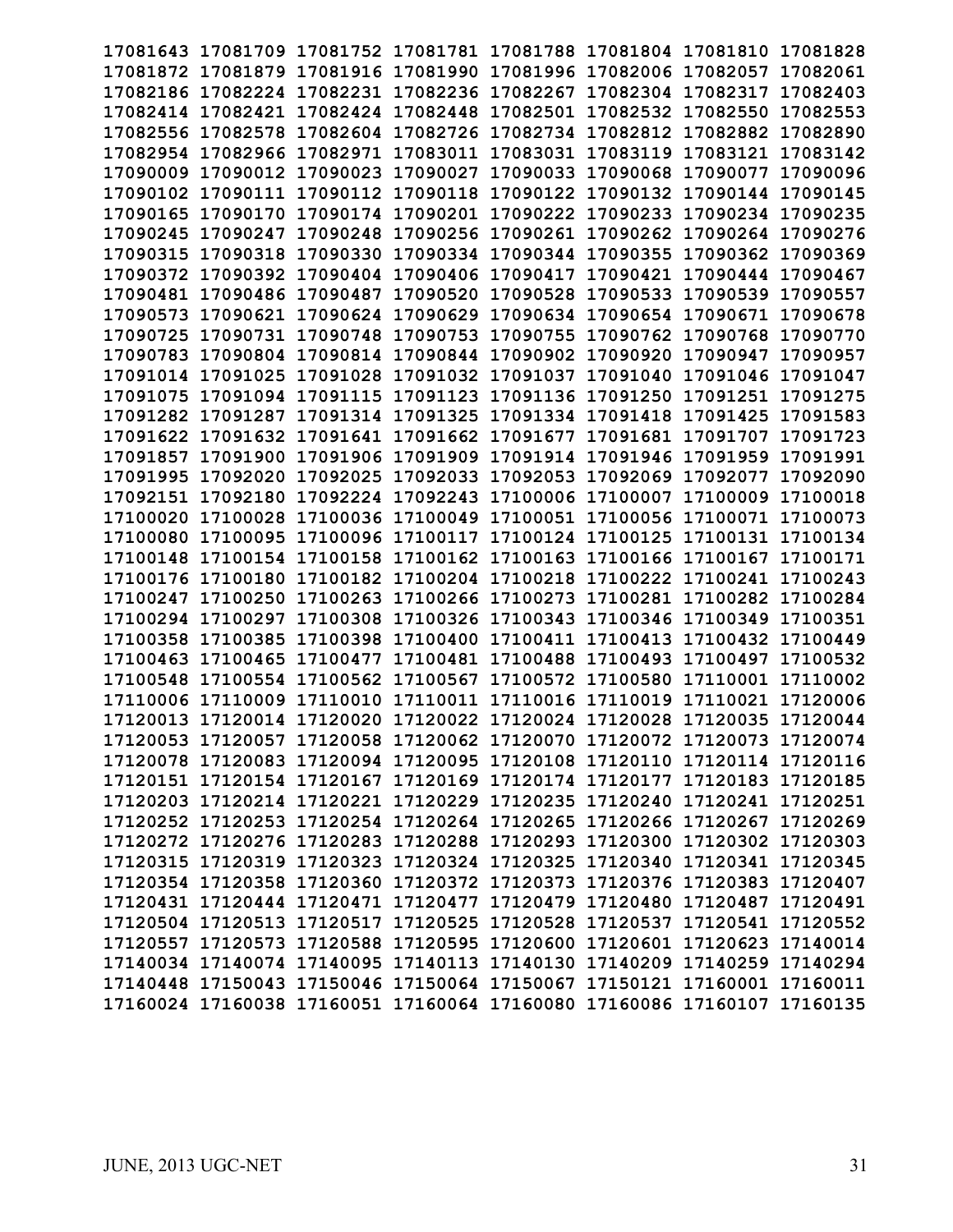|          | 17160156 17160195 17170002 17170013 17170021 17170029 17170034 17170050                      |  |                                                                |                            |          |
|----------|----------------------------------------------------------------------------------------------|--|----------------------------------------------------------------|----------------------------|----------|
|          | 17170060 17170061 17170069 17170126 17170141 17170143 17170152 17170154                      |  |                                                                |                            |          |
|          | 17170169 17170185 17170190 17170208 17170211 17170214 17170220 17170225                      |  |                                                                |                            |          |
|          | 17170230 17170234 17170237 17170238 17170240 17170259 17170262 17170288                      |  |                                                                |                            |          |
|          | 17170291 17170294 17170296 17170310 17170319 17170325 17170340 17170347                      |  |                                                                |                            |          |
|          | 17170358 17170372                                                                            |  | 17170378 17170380 17170389 17170409 17170410 17170429          |                            |          |
|          |                                                                                              |  |                                                                |                            |          |
|          | 17170446 17170453 17170464 17170474 17170485 17170492 17170511 17170527<br>17170552 17170560 |  | 17170576 17170582 17170586 17170607 17170624 17170632          |                            |          |
|          |                                                                                              |  |                                                                |                            |          |
|          | 17170633 17170635                                                                            |  | 17170636 17170642 17170649 17170663 17170664 17170666          |                            |          |
|          | 17170689 17170692 17170736 17170751 17170786 17170790 17170797 17170813                      |  |                                                                |                            |          |
|          | 17170856 17170877                                                                            |  | 17170880 17170911 17170933 17170980 17170994 17170996          |                            |          |
| 17170997 | 17171008                                                                                     |  | 17171023 17171033 17171040 17171050 17171098 17171120          |                            |          |
|          | 17171129 17171194 17171195 17171198 17171230 17171248 17171257 17171278                      |  |                                                                |                            |          |
|          | 17171352 17171359 17171366 17171391 17171392 17171400 17171403 17171406                      |  |                                                                |                            |          |
|          | 17171409 17171417 17171457 17171478 17171499 17171506 17171509 17171514                      |  |                                                                |                            |          |
|          | 17171516 17171535 17171537 17171577 17171592 17171599 17171645 17171658                      |  |                                                                |                            |          |
|          | 17171668 17171681 17171695 17171713 17171720 17171728 17171745 17171747                      |  |                                                                |                            |          |
|          | 17171761 17171777 17171814 17171841 17171846 17171850 17171860 17171893                      |  |                                                                |                            |          |
|          | 17171912 17171918 17171919 17171934 17171938 17171951 17171954 17171958                      |  |                                                                |                            |          |
|          | 17171966 17171971 17171973 17171997 17172020 17172039 17172061 17172092                      |  |                                                                |                            |          |
|          | 17172100 17172118 17172151 17172156 17172187 17172212 17172244 17172292                      |  |                                                                |                            |          |
|          | 17172309 17172327 17172330 17172331 17172359 17172370 17172380 17172405                      |  |                                                                |                            |          |
|          | 17172411 17172419 17172427 17172429 17172460 17172462 17172472 17172476                      |  |                                                                |                            |          |
| 17172479 |                                                                                              |  | 17172500 17172507 17172518 17172519 17172520 17172524 17172527 |                            |          |
|          | 17172539 17172546 17172555 17172559 17172573 17172584 17172587 17172599                      |  |                                                                |                            |          |
|          | 17172642 17172649 17172669 17172670 17172673 17172703 17172705 17172716                      |  |                                                                |                            |          |
|          | 17172749 17172752 17172753 17172787 17172797 17172818 17172820 17172833                      |  |                                                                |                            |          |
|          | 17172851 17172856 17172896 17172910 17172924 17172927 17172980 17172985                      |  |                                                                |                            |          |
|          | 17172993 17172996 17173004 17173028 17173096 17173102 17173108                               |  |                                                                |                            | 17173123 |
|          | 17173131 17173132 17173136 17173178 17173181 17173183 17173189 17173196                      |  |                                                                |                            |          |
|          | 17173207 17173216 17173254 17173255 17173268                                                 |  |                                                                | 17173310 17173324 17173326 |          |
|          | 17173332 17173351 17173356 17173357 17173362 17173373 17173374 17173406                      |  |                                                                |                            |          |
|          | 17173414 17173419 17173426 17173464 17173469 17173471 17173472 17173495                      |  |                                                                |                            |          |
|          | 17173503 17173532 17173598 17173655 17173657 17173692 17173712 17173713                      |  |                                                                |                            |          |
|          | 17173721 17173783 17173800 17173801 17173810 17173817 17173820 17173829                      |  |                                                                |                            |          |
|          | 17173833 17173837 17173852 17173902 17173929 17173930 17173950 17173958                      |  |                                                                |                            |          |
|          | 17174015 17174021 17174069 17174074 17174084 17174085 17174094 17174095                      |  |                                                                |                            |          |
|          | 17174102 17174129 17174150 17174190 17174264 17174292 17174298 17174303                      |  |                                                                |                            |          |
|          | 17174322 17174328 17174330 17174390 17174409 17174410 17174418 17174422                      |  |                                                                |                            |          |
|          | 17174429 17174439 17174448 17174464 17174473 17174497 17174538 17174541                      |  |                                                                |                            |          |
|          | 17174552 17174566 17174575 17174603 17174606 17174625 17174633 17174672                      |  |                                                                |                            |          |
|          |                                                                                              |  |                                                                |                            |          |
|          | 17174684 17174796 17174797 17174827 17174838 17174861 17174884 17174892                      |  |                                                                |                            |          |
|          | 17174907 17174962 17174982 17175001 17175031 17175052 17175119 17175121                      |  |                                                                |                            |          |
|          | 17175126 17175135 17175145 17175174 17175179 17175203 17175239 17175241                      |  |                                                                |                            |          |
|          | 17175278 17175286 17175292 17175304 17175374 17175431 17175444 17175453                      |  |                                                                |                            |          |
|          | 17175458 17175460 17175481 17175540 17175546 17175580 17175584 17175607                      |  |                                                                |                            |          |
|          | 17175644 17175654 17175688 17175724 17175736 17175737 17175775 17175776                      |  |                                                                |                            |          |
|          | 17175780 17175784 17175798 17175812 17175841 17175855 17175872 17175877                      |  |                                                                |                            |          |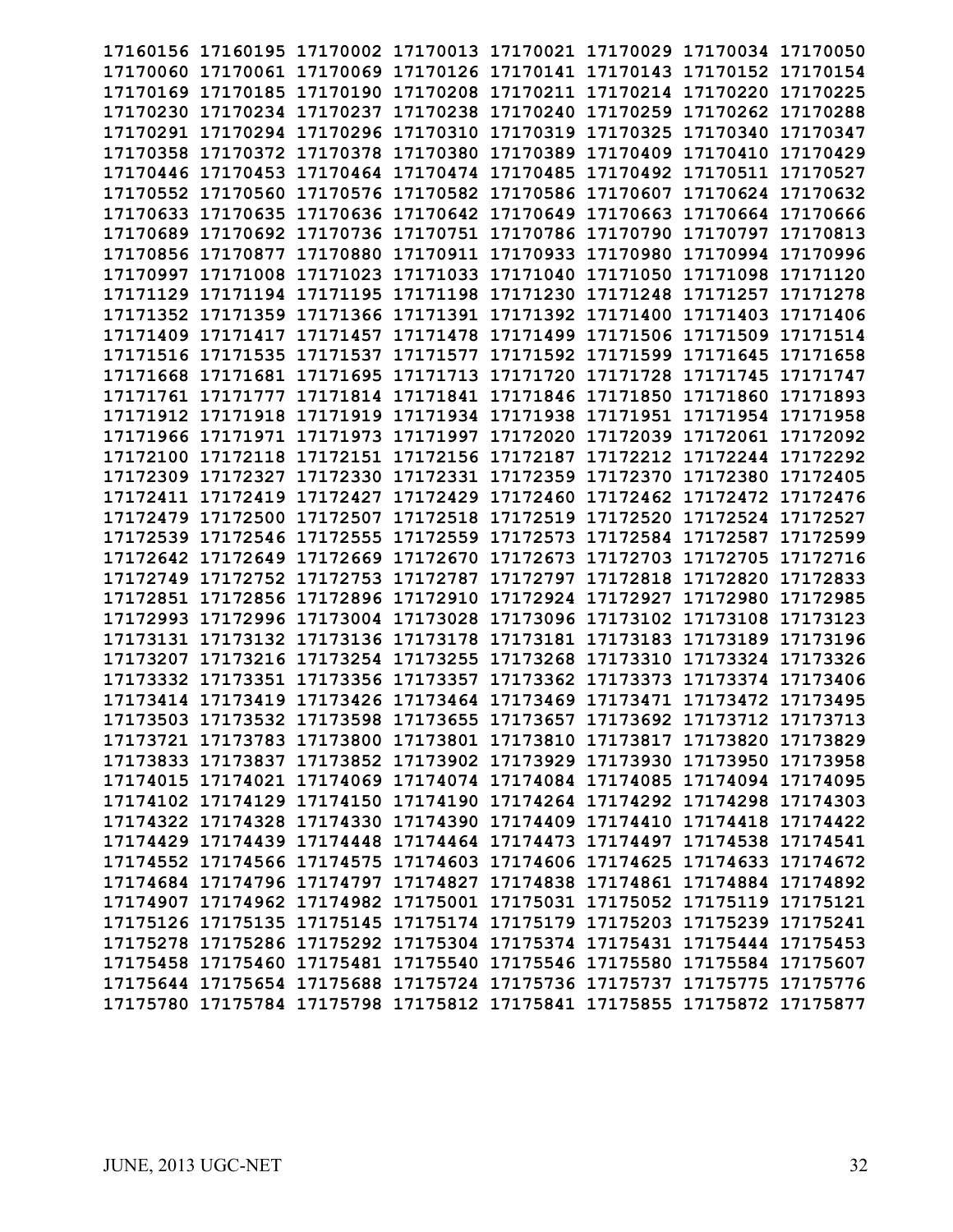| 17175893          |                   |                   |                                              | 17175908 17175919 17175921 17175926 17175936 17175949                   |                   |                            | 17175962 |
|-------------------|-------------------|-------------------|----------------------------------------------|-------------------------------------------------------------------------|-------------------|----------------------------|----------|
|                   |                   |                   |                                              | 17176011 17176017 17176049 17176059 17176077 17176080 17176083          |                   |                            | 17176114 |
| 17176127 17176133 |                   |                   | 17176142 17176154 17176182                   |                                                                         | 17190001 17190007 |                            | 17190008 |
|                   |                   |                   | 17200044 17200049 17200050                   |                                                                         |                   |                            |          |
| 17200037 17200040 |                   |                   |                                              |                                                                         | 17200052 17200078 |                            | 17200081 |
| 17200084 17200088 |                   |                   | 17200094 17200096 17200098                   |                                                                         | 17200101 17200110 |                            | 17200126 |
| 17200130          | 17200133          |                   | 17200166 17200180                            | 17200229                                                                | 17200234          | 17200238                   | 17200249 |
| 17200258          | 17200262          | 17200270          | 17200290                                     | 17200300                                                                | 17200311          | 17200312                   | 17200327 |
| 17200340          | 17200356          | 17200362          | 17200363                                     | 17200365                                                                | 17200377          | 17200393                   | 17200411 |
| 17200416          | 17200422          | 17200433          | 17200436                                     | 17200443                                                                | 17200444          | 17200447                   | 17200467 |
| 17200472 17200497 |                   |                   | 17200515 17200518 17200541                   |                                                                         | 17200550 17200559 |                            | 17200607 |
| 17200623          | 17200633          | 17200640          | 17200644                                     | 17200666                                                                | 17200667          | 17200696                   | 17200705 |
| 17200733          | 17200766          | 17200767          | 17200809                                     | 17200822                                                                | 17200860          | 17200869                   | 17200871 |
| 17200880          | 17200894          | 17200953          | 17200974 17200975                            |                                                                         | 17200978          | 17200982                   | 17201015 |
| 17201016 17201125 |                   |                   | 17201149 17201161 17201196                   |                                                                         | 17201211          | 17201267                   | 17201283 |
|                   |                   |                   | 17201334 17201357 17201360 17201367 17201387 |                                                                         | 17201448 17201475 |                            | 17201482 |
| 17201507 17201546 |                   |                   | 17201549 17201572 17201590                   |                                                                         | 17201626 17201627 |                            | 17201631 |
| 17201681          | 17201701          |                   | 17201753 17201816                            | 17201821                                                                | 17201869 17201871 |                            | 17201884 |
| 17201886          | 17201966          | 17201967          | 17202036                                     | 17202065                                                                | 17202080          | 17202109                   | 17202129 |
| 17202156 17202236 |                   | 17202250          | 17202287                                     | 17202310                                                                | 17202437          | 17202440                   | 17202577 |
| 17202585          | 17202587          | 17202588          | 17202598                                     | 17202616                                                                | 17202621          | 17202633                   | 17202635 |
| 17202788 17203001 |                   |                   |                                              | 17203076 17203104 17203131 17203243                                     |                   | 17203303                   | 17203386 |
| 17203401 17203482 |                   | 17240050          | 17250018                                     | 17250025                                                                | 17250037          | 17250047                   | 17250050 |
| 17250051          | 17250062          | 17250068          | 17250070                                     | 17250087                                                                | 17250095          | 17250106                   | 17250118 |
| 17250119          | 17250139          | 17250140          | 17250181                                     | 17250190                                                                | 17250191          | 17250193                   | 17250197 |
| 17250205          | 17250207          | 17250210          | 17250232                                     | 17250257                                                                | 17250261          | 17250263                   | 17250279 |
| 17250280 17250289 |                   |                   | 17250339 17250346 17250347                   |                                                                         |                   | 17250351 17250366 17250374 |          |
| 17250386 17250416 |                   | 17250417          | 17250432 17250485                            |                                                                         | 17250486 17250490 |                            | 17250499 |
| 17250518          | 17250524          | 17250530          | 17250538                                     | 17250553                                                                | 17250563          | 17250634                   | 17250641 |
| 17250652          | 17250657          | 17250662 17250671 |                                              | 17250730                                                                | 17250754 17250805 |                            | 17250810 |
| 17250906          | 17250957          | 17260001          | 17280030                                     | 17280031                                                                | 17280049          | 17280050                   | 17280111 |
| 17280190          | 17280217          | 17280348          | 17280402                                     | 17290001                                                                | 17290002 17290007 |                            | 17290010 |
| 17290013          | 17290018          | 17290025          | 17290032                                     | 17290034                                                                | 17290036 17290040 |                            | 17290043 |
| 17290052 17290053 |                   | 17290054 17290055 |                                              | 17290056                                                                | 17290073 17290080 |                            | 17290084 |
|                   | 17290088 17290093 |                   |                                              | 17290098 17290099 17290102 17290113 17290115                            |                   |                            | 17290144 |
|                   |                   |                   |                                              |                                                                         |                   |                            |          |
|                   |                   |                   |                                              | 17290156 17290163 17290171 17290178 17300014 17300017 17300024 17300027 |                   |                            |          |
|                   |                   |                   |                                              | 17300028 17300055 17300066 17300077 17300089 17300116 17300120 17300192 |                   |                            |          |
|                   |                   |                   |                                              | 17300212 17300234 17300257 17300267 17300274 17300292 17300372 17300409 |                   |                            |          |
|                   |                   |                   |                                              | 17300424 17300475 17300477 17300483 17300485 17300500 17300544 17300576 |                   |                            |          |
|                   |                   |                   |                                              | 17300597 17300598 17300623 17300659 17300663 17300722 17300737 17300748 |                   |                            |          |
|                   |                   |                   |                                              | 17300766 17300772 17300821 17300846 17300876 17300907 17300925 17300967 |                   |                            |          |
|                   |                   |                   |                                              | 17301008 17301021 17301041 17301051 17301125 17301135 17301186 17301190 |                   |                            |          |
|                   |                   |                   |                                              | 17301273 17301286 17301320 17301339 17301408 17301493 17301512 17301590 |                   |                            |          |
|                   |                   |                   |                                              | 17301649 17301751 17310007 17310012 17310014 17310016 17310017 17310018 |                   |                            |          |
|                   |                   |                   |                                              | 17310021 17310023 17310028 17310036 17310037 17310040 17310049 17310058 |                   |                            |          |
|                   |                   |                   |                                              | 17310062 17310063 17310069 17390003 17390014 17390074 17400016 17410019 |                   |                            |          |
|                   |                   |                   |                                              | 17410023 17420004 17420006 17420008 17420030 17420032 17420037 17420040 |                   |                            |          |
|                   |                   |                   |                                              | 17420044 17420064 17420069 17420072 17420075 17440001 17440012 17460003 |                   |                            |          |
|                   |                   |                   |                                              | 17460010 17460016 17460017 17460018 17460019 17470012 17470031 17470042 |                   |                            |          |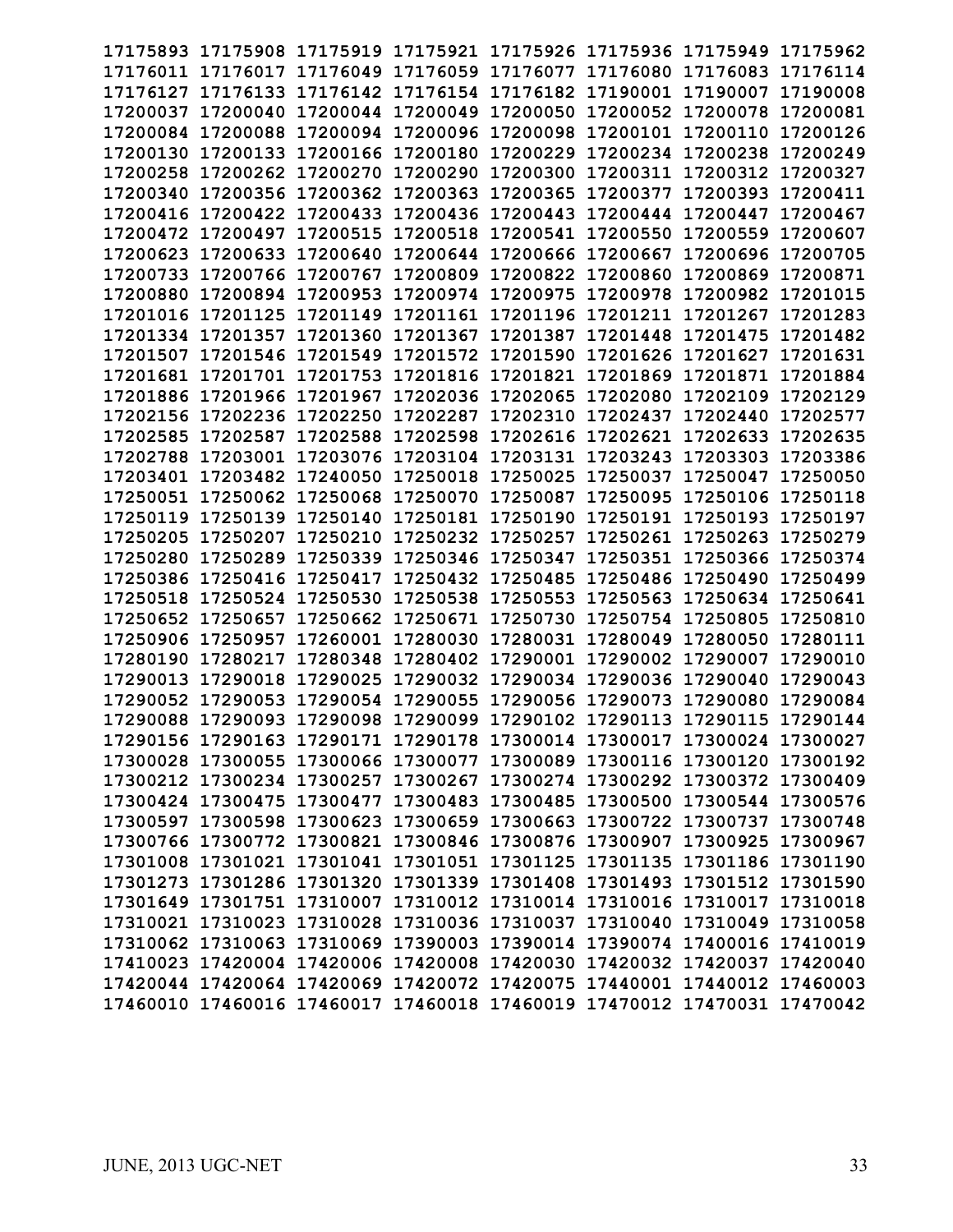|                   |          |                   | 17470064 17470067 17470077 17470091 17470095 17470100 17470101 17470122 |          |                            |                   |          |
|-------------------|----------|-------------------|-------------------------------------------------------------------------|----------|----------------------------|-------------------|----------|
| 17470146 17470350 |          | 17470390          | 17470397                                                                | 17470401 | 17470430                   | 17470441 17470460 |          |
| 17470522          | 17490003 | 17490006 17490008 |                                                                         | 17490016 | 17490030                   | 17490033          | 17490059 |
| 17500009 17500010 |          | 17550005          | 17550009                                                                | 17550018 | 17550020                   | 17550025          | 17550026 |
| 17550030          | 17550034 | 17550046          | 17550077                                                                | 17550094 | 17550104                   | 17550108          | 17550111 |
| 17550117          | 17550129 | 17550130          | 17550133                                                                | 17550138 | 17550148                   | 17550156          | 17550171 |
| 17550194          | 17550238 | 17550246          | 17550260                                                                | 17550297 | 17550302                   | 17550312 17550313 |          |
| 17550316          | 17550317 | 17550335          | 17550336                                                                | 17550341 | 17550357                   | 17550366          | 17550367 |
| 17550372          | 17550373 | 17550410          | 17550415                                                                | 17550433 | 17550462                   | 17550472          | 17550489 |
| 17550505          | 17550522 | 17550566          | 17550572                                                                | 17550573 | 17550608                   | 17550615          | 17550639 |
| 17550642          | 17550689 | 17550691          | 17550699                                                                | 17550751 | 17550785                   | 17550825          | 17550910 |
| 17550917          | 17550920 | 17550934          | 17550952                                                                | 17550963 | 17550992                   | 17550999          | 17551004 |
| 17580004          | 17580009 | 17580011          | 17580019                                                                | 17580025 | 17580026                   | 17580028          | 17580032 |
| 17580035          | 17580050 |                   | 17580059 17580066 17580082                                              |          | 17580095                   | 17580105          | 17580112 |
| 17580113 17580118 |          |                   | 17580124 17580126 17580135                                              |          | 17580140                   | 17580146 17580148 |          |
| 17580158 17580164 |          | 17580176 17580177 |                                                                         | 17580188 | 17580193                   | 17580215          | 17580216 |
| 17580222          | 17580265 | 17580277 17580285 |                                                                         | 17580293 | 17580305 17580306          |                   | 17580312 |
| 17580316          | 17580322 | 17580325          | 17580328                                                                | 17580329 | 17580344                   | 17580345          | 17580352 |
| 17580364 17580397 |          | 17580401          | 17580403                                                                | 17580404 | 17580416                   | 17580421          | 17580427 |
| 17580447          | 17580453 | 17580456          | 17580461                                                                | 17580468 | 17580480                   | 17580487          | 17580501 |
| 17580517          | 17580518 | 17580520          | 17580534                                                                | 17580538 | 17580580                   | 17580600          | 17580604 |
| 17580615          | 17580629 | 17580631          | 17580632                                                                | 17580656 | 17580660                   | 17580776          | 17580785 |
| 17580805          | 17580825 | 17580839          | 17580852                                                                | 17580862 | 17580876                   | 17580932          | 17590017 |
| 17590075          | 17590091 | 17590142          | 17590162                                                                | 17590167 | 17590171                   | 17590177          | 17590239 |
| 17590244          | 17590389 | 17590441          | 17590485                                                                | 17590531 | 17590539                   | 17590596          | 17590605 |
| 17590610 17590740 |          | 17590748          | 17590805 17590807                                                       |          | 17590833                   | 17590854 17590872 |          |
| 17590877          | 17590879 |                   | 17600002 17600014 17600016                                              |          | 17600056 17630004 17630011 |                   |          |
| 17630012          | 17630066 |                   | 17630093 17630094 17630096                                              |          | 17630097                   | 17630401          | 17630425 |
| 17630457          | 17630496 |                   | 17630514 17630586                                                       | 17630601 | 17630611                   | 17630729          | 17630733 |
| 17630752          | 17630877 | 17630880          | 17630889                                                                | 17630924 | 17631107                   | 17631120          | 17631261 |
| 17631349          | 17650020 | 17650024          | 17650029                                                                | 17660004 | 17660015                   | 17660018          | 17670015 |
| 17670016          | 17670023 | 17670034 17670042 |                                                                         | 17670061 | 17670065                   | 17680020          | 17730018 |
| 17730054 17730221 |          |                   | 17730222 17730334 17740001                                              |          | 17740022                   | 17740024          | 17740040 |
| 17740050 17740052 |          |                   | 17740061 17740062 17740063                                              |          | 17740070                   | 17790020          | 17790029 |
|                   |          |                   | 17790057 17790097 17790102 17790104 17790130 17790147 17790171 17790173 |          |                            |                   |          |
|                   |          |                   | 17790175 17790186 17790204 17790223 17790238 17790283 17790316 17790356 |          |                            |                   |          |
|                   |          |                   | 17800001 17800004 17800013 17800028 17800037 17800040 17800045 17800049 |          |                            |                   |          |
|                   |          |                   | 17800060 17800062 17800067 17800085 17800094 17800105 17800120 17800148 |          |                            |                   |          |
|                   |          |                   | 17800149 17800161 17800168 17800171 17800183 17800187 17800190 17800197 |          |                            |                   |          |
|                   |          |                   | 17800202 17800203 17800214 17800226 17800231 17800248 17800250 17800267 |          |                            |                   |          |
|                   |          |                   | 17800278 17800280 17800281 17800291 17800299 17800304 17800307 17800311 |          |                            |                   |          |
|                   |          |                   | 17800315 17800317 17800318 17800336 17800340 17800349 17800354 17800359 |          |                            |                   |          |
|                   |          |                   | 17800373 17800386 17800391 17800395 17800397 17800400 17800401 17800431 |          |                            |                   |          |
|                   |          |                   | 17800437 17800438 17800440 17800455 17800459 17800460 17800461 17800466 |          |                            |                   |          |
|                   |          |                   | 17800513 17800518 17800525 17800538 17800552 17800581 17800606 17800612 |          |                            |                   |          |
|                   |          |                   | 17800613 17800614 17800624 17800643 17800644 17800655 17800658 17800662 |          |                            |                   |          |
|                   |          |                   | 17800674 17800675 17800677 17800695 17800700 17800707 17800717 17800734 |          |                            |                   |          |
|                   |          |                   | 17800735 17800741 17800744 17800749 17800750 17800758 17800769 17800775 |          |                            |                   |          |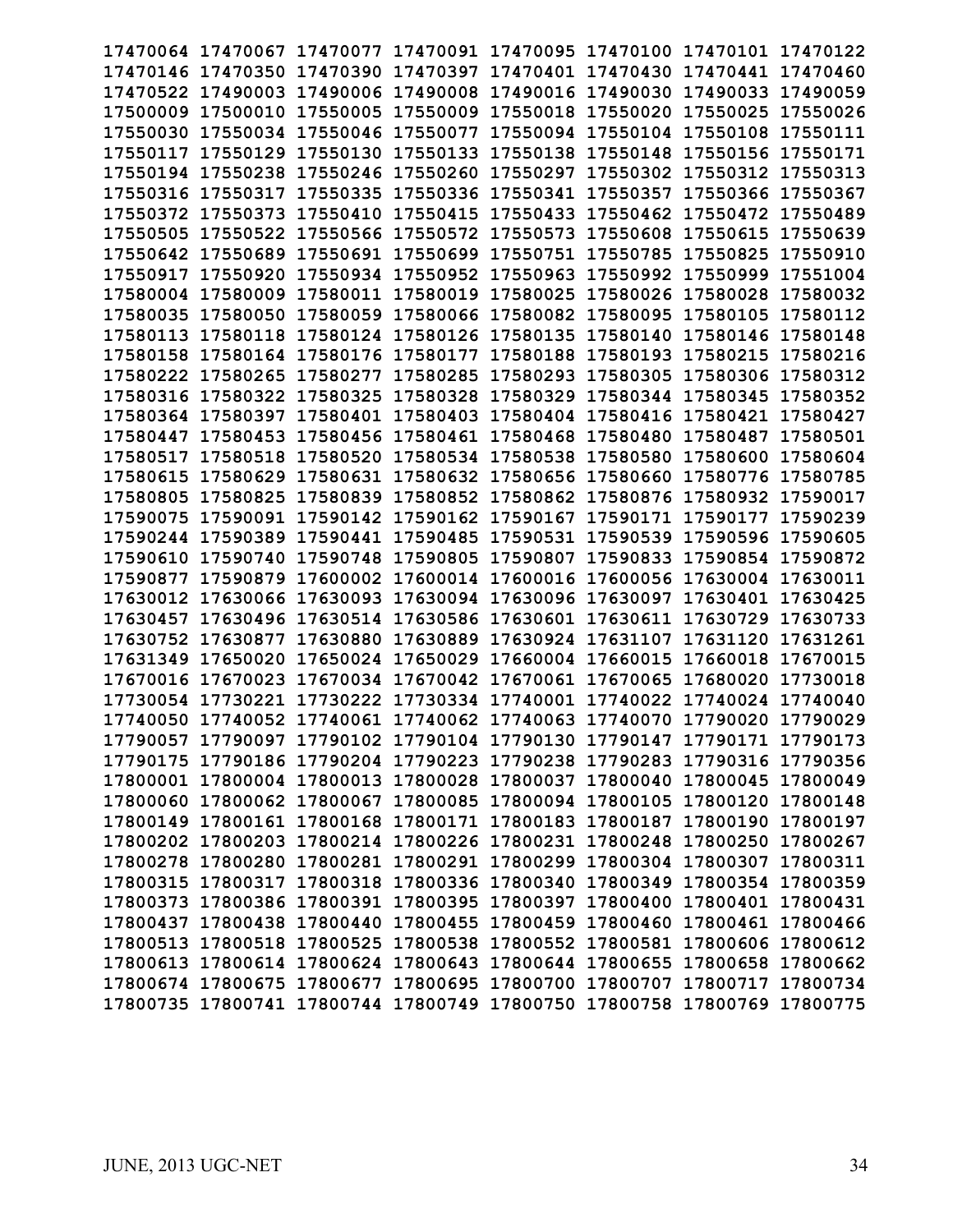| 17800791          |          | 17800797 17800802 17800825 |                            |          | 17800830 17800837                                                       | 17800869          | 17800891 |
|-------------------|----------|----------------------------|----------------------------|----------|-------------------------------------------------------------------------|-------------------|----------|
| 17800934 17800939 |          | 17800945 17800947          |                            | 17800964 | 17800999                                                                | 17801006 17801020 |          |
| 17801065          | 17801071 | 17801078                   | 17801080                   | 17801096 | 17801133                                                                | 17801168          | 17801169 |
| 17801173 17810002 |          |                            | 17810004 17810020 17810029 |          | 17810030                                                                | 17810034 17820002 |          |
| 17820004 17820007 |          | 17820010                   | 17820017                   | 17820018 | 17820036                                                                | 17820048          | 17820051 |
| 17820068          | 17820111 | 17820124                   | 17820133                   | 17820160 | 17820174                                                                | 17830001          | 17830004 |
| 17830006          | 17830007 |                            | 17870002 17870072          | 17870107 | 17870120                                                                | 17870137          | 17870185 |
| 17870207          | 17870263 | 17870320                   | 17870329                   | 17870341 | 17870351                                                                | 17870396          | 17870421 |
| 17870526          | 17870598 | 17870658                   | 17870661                   | 17870668 | 17870740                                                                | 17870764          | 17870765 |
| 17870861 17870959 |          | 17871253                   | 17871278                   | 17871282 | 17871303                                                                | 17871435          | 17871506 |
| 17871531          | 17871540 | 17871547                   | 17871560                   | 17871563 | 17871568                                                                | 17871772          | 17871802 |
| 17871839          | 17871870 | 17871973                   | 17872054                   | 17872059 | 17872064                                                                | 17872160          | 17872258 |
| 17872417          | 17872442 | 17872456                   | 17872518                   | 17872595 | 17872646                                                                | 17872695          | 17872812 |
| 17872921          | 17873020 |                            | 17873044 17873236 17873449 |          | 17873478                                                                | 17873501          | 17873592 |
| 17873632 17873652 |          |                            | 17873822 17874436 17874645 |          | 17874773                                                                | 17874919 17875149 |          |
| 17875429          | 17880004 | 17880005                   | 17880006                   | 17880010 | 17880021                                                                | 17880024 17880043 |          |
| 17880053          | 17880055 |                            | 17880061 17880070          | 17880098 | 17880107                                                                | 17880110          | 17880118 |
| 17880119          | 17880121 | 17880123                   | 17880126                   | 17880127 | 17880128                                                                | 17880139          | 17880143 |
| 17880151          | 17880154 | 17880155                   | 17880158                   | 17880161 | 17880171                                                                | 17880173          | 17880175 |
| 17880181          | 17880183 | 17880184                   | 17880190                   | 17880191 | 17880192                                                                | 17880198          | 17880204 |
| 17880206 17880208 |          | 17880217                   | 17880220                   | 17880235 | 17880237                                                                | 17880238          | 17880248 |
| 17880301 17880303 |          | 17880306                   | 17880308                   | 17880315 | 17880316                                                                | 17880318          | 17880320 |
| 17880332          | 17880351 | 17880354                   | 17880370                   | 17880372 | 17880376                                                                | 17880394          | 17880401 |
| 17880402 17880403 |          | 17880415                   | 17880455                   | 17880475 | 17880488                                                                | 17880495          | 17880498 |
| 17880502          | 17880505 | 17880508                   | 17890019                   | 17890155 | 17890215                                                                | 17890248          | 17890317 |
| 17890358 17890440 |          | 17890468                   | 17890474 17890838          |          | 17890903                                                                | 17890935          | 17890991 |
| 17891107 17891126 |          |                            | 17891133 17900019 17900029 |          | 17900059 17900060                                                       |                   | 17900087 |
| 17900099          | 17900127 | 17900129                   | 17900172                   | 17900192 | 17900194                                                                | 17900218          | 17920002 |
| 17920019          | 17920024 | 17920026                   | 17920027                   | 17920029 | 17920032 17920042                                                       |                   | 17920048 |
| 17920051          | 17920063 | 17920064                   | 17920106                   | 17930038 | 17930152                                                                | 17930160          | 17930209 |
| 17930223          | 18010207 | 18010398                   | 18020022                   | 18020053 | 18030004                                                                | 18030009          | 18030020 |
| 18050002          | 18050008 | 18050010                   | 18050015                   | 18050058 | 18050088                                                                | 18050168          | 18050175 |
| 18050178          | 18050230 | 18050275                   | 18050369                   | 18060003 | 18060004 18060012                                                       |                   | 18060013 |
| 18060039          | 18060050 | 18060097                   | 18060102 18060106          |          | 18060155 18060169                                                       |                   | 18060212 |
|                   |          |                            |                            |          | 18060239 18080015 18080032 18080064 18080073 18080286 18080353 18080422 |                   |          |
|                   |          |                            |                            |          | 18080459 18080556 18080602 18080641 18080671 18090060 18090073 18090103 |                   |          |
|                   |          |                            |                            |          | 18090179 18090213 18100002 18100016 18100021 18100035 18100036 18100042 |                   |          |
|                   |          |                            |                            |          | 18100045 18100055 18100059 18100081 18100128 18100151 18100168 18100212 |                   |          |
|                   |          |                            |                            |          | 18100223 18100224 18100303 18100341 18100362 18100412 18120020 18120031 |                   |          |
|                   |          |                            |                            |          | 18120068 18120113 18140050 18150012 18160002 18170011 18170025 18170027 |                   |          |
|                   |          |                            |                            |          | 18170028 18170047 18170048 18170049 18170051 18170053 18170070 18170128 |                   |          |
|                   |          |                            |                            |          | 18170136 18170154 18170191 18170195 18170196 18170200 18170208 18170248 |                   |          |
|                   |          |                            |                            |          | 18170249 18170268 18170285 18170287 18170294 18170318 18170330 18170341 |                   |          |
|                   |          |                            |                            |          | 18170388 18170393 18170409 18170419 18170457 18170461 18170483 18170502 |                   |          |
|                   |          |                            |                            |          | 18170559 18170566 18170572 18170573 18170574 18170614 18170676 18170698 |                   |          |
|                   |          |                            |                            |          | 18170716 18170724 18170752 18170754 18170757 18170800 18170823 18200020 |                   |          |
|                   |          |                            |                            |          | 18200032 18200083 18200186 18200197 18200234 18200248 18200317 18250087 |                   |          |
|                   |          |                            |                            |          | 18460001 18470092 18550001 18550002 18550003 18550012 18550052 18550081 |                   |          |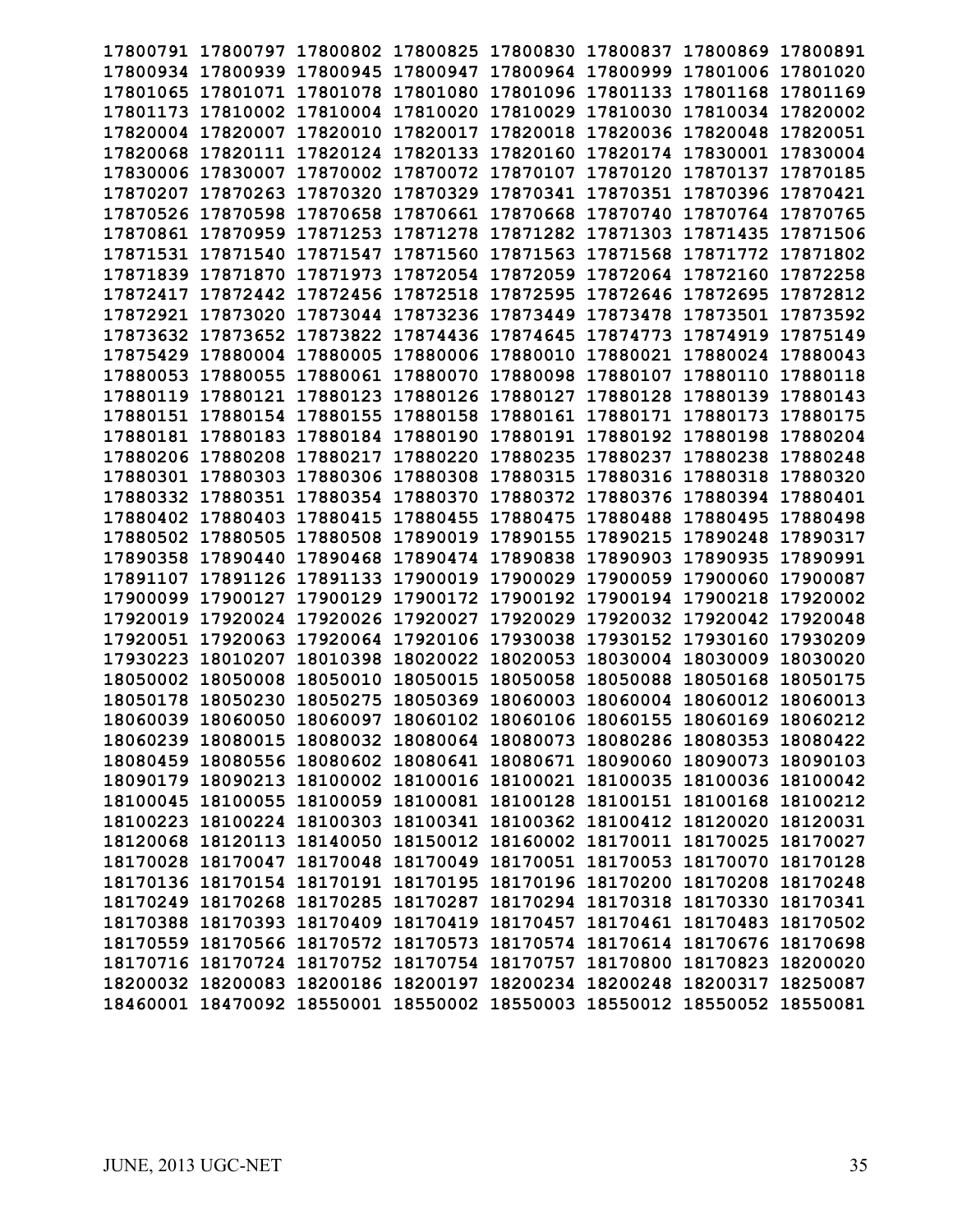| 18580017 | 18580083 | 18580118                   | 18580130                                                                | 18580133 | 18580157          | 18670001 | 18670003 |
|----------|----------|----------------------------|-------------------------------------------------------------------------|----------|-------------------|----------|----------|
| 18730010 | 18800006 | 18800013                   | 18800033                                                                | 18800042 | 18800109          | 18800155 | 18800227 |
| 18800244 | 18800245 | 18820005                   | 18870388                                                                | 18880002 | 18880005          | 18880014 | 18880022 |
| 18880027 | 18880035 | 18880053                   | 18880090                                                                | 18880096 | 18880100          | 18880103 | 18880114 |
| 18880116 | 18880118 | 19020009                   | 19020010                                                                | 19020255 | 19030014          | 19040018 | 19040160 |
| 19050023 | 19050034 | 19050060                   | 19050117                                                                | 19050129 | 19050160          | 19050331 | 19060012 |
| 19060027 | 19060047 | 19060144                   | 19060302                                                                | 19060348 | 19060385          | 19060389 | 19060390 |
| 19060462 | 19060472 | 19060547                   | 19060555                                                                | 19060559 | 19060668          | 19060709 | 19060936 |
| 19080038 | 19080039 | 19080136                   | 19080199                                                                | 19080508 | 19080520          | 19080555 | 19080921 |
| 19081102 | 19090014 | 19090015                   | 19090035                                                                | 19090047 | 19090256          | 19090294 | 19090321 |
| 19090338 | 19090367 | 19090490                   | 19090509                                                                | 19090545 | 19090635          | 19090691 | 19090767 |
| 19091017 | 19091078 | 19091225                   | 19100003                                                                | 19100045 | 19100061          | 19100075 | 19100088 |
| 19100099 | 19100100 | 19100107                   | 19100116                                                                | 19100128 | 19100129          | 19100138 | 19100152 |
| 19100154 | 19100165 | 19100166                   | 19100169                                                                | 19100199 | 19100200          | 19100222 | 19100229 |
| 19100235 | 19100244 | 19100255                   | 19100266                                                                | 19100268 | 19100269          | 19100353 | 19100428 |
| 19100453 | 19100557 |                            | 19120002 19120021                                                       | 19120022 | 19120070          | 19160004 | 19160010 |
| 19160018 | 19160056 | 19160061                   | 19170011                                                                | 19170076 | 19170085          | 19170095 | 19170110 |
| 19170155 | 19170156 | 19170189                   | 19170192                                                                | 19170209 | 19170301          | 19170305 | 19170315 |
| 19170327 | 19170378 | 19170416                   | 19170429                                                                | 19200005 | 19200025          | 19200116 | 19200164 |
| 19200168 | 19200205 | 19200217                   | 19200251                                                                | 19200295 | 19200382          | 19200420 | 19200548 |
| 19200605 | 19200620 | 19200735                   | 19250027                                                                | 19250074 | 19280002          | 19300018 | 19300036 |
| 19300042 | 19300150 | 19300167                   | 19300175                                                                | 19300190 | 19300216          | 19300287 | 19300326 |
| 19300470 | 19300514 | 19300568                   | 19300582                                                                | 19300741 | 19300747          | 19300748 | 19300749 |
| 19300765 | 19300773 | 19300852                   | 19300886                                                                | 19301104 | 19301135          | 19301444 | 19380154 |
| 19380325 | 19380416 | 19380495                   | 19380659                                                                | 19380662 | 19380839          | 19381115 | 19460002 |
| 19460011 | 19550001 | 19550005                   | 19550010                                                                | 19550067 | 19580035          | 19580057 | 19580087 |
| 19580165 | 19580419 | 19590106 19590224          |                                                                         | 19590295 | 19590326          | 19590379 | 19590438 |
| 19650005 | 19650027 | 19680001                   | 19680010                                                                | 19800008 | 19800029          | 19800036 | 19800052 |
| 19800105 | 19800160 | 19800164                   | 19800179                                                                | 19800279 | 19800300          | 19800304 | 19800414 |
| 19800567 | 19800638 | 19880012                   | 19880021                                                                | 19880023 | 19880038          | 19880039 | 19880045 |
| 19890002 | 20010077 | 20010276                   | 20010284                                                                | 20020450 | 20030094          | 20030117 | 20030154 |
| 20030226 | 20030244 | 20030268                   | 20040016                                                                | 20050001 | 20050020          | 20050061 | 20050066 |
| 20050117 | 20050125 | 20050152                   | 20050164 20050166                                                       |          | 20050186          | 20050208 | 20050210 |
| 20050213 |          | 20060064 20060132 20060176 |                                                                         | 20060268 | 20070036 20070040 |          | 20070056 |
|          |          |                            | 20070063 20070098 20070101 20070104 20070124 20080001 20080016 20080022 |          |                   |          |          |
|          |          |                            | 20080024 20080043 20080081 20080082 20080110 20080118 20080129 20080151 |          |                   |          |          |
|          |          |                            | 20080162 20080188 20080198 20080214 20080253 20080285 20080290 20080373 |          |                   |          |          |
|          |          |                            | 20080404 20080472 20090005 20090066 20090079 20090083 20090113 20090121 |          |                   |          |          |
|          |          |                            | 20090222 20090360 20090419 20100007 20100023 20100026 20100030 20100034 |          |                   |          |          |
|          |          |                            | 20100039 20100040 20100051 20100058 20100067 20100071 20100114 20100121 |          |                   |          |          |
|          |          |                            | 20120013 20150010 20170003 20170008 20170012 20170014 20170052 20170099 |          |                   |          |          |
|          |          |                            | 20170145 20170165 20170171 20170184 20170185 20170207 20170224 20170233 |          |                   |          |          |
|          |          |                            | 20170251 20170254 20170257 20170299 20170313 20170327 20170332 20170334 |          |                   |          |          |
|          |          |                            | 20200016 20200095 20200113 20250031 20250061 20290038 20300007 20300032 |          |                   |          |          |
|          |          |                            | 20300097 20300111 20300236 20300339 20300365 20300475 20300544 20300546 |          |                   |          |          |
|          |          |                            | 20300617 20300624 20310006 20360001 20360009 20360010 20360015 20360023 |          |                   |          |          |
|          |          |                            | 20360029 20360030 20360032 20360043 20360051 20360053 20360059 20360064 |          |                   |          |          |
|          |          |                            | 20360068 20360073 20360076 20360078 20360083 20360084 20360086 20360091 |          |                   |          |          |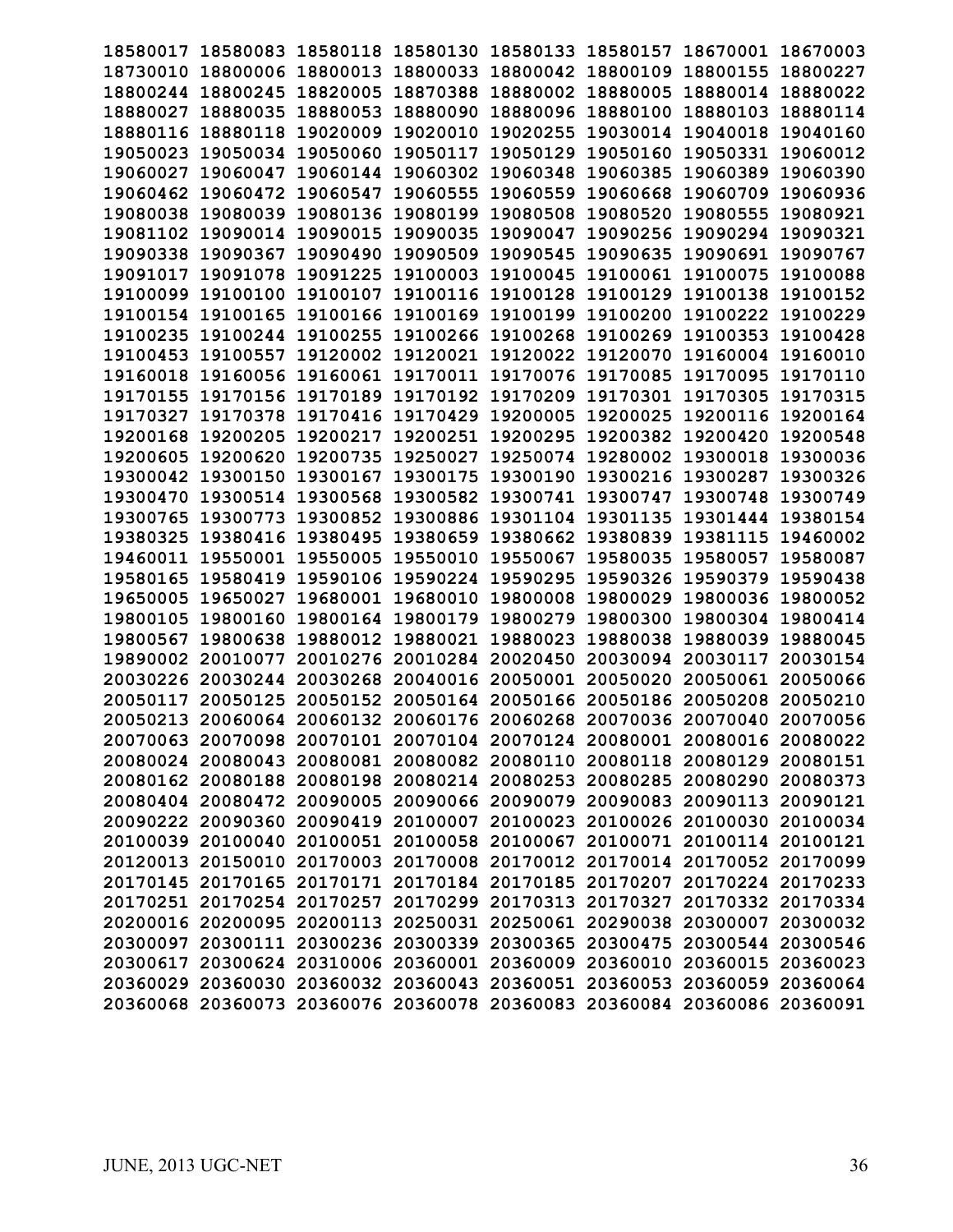|          |                   | 20360122 20360126 20360130 20360136 20360158 20360164 20360165          |                            |                                                       |                            |                   | 20360166 |
|----------|-------------------|-------------------------------------------------------------------------|----------------------------|-------------------------------------------------------|----------------------------|-------------------|----------|
|          | 20360174 20360180 |                                                                         | 20360207 20360209          |                                                       | 20360220 20360231 20360239 |                   | 20360286 |
| 20360293 | 20360338          | 20360357                                                                | 20360365                   | 20360377                                              | 20360390                   | 20360401 20360408 |          |
|          | 20360416 20360430 | 20360447                                                                |                            | 20360464 20360484                                     | 20360506                   | 20360527          | 20360529 |
| 20360539 | 20360584          | 20360593                                                                | 20360596 20360603          |                                                       | 20360620                   | 20360624          | 20360644 |
| 20360651 | 20360694          | 20360709                                                                | 20360737                   | 20360785                                              | 20360803                   | 20360824          | 20360834 |
| 20360838 | 20360844          | 20360856                                                                | 20470033                   | 20550007                                              | 20550034                   | 20580009          | 20580036 |
| 20580041 | 20580054          | 20580064                                                                | 20580081                   | 20580156                                              | 20590002                   | 20590004          | 20590013 |
| 20590036 | 20590057          | 20590070                                                                | 20590097                   | 20590185                                              | 20620001                   | 20630107          | 20630118 |
|          | 20710001 20710002 | 20710010                                                                | 20710031 20790006          |                                                       | 20800001                   | 20800003          | 20800095 |
| 20800109 | 20800110          | 20800127                                                                | 20800152                   | 20800214                                              | 20800222                   | 20870139          | 20870209 |
| 20880002 | 20880010          | 20880011                                                                | 20880020                   | 20880027                                              | 20880029                   | 20880036          | 20880050 |
| 20880054 | 20880062          | 20880079                                                                | 20880088                   | 20890100                                              | 20890148                   | 20900002 20900005 |          |
| 20920004 | 20940009          | 20940015                                                                | 20940016 20940039          |                                                       | 20940105                   | 20940106          | 20940127 |
| 20940158 |                   | 20940172 20940182 20940185 20940186                                     |                            |                                                       | 20940227                   | 20940229          | 20940244 |
|          | 20940250 20940251 |                                                                         |                            | 20940263 20940273 20940289 20940311 20940319 21010053 |                            |                   |          |
| 21020009 | 21040058          | 21040075                                                                | 21050017                   | 21060001                                              | 21080009                   | 21080054          | 21080058 |
| 21080064 | 21080070          | 21080103                                                                | 21080180                   |                                                       | 21080274 21100010          | 21120004          | 21120005 |
| 21170004 | 21170008          |                                                                         | 21170016 21170019          | 21200056                                              | 21300073                   | 21390003          | 21470033 |
| 21580011 | 21580018          |                                                                         | 21590001 21590010          | 21590036                                              | 21590086 21800021          |                   | 21800027 |
|          | 21800108 21800109 |                                                                         |                            | 21850011 21870038 21880002 21880004 21880013          |                            |                   | 21920001 |
|          | 21930004 22010013 |                                                                         | 22030012 22030015 22030035 |                                                       | 22040006 22040027          |                   | 22040031 |
| 22040070 | 22050044          | 22050065                                                                | 22050066 22050125          |                                                       | 22050197                   | 22050285          | 22050341 |
| 22050361 | 22050390          | 22050417                                                                | 22050454                   | 22050457                                              | 22050462                   | 22060015          | 22060045 |
| 22060048 | 22060083          |                                                                         |                            | 22060086 22060091 22060092 22060099 22060123          |                            |                   | 22060181 |
| 22060214 | 22060215          | 22060219 22060261 22060263                                              |                            |                                                       | 22060268 22060305          |                   | 22060330 |
| 22060385 |                   | 22060411 22060431 22060448                                              |                            | 22060485                                              | 22060533                   | 22060565 22060581 |          |
|          | 22060596 22060621 | 22060673                                                                | 22060709                   | 22060778                                              |                            | 22060896 22060919 | 22060957 |
| 22060976 | 22060978          | 22061035                                                                | 22061046                   | 22061061                                              | 22061063                   | 22061087          | 22061088 |
| 22061100 | 22061128          | 22061151                                                                | 22061169                   | 22061180                                              | 22061182                   | 22080007          | 22080033 |
| 22080045 | 22080090          | 22080148                                                                | 22080188                   | 22080207                                              | 22080257                   | 22080295          | 22080326 |
| 22080337 | 22090001          | 22090006                                                                | 22090021                   | 22090029                                              | 22090035                   | 22090037          | 22090038 |
|          | 22090041 22090056 | 22090057                                                                |                            | 22090066 22090067 22090082 22090087                   |                            |                   | 22090090 |
|          | 22090117 22090135 | 22090140 22090165 22090166 22090181 22090227                            |                            |                                                       |                            |                   | 22090228 |
|          |                   | 22090229 22090230 22090251 22090264 22090288 22090302 22090313 22090317 |                            |                                                       |                            |                   |          |
|          |                   | 22090332 22090338 22090390 22090397 22090413 22090431 22090440 22090451 |                            |                                                       |                            |                   |          |
|          |                   | 22090468 22090474 22090479 22090520 22090543 22090544 22090573 22090578 |                            |                                                       |                            |                   |          |
|          |                   | 22090582 22090601 22090667 22090672 22090736 22090739 22090759 22090793 |                            |                                                       |                            |                   |          |
|          |                   | 22090830 22090885 22090890 22090932 22090933 22090947 22090963 22090978 |                            |                                                       |                            |                   |          |
|          |                   | 22090983 22090984 22090989 22091006 22091037 22091056 22091058 22091088 |                            |                                                       |                            |                   |          |
|          |                   | 22091090 22091139 22091182 22091187 22091196 22091200 22091205 22091222 |                            |                                                       |                            |                   |          |
|          |                   | 22091223 22091226 22091227 22091239 22100009 22100012 22110008 22120011 |                            |                                                       |                            |                   |          |
|          |                   | 22120024 22120033 22120081 22120094 22120107 22120110 22120133 22120169 |                            |                                                       |                            |                   |          |
|          |                   | 22120321 22120329 22120405 22150008 22160001 22170012 22170053 22170054 |                            |                                                       |                            |                   |          |
|          |                   | 22170071 22170099 22170113 22170137 22170163 22170188 22170199 22170258 |                            |                                                       |                            |                   |          |
|          |                   | 22170270 22170307 22170313 22200001 22200008 22200045 22200063 22200079 |                            |                                                       |                            |                   |          |
|          |                   | 22200103 22200110 22200118 22200119 22200165 22200216 22200245 22200258 |                            |                                                       |                            |                   |          |
|          |                   | 22200259 22200284 22200286 22200301 22200327 22200366 22200379 22200383 |                            |                                                       |                            |                   |          |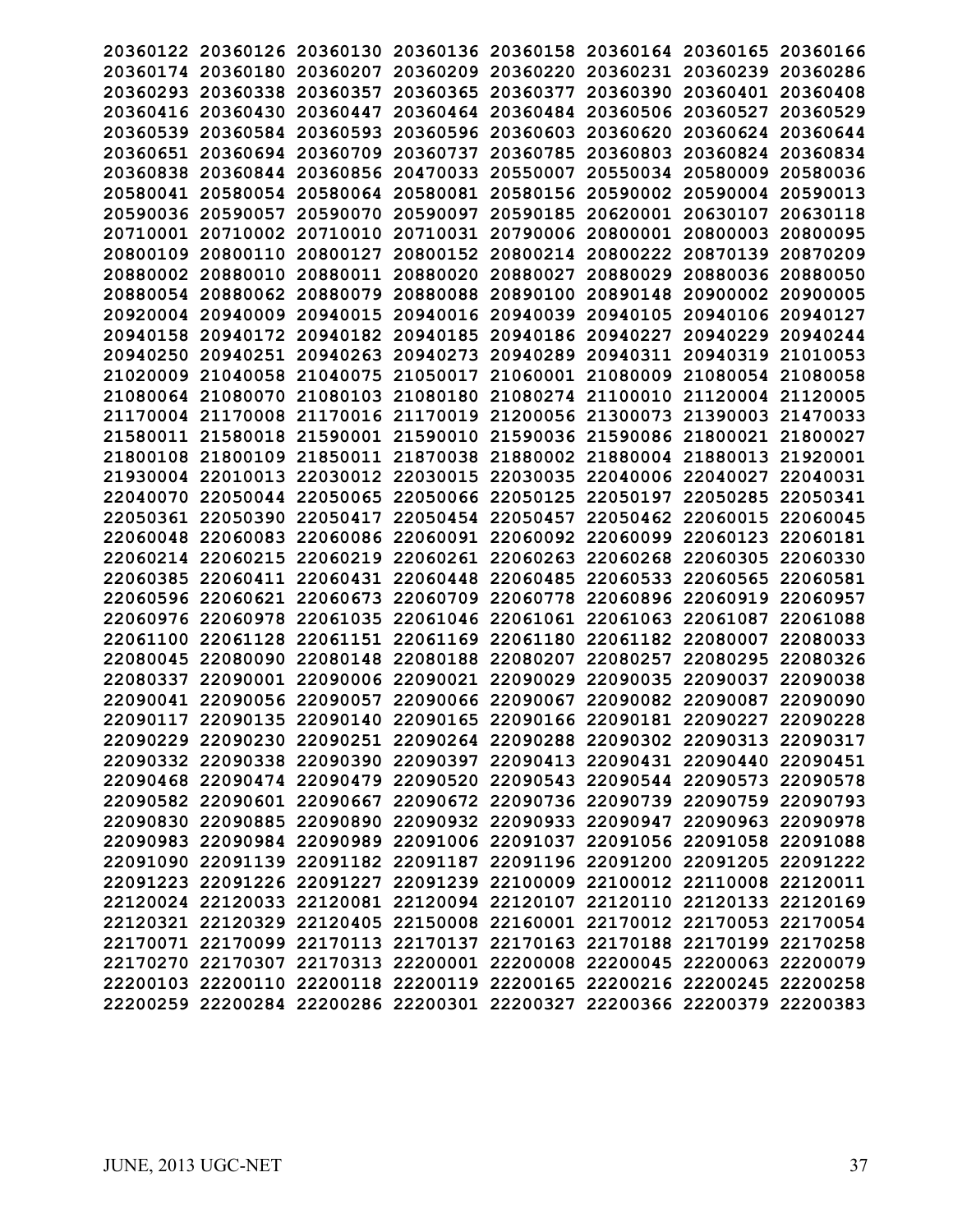|          |                   | 22200409 22200410 22200438 22200466 22200496 22200502 22200589 22200590 |                                                       |                                              |                            |                            |          |
|----------|-------------------|-------------------------------------------------------------------------|-------------------------------------------------------|----------------------------------------------|----------------------------|----------------------------|----------|
|          |                   | 22200600 22200602 22200654 22200665 22200711 22200740 22200762 22200860 |                                                       |                                              |                            |                            |          |
|          |                   | 22200868 22200881 22200948 22200954 22201072 22201139 22201151 22201163 |                                                       |                                              |                            |                            |          |
|          |                   | 22201171 22201177 22201182 22201193 22250018 22250062 22250075 22250111 |                                                       |                                              |                            |                            |          |
|          | 22250112 22250191 |                                                                         | 22250258 22250261 22280009 22280095                   |                                              |                            | 22280172 22290002          |          |
| 22300011 | 22300131          | 22460002                                                                | 22460003                                              | 22460004 22470016                            |                            | 22550001                   | 22550033 |
|          | 22550042 22580003 | 22580017                                                                |                                                       | 22580026 22580040                            | 22580055                   | 22580061                   | 22580064 |
| 22580069 | 22580070          | 22580089                                                                | 22670003 22730010                                     |                                              | 22790080                   | 22800003                   | 22800009 |
| 22800010 | 22800014          |                                                                         | 22800032 22800033 22800042 22800058                   |                                              |                            |                            | 22800062 |
|          |                   |                                                                         |                                                       |                                              |                            | 22800059                   |          |
|          |                   | 22800079 22800127 22800130                                              |                                                       | 22800140 22800142 22800144 22800154 22800167 | 22800212 22800224 22800227 |                            |          |
|          | 22800174 22800191 | 22800193                                                                | 22800197                                              |                                              |                            |                            | 22800239 |
| 22800243 | 22800247          | 22800292                                                                | 22800296 22800347                                     |                                              | 22800378                   | 22800480                   | 22800580 |
| 22800610 | 22800653          |                                                                         | 22800674 22870050 22880014 22880023 22880032 22890081 |                                              |                            |                            |          |
|          | 23020025 23040047 |                                                                         | 23040074 23040156 23040158 23050004 23050069 23050190 |                                              |                            |                            |          |
|          |                   | 23060034 23060059 23060127 23080021 23080068 23080072 23080460 23080646 |                                                       |                                              |                            |                            |          |
|          |                   | 23090007 23090014 23090069 23090135 23090154 23090252 23090297 23090317 |                                                       |                                              |                            |                            |          |
| 23090527 |                   | 23090802 23091057                                                       |                                                       | 23100022 23100031 23100120 23100130          |                            |                            | 23100134 |
|          | 23120002 23120003 | 23120009                                                                | 23120010                                              |                                              | 23120012 23120026          | 23120032                   | 23120046 |
|          | 23160006 23170009 | 23170027                                                                |                                                       | 23170034 23170035 23170050                   |                            | 23170054 23170065          |          |
| 23170067 | 23170069          |                                                                         | 23170076 23170080 23170101                            |                                              |                            | 23170110 23170126 23170139 |          |
|          |                   | 23170143 23170169 23170212 23170286 23170313 23170318 23170333 23170334 |                                                       |                                              |                            |                            |          |
|          |                   | 23170343 23170344 23170347 23170348 23170351 23170369 23170372 23170377 |                                                       |                                              |                            |                            |          |
|          |                   | 23170394 23170404 23170418 23170438 23170474 23170483 23170484 23170507 |                                                       |                                              |                            |                            |          |
| 23170515 | 23170518          | 23170525                                                                | 23170528                                              | 23170530                                     | 23170538                   | 23170539                   | 23170559 |
|          |                   | 23170581 23170588 23170610 23170616 23170657 23170660 23170663 23170665 |                                                       |                                              |                            |                            |          |
|          |                   | 23170669 23170703 23170716 23170719 23170729 23170734 23170756 23170763 |                                                       |                                              |                            |                            |          |
|          |                   | 23170801 23170807 23200060 23200136 23200169 23200301 23200316 23200375 |                                                       |                                              |                            |                            |          |
|          | 23250010 23250029 | 23300012 23300127 23300171 23300235 23300455                            |                                                       |                                              |                            |                            | 23370110 |
| 23370420 | 23550002          | 23550007                                                                | 23550025                                              | 23550046                                     | 23550047                   | 23580040                   | 23590026 |
| 23590082 |                   | 23630042 23650008                                                       |                                                       | 23800001 23800003 23800009                   |                            | 23800020                   | 23820001 |
|          | 23820002 23820005 |                                                                         | 23820059 23870328 23870457                            |                                              | 23880001 23880017          |                            | 23880020 |
| 23880029 | 23890041          |                                                                         | 23930004 24060007 24080022 24080024 24080202          |                                              |                            |                            | 24080511 |
|          |                   | 24090063 24100001 24100002 24100012 24100180 24100190 24100191 24100210 |                                                       |                                              |                            |                            |          |
|          |                   | 24120001 24160003 24170029 24170045 24170155 24170215 24170271 24170318 |                                                       |                                              |                            |                            |          |
|          |                   | 24200058 24200082 24200110 24200157 24210002 24210007 24210026 24210029 |                                                       |                                              |                            |                            |          |
|          |                   | 24210054 24210064 24210065 24210070 24210076 24210077 24210079 24210123 |                                                       |                                              |                            |                            |          |
|          |                   | 24210124 24210130 24210135 24210171 24210182 24210189 24210198 24210199 |                                                       |                                              |                            |                            |          |
|          |                   | 24210214 24210221 24210228 24210232 24210242 24210245 24210291 24210309 |                                                       |                                              |                            |                            |          |
|          |                   | 24210326 24210333 24210354 24210356 24210357 24210360 24210374 24210387 |                                                       |                                              |                            |                            |          |
|          |                   | 24210388 24210413 24210424 24210428 24210436 24210446 24210449 24210450 |                                                       |                                              |                            |                            |          |
|          |                   | 24210451 24210480 24210506 24210507 24210532 24210536 24210553 24210563 |                                                       |                                              |                            |                            |          |
|          |                   | 24210565 24210570 24210595 24210605 24210613 24210620 24210627 24210628 |                                                       |                                              |                            |                            |          |
|          |                   | 24210632 24210634 24210641 24210682 24210691 24210713 24210739 24210743 |                                                       |                                              |                            |                            |          |
|          |                   | 24210752 24210753 24210756 24210758 24210760 24210763 24210777 24210828 |                                                       |                                              |                            |                            |          |
|          |                   | 24210861 24210866 24210867 24210888 24300099 24300219 24470079 24470086 |                                                       |                                              |                            |                            |          |
|          |                   | 24470087 24590138 24800011 24810001 24880002 24880007 24880023 25010228 |                                                       |                                              |                            |                            |          |
|          |                   | 25020508 25050016 25050034 25050044 25050066 25050079 25060034 25060416 |                                                       |                                              |                            |                            |          |
|          |                   | 25080005 25080044 25080102 25080129 25080186 25080215 25080216 25080256 |                                                       |                                              |                            |                            |          |
|          |                   |                                                                         |                                                       |                                              |                            |                            |          |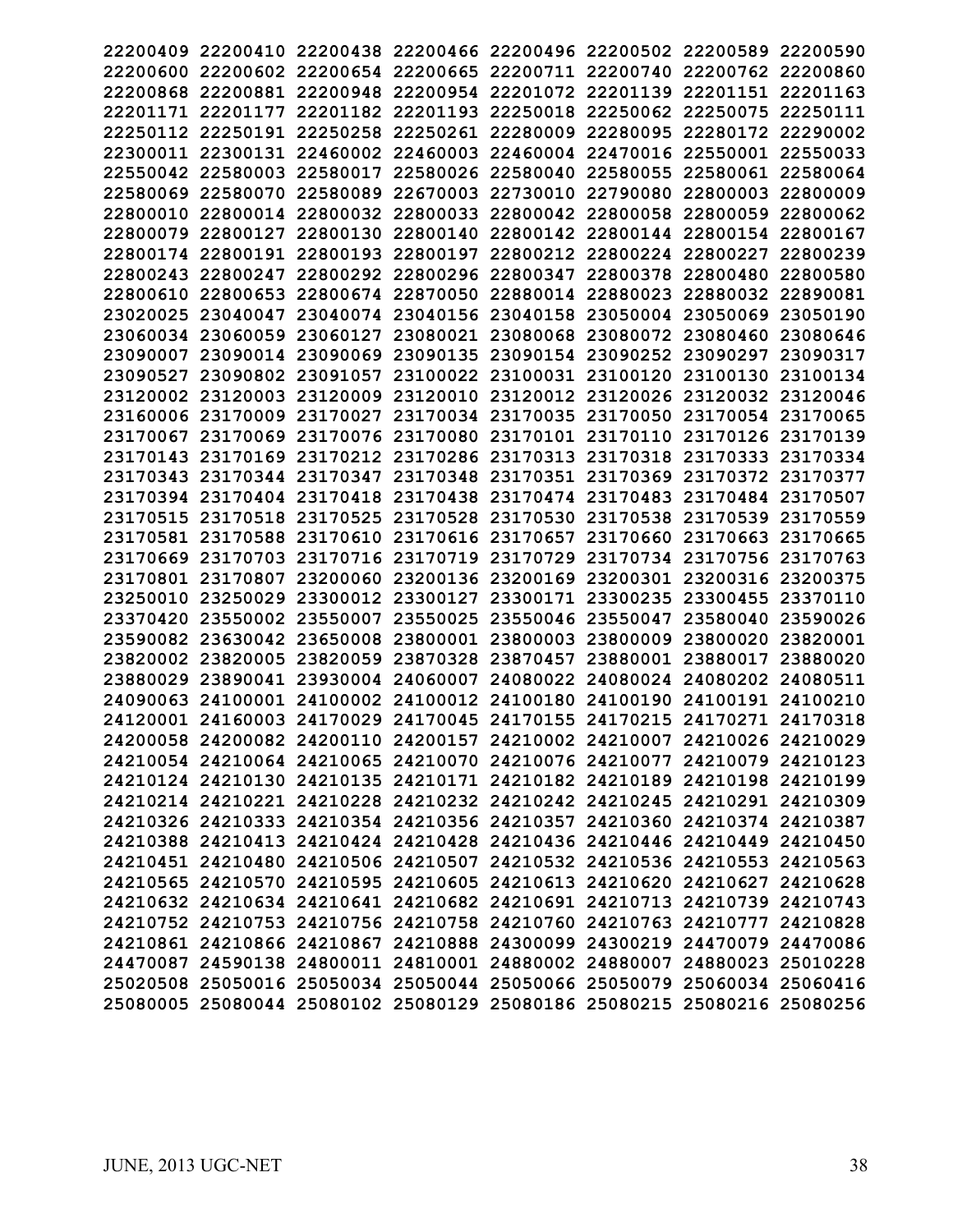|                   |                   | 25080295 25080300 25080306 25080318 25080334 25080359 25080396 25080463 |                            |                                                       |                   |                            |          |
|-------------------|-------------------|-------------------------------------------------------------------------|----------------------------|-------------------------------------------------------|-------------------|----------------------------|----------|
|                   |                   | 25080466 25080490 25080724 25080837 25080848 25080857 25080913 25090004 |                            |                                                       |                   |                            |          |
|                   |                   | 25090013 25090015 25090017 25090028 25090033 25090043 25090083 25090098 |                            |                                                       |                   |                            |          |
|                   |                   | 25090127 25090131 25090162 25090199 25090239 25090240 25090248 25090272 |                            |                                                       |                   |                            |          |
|                   |                   | 25090280 25090468 25090487 25090489 25090517 25090579 25090583 25090590 |                            |                                                       |                   |                            |          |
|                   | 25090653 25090670 | 25090676                                                                |                            | 25090764 25090774 25090805                            |                   | 25090834 25090886          |          |
|                   | 25090911 25090936 | 25091045                                                                |                            | 25100001 25100002 25120019                            |                   | 25160006 25170002          |          |
|                   |                   | 25170014 25170024 25170044 25170051 25170077                            |                            |                                                       |                   | 25170084 25170097          | 25170105 |
|                   |                   | 25170107 25170117 25170137 25170140 25170151                            |                            |                                                       |                   | 25170155 25170162 25170176 |          |
|                   |                   | 25170185 25170188 25170190 25170200 25170204 25170233 25170243 25170289 |                            |                                                       |                   |                            |          |
|                   |                   | 25170302 25170309 25170327 25170337 25170344 25170357 25170363 25170374 |                            |                                                       |                   |                            |          |
|                   | 25170376 25170377 |                                                                         |                            | 25170385 25170403 25170422 25170459 25170463 25170483 |                   |                            |          |
|                   |                   | 25170488 25170506 25170510 25170526 25170539 25170553 25170612 25170660 |                            |                                                       |                   |                            |          |
|                   | 25170664 25170717 |                                                                         |                            | 25170746 25170756 25170763 25170775 25170811 25170832 |                   |                            |          |
|                   |                   | 25170874 25170901 25170972 25171007 25171031 25171082 25171090 25171110 |                            |                                                       |                   |                            |          |
|                   |                   | 25171120 25171148 25171164 25200009 25200073 25240027 25240042 25240073 |                            |                                                       |                   |                            |          |
|                   |                   | 25240119 25240129 25240138 25240208 25240216 25240306 25240658 25240707 |                            |                                                       |                   |                            |          |
|                   | 25240777 25240981 |                                                                         |                            | 25241071 25241084 25241092 25241100                   |                   | 25241114 25241348          |          |
|                   |                   | 25250051 25300323 25460001 25470092 25470125 25470182 25550011 25580008 |                            |                                                       |                   |                            |          |
|                   | 25580025 25580031 |                                                                         |                            | 25580051 25580055 25580094 25580180 25590016 25590106 |                   |                            |          |
|                   |                   | 25590113 25590129 25790015 25790067 25800019 25800022 25800038 25800057 |                            |                                                       |                   |                            |          |
|                   |                   | 25820004 25870013 25870209 25871903 25880006 25880007 25880034 25880042 |                            |                                                       |                   |                            |          |
|                   | 25880108 25880117 |                                                                         |                            | 25880119 25880120 25930006 25930009 26010001 26010135 |                   |                            |          |
|                   | 26010185 26010198 | 26020078                                                                |                            | 26040013 26040049 26050042 26050126 26060001          |                   |                            |          |
|                   |                   | 26060002 26060034 26060038                                              |                            | 26060118 26060166 26060252 26080004 26080008          |                   |                            |          |
|                   |                   | 26080021 26080023 26080028 26080031 26080054 26080059 26080077 26080109 |                            |                                                       |                   |                            |          |
|                   |                   | 26080150 26080166 26080167 26080174 26080178 26080216 26080226 26080262 |                            |                                                       |                   |                            |          |
|                   |                   | 26080282 26080283 26080382 26090002 26090023 26090025                   |                            |                                                       |                   | 26090029 26090045          |          |
|                   | 26090066 26090098 |                                                                         | 26090102 26090107          | 26090115                                              | 26090121          | 26090124 26090131          |          |
| 26090187          | 26090196          | 26090216                                                                | 26090218                   | 26090241                                              | 26090348          | 26090355                   | 26090380 |
|                   | 26090392 26090521 |                                                                         |                            | 26090634 26100002 26100005 26100014 26100020          |                   |                            | 26100022 |
| 26100024 26100028 |                   |                                                                         | 26100029 26100030 26100036 |                                                       | 26100042 26140005 |                            | 26160006 |
|                   |                   | 26160016 26160021 26160038 26160061 26170009 26170025 26170042 26170053 |                            |                                                       |                   |                            |          |
|                   |                   | 26170055 26170059 26170080 26170101 26170107 26170122 26170175 26170198 |                            |                                                       |                   |                            |          |
|                   |                   | 26170206 26170208 26170212 26170218 26170243 26170255 26170262 26170263 |                            |                                                       |                   |                            |          |
|                   |                   | 26170287 26170290 26170304 26170352 26170366 26170371 26170403 26170438 |                            |                                                       |                   |                            |          |
|                   |                   | 26170464 26170472 26170473 26200041 26200043 26200061 26200081 26200126 |                            |                                                       |                   |                            |          |
|                   |                   | 26200224 26200501 26250008 26250026 26250030 26250080 26250180 26250200 |                            |                                                       |                   |                            |          |
|                   |                   | 26300009 26300021 26300026 26300033 26300052 26300053 26300087 26300131 |                            |                                                       |                   |                            |          |
|                   |                   | 26300140 26300179 26300191 26300207 26300226 26300253 26300262 26300481 |                            |                                                       |                   |                            |          |
|                   |                   | 26470165 26550002 26550007 26550013 26550028 26550030 26550037 26550045 |                            |                                                       |                   |                            |          |
|                   |                   | 26550067 26580004 26580005 26580007 26580009 26580024 26580039 26580049 |                            |                                                       |                   |                            |          |
|                   |                   | 26580054 26580058 26580064 26580083 26630052 26730163 26730164 26790002 |                            |                                                       |                   |                            |          |
|                   |                   | 26800009 26800010 26800067 26800094 26820001 26870011 26870054 26870240 |                            |                                                       |                   |                            |          |
|                   |                   | 26870273 26870377 26880011 26890025 26930019 26930025 26930052 26930056 |                            |                                                       |                   |                            |          |
|                   |                   | 26930061 27010006 27010012 27010101 27010131 27010271 27020102 27020117 |                            |                                                       |                   |                            |          |
|                   |                   | 27020143 27020187 27020506 27030020 27030026 27030028 27040049 27040068 |                            |                                                       |                   |                            |          |
|                   |                   | 27040081 27050003 27050008 27050012 27050028 27050034 27050050 27050051 |                            |                                                       |                   |                            |          |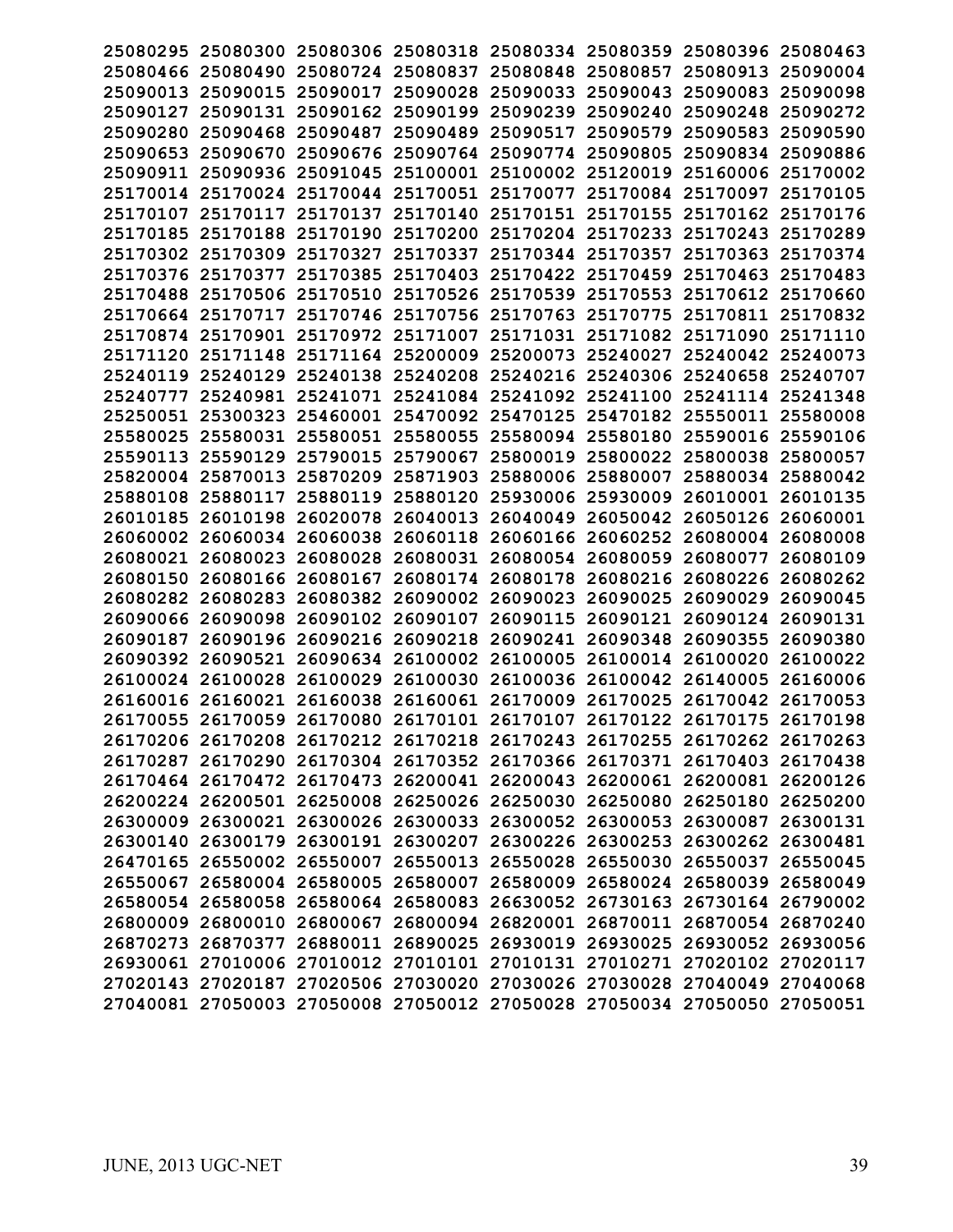|                   |                   |                            | 27050066 27050075 27050087 27050107 27050132 27050136 27050137          |                                              |                            |                   | 27050156 |
|-------------------|-------------------|----------------------------|-------------------------------------------------------------------------|----------------------------------------------|----------------------------|-------------------|----------|
|                   |                   |                            | 27050171 27050177 27050192 27050195 27050196 27050200 27050206 27050212 |                                              |                            |                   |          |
|                   | 27050222 27050231 |                            | 27050240 27050282 27050283 27050284 27050288 27050293                   |                                              |                            |                   |          |
|                   |                   |                            | 27050368 27050399 27050403 27050432 27050567 27050574 27050612 27050659 |                                              |                            |                   |          |
| 27050669 27050702 |                   | 27050710                   |                                                                         | 27050712 27050714 27060002 27060028 27060041 |                            |                   |          |
| 27060133          | 27060197          | 27080019                   | 27080031                                                                | 27080050                                     | 27080069                   | 27080083          | 27080135 |
|                   | 27080164 27080186 | 27080189                   |                                                                         | 27080202 27080263                            | 27080264                   | 27080412 27090016 |          |
| 27090023 27090039 |                   |                            | 27090074 27090075                                                       | 27090087                                     | 27090093                   | 27090101 27090120 |          |
| 27090122 27090128 |                   | 27090137                   | 27090150 27090176                                                       |                                              | 27090188                   | 27090205          | 27090219 |
|                   | 27090248 27090259 | 27090265                   | 27090267 27090298                                                       |                                              | 27090308 27090339 27090356 |                   |          |
| 27090370          | 27090403          | 27090420                   | 27090447                                                                | 27090480                                     | 27090529                   | 27090531          | 27090609 |
| 27090652          | 27090747          | 27090782                   | 27090800                                                                | 27090805                                     | 27090819                   | 27090944          | 27090960 |
| 27090963          | 27090967          | 27090987                   |                                                                         | 27091054 27091083 27091122 27091152 27091187 |                            |                   |          |
|                   | 27091198 27091207 |                            | 27091226 27120004 27120046 27120066 27120084 27160006                   |                                              |                            |                   |          |
|                   |                   |                            | 27170002 27170008 27170023 27170046 27170047 27170048 27170073 27170078 |                                              |                            |                   |          |
|                   | 27170084 27170085 |                            | 27170090 27170101 27170114 27170123 27170133 27170157                   |                                              |                            |                   |          |
|                   | 27170168 27170174 |                            | 27170186 27170210 27170226 27170231 27170250                            |                                              |                            |                   | 27170278 |
|                   |                   |                            | 27170321 27170331 27170332 27170349                                     |                                              | 27170361 27170387          | 27170399          | 27170402 |
|                   |                   | 27170436 27170476 27200003 |                                                                         | 27200016 27200111                            | 27200127                   | 27280043          | 27280066 |
|                   |                   |                            | 27280087 27280166 27280255 27290025 27290031                            |                                              | 27330002 27330005          |                   | 27330011 |
|                   |                   |                            | 27330037 27470022 27470049 27470053 27470163 27550001 27550012 27580004 |                                              |                            |                   |          |
|                   |                   |                            | 27580011 27580024 27580027 27580041 27590030 27590033 27590039 27590115 |                                              |                            |                   |          |
|                   | 27600004 27600015 |                            | 27600018 27790002 27790005                                              |                                              |                            | 27790009 27790016 | 27800008 |
| 27800027          | 27800028          | 27800030                   | 27800037                                                                | 27800039                                     | 27800041                   | 27800046          | 27800125 |
|                   |                   |                            | 27800133 27800154 27870051 27870069 27870222 27870242 27870342 27880002 |                                              |                            |                   |          |
|                   |                   |                            | 27880003 27880005 27880015 27880027 27880029 27880032 27880033 27880045 |                                              |                            |                   |          |
|                   |                   |                            | 27880071 27890003 27890004 27890100 27890136 27930001 27930002 27930025 |                                              |                            |                   |          |
|                   |                   |                            | 27930056 28010010 28020042 28020200 28020279 28020507                   |                                              |                            | 28020597 28020685 |          |
| 28030010          | 28030018          | 28030025                   | 28040024                                                                | 28040026                                     | 28040047                   | 28040057          | 28050045 |
| 28050083          | 28060002          | 28060006                   | 28060016                                                                | 28060021                                     | 28060029                   | 28060048          | 28060054 |
| 28060056          | 28060093          |                            | 28060119 28060131 28060160                                              |                                              | 28060162 28060168          |                   | 28060178 |
| 28060179          | 28060202          |                            | 28060211 28060260 28060278                                              |                                              | 28060280                   | 28060283          | 28060284 |
|                   |                   |                            | 28060288 28060292 28060301 28060311 28060334 28060341 28060355 28060357 |                                              |                            |                   |          |
|                   |                   |                            | 28060396 28060398 28060401 28060429 28060436 28060453 28060471 28060487 |                                              |                            |                   |          |
|                   |                   |                            | 28060498 28060502 28060516 28060521 28060531 28060532 28060569 28060596 |                                              |                            |                   |          |
|                   |                   |                            | 28060602 28060616 28060617 28060656 28060659 28060694 28060709 28060720 |                                              |                            |                   |          |
|                   |                   |                            | 28060725 28060730 28060738 28080010 28080038 28080061 28080077 28080080 |                                              |                            |                   |          |
|                   |                   |                            | 28080093 28080099 28080219 28080257 28080274 28080318 28080335 28090010 |                                              |                            |                   |          |
|                   |                   |                            | 28090017 28090025 28090068 28100004 28120007 28120009 28120037 28120039 |                                              |                            |                   |          |
|                   |                   |                            | 28140036 28140039 28160001 28170013 28170075 28170105 28170113 28170136 |                                              |                            |                   |          |
|                   |                   |                            | 28170141 28170153 28170180 28170190 28170195 28170196 28170235 28170258 |                                              |                            |                   |          |
|                   |                   |                            | 28170266 28200006 28200007 28200013 28200015 28200016 28200017 28200047 |                                              |                            |                   |          |
|                   |                   |                            | 28200079 28200089 28200107 28200117 28200122 28200124 28200131 28200144 |                                              |                            |                   |          |
|                   |                   |                            | 28200145 28200156 28200164 28200165 28200189 28200195 28200286 28200303 |                                              |                            |                   |          |
|                   |                   |                            | 28200333 28200339 28200345 28200368 28200390 28200453 28200511 28200512 |                                              |                            |                   |          |
|                   |                   |                            | 28200538 28200540 28200555 28200566 28200572 28200585 28200628 28200638 |                                              |                            |                   |          |
|                   |                   |                            | 28200697 28200737 28200738 28200758 28200782 28200786 28200791 28200816 |                                              |                            |                   |          |
|                   |                   |                            | 28200820 28200844 28250003 28250031 28250048 28250053 28250070 28250078 |                                              |                            |                   |          |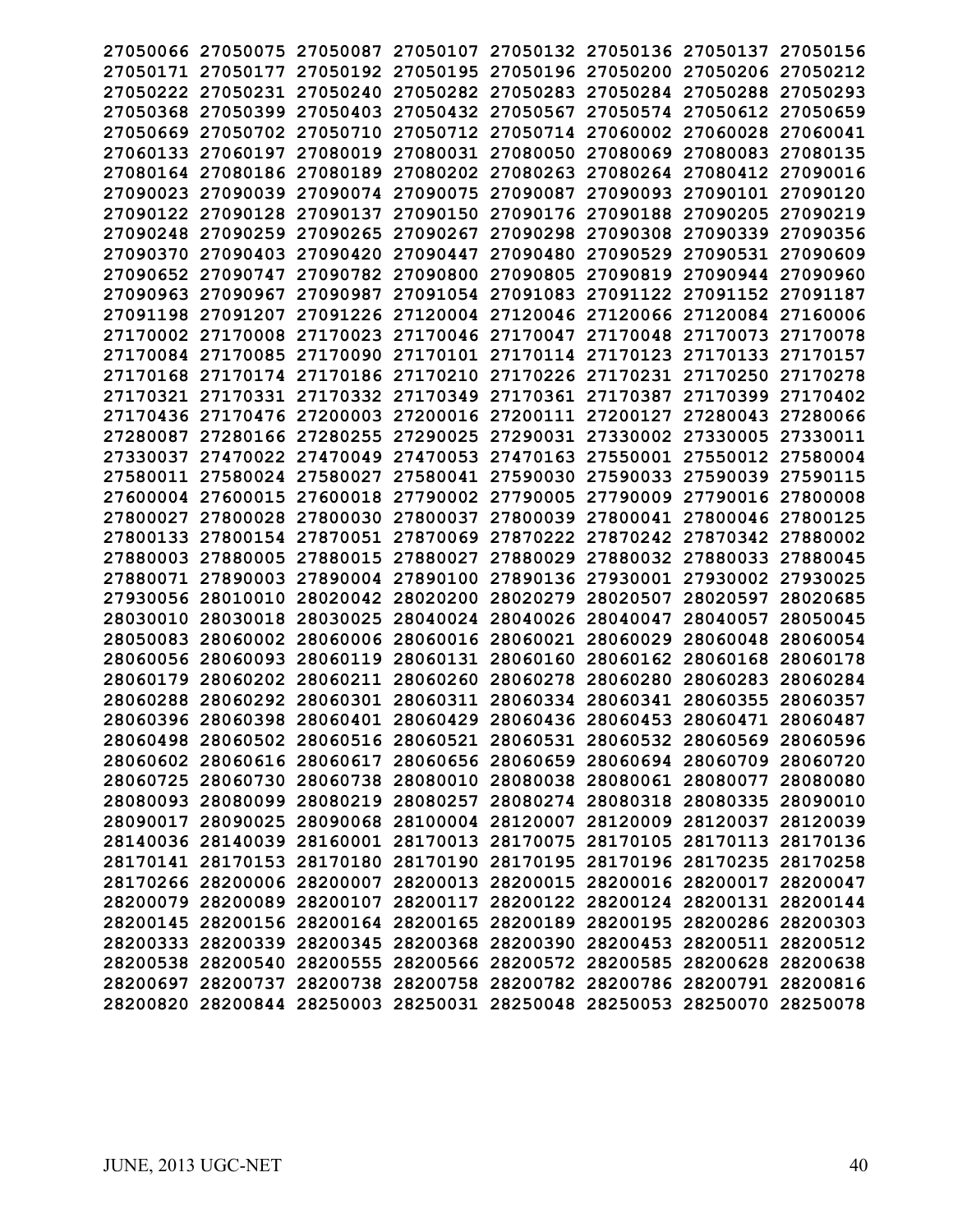| 28250082 | 28250087          |                                                                         |                            |                   |                   | 28300001 28300006 28300021 28300152 28300181 28430017 |          |
|----------|-------------------|-------------------------------------------------------------------------|----------------------------|-------------------|-------------------|-------------------------------------------------------|----------|
| 28430021 | 28430029          |                                                                         | 28430035 28430045          | 28430047          |                   | 28430055 28460001 28580005                            |          |
| 28580006 | 28580007          | 28580012 28580014                                                       |                            | 28580055          |                   | 28580106 28600002 28800018                            |          |
| 28800019 | 28800024          |                                                                         | 28800031 28800046 28800063 |                   | 28800069          | 28800093 28800097                                     |          |
| 28800117 | 28800148          |                                                                         | 28800161 28800163          | 28800189          | 28800195          | 28800200                                              | 28800206 |
| 28800209 | 28800215          | 28800274                                                                | 28800286                   | 28800306          | 28800327          | 28820004                                              | 28870014 |
| 28870116 | 28880002          | 29050002                                                                | 29050003                   | 29050022 29050056 |                   | 29050058                                              | 29050062 |
| 29050113 | 29050173          |                                                                         | 29060002 29060026          | 29060045          | 29060063          | 29060101                                              | 29060118 |
| 29060125 | 29060134          | 29060135                                                                | 29060146                   | 29060163          | 29060174          | 29060181                                              | 29060183 |
| 29060190 | 29060208          |                                                                         | 29060214 29060244 29060268 |                   | 29080081          | 29090006                                              | 29090021 |
|          |                   |                                                                         |                            |                   |                   | 29090241                                              |          |
| 29090032 | 29090063          | 29090080                                                                | 29090105                   | 29090179          | 29090235          |                                                       | 29100026 |
| 29100043 | 29100044          | 29120017                                                                | 29120047                   | 29150004          | 29150006          | 29170007                                              | 29170018 |
|          | 29170022 29170028 |                                                                         | 29170031 29170034 29170036 |                   | 29170098          | 29170113                                              | 29170144 |
| 29170145 | 29170213          | 29170397                                                                | 29170404 29200006          |                   | 29200008 29200025 |                                                       | 29200150 |
| 29200165 |                   | 29200358 29250131 29250137                                              |                            |                   |                   | 29250147 29300005 29460001 29470006                   |          |
| 29470017 | 29470018          | 29470021 29470027                                                       |                            | 29470035          | 29470036 29470038 |                                                       | 29470052 |
| 29470065 | 29470074          | 29470079                                                                | 29470087                   | 29470094          | 29470096 29470097 |                                                       | 29470098 |
| 29470108 | 29470111          | 29470124 29470125                                                       |                            | 29470128          | 29470130          | 29470137                                              | 29470138 |
| 29470171 | 29470211          | 29470220                                                                | 29470232                   | 29470247          | 29470257          | 29470258                                              | 29470263 |
| 29470267 | 29470283          | 29470310                                                                | 29470315                   | 29550004          | 29550019          | 29550041                                              | 29580022 |
| 29580048 | 29580063          | 29580081                                                                | 29580094                   | 29590007          | 29590089          | 29590107                                              | 29590109 |
| 29590124 | 29630006          | 29680005                                                                | 29800001                   | 29800002          | 29800058          | 29800125                                              | 29800140 |
| 29800145 | 29800153          | 29820013                                                                | 29870012                   | 29870043          | 29870276          | 29870285                                              | 29880005 |
| 29880007 | 29880009          | 29880015                                                                | 29880021                   | 29880045          | 29930001          | 29930002                                              | 29930003 |
| 29930007 | 29930020          | 29930029                                                                | 30040006 30050066          |                   | 30050081 30050173 |                                                       | 30050311 |
| 30060689 | 30070001          | 30080010                                                                | 30080035                   | 30080043          | 30080069 30080129 |                                                       | 30080145 |
| 30080156 | 30080196          | 30080245                                                                | 30080332                   | 30080366          | 30080529 30080546 |                                                       | 30081214 |
| 30081317 | 30081547          | 30090001 30090070                                                       |                            | 30090132          | 30090294 30090386 |                                                       | 30090436 |
|          | 30100007          |                                                                         | 30100111                   | 30100157          |                   | 30100176                                              | 30100249 |
| 30100004 |                   | 30100008                                                                |                            |                   | 30100162          |                                                       |          |
| 30100267 | 30100352          | 30100403                                                                | 30100470                   | 30100481          | 30120003          | 30120004                                              | 30120005 |
| 30120007 | 30120008          | 30120014 30120017                                                       |                            | 30120019          | 30120025          | 30120027                                              | 30120028 |
| 30120032 | 30140001          | 30170032 30170052                                                       |                            | 30170070          | 30170093          | 30170143                                              | 30170147 |
| 30170163 | 30170166          | 30170217 30170220                                                       |                            | 30170256          | 30170368          | 30170376                                              | 30170405 |
| 30170411 |                   | 30170442 30170449 30170451                                              |                            | 30170485          | 30170495 30170507 |                                                       | 30170511 |
|          |                   | 30170578 30170582 30170604 30170628 30170639 30170692 30200032 30200123 |                            |                   |                   |                                                       |          |
|          |                   | 30210002 30210022 30210032 30210046 30210049 30210064 30210066 30210069 |                            |                   |                   |                                                       |          |
|          |                   | 30210072 30210084 30210086 30210095 30210110 30210111 30210113 30210124 |                            |                   |                   |                                                       |          |
|          |                   | 30210127 30210137 30210140 30210150 30210161 30210207 30210210 30210223 |                            |                   |                   |                                                       |          |
|          |                   | 30210225 30210244 30210247 30210256 30210258 30210262 30210264 30210267 |                            |                   |                   |                                                       |          |
|          |                   | 30210283 30210288 30210308 30210310 30210313 30210331 30210344 30210345 |                            |                   |                   |                                                       |          |
|          |                   | 30210374 30210375 30210386 30210389 30210395 30210397 30210403 30210417 |                            |                   |                   |                                                       |          |
|          |                   | 30210423 30210440 30210450 30210451 30210480 30210484 30210522 30210535 |                            |                   |                   |                                                       |          |
|          |                   | 30210538 30210558 30210561 30210573 30210575 30210581 30210582 30210587 |                            |                   |                   |                                                       |          |
|          |                   | 30210591 30210597 30210601 30210618 30210619 30210629 30210635 30210663 |                            |                   |                   |                                                       |          |
|          |                   | 30210678 30210690 30210695 30210698 30210727 30210730 30210733 30210738 |                            |                   |                   |                                                       |          |
|          |                   | 30210746 30210749 30210751 30210757 30210765 30210766 30210778 30210781 |                            |                   |                   |                                                       |          |
|          |                   | 30210790 30210825 30210843 30210852 30210860 30210867 30210875 30210899 |                            |                   |                   |                                                       |          |
|          |                   | 30210907 30210914 30210920 30210927 30210934 30210965 30210970 30211014 |                            |                   |                   |                                                       |          |
|          |                   |                                                                         |                            |                   |                   |                                                       |          |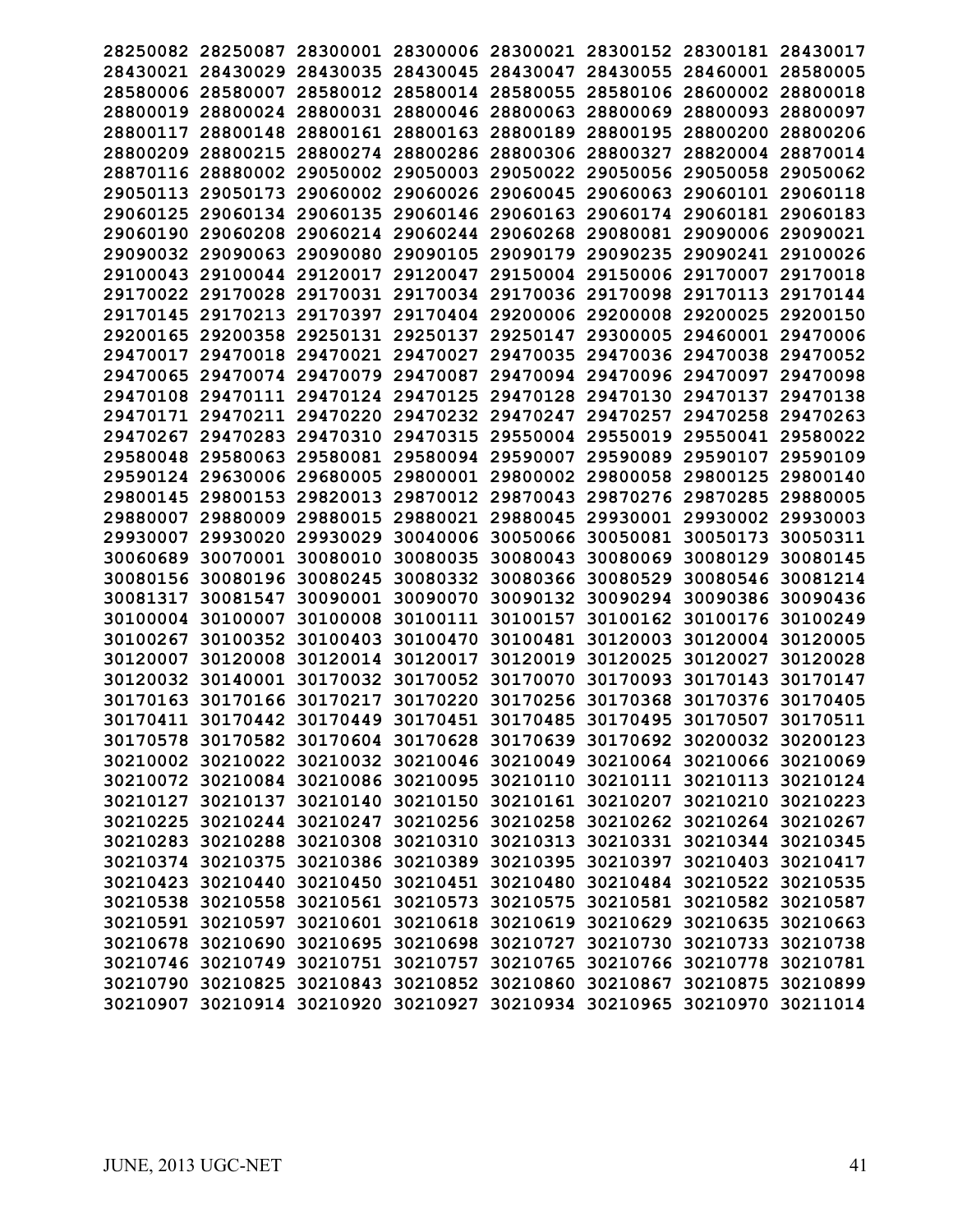| 30211018          |                                     |                   |                                     | 30211023 30211031 30211034 30211038 30211050 30211057                   |                   |                            | 30211062 |
|-------------------|-------------------------------------|-------------------|-------------------------------------|-------------------------------------------------------------------------|-------------------|----------------------------|----------|
| 30211084          |                                     |                   | 30211111 30211115 30211162 30211195 |                                                                         | 30211214 30211228 |                            | 30211234 |
| 30211237          | 30211254                            | 30211277 30211307 |                                     | 30211332 30211371 30211378                                              |                   |                            | 30211383 |
| 30211419          | 30211437                            |                   | 30211444 30211454 30211462          |                                                                         | 30211480 30211497 |                            | 30211518 |
| 30211519          | 30211540                            | 30211556          | 30211566 30211603                   |                                                                         | 30211618          | 30211649                   | 30211657 |
| 30211660          | 30211665                            | 30211672 30211673 |                                     | 30211730                                                                | 30211777          | 30211800                   | 30280001 |
| 30300227          | 30300395                            | 30470004 30470027 |                                     | 30470201                                                                | 30550002          | 30550004                   | 30550010 |
| 30550018          | 30580021                            | 30590026          | 30590102                            | 30590161                                                                | 30590265          | 30680001                   | 30680003 |
| 30680005          | 30800004                            | 30800006          | 30800014                            | 30870313                                                                | 30880002 30880018 |                            | 30880021 |
|                   | 30880077 30880101                   | 30930006          | 31010027                            | 31010250                                                                | 31010263          | 31010287                   | 31010410 |
| 31010473          | 31020002                            | 31020135          | 31020174                            | 31020495                                                                | 31020606          | 31040005                   | 31040079 |
| 31040094          | 31040104                            | 31050014          | 31050015                            | 31050022                                                                | 31050023          | 31050029                   | 31050042 |
| 31050052 31050063 |                                     | 31050075          | 31050089 31050114                   |                                                                         | 31050128          | 31050138                   | 31050165 |
| 31050181          | 31050192                            | 31050195          | 31050196 31050199                   |                                                                         | 31050205 31050206 |                            | 31050223 |
|                   | 31050234 31050236                   | 31050243 31050247 |                                     | 31050297                                                                |                   | 31050330 31050332 31050335 |          |
|                   | 31050349 31050351                   | 31050353 31050368 |                                     | 31050369                                                                | 31050451 31050473 |                            | 31050547 |
| 31060004 31060040 |                                     |                   | 31060078 31060114 31060115          |                                                                         | 31060328 31080002 |                            | 31080003 |
| 31080004          | 31080005                            | 31080013          | 31080021                            | 31080051                                                                | 31080131 31080140 |                            | 31080173 |
| 31080219          | 31080220                            |                   | 31080232 31080234 31080273          |                                                                         | 31080277          | 31080278                   | 31080280 |
| 31080307          | 31080311                            | 31080469          | 31080493                            | 31080537                                                                | 31090001 31090019 |                            | 31090032 |
| 31090047          | 31090091                            |                   | 31090092 31090113                   | 31090119                                                                | 31090124 31090148 |                            | 31090154 |
| 31090155          | 31090162                            | 31090171 31090198 |                                     | 31090227                                                                | 31090242 31090244 |                            | 31090300 |
| 31090312          | 31090347                            | 31090382          | 31090408                            | 31090427                                                                | 31090432 31090452 |                            | 31090458 |
| 31090466          | 31090474                            | 31090480          | 31090540                            | 31090579                                                                | 31090582          | 31090583                   | 31090623 |
| 31090668          | 31090711                            | 31090719          | 31090722                            | 31090749                                                                | 31090814 31090833 |                            | 31090874 |
| 31090912          | 31090914                            | 31090917 31090957 |                                     | 31090958                                                                | 31090997          | 31091081                   | 31091119 |
|                   | 31091128 31091168 31091192 31091195 |                   |                                     | 31091198                                                                | 31091281 31091398 |                            | 31091416 |
| 31091511          | 31091561                            | 31091573 31091583 |                                     | 31091631                                                                | 31091663 31091669 |                            | 31091671 |
| 31091681          | 31091744                            | 31091786          | 31091822                            | 31091848                                                                | 31100005 31100008 |                            | 31100013 |
| 31100023          | 31100024                            | 31100028          | 31100036                            | 31100046                                                                | 31100060 31100062 |                            | 31100090 |
| 31100094          | 31100108                            | 31100115          | 31120009                            | 31120011                                                                | 31120016 31120062 |                            | 31170011 |
|                   | 31170016 31170017                   | 31170037          | 31170053                            | 31170065                                                                | 31170072 31170075 |                            | 31170078 |
|                   |                                     |                   |                                     | 31170119 31170122 31170124 31170127 31170134 31170215 31170219          |                   |                            | 31170223 |
| 31170228          |                                     |                   |                                     | 31170236 31170238 31170258 31170270 31170285 31170328                   |                   |                            | 31170329 |
|                   |                                     |                   |                                     | 31170333 31170344 31170360 31170361 31170367 31170380 31170387 31170396 |                   |                            |          |
|                   |                                     |                   |                                     | 31170422 31170432 31170470 31170482 31170520 31170559 31170570 31170596 |                   |                            |          |
|                   |                                     |                   |                                     | 31170605 31170630 31170652 31170698 31200002 31250003 31280024 31280137 |                   |                            |          |
|                   |                                     |                   |                                     | 31280281 31280641 31280760 31290007 31290016 31290031 31290078 31290112 |                   |                            |          |
|                   |                                     |                   |                                     | 31300006 31300009 31300020 31300021 31300024 31300040 31300049 31300093 |                   |                            |          |
|                   |                                     |                   |                                     | 31300110 31300125 31300184 31300214 31300270 31300290 31300515 31300541 |                   |                            |          |
|                   |                                     |                   |                                     | 31300790 31310003 31310005 31310030 31420130 31470021 31470055 31470058 |                   |                            |          |
|                   |                                     |                   |                                     | 31470060 31470236 31470264 31490001 31490005 31490012 31490013 31490021 |                   |                            |          |
|                   |                                     |                   |                                     | 31490067 31490076 31490103 31490107 31490118 31490125 31490126 31490132 |                   |                            |          |
|                   |                                     |                   |                                     | 31490142 31490151 31490164 31550005 31580001 31580002 31580003 31580031 |                   |                            |          |
|                   |                                     |                   |                                     | 31580032 31580045 31580049 31590013 31590018 31590033 31590044 31590050 |                   |                            |          |
|                   |                                     |                   |                                     | 31590053 31620001 31630056 31800004 31800016 31800018 31800027 31800034 |                   |                            |          |
|                   |                                     |                   |                                     | 31800040 31800044 31800055 31800057 31800071 31800073 31800120 31800121 |                   |                            |          |
|                   |                                     |                   |                                     | 31800136 31800182 31800190 31800212 31800219 31800241 31800245 31800253 |                   |                            |          |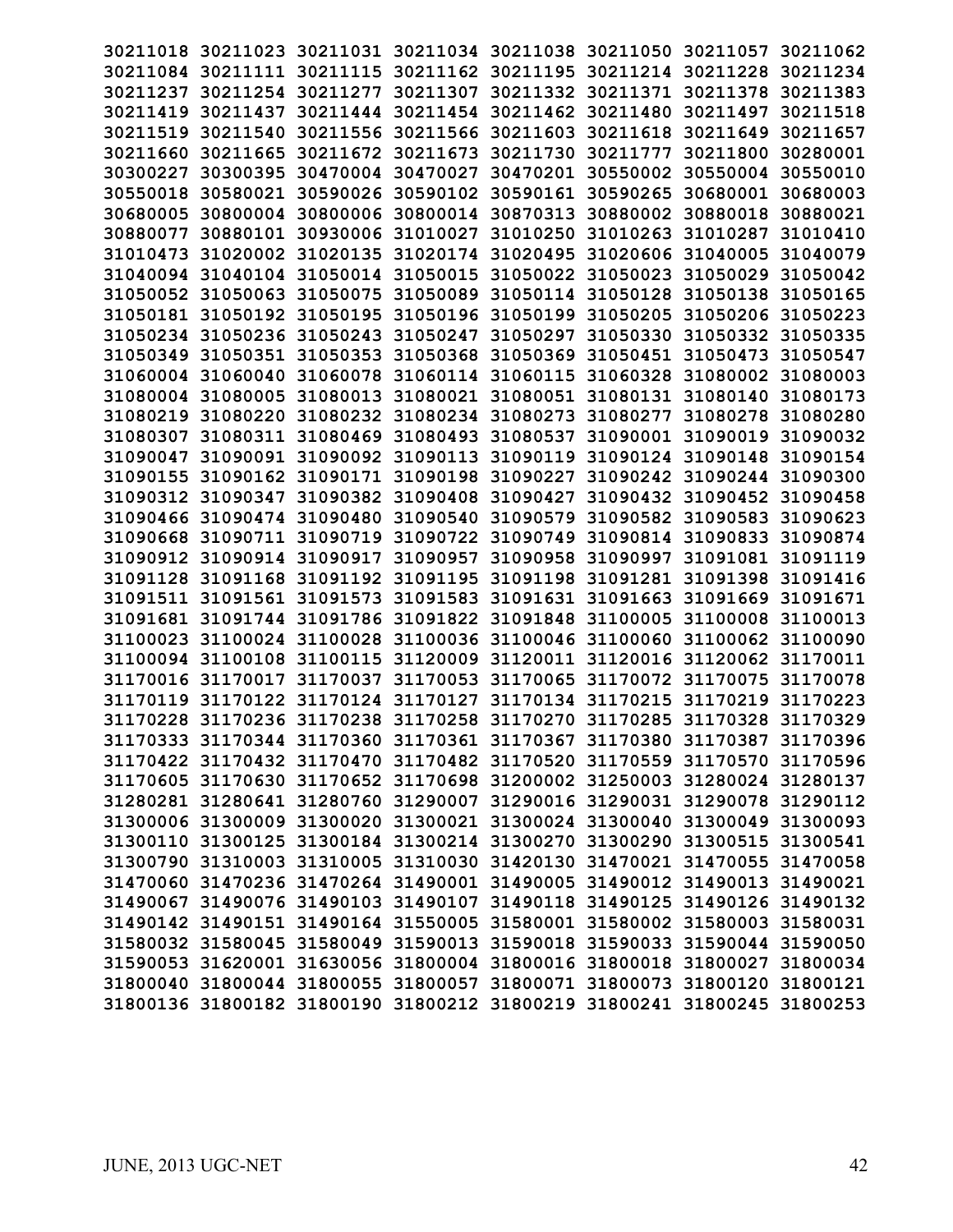| 31840015 |                   |                            |                            |                                                                |                   | 31870039 31870069 31870174 31870394 31880001 31880004 31880007          |          |
|----------|-------------------|----------------------------|----------------------------|----------------------------------------------------------------|-------------------|-------------------------------------------------------------------------|----------|
|          | 31880010 31880035 |                            |                            | 31880036 31880038 31880041 31880050 31890006                   |                   |                                                                         | 31890062 |
|          | 31890064 31890298 |                            | 31890316 31900002 31920002 |                                                                | 31930011 31930079 |                                                                         | 32010016 |
| 32010080 | 32010188          |                            | 32010239 32010449 32030026 |                                                                | 32030028          | 32030074                                                                | 32040004 |
| 32040011 | 32040014          | 32040052 32040054          |                            | 32040072                                                       | 32040085          | 32040095                                                                | 32050005 |
| 32050006 | 32050008          | 32050011                   | 32050016                   | 32050035                                                       | 32050056          | 32060003                                                                | 32060136 |
| 32060182 | 32080001          | 32080017                   | 32080018                   | 32080064                                                       | 32080136          | 32080155                                                                | 32080174 |
| 32080178 | 32080179          | 32080182                   | 32080188                   | 32080221                                                       | 32080265          | 32080282                                                                | 32080348 |
| 32080349 | 32080400          | 32080454 32080507          |                            | 32080509                                                       | 32080520          | 32080537                                                                | 32080557 |
| 32080647 | 32080654          | 32080655                   | 32080656                   | 32080775                                                       | 32080792 32080793 |                                                                         | 32080842 |
| 32080875 | 32080961          | 32081044                   | 32081213                   | 32081220                                                       | 32081226          | 32081240                                                                | 32081269 |
| 32090019 | 32090031          | 32090033                   | 32090046                   | 32090047                                                       | 32090056          | 32090080                                                                | 32090116 |
| 32090119 | 32090129          | 32090138                   | 32090144 32090146          |                                                                |                   | 32090151 32090194 32090223                                              |          |
| 32090242 | 32090293          | 32090394 32090395          |                            | 32090397                                                       | 32090414 32090417 |                                                                         | 32090422 |
| 32090437 | 32090447          |                            | 32090472 32100002 32100005 |                                                                | 32100010 32100065 |                                                                         | 32100112 |
| 32100122 | 32100130          | 32120002 32120012          |                            | 32120014                                                       | 32120020          | 32120025                                                                | 32120026 |
| 32120030 | 32120045          | 32120048 32120050          |                            | 32120060                                                       | 32150005          | 32150008                                                                | 32160004 |
| 32160034 | 32170006          | 32170016                   | 32170036                   | 32170041                                                       | 32170049          | 32170055                                                                | 32170072 |
| 32170111 | 32170148          |                            | 32170152 32170174 32170205 |                                                                | 32170222 32170238 |                                                                         | 32170244 |
| 32170249 | 32170258          |                            | 32170261 32170263          | 32170272                                                       | 32170331 32170335 |                                                                         | 32170349 |
| 32170362 | 32170389          | 32170416 32170433          |                            | 32170456                                                       | 32170513 32170568 |                                                                         | 32170577 |
| 32170592 | 32170597          | 32170616                   | 32170617                   | 32170623                                                       | 32170631 32170660 |                                                                         | 32170670 |
| 32170685 | 32170720          | 32200001 32200003          |                            | 32200022                                                       | 32200045          | 32200063                                                                | 32200075 |
| 32200100 | 32200168          | 32200234                   | 32200272                   | 32200283                                                       | 32220002          | 32220004                                                                | 32220012 |
| 32220019 | 32220022          | 32220023                   | 32220024 32220026          |                                                                | 32220030 32220036 |                                                                         | 32220042 |
| 32220043 | 32220048          | 32220049                   | 32220050 32220059          |                                                                | 32220083          | 32220089 32220098                                                       |          |
| 32220100 | 32220105          | 32220108 32220115          |                            | 32220126                                                       | 32220127 32220140 |                                                                         | 32220149 |
| 32220150 | 32220152          | 32220176                   | 32220202                   | 32220211                                                       | 32220225          | 32220228                                                                | 32220241 |
| 32220256 | 32220261          | 32220301                   | 32220309                   | 32220325                                                       | 32220326          | 32220330                                                                | 32220331 |
| 32220341 | 32220345          | 32220346                   | 32220350                   | 32220394                                                       | 32220398          | 32220401                                                                | 32220403 |
| 32220422 | 32220429          |                            | 32220431 32220446          | 32220449                                                       | 32220469          | 32220486                                                                | 32220495 |
| 32220527 | 32220536          | 32220549                   | 32220618                   | 32220631                                                       | 32220642          | 32220650                                                                | 32250003 |
| 32250038 |                   | 32260004 32260012 32260056 |                            | 32260064 32260092 32260142                                     |                   |                                                                         | 32260177 |
|          |                   |                            |                            | 32260190 32260210 32290003 32290017 32290018 32290025 32290037 |                   |                                                                         | 32290045 |
|          |                   |                            |                            |                                                                |                   | 32290067 32290069 32290070 32300002 32300015 32300020 32300021 32300029 |          |
|          |                   |                            |                            |                                                                |                   | 32300030 32300044 32300050 32300057 32300065 32300069 32300089 32300095 |          |
|          |                   |                            |                            |                                                                |                   | 32300102 32300106 32300124 32300125 32300147 32300149 32300158 32300169 |          |
|          |                   |                            |                            |                                                                |                   | 32300170 32300215 32300225 32300233 32300248 32300253 32300266 32300267 |          |
|          |                   |                            |                            |                                                                |                   | 32300268 32300289 32300304 32300307 32300308 32300360 32300369 32300373 |          |
|          |                   |                            |                            |                                                                |                   | 32300393 32300441 32300448 32300449 32300504 32300580 32300608 32300635 |          |
|          |                   |                            |                            |                                                                |                   | 32300705 32300773 32300797 32300837 32300874 32300875 32300913 32300931 |          |
|          |                   |                            |                            |                                                                |                   | 32300967 32300990 32301038 32301048 32301054 32301059 32301121 32301146 |          |
|          |                   |                            |                            |                                                                |                   | 32301260 32301333 32301481 32301482 32301501 32301592 32301609 32470039 |          |
|          |                   |                            |                            |                                                                |                   | 32470049 32490001 32490002 32490003 32550003 32550014 32550028 32550031 |          |
|          |                   |                            |                            |                                                                |                   | 32550036 32550048 32580046 32580052 32580076 32580079 32580082 32580099 |          |
|          |                   |                            |                            |                                                                |                   | 32580109 32580152 32580175 32580193 32590004 32590012 32590018 32590026 |          |
|          |                   |                            |                            |                                                                |                   | 32590028 32590031 32590037 32590067 32590082 32590098 32590127 32590129 |          |
|          |                   |                            |                            |                                                                |                   | 32590144 32590146 32590165 32590167 32590168 32590221 32590227 32630041 |          |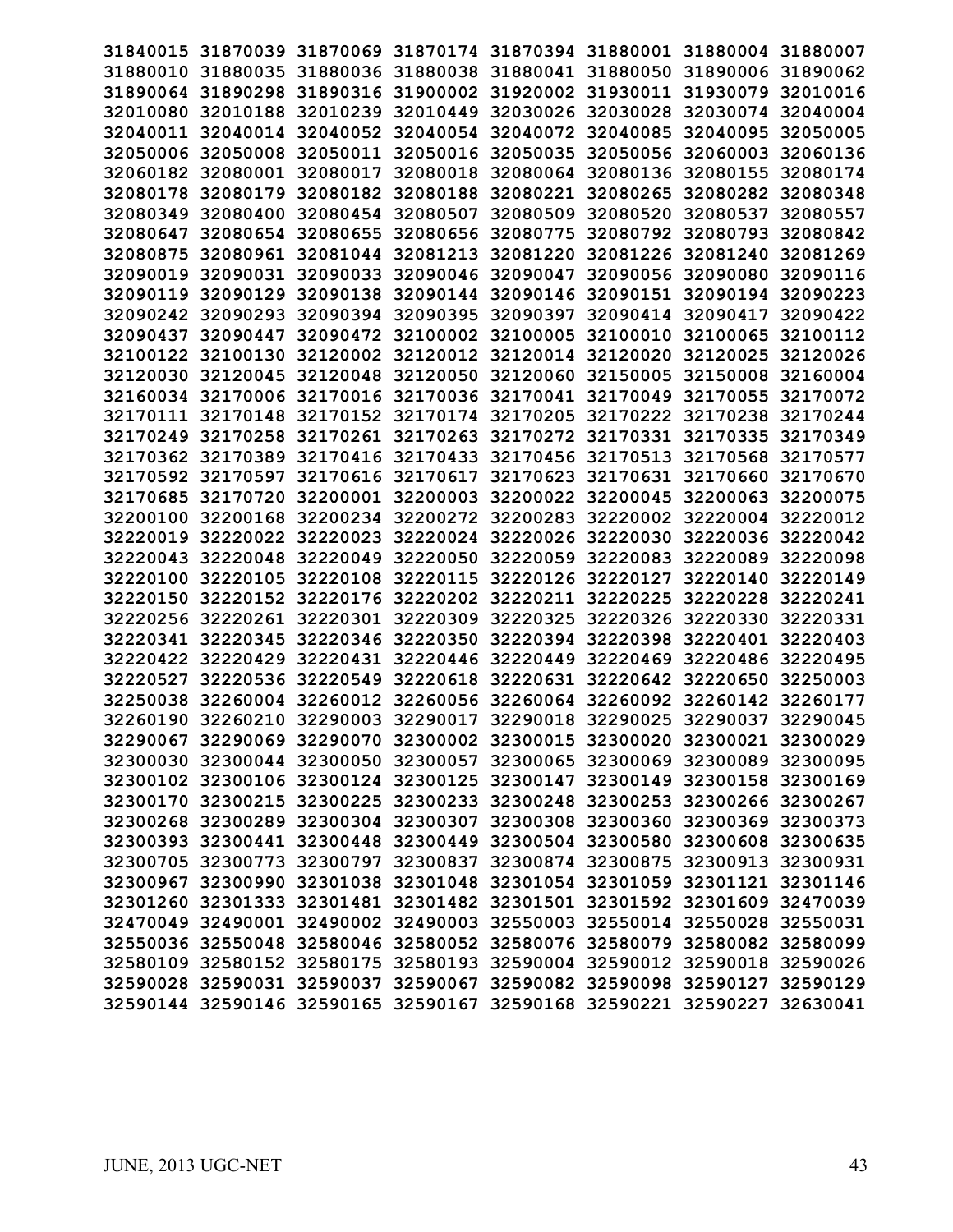|          |                   |          | 32630080 32670001 32800003 32800025 32800051 32800102 32800114 32800125 |          |                   |                            |          |
|----------|-------------------|----------|-------------------------------------------------------------------------|----------|-------------------|----------------------------|----------|
|          |                   |          | 32800127 32870068 32870106 32870384 32870765 32871207 32880016 32880027 |          |                   |                            |          |
| 32880028 |                   |          | 32880039 32880043 32880044 32880049 32880065 32880075 32880080          |          |                   |                            |          |
|          | 32880081 32880111 |          | 32880113 32880127 32880128                                              |          |                   | 32880139 32880150 32880157 |          |
| 32930003 | 32930018          | 32930023 | 32930051 32930052                                                       |          | 33010043          | 33010127                   | 33040045 |
| 33050005 | 33050007          | 33050028 | 33050061                                                                | 33050097 | 33050098          | 33060011                   | 33060050 |
| 33060135 | 33060212          | 33060369 | 33060464                                                                | 33060689 | 33080057          | 33080059                   | 33080077 |
|          | 33080125 33080127 | 33080153 | 33080185                                                                | 33080229 | 33080231 33080237 |                            | 33080243 |
| 33080250 | 33080275          | 33080287 | 33080290 33080305                                                       |          | 33080308          | 33080316                   | 33080345 |
|          | 33080358 33080376 | 33080409 | 33080419 33080429                                                       |          | 33080439 33080446 |                            | 33080463 |
| 33080507 | 33080554          | 33080577 | 33080654 33080712                                                       |          | 33080733          | 33080738                   | 33080743 |
|          | 33080769 33080900 | 33080901 | 33080921 33080926                                                       |          | 33080931          | 33081016 33081040          |          |
|          | 33081049 33081103 | 33081187 | 33081201 33081210                                                       |          | 33081248          | 33081369                   | 33081374 |
|          | 33081393 33081394 |          | 33081412 33081437 33081443                                              |          |                   | 33081600 33090001          | 33090010 |
|          | 33090012 33090026 |          | 33090028 33090033 33090049 33090051 33090059 33090063                   |          |                   |                            |          |
|          | 33090084 33090087 |          | 33090088 33090090 33090104 33090105 33090139 33090197                   |          |                   |                            |          |
| 33090215 | 33090218          | 33090219 | 33090397                                                                | 33090449 | 33090466          | 33090498                   | 33090574 |
| 33090603 | 33090643          | 33090650 | 33090652                                                                | 33090674 | 33090735          | 33090747                   | 33090813 |
| 33090859 | 33090964          | 33091073 | 33091301 33091423                                                       |          | 33091434 33091526 |                            | 33091599 |
| 33091609 | 33091654          | 33100005 | 33100014 33100061                                                       |          | 33110003 33110005 |                            | 33110006 |
| 33110008 |                   |          | 33120051 33120069 33120080 33160009                                     |          |                   | 33160031 33160062 33170011 |          |
|          | 33170019 33170022 |          | 33170072 33170090 33170096                                              |          | 33170116 33170118 |                            | 33170131 |
|          | 33170132 33170180 | 33170190 | 33170242 33170246                                                       |          | 33170270          | 33170308                   | 33170356 |
| 33170357 | 33170358          |          | 33170404 33170481 33170506                                              |          | 33170518          | 33170525                   | 33170526 |
|          | 33170548 33170559 |          | 33170564 33170573 33170614 33170661 33170688 33170701                   |          |                   |                            |          |
|          | 33170726 33170748 |          | 33170751 33170772 33170803                                              |          |                   | 33170884 33170939 33170940 |          |
|          | 33170973 33170990 |          | 33171030 33171064 33171097 33171120 33171131 33171199                   |          |                   |                            |          |
|          | 33171202 33171204 | 33200003 | 33200104 33200110                                                       |          |                   | 33200172 33200178 33200429 |          |
| 33200510 | 33200559          | 33200887 | 33200978                                                                | 33201229 | 33240139          | 33240159                   | 33240228 |
| 33240268 | 33250097          | 33250103 | 33250113                                                                | 33250162 | 33250193          | 33250201                   | 33250202 |
| 33250207 | 33250217          |          | 33250222 33250315                                                       | 33250369 | 33250370          | 33300013                   | 33300061 |
| 33300068 | 33300145          |          | 33300184 33300209 33300234 33300306                                     |          |                   | 33300376                   | 33300377 |
|          |                   |          | 33300381 33300384 33300490 33300495 33300653 33300680 33300760 33300849 |          |                   |                            |          |
|          |                   |          | 33300964 33460001 33460004 33470030 33470041 33470044 33470119 33470219 |          |                   |                            |          |
|          |                   |          | 33470240 33470259 33550011 33550013 33550028 33580018 33580082 33580087 |          |                   |                            |          |
|          |                   |          | 33580112 33580128 33580129 33580132 33580139 33580141 33580142 33580160 |          |                   |                            |          |
|          |                   |          | 33580163 33580171 33580197 33580207 33580228 33580231 33580238 33590005 |          |                   |                            |          |
|          |                   |          | 33620001 33630145 33630190 33670008 33740013 33790029 33790079 33800002 |          |                   |                            |          |
|          |                   |          | 33800011 33800023 33800033 33800046 33800047 33800073 33800074 33800077 |          |                   |                            |          |
|          |                   |          | 33800108 33800109 33800114 33800115 33800118 33800135 33800142 33800144 |          |                   |                            |          |
|          |                   |          | 33800156 33800162 33800180 33800191 33800194 33800196 33800212 33800226 |          |                   |                            |          |
|          |                   |          | 33800240 33800247 33800257 33800292 33810012 33820001 33820004 33820005 |          |                   |                            |          |
|          |                   |          | 33820011 33820031 33820033 33870241 33870256 33870338 33870451 33870480 |          |                   |                            |          |
|          |                   |          | 33870565 33870620 33870856 33871049 33871146 33871153 33871179 33871408 |          |                   |                            |          |
|          |                   |          | 33880001 33880009 33880020 33880034 33880042 33880047 33880050 33880054 |          |                   |                            |          |
|          |                   |          | 33880055 33880059 33880069 33880086 33880097 33880102 33880115 33880120 |          |                   |                            |          |
|          |                   |          | 33880143 33880148 33880150 33880154 33880172 33930012 33930027 33930028 |          |                   |                            |          |
|          |                   |          | 33930029 33930035 33930037 33930072 34010022 34010181 34010646 34010722 |          |                   |                            |          |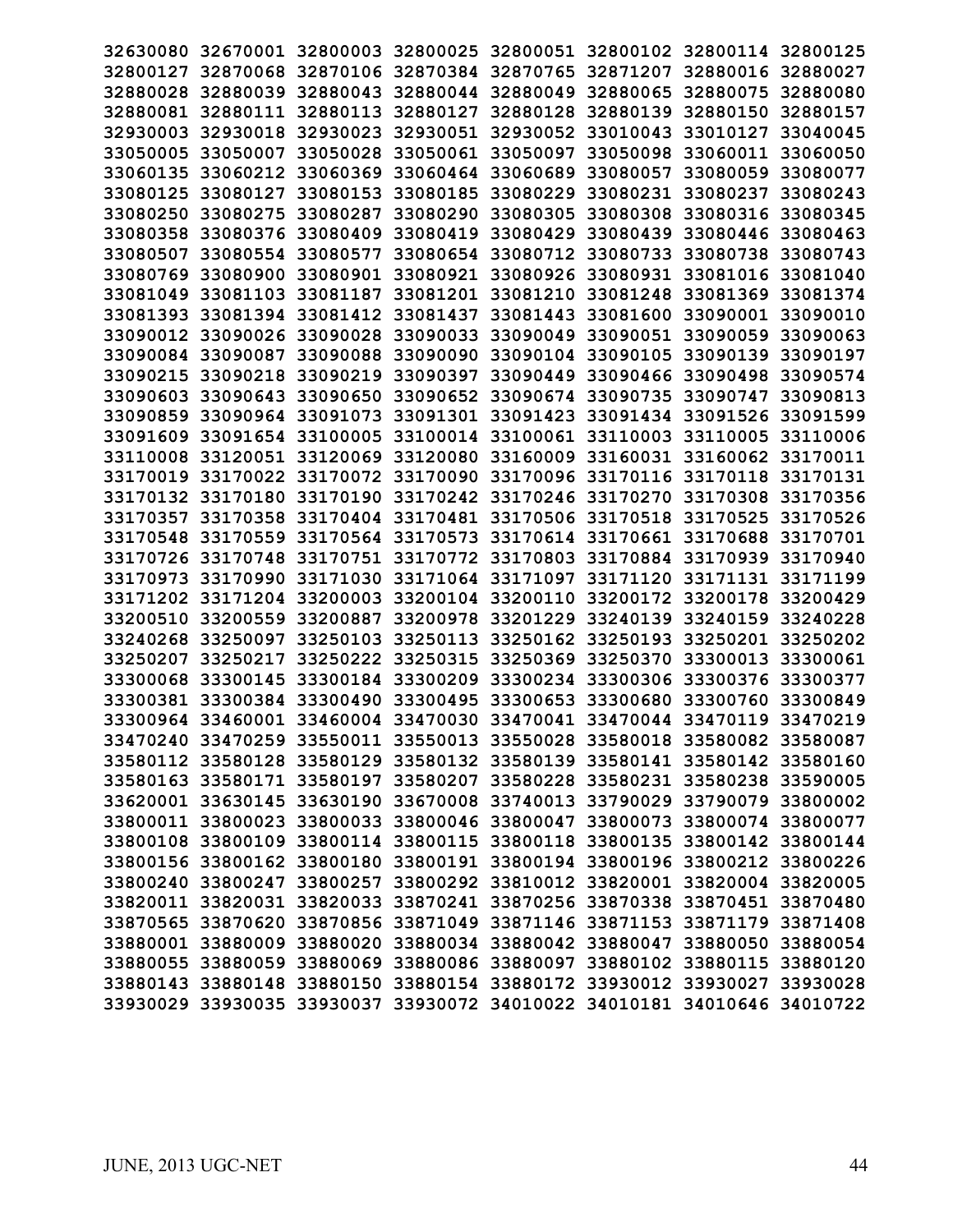| 34020137 |                   | 34020268 34030002 34030004 |                                                                         |          | 34030006 34030009 34030012 |          | 34030025 |
|----------|-------------------|----------------------------|-------------------------------------------------------------------------|----------|----------------------------|----------|----------|
|          | 34040012 34040023 | 34040027                   | 34040042                                                                | 34040047 | 34040166 34040167          |          | 34040257 |
| 34050017 | 34050024          | 34050027                   | 34050042                                                                | 34050046 | 34050048 34050061          |          | 34050091 |
| 34050114 | 34050117          | 34050119                   | 34050128                                                                | 34050142 | 34050153                   | 34050188 | 34050217 |
| 34050293 | 34050296          | 34050300                   | 34050305                                                                | 34050335 | 34050355                   | 34050360 | 34050439 |
| 34050462 | 34050463          | 34050489                   | 34050530                                                                | 34050539 | 34050542                   | 34050586 | 34050659 |
| 34050680 | 34050699          | 34050751                   | 34050764                                                                | 34050786 | 34050805                   | 34050811 | 34050853 |
| 34050855 | 34050929          | 34050996                   | 34051034                                                                | 34051059 | 34051093                   | 34051153 | 34051161 |
| 34051166 | 34051196          | 34051263                   | 34051279                                                                | 34051401 | 34060009 34060010          |          | 34060011 |
| 34060013 | 34060029          | 34060030                   | 34060033                                                                | 34060038 | 34060056                   | 34060064 | 34060074 |
| 34060077 | 34060095          | 34060115                   | 34060116                                                                | 34060134 | 34060147                   | 34060189 | 34060196 |
| 34060214 | 34060216          | 34060226                   | 34060231                                                                | 34060241 | 34060244                   | 34060286 | 34060312 |
| 34060337 | 34060359          |                            | 34060362 34060377                                                       | 34060379 | 34060424                   | 34060425 | 34060429 |
| 34060436 | 34060455          | 34060456 34060467          |                                                                         | 34060475 | 34060489 34060494          |          | 34060506 |
|          | 34060522 34060574 | 34060592 34060594          |                                                                         | 34060597 | 34060612 34060633          |          | 34060635 |
|          | 34060654 34060704 | 34060726                   | 34060745                                                                | 34060775 | 34060816                   | 34060858 | 34060869 |
| 34060883 | 34060886          | 34060927                   | 34060963                                                                | 34060970 | 34061015                   | 34061032 | 34061055 |
| 34061075 | 34061084          | 34061091                   | 34061107                                                                | 34061125 | 34061126                   | 34061135 | 34061149 |
| 34061171 | 34061174          | 34061208                   | 34061230                                                                | 34061238 | 34061243 34061257          |          | 34061282 |
| 34061289 | 34061300          | 34061409                   | 34061414                                                                | 34061464 | 34061513                   | 34061530 | 34061581 |
| 34061585 | 34061591          | 34061648                   | 34061662                                                                | 34061663 | 34061693 34061731          |          | 34061741 |
| 34061824 | 34061828          | 34061846                   | 34061859                                                                | 34061860 | 34061876                   | 34070002 | 34070008 |
| 34070013 | 34070039          | 34070044                   | 34070045                                                                | 34070051 | 34080008                   | 34080013 | 34080036 |
| 34080041 | 34080065          | 34080070                   | 34080090                                                                | 34080216 | 34080321                   | 34080343 | 34080362 |
| 34080428 | 34080439          | 34080462 34080463          |                                                                         | 34080658 | 34080661 34080734          |          | 34080738 |
| 34080909 | 34080968          |                            | 34090002 34090005 34090026                                              |          | 34090033 34090051          |          | 34090064 |
| 34090066 | 34090069          |                            | 34090073 34090080 34090121                                              |          | 34090132 34090144          |          | 34090160 |
| 34090182 | 34090184          | 34090186                   | 34090203                                                                | 34090250 | 34090259                   | 34090262 | 34090271 |
| 34090272 | 34090275          | 34090301                   | 34090307                                                                | 34090309 | 34090318                   | 34090386 | 34090388 |
| 34090392 | 34090400          | 34090431                   | 34090437                                                                | 34090449 | 34090450                   | 34090451 | 34090502 |
| 34090504 | 34090510          | 34090519                   | 34090524                                                                | 34090528 | 34090555                   | 34090578 | 34090599 |
| 34090600 | 34090605          | 34090618                   | 34090620                                                                | 34090634 | 34090649                   | 34090657 | 34090698 |
| 34090716 | 34090725          | 34090751 34090780          |                                                                         | 34090785 | 34090797                   | 34090822 | 34090844 |
| 34090871 | 34090877          | 34090886 34090890          |                                                                         | 34090911 | 34090970                   | 34090973 | 34090974 |
|          |                   |                            | 34090978 34090981 34090986 34091038 34091043 34091050 34091108 34091116 |          |                            |          |          |
|          |                   |                            | 34091249 34091275 34091276 34091278 34091281 34091284 34091296 34091305 |          |                            |          |          |
|          |                   |                            | 34091360 34091370 34091374 34091383 34091384 34091392 34091473 34091475 |          |                            |          |          |
|          |                   |                            | 34091513 34091524 34091545 34091546 34091556 34091622 34091623 34091675 |          |                            |          |          |
|          |                   |                            | 34091751 34091789 34091792 34091810 34091875 34091951 34091974 34091976 |          |                            |          |          |
|          |                   |                            | 34091997 34092004 34092008 34092045 34092116 34092210 34092234 34092242 |          |                            |          |          |
|          |                   |                            | 34092260 34092275 34092319 34092324 34092361 34092438 34092441 34100029 |          |                            |          |          |
|          |                   |                            | 34100039 34100041 34100049 34100050 34100070 34100080 34100090 34100107 |          |                            |          |          |
|          |                   |                            | 34100129 34100159 34100172 34100186 34100206 34100208 34100211 34100214 |          |                            |          |          |
|          |                   |                            | 34100224 34100240 34100248 34100255 34100266 34100278 34100290 34100294 |          |                            |          |          |
|          |                   |                            | 34100298 34100314 34100330 34100349 34100388 34100390 34110008 34110015 |          |                            |          |          |
|          |                   |                            | 34110023 34110029 34110036 34120018 34120026 34120033 34120041 34120045 |          |                            |          |          |
|          |                   |                            | 34120052 34120056 34120061 34120072 34120151 34120158 34120190 34120195 |          |                            |          |          |
|          |                   |                            | 34120202 34120217 34120224 34120236 34120246 34120302 34120304 34120371 |          |                            |          |          |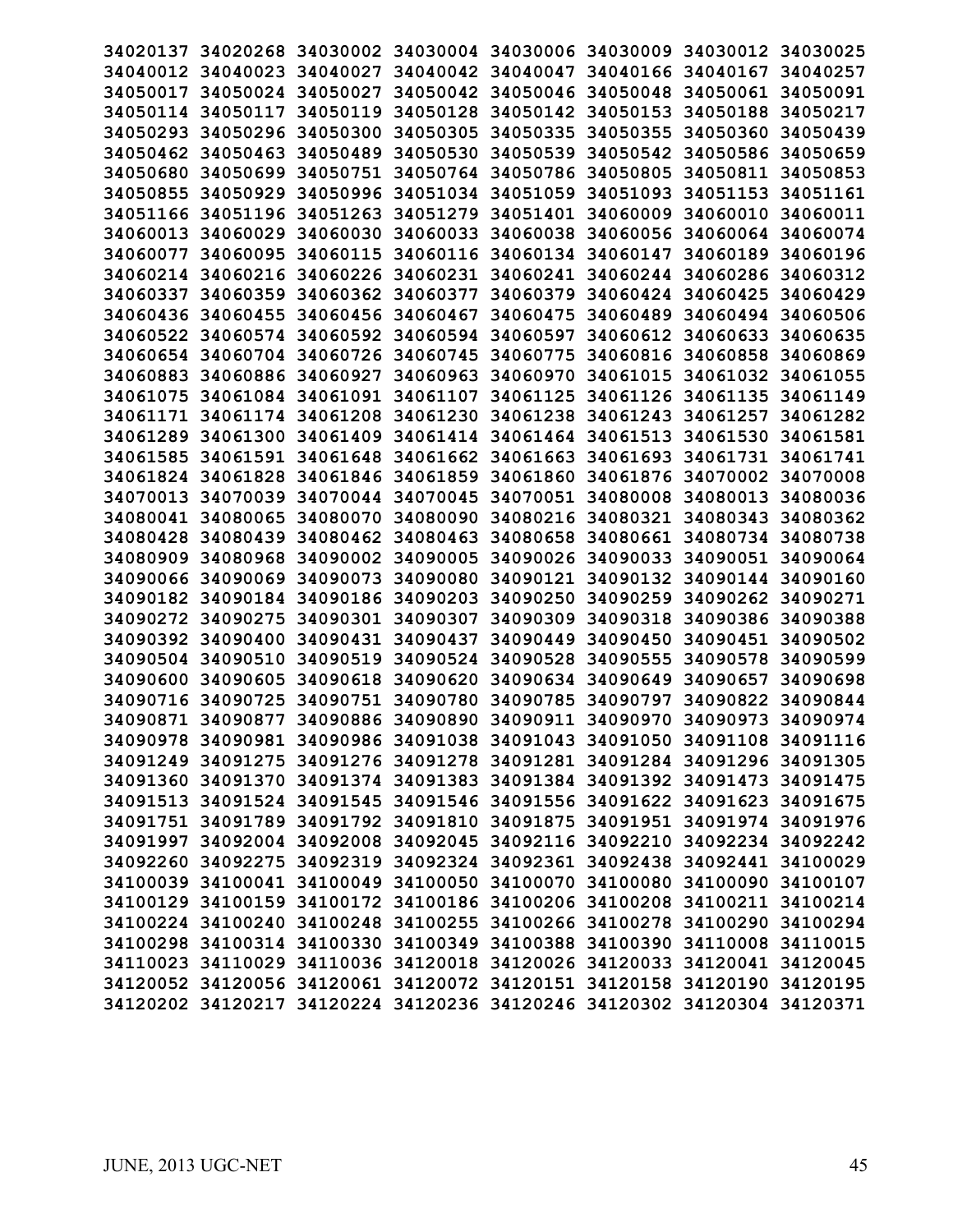| 34120387 |                   |                            |                            |                      | 34120419 34120423 34120544 34120574 34120590 34120642 34120703          |          |          |
|----------|-------------------|----------------------------|----------------------------|----------------------|-------------------------------------------------------------------------|----------|----------|
|          | 34120711 34120715 |                            | 34120781 34120801 34120965 |                      | 34140018 34150007                                                       |          | 34150013 |
| 34150017 | 34150026          |                            | 34150029 34150030 34150048 |                      | 34150049 34150064                                                       |          | 34150082 |
|          | 34160023          |                            |                            |                      |                                                                         |          | 34170030 |
| 34150103 | 34170064 34170085 | 34160066 34160077          | 34170088                   | 34160103<br>34170097 | 34170014 34170015                                                       |          | 34170156 |
|          |                   | 34170086                   |                            |                      | 34170098<br>34170230                                                    | 34170151 |          |
| 34170187 | 34170198          | 34170204 34170213          |                            | 34170220             |                                                                         | 34170244 | 34170269 |
| 34170299 | 34170306          | 34170309 34170332          |                            | 34170358             | 34170386                                                                | 34170405 | 34170406 |
| 34170410 | 34170442          | 34170472 34170497          |                            | 34170498             | 34170515                                                                | 34170531 | 34170538 |
| 34170564 | 34170576          | 34170583 34170615          |                            | 34170642             | 34170662 34170678                                                       |          | 34170680 |
| 34170720 | 34170780          | 34170784 34170786          |                            | 34170789             | 34170790                                                                | 34170797 | 34170806 |
| 34170817 | 34170827          | 34170870                   | 34170879                   | 34170940             | 34170971                                                                | 34170972 | 34170992 |
| 34171030 | 34171056          | 34171064 34171109          |                            | 34171120             | 34171135                                                                | 34171144 | 34171228 |
| 34171261 |                   | 34171302 34171362 34171367 |                            | 34171447             | 34171496                                                                | 34171532 | 34171546 |
| 34171559 | 34171566          |                            | 34171573 34171606 34171642 |                      | 34171647 34171665                                                       |          | 34171684 |
| 34171688 | 34171697          |                            |                            |                      | 34171735 34171782 34171787 34171803 34171817                            |          | 34171842 |
| 34171870 | 34200017          | 34200019                   | 34200026 34200031          |                      | 34200049                                                                | 34200053 | 34200068 |
| 34200070 | 34200108          | 34200113 34200124          |                            | 34200128             | 34200157                                                                | 34200180 | 34200226 |
| 34200238 | 34200253          | 34200272                   | 34200276                   | 34200287             | 34200291                                                                | 34200315 | 34200320 |
| 34200328 | 34200341          | 34200349                   | 34200350                   | 34200353             | 34200356 34200378                                                       |          | 34200388 |
| 34200392 | 34200409          | 34200451                   | 34200462                   | 34200482             | 34200506                                                                | 34200508 | 34200549 |
| 34200584 | 34200618          | 34200660                   | 34200669                   | 34200688             | 34200689 34200697                                                       |          | 34200750 |
| 34200752 | 34200753          | 34200788                   | 34200789                   | 34200811             | 34200812 34200827                                                       |          | 34200854 |
| 34200863 | 34200905          | 34200973                   | 34200980                   | 34201054             | 34201138                                                                | 34201181 | 34201184 |
| 34201252 | 34201296          | 34201327                   | 34201339                   | 34201364             | 34201460                                                                | 34201467 | 34201482 |
| 34201541 | 34201611          | 34201627                   | 34201782                   | 34250005             | 34250031 34250037                                                       |          | 34250063 |
|          | 34250097 34250110 | 34250178                   | 34250197 34250207          |                      | 34250318                                                                | 34250407 | 34250414 |
| 34250441 | 34250487          | 34250507                   | 34250545                   | 34250580             | 34250772 34280007                                                       |          | 34280128 |
| 34280177 | 34280440          | 34290002 34290012          |                            | 34290018             | 34290019                                                                | 34290028 | 34300002 |
| 34300022 | 34300074          | 34300079                   | 34300115                   | 34300174             | 34300182 34300198                                                       |          | 34300201 |
| 34300227 | 34300278          | 34300318                   | 34300348                   | 34300403             | 34300420                                                                | 34310009 | 34310010 |
| 34420007 | 34460006          | 34460024 34460037          |                            | 34470004             | 34470009                                                                | 34470033 | 34470048 |
| 34470064 | 34470241          | 34470307                   | 34470347                   | 34490008             | 34490013                                                                | 34500009 | 34500031 |
| 34500035 | 34500036          |                            | 34550006 34550022 34550029 |                      | 34550037                                                                | 34550059 | 34550066 |
|          |                   |                            |                            |                      | 34550077 34550094 34550236 34550259 34550261 34580001 34580007          |          | 34580008 |
|          |                   |                            |                            |                      | 34580012 34580021 34580022 34580047 34580048 34580061 34580062 34580065 |          |          |
|          |                   |                            |                            |                      | 34580067 34580068 34580095 34580098 34580125 34580134 34580148 34580156 |          |          |
|          |                   |                            |                            |                      | 34580186 34580191 34580196 34580202 34580221 34580226 34580232 34580237 |          |          |
|          |                   |                            |                            |                      | 34580245 34580250 34580256 34580261 34580265 34580266 34580303 34580308 |          |          |
|          |                   |                            |                            |                      | 34580309 34580321 34580332 34580353 34580375 34580380 34580386 34580402 |          |          |
|          |                   |                            |                            |                      | 34580409 34580421 34580427 34580434 34580445 34580456 34580465 34580474 |          |          |
|          |                   |                            |                            |                      | 34580488 34580496 34580499 34580524 34590085 34590097 34590178 34590289 |          |          |
|          |                   |                            |                            |                      | 34590348 34590368 34600008 34630016 34630027 34630046 34630062 34630089 |          |          |
|          |                   |                            |                            |                      | 34630124 34630237 34660001 34670001 34670011 34670014 34670018 34670032 |          |          |
|          |                   |                            |                            |                      | 34670039 34680013 34680021 34730004 34730012 34790005 34790021 34790041 |          |          |
|          |                   |                            |                            |                      | 34790042 34790050 34790057 34790125 34790141 34790177 34790242 34800002 |          |          |
|          |                   |                            |                            |                      | 34800003 34800008 34800010 34800013 34800014 34800016 34800032 34800058 |          |          |
|          |                   |                            |                            |                      | 34800060 34800062 34800065 34800075 34800084 34800085 34800108 34800109 |          |          |
|          |                   |                            |                            |                      | 34800127 34800157 34800180 34800182 34800223 34800238 34800248 34800271 |          |          |
|          |                   |                            |                            |                      |                                                                         |          |          |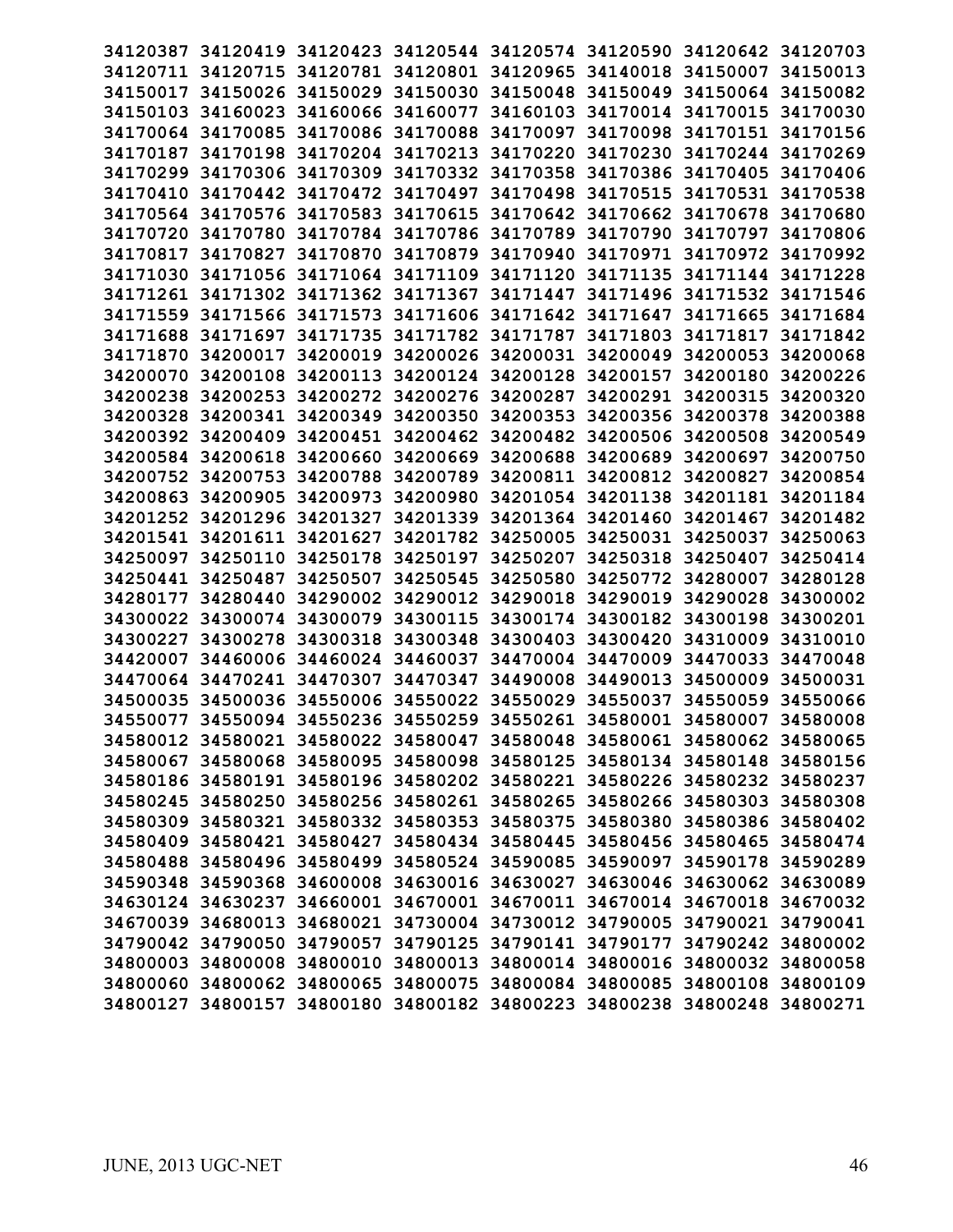|          |                   | 34800278 34800301 34800319 34800334 34800348 34800373 34800420 34800443 |                            |                                                       |                            |                            |          |
|----------|-------------------|-------------------------------------------------------------------------|----------------------------|-------------------------------------------------------|----------------------------|----------------------------|----------|
|          |                   | 34800465 34800513 34800519 34800568 34800576 34800614 34800686 34800699 |                            |                                                       |                            |                            |          |
|          |                   | 34800706 34800736 34800755 34800847 34800854 34810002 34810003 34810017 |                            |                                                       |                            |                            |          |
|          |                   | 34810022 34810027 34810029 34810069 34870004 34870006 34870024 34870093 |                            |                                                       |                            |                            |          |
|          | 34870303 34870477 |                                                                         |                            | 34870494 34870615 34880001 34880009 34880017 34880018 |                            |                            |          |
|          | 34880052 34880065 |                                                                         | 34880066 34880114 34880120 |                                                       | 34890016 34890167          |                            | 34890213 |
| 34930008 | 34930041          |                                                                         | 35050096 35080066 35080070 |                                                       | 35080102 35080135          |                            | 35080150 |
|          | 35080236 35080273 |                                                                         |                            | 35080356 35080546 35080582 35080654 35080879          |                            |                            | 35090010 |
| 35090048 | 35090051          |                                                                         | 35090059 35090130 35090175 |                                                       | 35090313 35090412          |                            | 35090414 |
|          | 35090794 35100015 | 35100056 35100103 35100114 35100140 35100164 35100172                   |                            |                                                       |                            |                            |          |
|          | 35100197 35120002 | 35120003 35120009 35120022 35120024 35120032 35120042                   |                            |                                                       |                            |                            |          |
|          | 35120050 35120061 |                                                                         | 35120094 35120095 35140001 |                                                       |                            | 35150013 35160007          | 35160008 |
|          |                   | 35170024 35170034 35170038 35170075 35170090                            |                            |                                                       |                            | 35170094 35170110          | 35170120 |
|          |                   | 35170144 35170148 35170155 35170159 35170170                            |                            |                                                       | 35170175 35170180          |                            | 35170186 |
|          |                   | 35170197 35170202 35170203 35170205 35170213 35170219 35170222 35170272 |                            |                                                       |                            |                            |          |
|          |                   | 35170305 35170351 35170354 35170365 35170368 35170376 35170380 35170388 |                            |                                                       |                            |                            |          |
|          | 35170393 35170395 | 35170418 35170476 35170477                                              |                            |                                                       | 35170506 35170511 35170533 |                            |          |
| 35170541 | 35170547          |                                                                         | 35200064 35200453 35250008 |                                                       | 35250016                   | 35250027                   | 35250039 |
| 35300077 | 35300400          |                                                                         |                            | 35370022 35370106 35370244 35370448 35470004          |                            |                            | 35550002 |
| 35550027 | 35550029          |                                                                         | 35550038 35550041 35550087 |                                                       | 35580007 35590005          |                            | 35590061 |
|          | 35650001 35650009 | 35650011 35670002 35790003                                              |                            |                                                       | 35790007 35790017          |                            | 35790018 |
|          | 35790032 35790034 |                                                                         | 35800003 35800047 35800054 |                                                       | 35810008                   | 35870500                   | 35880002 |
|          | 35880013 35930002 | 36010039                                                                | 36010452 36030008          |                                                       | 36040002 36040022 36040025 |                            |          |
|          | 36040031 36040033 | 36040039                                                                | 36040089 36040091          |                                                       | 36050008                   | 36050010                   | 36050020 |
|          | 36050022 36050024 | 36050040                                                                | 36050052 36050055          |                                                       |                            | 36050061 36070001          | 36070009 |
|          | 36080001 36080069 | 36080150                                                                | 36080168 36080191          |                                                       |                            | 36080233 36080236 36080355 |          |
|          | 36080392 36080401 | 36080410                                                                | 36080417 36080428          |                                                       | 36080433 36080452 36080478 |                            |          |
|          | 36080586 36080657 | 36080830                                                                | 36080838 36080853          |                                                       | 36080859                   | 36080970 36081121          |          |
| 36081220 | 36081236          | 36081397                                                                | 36081544 36081677          |                                                       | 36090011                   | 36090029                   | 36090055 |
| 36090061 | 36090075          | 36090077                                                                | 36090084                   | 36090091                                              | 36090098                   | 36090100                   | 36090118 |
| 36090171 | 36090172          | 36090173                                                                | 36090175                   | 36090213                                              | 36090218                   | 36090223                   | 36090291 |
| 36090340 | 36090425          | 36090426                                                                | 36090523                   | 36100002                                              | 36100008                   | 36100012                   | 36100029 |
|          |                   | 36100049 36100081 36100095 36100114 36100120 36100123 36100124 36100146 |                            |                                                       |                            |                            |          |
|          |                   | 36100149 36100161 36100166 36100184 36100213 36100229 36100240 36100244 |                            |                                                       |                            |                            |          |
|          |                   | 36110004 36110008 36110011 36120006 36120007 36120008 36120011 36120012 |                            |                                                       |                            |                            |          |
|          |                   | 36120014 36120016 36120018 36120029 36120030 36120034 36120037 36120040 |                            |                                                       |                            |                            |          |
|          |                   | 36120053 36120055 36120058 36120060 36120061 36120064 36120067 36120068 |                            |                                                       |                            |                            |          |
|          |                   | 36120074 36120075 36120076 36120077 36120080 36120086 36120091 36120098 |                            |                                                       |                            |                            |          |
|          |                   | 36120114 36120116 36120119 36120124 36120130 36120135 36120146 36120151 |                            |                                                       |                            |                            |          |
|          |                   | 36140005 36140064 36140076 36170015 36170055 36170059 36170060 36170075 |                            |                                                       |                            |                            |          |
|          |                   | 36170088 36170091 36170100 36170170 36170173 36170196 36170205 36170227 |                            |                                                       |                            |                            |          |
|          |                   | 36170245 36170248 36170257 36170276 36170284 36170286 36170293 36170306 |                            |                                                       |                            |                            |          |
|          |                   | 36170320 36170336 36170351 36170353 36170360 36170367 36170370 36170376 |                            |                                                       |                            |                            |          |
|          |                   | 36170385 36170418 36170445 36170446 36170473 36170477 36170491 36170629 |                            |                                                       |                            |                            |          |
|          |                   | 36170644 36170648 36170652 36170658 36170665 36170683 36170686 36170703 |                            |                                                       |                            |                            |          |
|          |                   | 36170712 36170719 36170759 36170768 36170770 36170779 36170783 36170790 |                            |                                                       |                            |                            |          |
|          |                   | 36170793 36170799 36170819 36170821 36170824 36170828 36170837 36170839 |                            |                                                       |                            |                            |          |
|          |                   | 36170841 36170854 36170888 36170916 36171048 36171067 36171082 36171103 |                            |                                                       |                            |                            |          |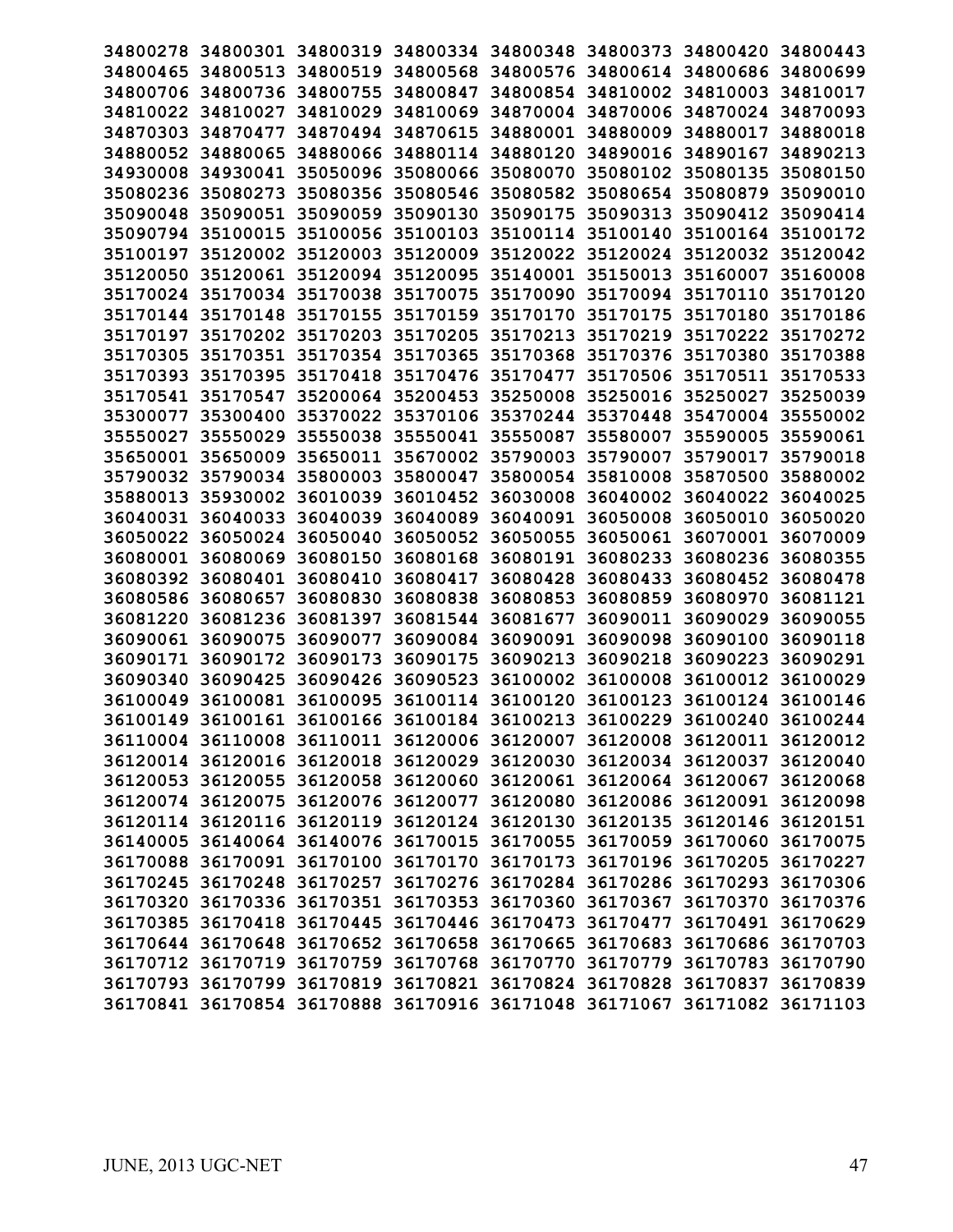| 36171137          |                   |                   |                                              |          | 36171160 36171201 36171258 36171287 36171289 36171320                   |          | 36171322 |
|-------------------|-------------------|-------------------|----------------------------------------------|----------|-------------------------------------------------------------------------|----------|----------|
| 36171343          |                   |                   | 36171348 36171353 36171404 36171419          |          | 36171434 36171442                                                       |          | 36171468 |
|                   | 36171479 36171565 |                   | 36171624 36171625 36210001                   |          | 36220004 36220005                                                       |          | 36250017 |
|                   | 36260004 36260010 |                   | 36260026 36260032 36260036                   |          | 36260054 36260058                                                       |          | 36260063 |
| 36260080          | 36260094          | 36260111 36260115 |                                              | 36260118 | 36260121                                                                | 36260124 | 36260162 |
| 36260195          | 36260212          | 36260221 36260232 |                                              | 36260246 | 36260253                                                                | 36260258 | 36260259 |
| 36260261          | 36260281          | 36260284          | 36260295                                     | 36260297 | 36260318                                                                | 36260329 | 36260346 |
| 36260359          | 36260375          | 36260451          | 36260474                                     | 36260476 | 36260504                                                                | 36260528 | 36260542 |
| 36260549          | 36260562          | 36260648          | 36260657                                     | 36260664 | 36260667                                                                | 36260668 | 36260673 |
| 36260686          | 36260689          | 36260690          | 36260710                                     | 36260727 | 36260736                                                                | 36260755 | 36260807 |
| 36260816          | 36260835          | 36260864          | 36260865                                     | 36260868 | 36260913                                                                | 36260914 | 36260950 |
| 36260971          | 36260973          | 36260997          | 36270019                                     | 36290014 | 36300024                                                                | 36300030 | 36300038 |
| 36300053          | 36300092          | 36300149          | 36300202 36300216                            |          | 36300270                                                                | 36300335 | 36300435 |
| 36300497          | 36300526          | 36300537          | 36300569 36300662                            |          | 36300767                                                                | 36300844 | 36300868 |
| 36300903          | 36300982          |                   | 36390004 36390010 36470038                   |          | 36470059                                                                | 36470148 | 36550015 |
| 36550030 36550083 |                   | 36550098          | 36550107                                     | 36550121 | 36550125                                                                | 36550159 | 36580015 |
| 36580107          | 36580112          | 36580205          | 36590012                                     | 36590026 | 36590047                                                                | 36590056 | 36590135 |
| 36590141          | 36590176          | 36590177          | 36590242                                     | 36590284 | 36590359                                                                | 36630090 | 36630141 |
| 36630160          | 36630183          | 36670006          | 36680001                                     | 36680003 | 36680016                                                                | 36740007 | 36790012 |
|                   |                   |                   |                                              |          |                                                                         |          |          |
| 36800062          | 36800087          | 36800095          | 36800110                                     | 36810008 | 36870426                                                                | 36870643 | 36870884 |
| 36871094          | 36872631          | 36880001          | 36880010                                     | 36880015 | 36880016                                                                | 36880030 | 36880035 |
| 36880059          | 36880071          | 36880077          | 36880106                                     | 36930012 | 36930024 37010085                                                       |          | 37040011 |
| 37040018          | 37050005          | 37050030          | 37050052                                     | 37080021 | 37080062                                                                | 37080123 | 37080384 |
| 37080501          | 37080506          | 37080936          | 37081279                                     | 37081451 | 37090010                                                                | 37090025 | 37090052 |
|                   | 37090085 37090090 |                   | 37090121 37090199 37090203                   |          | 37090205                                                                | 37090229 | 37090280 |
|                   | 37090313 37090511 |                   | 37090521 37100001 37100009                   |          | 37100019 37100042                                                       |          | 37100099 |
|                   |                   |                   | 37120003 37120004 37120006 37120008 37120009 |          | 37120013 37120014 37120021                                              |          |          |
| 37120031          | 37120032          | 37120034 37120043 |                                              | 37120047 | 37120049                                                                | 37120051 | 37120061 |
| 37120069          | 37120080          | 37170022          | 37170053                                     | 37170070 | 37170116                                                                | 37170124 | 37170162 |
| 37170219          | 37170338          | 37170395          | 37170399                                     | 37170486 | 37170527                                                                | 37170557 | 37170583 |
| 37170598          | 37170691          | 37170703          | 37260005                                     | 37260037 | 37260045 37260078                                                       |          | 37260097 |
| 37260103          | 37260105          |                   | 37260112 37260113                            | 37260125 | 37260144 37260168                                                       |          | 37260171 |
| 37260177          | 37260211          |                   | 37260229 37260251 37260260                   |          | 37260264 37260268                                                       |          | 37260284 |
| 37260285          |                   |                   |                                              |          | 37260314 37260353 37260376 37260379 37260402 37260405                   |          | 37260407 |
|                   |                   |                   |                                              |          | 37260417 37260433 37260500 37260529 37260589 37260591 37260596 37260598 |          |          |
|                   |                   |                   |                                              |          | 37260609 37260622 37260649 37260685 37260706 37260722 37260777 37260783 |          |          |
|                   |                   |                   |                                              |          | 37260791 37260867 37260871 37260880 37260905 37260906 37260912 37260924 |          |          |
|                   |                   |                   |                                              |          | 37260936 37261004 37261022 37270002 37300011 37300066 37300067 37300118 |          |          |
|                   |                   |                   |                                              |          | 37300132 37300139 37300210 37300217 37300220 37300316 37300370 37300546 |          |          |
|                   |                   |                   |                                              |          | 37390006 37390007 37550027 37580004 37740001 37870206 37871484 37920001 |          |          |
|                   |                   |                   |                                              |          | 38040004 38050013 38080002 38080040 38080043 38080120 38080147 38080257 |          |          |
|                   |                   |                   |                                              |          | 38080267 38080308 38080344 38080724 38090001 38090007 38090010 38090018 |          |          |
|                   |                   |                   |                                              |          | 38090031 38090043 38090064 38090088 38100002 38100011 38100015 38100016 |          |          |
|                   |                   |                   |                                              |          | 38100023 38100037 38100049 38100051 38100080 38100099 38100111 38100129 |          |          |
|                   |                   |                   |                                              |          | 38100158 38100174 38170049 38170071 38170086 38170114 38170132 38170209 |          |          |
|                   |                   |                   |                                              |          |                                                                         |          |          |
|                   |                   |                   |                                              |          | 38170211 38170247 38170250 38170254 38210017 38210036 38210043 38210060 |          |          |
|                   |                   |                   |                                              |          | 38210062 38210121 38210122 38210130 38210140 38210145 38210146 38210163 |          |          |
|                   |                   |                   |                                              |          | 38210198 38210228 38220002 38220003 38220004 38220005 38220012 38220018 |          |          |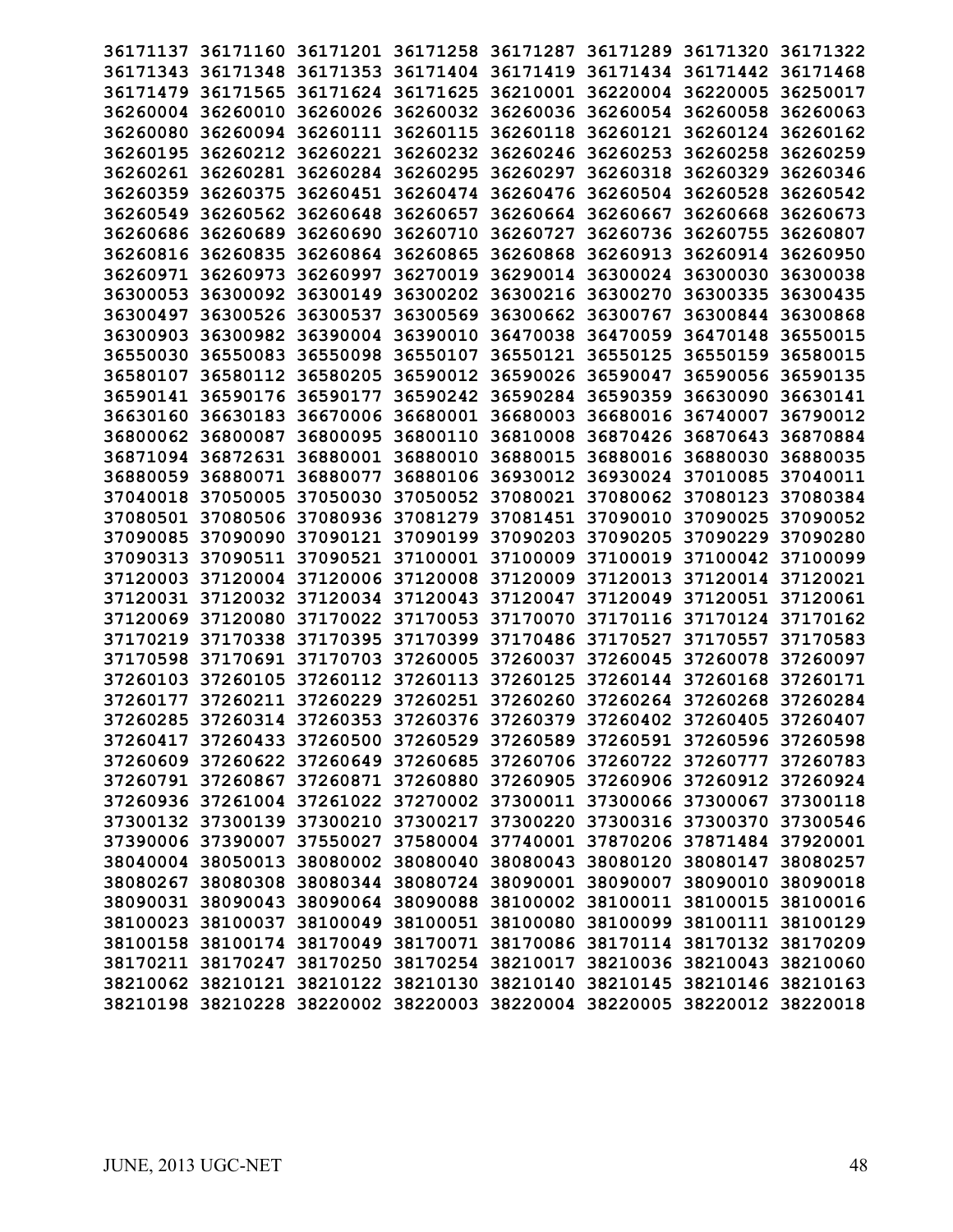| 38220023 |          | 38220034 38220041 | 38220053                                                                |          | 38290002 38300057 | 38300125 | 38300161 |
|----------|----------|-------------------|-------------------------------------------------------------------------|----------|-------------------|----------|----------|
| 38550013 | 38630037 | 38810002          | 38810008                                                                | 38880001 | 38880003          | 38880007 | 38880011 |
| 38880012 | 38880018 | 38880021          | 38880037                                                                | 38890003 | 38930005          | 38930012 | 39010029 |
| 39020001 | 39020105 | 39020148          | 39030008                                                                | 39030015 | 39030032          | 39040001 | 39040006 |
| 39040015 | 39040018 | 39040023          | 39050007                                                                | 39050008 | 39050029          | 39050038 | 39050079 |
|          | 39060048 | 39070002          | 39070012                                                                | 39070048 | 39070064          |          | 39070067 |
| 39050087 |          |                   |                                                                         |          |                   | 39070066 |          |
| 39080018 | 39080070 | 39080084          | 39080100                                                                | 39090050 | 39090073          | 39090084 | 39090095 |
| 39090099 | 39090101 | 39090129          | 39090146                                                                | 39090150 | 39090185          | 39090186 | 39100001 |
| 39100002 | 39100012 | 39100014          | 39100016                                                                | 39100030 | 39100034          | 39100036 | 39100038 |
| 39100039 | 39100042 | 39100045          | 39100057                                                                | 39100062 | 39100065          | 39110004 | 39120001 |
| 39120003 | 39120004 | 39120009          | 39120011                                                                | 39120020 | 39120022          | 39120037 | 39120042 |
| 39120045 | 39120046 | 39150016          | 39150023                                                                | 39170006 | 39170007          | 39170013 | 39170024 |
| 39170027 | 39170036 | 39170037          | 39170038                                                                | 39170052 | 39170069          | 39170072 | 39170075 |
| 39300021 | 39300027 | 39300031          | 39300037                                                                | 39300046 | 39300062          | 39300127 | 39300130 |
| 39300157 | 39310001 | 39310025          | 39320001                                                                | 39350004 | 39350005          | 39460014 | 39470016 |
| 39470024 | 39580023 | 39590045          | 39630002                                                                | 39630009 | 39630010          | 39650001 | 39710001 |
| 39740004 | 39740005 | 39790007          | 39790008                                                                | 39800008 | 39800012          | 39800018 | 39800061 |
| 39800083 | 39800105 | 40010021          | 40020153                                                                | 40030016 | 40050011          | 40050078 | 40050113 |
| 40050134 | 40050149 | 40060013          | 40060018                                                                | 40060025 | 40060040          | 40060047 | 40060056 |
| 40060067 | 40060078 | 40060080          | 40060081                                                                | 40060112 | 40060126          | 40060138 | 40060162 |
| 40060168 | 40060225 | 40060232          | 40060243                                                                | 40060244 | 40060250          | 40060294 | 40060326 |
| 40060391 | 40060416 | 40060419          | 40060420                                                                | 40060439 | 40060474          | 40060495 | 40060503 |
| 40060517 | 40080010 | 40080014          | 40080027                                                                | 40080289 | 40080303          | 40080417 | 40090036 |
| 40090060 | 40090063 | 40090180          | 40090215                                                                | 40100029 | 40120006          | 40120024 | 40120050 |
| 40120060 | 40120065 | 40120078          | 40120096                                                                | 40120106 | 40140032          | 40140033 | 40150003 |
| 40150004 | 40160038 | 40170024          | 40170038                                                                | 40170069 | 40170107          | 40170109 | 40170116 |
| 40170134 | 40170139 | 40170141          | 40170190                                                                | 40170229 | 40170234          | 40170241 | 40170253 |
| 40170261 | 40170268 | 40170271          | 40170301                                                                | 40170303 | 40170310          | 40170340 | 40170379 |
| 40170385 | 40170391 | 40170405          | 40200002                                                                | 40200010 | 40200011          | 40200012 | 40200022 |
| 40200025 | 40200064 | 40200065          | 40200072                                                                | 40200184 | 40200193          | 40200210 | 40200214 |
| 40200273 | 40200302 | 40200367          | 40200387                                                                | 40200416 | 40200427          | 40200437 | 40200448 |
| 40200449 | 40200476 | 40200478          | 40200494                                                                | 40200539 | 40200544          | 40200563 | 40200576 |
| 40200586 | 40200587 | 40200658          | 40200779                                                                | 40250005 | 40250080          | 40250228 | 40250311 |
| 40250584 | 40300196 | 40550001          | 40580010                                                                | 40580043 | 40580058          | 40580067 | 40580071 |
|          |          |                   | 40740001 40790026 40790037 40790051 40790082 40790087 40790119 40800003 |          |                   |          |          |
|          |          |                   | 40800004 40800006 40800013 40800030 40800062 40800070 40800077 40800097 |          |                   |          |          |
|          |          |                   | 40800105 40800131 40800133 40800139 40800149 40800169 40800199 40800202 |          |                   |          |          |
|          |          |                   | 40800212 40800214 40800263 40800278 40800322 40800333 40800409 40800411 |          |                   |          |          |
|          |          |                   | 40800415 40800424 40800524 40800525 40800541 40800549 40800621 40800630 |          |                   |          |          |
|          |          |                   | 40800637 40800639 40880001 40890025 40910004 40930021 41010022 41010035 |          |                   |          |          |
|          |          |                   | 41010072 41010179 41010583 41010592 41020146 41030006 41030018 41030019 |          |                   |          |          |
|          |          |                   | 41030033 41030035 41040008 41040048 41040060 41040093 41040106 41040122 |          |                   |          |          |
|          |          |                   | 41040128 41040133 41040135 41040168 41040174 41040205 41040211 41040230 |          |                   |          |          |
|          |          |                   | 41040240 41050004 41050007 41050016 41050018 41050025 41050051 41050052 |          |                   |          |          |
|          |          |                   | 41050068 41050071 41050073 41050075 41050078 41050104 41060161 41060179 |          |                   |          |          |
|          |          |                   | 41070001 41070002 41080048 41080090 41080142 41080152 41080188 41080240 |          |                   |          |          |
|          |          |                   | 41080357 41080377 41080431 41080457 41080461 41080486 41080719 41080741 |          |                   |          |          |
|          |          |                   | 41080856 41080868 41080869 41080913 41080944 41081040 41081067 41081211 |          |                   |          |          |
|          |          |                   |                                                                         |          |                   |          |          |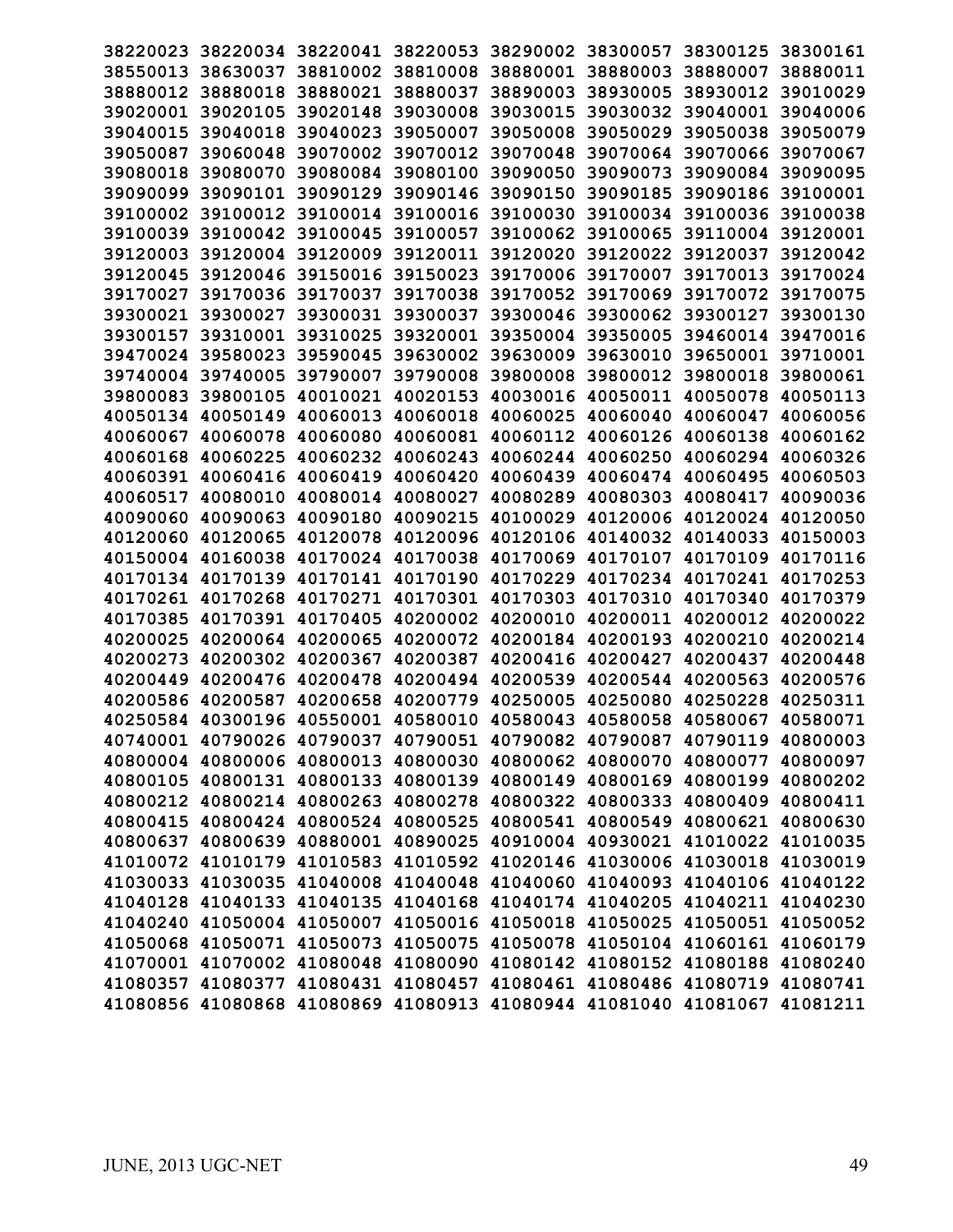|          |                            | 41081282 41081305 41081383 41081416 41081421 41081498 41081539 41081573 |                                              |                                              |                   |          |
|----------|----------------------------|-------------------------------------------------------------------------|----------------------------------------------|----------------------------------------------|-------------------|----------|
|          |                            | 41081677 41081714 41081755 41081839 41081842 41081899 41081998 41090008 |                                              |                                              |                   |          |
|          |                            | 41090016 41090059 41090064 41090074 41090080 41090096 41090114 41090128 |                                              |                                              |                   |          |
|          |                            | 41090133 41090138 41090140 41090150 41090212 41090223 41090305 41090311 |                                              |                                              |                   |          |
|          | 41090315 41090330 41090345 |                                                                         |                                              | 41090374 41090377 41090394 41090395          |                   | 41090399 |
|          | 41090428 41090515          | 41090546                                                                |                                              | 41100003 41100006 41100010                   | 41100013          | 41100027 |
| 41100033 | 41100037                   | 41100044                                                                |                                              | 41100048 41100052 41100061                   | 41100068          | 41100079 |
|          | 41100083 41100087          | 41100090                                                                |                                              | 41100095 41100099 41100106 41100117 41100124 |                   |          |
|          |                            | 41100125 41100129 41100133 41100141 41100142 41100148 41100149 41100153 |                                              |                                              |                   |          |
|          |                            | 41100162 41100165 41100167 41100172 41100180 41100188 41100189 41100202 |                                              |                                              |                   |          |
|          | 41100217 41100252 41100260 |                                                                         | 41100261 41100262 41100269 41100280          |                                              |                   | 41100291 |
|          | 41110008 41110009 41110010 |                                                                         | 41120011 41120012 41120015                   |                                              | 41120020          | 41120027 |
| 41120028 |                            | 41120029 41120034 41120036 41120039 41120058                            |                                              |                                              | 41120065          | 41120066 |
|          |                            | 41120067 41120079 41140016 41150014 41150015 41150021                   |                                              |                                              | 41150023          | 41150027 |
|          |                            | 41150029 41150030 41150031 41150033 41150035 41150037 41150052 41150059 |                                              |                                              |                   |          |
|          | 41150066 41150083 41150085 |                                                                         | 41150088 41150090 41150095 41150097 41150103 |                                              |                   |          |
|          |                            | 41150104 41150110 41150111 41150112 41150114 41150117                   |                                              |                                              | 41150118 41170006 |          |
|          | 41170018 41170019          | 41170028                                                                |                                              | 41170036 41170041 41170043                   | 41170045          | 41170057 |
| 41170079 |                            | 41170086 41170101 41170106 41170127 41170129                            |                                              |                                              | 41170132 41170138 |          |
|          |                            | 41170162 41170165 41170168 41170171 41170178 41170188 41170206 41170219 |                                              |                                              |                   |          |
|          |                            | 41170240 41170244 41170264 41170268 41170273 41170290 41170292 41170305 |                                              |                                              |                   |          |
|          |                            | 41170310 41170315 41170327 41170360 41170367 41170368 41170396 41170426 |                                              |                                              |                   |          |
|          |                            | 41170441 41170447 41170491 41170506 41170526 41170530 41170544 41170547 |                                              |                                              |                   |          |
|          |                            | 41170548 41170561 41170566 41170602 41170616 41170687                   |                                              |                                              | 41170701 41170702 |          |
|          |                            | 41170710 41170713 41170764 41170781 41170787 41170798 41170812 41170813 |                                              |                                              |                   |          |
|          |                            | 41170841 41170847 41170883 41170887 41170890 41170897 41170900 41170916 |                                              |                                              |                   |          |
|          |                            | 41170919 41170945 41170959 41170963 41170977 41170982 41170993 41170999 |                                              |                                              |                   |          |
|          |                            | 41171010 41171053 41171061 41171067 41171068 41171076 41171097 41171098 |                                              |                                              |                   |          |
|          |                            | 41171103 41171109 41171131 41171171 41171172 41171194 41171213 41171217 |                                              |                                              |                   |          |
|          |                            | 41171221 41171231 41171234 41171236 41171248 41171263                   |                                              |                                              | 41171272 41171276 |          |
|          |                            | 41171292 41171296 41171336 41171346 41171348 41171355 41171372 41171378 |                                              |                                              |                   |          |
|          |                            | 41171393 41171396 41171402 41171406 41171411 41171417 41171418 41171419 |                                              |                                              |                   |          |
|          |                            | 41200007 41200146 41200222 41200307 41200380 41200397 41200428 41250047 |                                              |                                              |                   |          |
|          |                            | 41300020 41300046 41300078 41300088 41300089 41300169 41300170 41300185 |                                              |                                              |                   |          |
|          |                            | 41300196 41300207 41300276 41300330 41300404 41300428 41300564 41310001 |                                              |                                              |                   |          |
|          |                            | 41310010 41380043 41460003 41470035 41470049 41470068 41470091 41470093 |                                              |                                              |                   |          |
|          |                            | 41470094 41470097 41470098 41470118 41470150 41470160 41550017 41550034 |                                              |                                              |                   |          |
|          |                            | 41550040 41550042 41550051 41550056 41550057 41550074 41550082 41550091 |                                              |                                              |                   |          |
|          |                            | 41550126 41550137 41550142 41550183 41550189 41580006 41580007 41580011 |                                              |                                              |                   |          |
|          |                            | 41580032 41580033 41580044 41580099 41580153 41580171 41580222 41590009 |                                              |                                              |                   |          |
|          |                            | 41590111 41590134 41590166 41590178 41590250 41590342 41590420 41630005 |                                              |                                              |                   |          |
|          |                            | 41630049 41630106 41650020 41650022 41670002 41680003 41680004 41680008 |                                              |                                              |                   |          |
|          |                            | 41730001 41730026 41740010 41740020 41740022 41740025 41790025 41790045 |                                              |                                              |                   |          |
|          |                            | 41800008 41800028 41800036 41800056 41800060 41800085 41800102 41800141 |                                              |                                              |                   |          |
|          |                            | 41800217 41800219 41810001 41810007 41810049 41810051 41810053 41820006 |                                              |                                              |                   |          |
|          |                            | 41820007 41820008 41830001 41830004 41830005 41830006 41830008 41830023 |                                              |                                              |                   |          |
|          |                            | 41870009 41870066 41870474 41871064 41880003 41880013 41880023 41880027 |                                              |                                              |                   |          |
|          |                            | 41880033 41880056 41880062 41880073 41880080 41880084 41890004 41900003 |                                              |                                              |                   |          |
|          |                            |                                                                         |                                              |                                              |                   |          |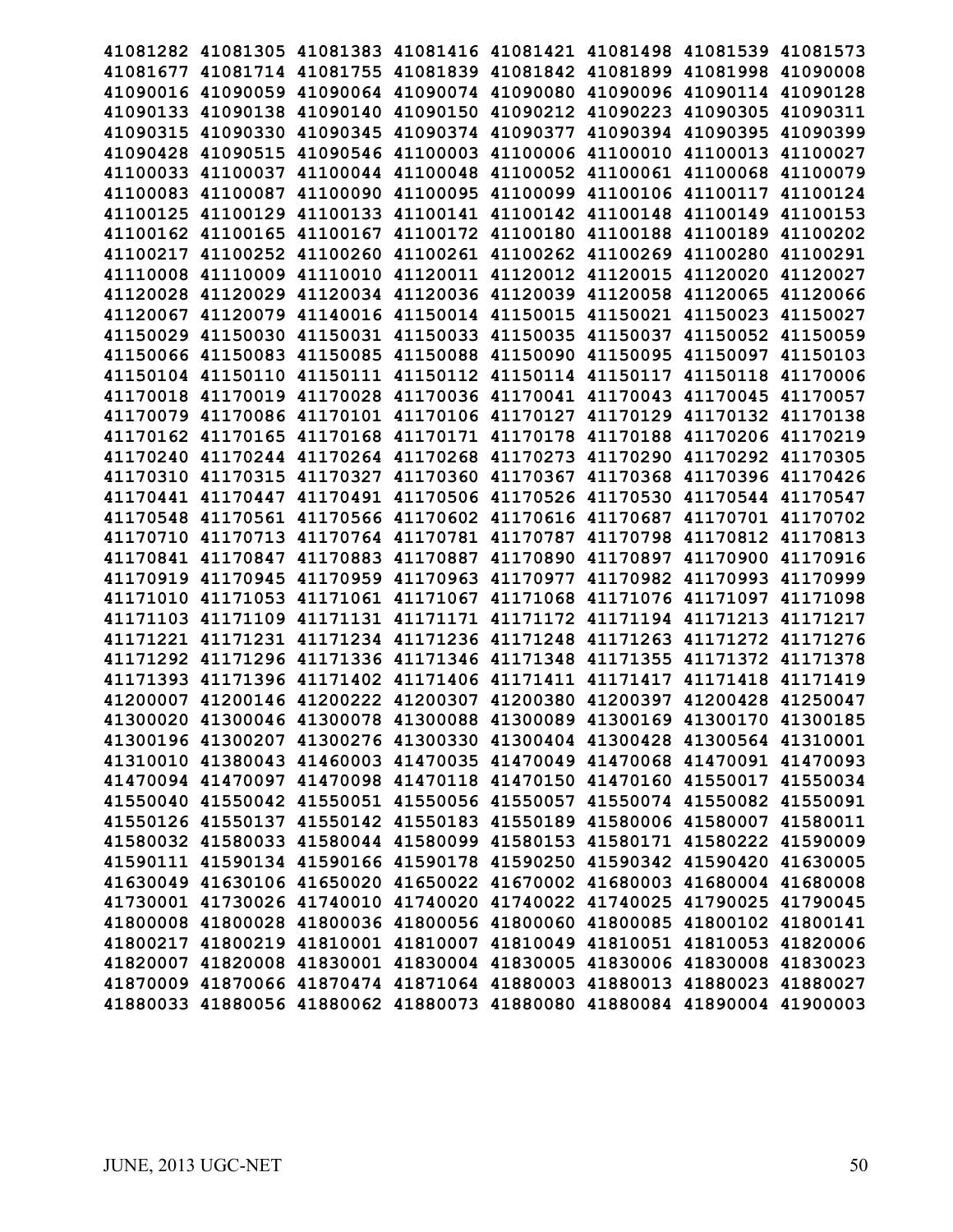|                   |                   |                                              |                            |                                     |          | 42020032 42030001 42060009 42080013 42080046 42080082 42080136 42080310 |          |
|-------------------|-------------------|----------------------------------------------|----------------------------|-------------------------------------|----------|-------------------------------------------------------------------------|----------|
|                   |                   |                                              |                            |                                     |          | 42090011 42090020 42090061 42090071 42090078 42090107 42090109 42100022 |          |
|                   |                   |                                              |                            |                                     |          | 42120002 42120012 42170053 42170067 42170085 42170193 42170232 42170248 |          |
|                   |                   |                                              |                            |                                     |          | 42170252 42170274 42170286 42170310 42170335 42170473 42170504 42170507 |          |
|                   | 42170571 42170577 |                                              |                            |                                     |          | 42170606 42170614 42200032 42270010 42270015 42270020                   |          |
|                   | 42270029 42270060 |                                              |                            |                                     |          | 42270064 42270066 42270073 42270084 42270086 42270090                   |          |
| 42270095          | 42270102          | 42270103                                     | 42270104                   | 42270113                            |          | 42270116 42270118                                                       | 42270152 |
|                   | 42270162 42270187 | 42270200                                     | 42270206 42270209          |                                     |          | 42270231 42270233 42270242                                              |          |
|                   |                   |                                              |                            |                                     |          | 42270244 42270266 42270267 42270270 42270275 42270318 42270354 42300009 |          |
|                   |                   | 42300032 42300074 42300290 42550001 42550020 |                            |                                     |          | 42550031 42550053 42590021                                              |          |
|                   | 42590040 42600001 | 42630007                                     |                            | 42670011 42790004 42870245          |          | 42870254 42870587                                                       |          |
|                   | 42870645 42880005 | 42880008                                     |                            | 42880023 42880056 42880061          |          | 42880077                                                                | 42880084 |
|                   | 42880101 42880119 |                                              |                            | 42880144 42880150 42880198 42880223 |          | 42880231 42880232                                                       |          |
|                   |                   | 42880277 42930004 43030020                   |                            | 43040021 43040065 43050059          |          | 43050078 43050107                                                       |          |
|                   |                   |                                              |                            |                                     |          | 43060004 43060022 43060028 43060037 43060042 43060062 43060063 43060075 |          |
|                   |                   |                                              |                            |                                     |          | 43060102 43060146 43060202 43060232 43060351 43060396 43060438 43070006 |          |
| 43080108 43080428 |                   | 43080531                                     | 43080702 43090002          |                                     | 43090019 | 43090033 43090132                                                       |          |
|                   | 43090151 43090202 | 43090329                                     | 43090334                   | 43090344 43090388                   |          | 43090512 43090523                                                       |          |
| 43090552 43090610 |                   | 43090730                                     | 43090798                   | 43100031                            | 43100033 | 43100108                                                                | 43100117 |
|                   | 43100124 43100126 |                                              | 43100162 43100165 43100245 |                                     | 43100297 | 43100302 43100305                                                       |          |
|                   |                   | 43100306 43100307 43100362 43100381 43100385 |                            |                                     |          | 43100426 43100436 43120029                                              |          |
| 43120038 43120048 |                   |                                              |                            |                                     |          | 43120056 43120068 43120090 43120097 43120118 43120156                   |          |
|                   | 43120174 43140007 |                                              |                            | 43160022 43160036 43160038 43160070 |          | 43160081 43170053                                                       |          |
|                   | 43170068 43170081 |                                              |                            | 43170087 43170096 43170102 43170125 |          | 43170146 43170208                                                       |          |
|                   | 43170222 43170223 | 43170235                                     |                            | 43170315 43170317                   | 43170367 | 43170401 43170415                                                       |          |
|                   |                   |                                              |                            |                                     |          | 43170434 43170463 43200017 43200042 43200048 43200077 43200096 43200113 |          |
|                   |                   |                                              |                            |                                     |          | 43200147 43200174 43200182 43250005 43250025 43250037 43300012 43300060 |          |
|                   | 43300139 43300159 | 43300169                                     |                            | 43300205 43300227 43300240          |          | 43300500 43300576                                                       |          |
| 43310010 43380421 |                   |                                              | 43380462 43470093 43470111 |                                     | 43470120 | 43470220 43550001                                                       |          |
| 43550008          | 43550010          | 43550019                                     | 43550055                   | 43580078                            | 43580080 | 43580101 43580110                                                       |          |
| 43580113 43580138 |                   | 43580226                                     | 43590018                   | 43590022 43590039                   |          | 43590115 43590116                                                       |          |
| 43590153 43590395 |                   |                                              |                            |                                     |          | 43590444 43600008 43600012 43600016 43600024 43600034                   |          |
|                   |                   |                                              |                            |                                     |          | 43600035 43630011 43650002 43650003 43650009 43650011 43650020 43670002 |          |
|                   |                   |                                              |                            |                                     |          | 43670006 43670007 43670011 43680006 43740003 43740007 43790006 43800033 |          |
|                   |                   |                                              |                            |                                     |          | 43800075 43800110 43800113 43800148 43800151 43800154 43800156 43800218 |          |
|                   |                   |                                              |                            |                                     |          | 43810009 43830008 43830023 43880005 43880010 43880011 43880022 43880026 |          |
|                   |                   |                                              |                            |                                     |          | 43880036 43880043 43880050 43880063 43880066 43880067 43880069 43890016 |          |
|                   |                   |                                              |                            |                                     |          | 43890027 44010022 44010040 44010050 44010111 44010121 44020283 44030031 |          |
|                   |                   |                                              |                            |                                     |          | 44030041 44030047 44030055 44030065 44030067 44030118 44030178 44030235 |          |
|                   |                   |                                              |                            |                                     |          | 44030270 44030280 44050010 44050026 44050034 44050035 44050052 44050068 |          |
|                   |                   |                                              |                            |                                     |          | 44050070 44050083 44060104 44060243 44060267 44060373 44060445 44060457 |          |
|                   |                   |                                              |                            |                                     |          | 44060475 44070007 44070017 44080019 44080043 44080049 44080075 44080089 |          |
|                   |                   |                                              |                            |                                     |          | 44080101 44090001 44090005 44090036 44090137 44090191 44090306 44090314 |          |
|                   |                   |                                              |                            |                                     |          | 44100002 44100021 44120001 44160001 44170001 44170004 44170013 44170032 |          |
|                   |                   |                                              |                            |                                     |          | 44170039 44170045 44170050 44170067 44190044 44190045 44190053 44190054 |          |
|                   |                   |                                              |                            |                                     |          | 44190158 44190207 44190220 44190261 44190262 44190269 44190316 44190322 |          |
|                   |                   |                                              |                            |                                     |          | 44190354 44190418 44190442 44190496 44190497 44190510 44190576 44190746 |          |
|                   |                   |                                              |                            |                                     |          | 44200006 44200007 44200024 44200026 44200029 44250007 44250016 44250037 |          |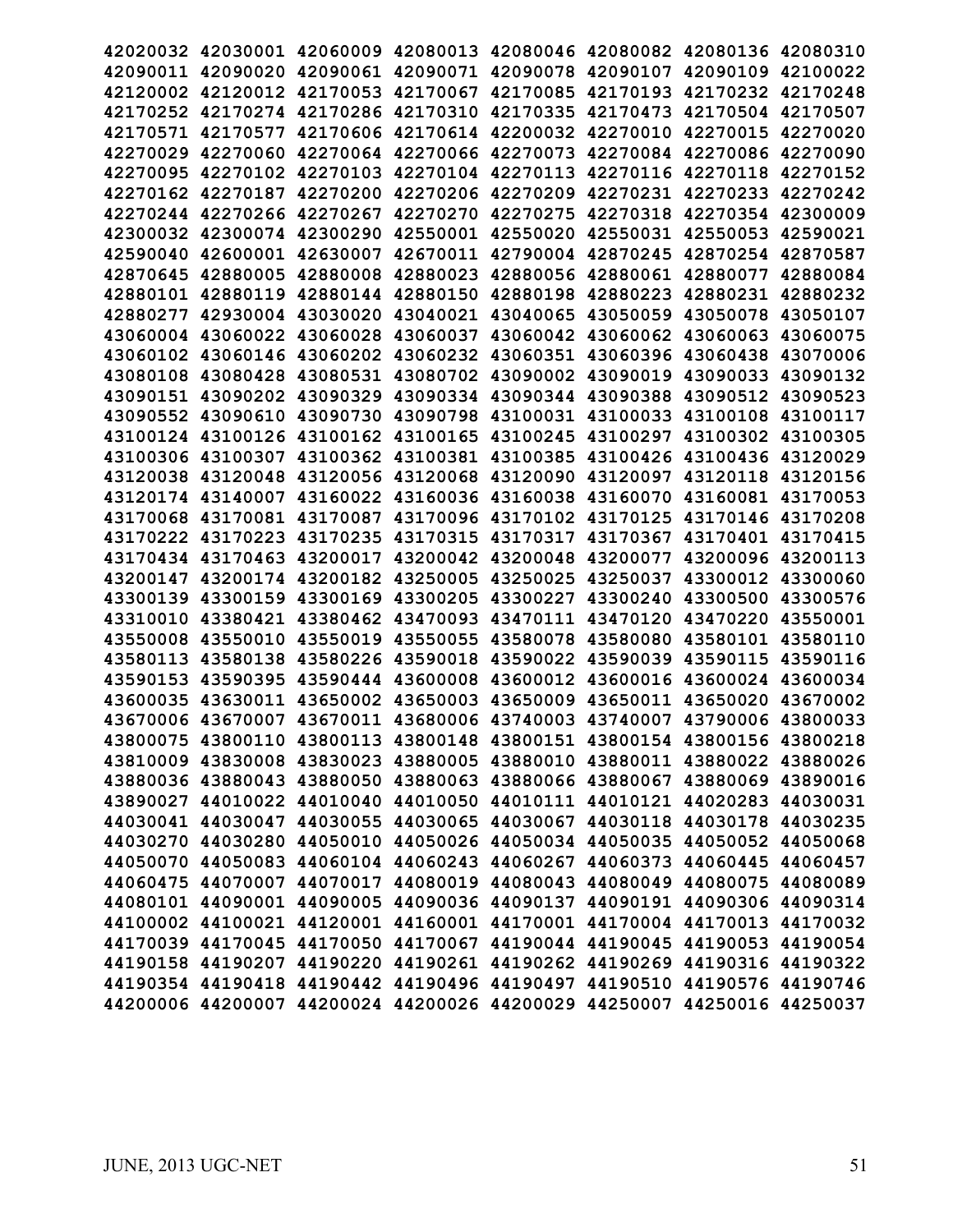| 44250062 |                                                                         | 44250073 44250086 44250225 44250337 44250339 44290030 |          |                                              |          |                   | 44290036 |
|----------|-------------------------------------------------------------------------|-------------------------------------------------------|----------|----------------------------------------------|----------|-------------------|----------|
| 44300002 | 44300012                                                                | 44300015                                              | 44300016 | 44300029                                     |          | 44300036 44300037 | 44300042 |
|          | 44300060 44300072                                                       | 44300124                                              | 44300140 | 44300152 44300171                            |          | 44300179          | 44300235 |
| 44300324 | 44300341                                                                | 44300774                                              | 44310004 | 44470006                                     | 44470057 | 44580006          | 44580020 |
| 44580023 | 44590007                                                                | 44590013                                              | 44590035 | 44590037                                     | 44590066 | 44590074          | 44590133 |
| 44660001 | 44800003                                                                | 44800022                                              | 44800027 | 44800028                                     | 44800031 | 44800036          | 44800046 |
| 44800055 | 44800107                                                                | 44800125                                              | 44800133 | 44800153                                     | 44800239 | 44800249          | 44800288 |
| 44800301 | 44800306                                                                | 44800333                                              | 44800362 | 44800399                                     | 44800405 | 44800425          | 44800436 |
| 44800437 | 44800445                                                                | 44800493                                              | 44800560 | 44800612 44800639                            |          | 44800646          | 44800702 |
| 44800717 | 44800764                                                                | 44800871                                              | 44800894 | 44800960                                     | 44801021 | 44801033          | 44870082 |
| 44870154 | 45010115                                                                | 45020107                                              | 45030015 | 45030016                                     | 45030070 | 45050022          | 45050023 |
| 45050039 | 45050052                                                                | 45050075                                              | 45060028 | 45070006                                     | 45070019 | 45070022          | 45070023 |
| 45080023 | 45080039                                                                | 45080045                                              | 45080077 | 45090015                                     | 45090018 | 45090029          | 45090040 |
| 45090072 | 45090094                                                                | 45090097                                              | 45090113 | 45090117                                     | 45090133 | 45090143          | 45090155 |
|          | 45090182 45100002                                                       | 45100036                                              | 45100037 | 45100062 45100069                            |          | 45100107          | 45120001 |
|          | 45120006 45120010                                                       | 45120013                                              | 45120014 | 45120018                                     | 45120021 | 45120022          | 45120023 |
| 45170002 | 45170049                                                                | 45170061                                              | 45200001 | 45300001                                     | 45300044 | 45300045          | 45300048 |
| 45300086 | 45300089                                                                | 45300104                                              | 45300106 | 45300109                                     | 45300145 | 45300163          | 45300175 |
| 45310006 | 45310026                                                                | 45460002                                              | 45550003 | 45590008                                     | 45590026 | 45590043          | 45590063 |
| 45590065 | 45630013                                                                | 45630014                                              | 45710006 | 45710010                                     | 45710016 | 45710019          | 45710026 |
| 45790003 | 45800030                                                                | 45800041                                              | 45800049 | 45800050 45800055                            |          | 45800077          | 45800080 |
|          | 45800086 45800122                                                       | 45890003                                              | 45890036 | 45930005                                     | 45930007 | 45930018          | 46010003 |
| 46010004 | 46010021                                                                | 46010028                                              | 46010045 | 46010048                                     | 46010130 | 46010180          | 46010224 |
| 46010446 | 46010729                                                                | 46010732                                              | 46010830 | 46020205                                     | 46030004 | 46030014          | 46030025 |
| 46030028 | 46030031                                                                | 46040001                                              | 46040014 | 46040017                                     | 46040025 | 46040026          | 46040038 |
| 46040061 | 46040062                                                                | 46050002                                              | 46050003 | 46050004                                     | 46050005 | 46050007          | 46050008 |
| 46050010 | 46050015                                                                | 46050016                                              | 46050018 | 46050030                                     | 46050036 | 46050048          | 46050051 |
| 46050060 | 46050064                                                                | 46050076                                              | 46050083 | 46050085                                     | 46050110 | 46050122          | 46050181 |
| 46060214 | 46070005                                                                | 46070012                                              | 46070013 | 46070031                                     | 46070036 | 46080001          | 46080003 |
| 46080004 | 46080012                                                                | 46080026                                              | 46080050 | 46080067                                     | 46080071 | 46080090          | 46080131 |
| 46080133 | 46080140                                                                | 46080154                                              | 46080155 | 46080173                                     | 46080282 | 46080328          | 46080334 |
| 46080387 | 46080434                                                                | 46080440                                              | 46080458 | 46080497                                     | 46080582 | 46080631          | 46080658 |
| 46080738 | 46080775                                                                | 46080922                                              | 46080946 | 46081082 46081114                            |          | 46081192          | 46081304 |
|          | 46081383 46081405 46081671 46081716 46081735 46081902 46082032 46082040 |                                                       |          |                                              |          |                   |          |
|          | 46090019 46090071 46090079 46090094 46090103 46090109 46090128 46090139 |                                                       |          |                                              |          |                   |          |
| 46090140 |                                                                         | 46090146 46090148                                     |          | 46090151 46090165 46090197                   |          | 46090233          | 46090243 |
|          | 46090267 46090272 46090280                                              |                                                       |          | 46090310 46090315 46090318                   |          | 46090324          | 46090333 |
|          | 46090350 46090354 46090365 46090368 46090375 46090389 46090417 46090420 |                                                       |          |                                              |          |                   |          |
|          | 46090476 46090480 46090507 46090518 46090522 46090571                   |                                                       |          |                                              |          | 46090596 46090600 |          |
|          | 46090619 46090634 46090638                                              |                                                       |          | 46090654 46090662 46090663                   |          | 46090673 46090676 |          |
|          | 46090703 46090735 46090739                                              |                                                       |          | 46090745 46090762 46090772 46090816 46090824 |          |                   |          |
|          | 46090866 46100004 46100008                                              |                                                       |          | 46100010 46100026 46100032                   |          | 46100036 46100044 |          |
|          | 46100064 46100080 46100106 46100126 46100140 46100141 46100145          |                                                       |          |                                              |          |                   | 46100153 |
|          | 46100182 46100217 46100263 46100270 46100278 46100287 46100315 46100327 |                                                       |          |                                              |          |                   |          |
|          | 46100366 46100368 46100457 46120001 46120007 46120011 46120014 46120017 |                                                       |          |                                              |          |                   |          |
|          | 46120020 46120023 46120031 46120040 46120046 46120056 46120059 46120069 |                                                       |          |                                              |          |                   |          |
|          | 46120073 46120076 46120077 46120083 46120097 46120110 46120124 46120127 |                                                       |          |                                              |          |                   |          |
|          | 46140030 46140076 46140162 46140206 46150005 46150012 46150014 46160005 |                                                       |          |                                              |          |                   |          |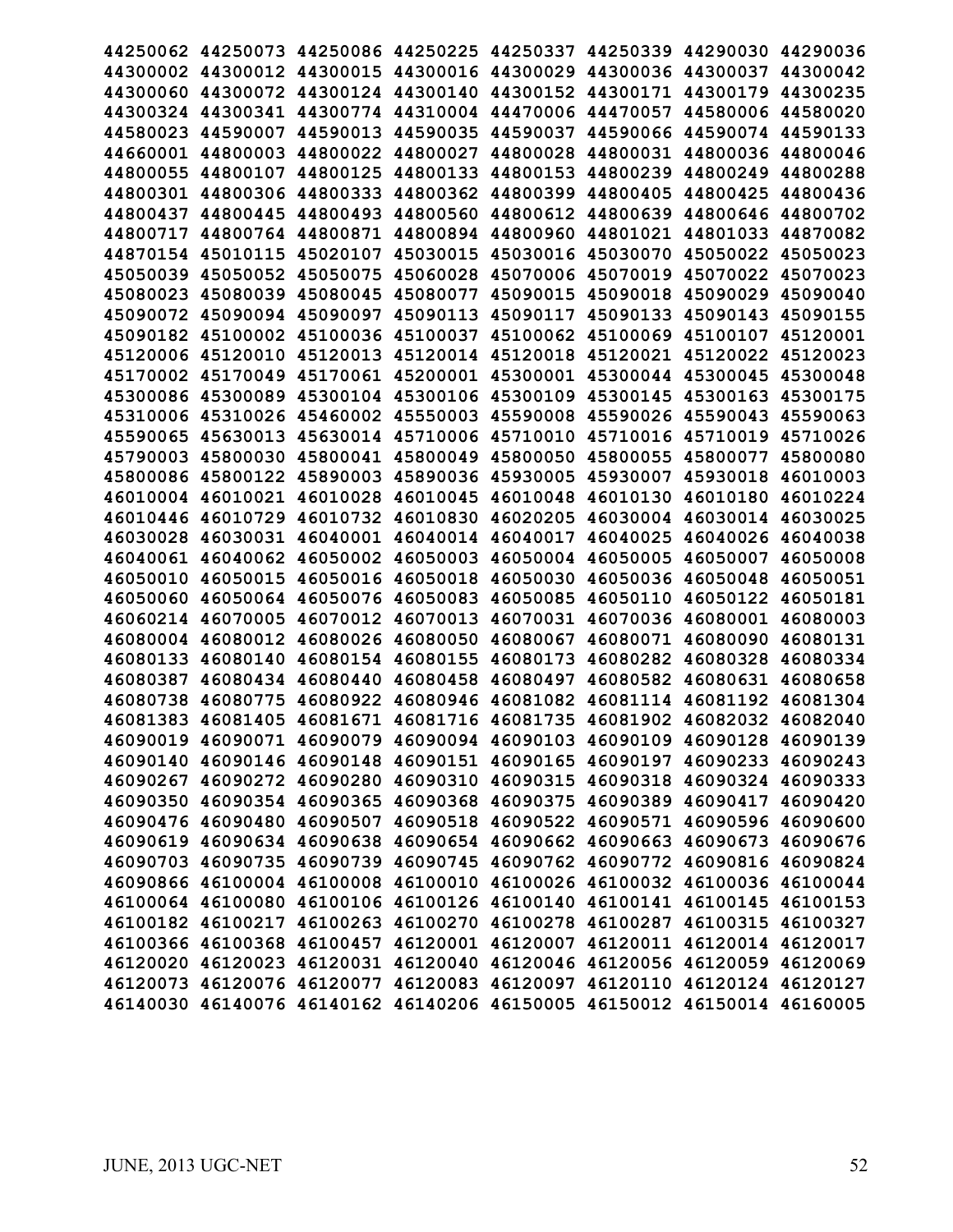|          |                   |                            |                                     |                            |          | 46160006 46160007 46160028 46170040 46170045 46170051 46170057 46170058 |          |
|----------|-------------------|----------------------------|-------------------------------------|----------------------------|----------|-------------------------------------------------------------------------|----------|
|          |                   |                            |                                     |                            |          | 46170062 46170084 46170085 46170094 46170097 46170101 46170148 46170153 |          |
|          |                   |                            |                                     |                            |          | 46170155 46170172 46170173 46170178 46170183 46170188 46170205 46170212 |          |
|          |                   |                            |                                     |                            |          | 46170228 46170245 46170249 46170257 46170270 46170271 46170294 46170295 |          |
|          |                   |                            |                                     |                            |          | 46170302 46170362 46170369 46170383 46170396 46170408 46170455 46170468 |          |
|          |                   |                            |                                     |                            |          | 46170487 46170536 46170554 46170565 46170568 46170569 46170591 46170606 |          |
| 46170608 | 46170625          | 46170639                   | 46170667                            | 46170679                   | 46170705 | 46170729 46170758                                                       |          |
|          |                   | 46170760 46170763 46170775 |                                     | 46170778 46170794 46170819 |          | 46170823 46170834                                                       |          |
|          |                   |                            |                                     |                            |          | 46170847 46170870 46170872 46170878 46170899 46170947 46170957 46171004 |          |
|          |                   |                            |                                     |                            |          | 46171006 46171037 46171042 46171045 46171050 46171053 46171062 46171067 |          |
|          |                   |                            |                                     |                            |          | 46171100 46171114 46171133 46171138 46171152 46171166 46171224 46171268 |          |
|          |                   |                            |                                     |                            |          | 46171269 46171299 46171308 46171341 46171347 46171369 46171370 46171394 |          |
|          |                   |                            |                                     |                            |          | 46171399 46171411 46171459 46171465 46171508 46171516 46171594 46171607 |          |
|          |                   |                            |                                     |                            |          | 46171626 46171627 46171637 46171643 46171760 46171780 46171787          | 46171802 |
|          |                   |                            |                                     |                            |          | 46171811 46171845 46171865 46171914 46171939 46171958 46171962 46171988 |          |
|          |                   |                            |                                     |                            |          | 46172038 46172127 46172144 46172165 46172179 46172276 46172316 46172328 |          |
|          | 46172347 46172385 |                            |                                     |                            |          | 46172386 46172401 46172435 46172441 46172448 46172475                   |          |
|          |                   |                            |                                     |                            |          | 46172513 46172519 46172579 46172583 46172617 46172630 46172662 46200010 |          |
|          | 46200021 46200088 | 46200110                   | 46200177 46200222                   |                            | 46200232 | 46200243 46200246                                                       |          |
|          |                   |                            |                                     |                            |          | 46200295 46200392 46200601 46210007 46210008 46250002 46250090          | 46270006 |
|          |                   |                            |                                     |                            |          | 46270018 46270020 46270030 46270033 46270040 46270041 46270050 46270052 |          |
|          |                   |                            |                                     |                            |          | 46270058 46270061 46270069 46270077 46270095 46270103 46270105 46270112 |          |
|          |                   |                            |                                     |                            |          | 46270117 46270119 46270125 46270130 46270131 46270133 46270134 46270145 |          |
|          |                   |                            |                                     |                            |          | 46270148 46270150 46270158 46270172 46270178 46270184 46270196 46270210 |          |
|          | 46270242 46270247 |                            | 46270272 46270273 46270275 46270279 |                            |          | 46270280 46270320                                                       |          |
|          | 46270330 46270337 |                            |                                     |                            |          | 46270364 46270376 46270378 46270385 46270391 46270406                   |          |
|          |                   |                            |                                     |                            |          | 46270416 46270427 46270492 46270498 46270511 46270513 46270547 46270555 |          |
|          |                   |                            |                                     |                            |          | 46270587 46270599 46270610 46270623 46270640 46270644 46270654 46270672 |          |
|          | 46270696 46270705 |                            |                                     |                            |          | 46270713 46270720 46270726 46270744 46270754 46270760                   |          |
| 46270769 | 46270777          | 46270786                   | 46270811 46270816                   |                            | 46270835 | 46270838                                                                | 46270881 |
|          | 46270892 46270898 | 46270900                   |                                     |                            |          | 46270909 46270910 46270922 46270939                                     | 46270940 |
|          |                   |                            |                                     |                            |          | 46270993 46270994 46270996 46271006 46271011 46271037 46271046 46271081 |          |
|          |                   |                            |                                     |                            |          | 46271102 46271111 46271192 46271207 46271215 46271236 46271245 46271247 |          |
|          |                   |                            |                                     |                            |          | 46271249 46271253 46271257 46271272 46271284 46271367 46271372 46271375 |          |
|          |                   |                            |                                     |                            |          | 46271382 46271404 46271434 46271438 46271439 46271493 46271501 46271509 |          |
|          |                   |                            |                                     |                            |          | 46271514 46271543 46271565 46271570 46271583 46271600 46271632 46271646 |          |
|          |                   |                            |                                     |                            |          | 46271654 46271706 46271730 46271746 46271791 46271821 46271823 46271847 |          |
|          |                   |                            |                                     |                            |          | 46271867 46271896 46271910 46271911 46272009 46272020 46290005 46290006 |          |
|          |                   |                            |                                     |                            |          | 46290009 46290014 46290017 46290025 46290033 46290036 46290049 46290052 |          |
|          |                   |                            |                                     |                            |          | 46290058 46290059 46290065 46290066 46290115 46290135 46300012 46300015 |          |
|          |                   |                            |                                     |                            |          | 46300020 46300035 46300069 46300070 46300116 46300121 46300123 46300157 |          |
|          |                   |                            |                                     |                            |          | 46300206 46300222 46300313 46300337 46300373 46300409 46300412 46300419 |          |
|          |                   |                            |                                     |                            |          | 46300431 46300531 46300542 46300593 46300779 46300846 46300848 46300870 |          |
|          |                   |                            |                                     |                            |          | 46301046 46301070 46301083 46301210 46301311 46310010 46310015 46310021 |          |
|          |                   |                            |                                     |                            |          | 46310024 46310028 46310046 46310074 46310087 46390003 46390004 46420009 |          |
|          |                   |                            |                                     |                            |          | 46470095 46490003 46490006 46550002 46550004 46550014 46550052 46550071 |          |
|          |                   |                            |                                     |                            |          | 46550080 46550095 46550145 46550217 46580002 46580007 46580012 46580014 |          |
|          |                   |                            |                                     |                            |          | 46580015 46580042 46580131 46580143 46580199 46580207 46580262 46590027 |          |
|          |                   |                            |                                     |                            |          |                                                                         |          |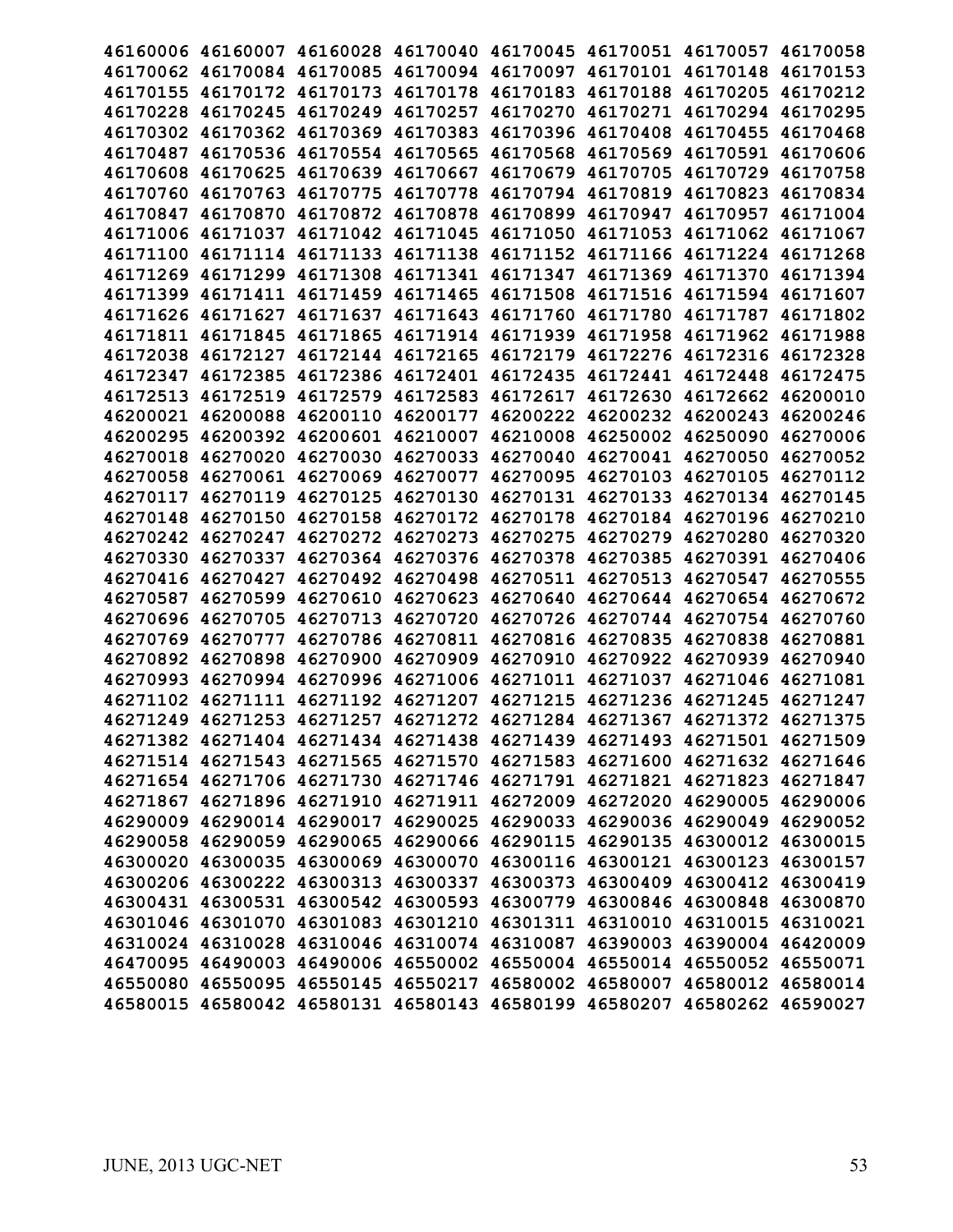|                   |                   | 46590032 46590040 46590082 46590090 46590099 46590106 46590116 46590182 |                            |          |                                                       |                   |          |
|-------------------|-------------------|-------------------------------------------------------------------------|----------------------------|----------|-------------------------------------------------------|-------------------|----------|
| 46590235          | 46590277          | 46590389                                                                | 46590479                   | 46590691 | 46590692                                              | 46590699          | 46600001 |
|                   | 46630003 46630063 | 46630149                                                                | 46630196 46650041          |          | 46650070                                              | 46700001 46710012 |          |
|                   | 46730016 46740019 | 46740039                                                                | 46790015 46790017          |          | 46790068                                              | 46800001 46800012 |          |
| 46800050 46800055 |                   | 46800068                                                                | 46800076 46820006          |          | 46820009                                              | 46820014 46820021 |          |
|                   |                   | 46820057                                                                |                            | 46870135 |                                                       |                   |          |
| 46820047          | 46820051          |                                                                         | 46820065                   |          | 46870172                                              | 46870175          | 46870536 |
| 46870573          | 46870651          | 46870857                                                                | 46870859                   | 46870897 | 46871133                                              | 46871199          | 46871272 |
| 46871516          | 46872268          | 46872329                                                                | 46872356                   | 46872541 | 46872631                                              | 46872656          | 46872718 |
|                   | 46872766 46872837 | 46873095                                                                | 46880001 46880003          |          | 46880004                                              | 46880007          | 46880012 |
|                   | 46880033 46880036 | 46880038                                                                | 46880050 46880053          |          | 46880054                                              | 46880058          | 46880067 |
|                   | 46880081 46880084 | 46880092                                                                | 46880104 46880115          |          | 46880124                                              | 46880126 46880151 |          |
| 46880155          | 46880156          | 46880162                                                                | 46880167                   | 46880169 | 46880181                                              | 46880183          | 46880196 |
| 46880208          | 46880213          | 46880231                                                                | 46880232                   | 46880251 | 46880263                                              | 46880264          | 46880268 |
| 46880273          | 46880281          | 46880299                                                                | 46880321                   | 46880322 | 46880336                                              | 46880358          | 46880360 |
|                   | 46880361 46880376 | 46880377                                                                | 46880378                   |          | 46880381 46880384                                     | 46880475          | 46880508 |
|                   | 46880518 46880560 | 46880565                                                                | 46880566 46880577          |          | 46880585                                              | 46880599          | 46880601 |
|                   | 46880606 46880610 | 46880657                                                                | 46880726                   | 46880735 | 46880737                                              | 46880741          | 46880766 |
| 46880770          | 46880795          | 46880819                                                                | 46880840                   | 46880844 | 46880848                                              | 46880852          | 46880861 |
| 46880902          | 46880904          | 46880926                                                                | 46880928                   | 46880954 | 46880955                                              | 46880959          | 46880962 |
| 46881010          | 46881011          | 46881036                                                                | 46881042                   | 46881043 | 46881046                                              | 46881053          | 46920006 |
|                   | 46930008 46930048 |                                                                         | 47010279 47010396 47020040 |          | 47020107                                              | 47050001 47050004 |          |
|                   | 47050005 47050010 | 47050031                                                                | 47050036 47050043          |          | 47050072                                              | 47050084 47050089 |          |
|                   | 47050103 47050124 | 47050130                                                                | 47050140                   | 47050176 | 47050249                                              | 47050252          | 47050259 |
| 47050288          | 47050293          | 47050295                                                                | 47060011                   | 47060081 | 47060085                                              | 47060090          | 47060099 |
| 47060150          | 47060178          | 47060210                                                                | 47060268                   | 47060327 | 47060346                                              | 47060377          | 47060386 |
|                   | 47070002 47070003 | 47070005                                                                | 47070009 47070011          |          | 47070012                                              | 47080008          | 47080068 |
|                   | 47080099 47080100 | 47080270                                                                |                            |          | 47080407 47080659 47090002                            | 47090006 47090017 |          |
|                   | 47090046 47090062 | 47090108                                                                | 47090116 47090223          |          | 47090224                                              | 47090257          | 47090274 |
| 47090390          | 47100003          | 47100030                                                                | 47100037                   | 47100057 | 47100095                                              | 47100111          | 47100117 |
| 47120012          | 47120054          | 47140024                                                                | 47140031                   | 47140033 | 47140041                                              | 47160004          | 47160023 |
| 47160030          | 47160036          | 47170012                                                                | 47170041                   | 47170053 | 47170056                                              | 47170076          | 47170097 |
| 47170109          | 47170124 47170160 |                                                                         | 47170167 47170168          |          | 47170169 47170180                                     |                   | 47170184 |
|                   |                   | 47170187 47170198 47170203 47170204 47170206 47170209 47170217 47170236 |                            |          |                                                       |                   |          |
|                   |                   | 47170279 47170280 47170294 47170303 47170332 47170385 47170402 47170440 |                            |          |                                                       |                   |          |
|                   |                   | 47200018 47200073 47200091 47200109 47200162 47200178 47200223 47200325 |                            |          |                                                       |                   |          |
|                   |                   | 47200462 47200510 47200525 47200527 47200566 47200637 47200641 47200838 |                            |          |                                                       |                   |          |
|                   |                   | 47200928 47201066 47201223 47201265 47250007 47250016 47250077 47250119 |                            |          |                                                       |                   |          |
|                   |                   | 47300030 47300245 47460002 47460003 47470005 47550016 47550039 47580010 |                            |          |                                                       |                   |          |
|                   |                   | 47580021 47580051 47590008 47590029 47590034 47590051 47590075 47590115 |                            |          |                                                       |                   |          |
|                   |                   | 47630005 47630102 47650006 47680001 47790010 47800028 47800043 47800053 |                            |          |                                                       |                   |          |
|                   |                   | 47800134 47800180 47800221 47800321 47800342 47800353 47800419 47800425 |                            |          |                                                       |                   |          |
|                   | 47800471 47800487 | 47810010                                                                |                            |          | 47810019 47820003 47820006 47820007 47870712          |                   |          |
|                   | 47870716 47880001 |                                                                         |                            |          | 47880003 47880011 47880014 47880028                   | 47880029 47890214 |          |
|                   |                   | 47930002 48010080 48010092 48010217 48010593 48010617 48010645 48010693 |                            |          |                                                       |                   |          |
|                   | 48030002 48030021 |                                                                         |                            |          | 48040001 48040018 48040019 48040022 48040055 48040117 |                   |          |
|                   | 48040122 48040149 |                                                                         |                            |          | 48040175 48040185 48040189 48040195                   | 48040197 48050001 |          |
|                   |                   | 48050003 48050029 48050031 48050040 48050042 48050049 48050068 48050164 |                            |          |                                                       |                   |          |
|                   |                   | 48050170 48050172 48050181 48050237 48050242 48050277                   |                            |          |                                                       | 48050286 48050300 |          |
|                   |                   |                                                                         |                            |          |                                                       |                   |          |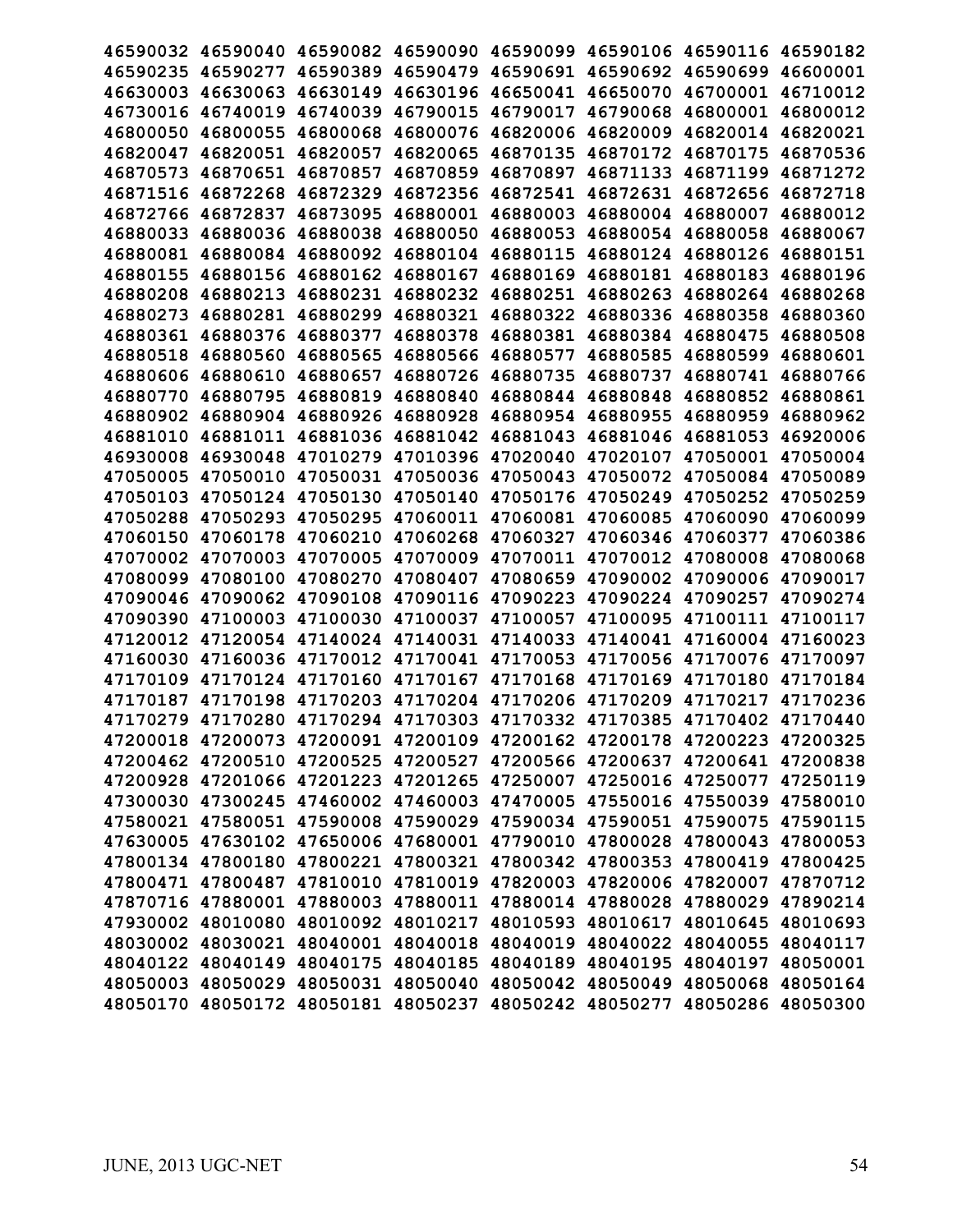| 48050365 |                   | 48060050 48060066 48060072 48060087          |                   |          |          | 48060134 48060204                                                       | 48060217 |
|----------|-------------------|----------------------------------------------|-------------------|----------|----------|-------------------------------------------------------------------------|----------|
| 48060238 | 48060285          | 48060338                                     | 48060340          | 48060556 | 48060578 | 48060710                                                                | 48070003 |
|          | 48070004 48070010 | 48070011                                     | 48070012 48070025 |          | 48080013 | 48080045                                                                | 48080062 |
| 48080067 | 48080106          | 48080112                                     | 48080126 48080134 |          | 48080155 | 48080165                                                                | 48080174 |
|          |                   |                                              |                   |          |          |                                                                         |          |
| 48080196 | 48080206          | 48080267                                     | 48080290          | 48080325 | 48080357 | 48080358                                                                | 48080361 |
| 48080466 | 48080501          | 48080504                                     | 48080513          | 48080625 | 48080634 | 48080637                                                                | 48080718 |
| 48080738 | 48080778          | 48080853                                     | 48080868          | 48080943 | 48081030 | 48081080                                                                | 48081105 |
| 48081113 | 48081123          | 48081153                                     | 48081226          | 48081359 | 48081401 | 48081433                                                                | 48081438 |
| 48081453 | 48081584          | 48081588                                     | 48081593          | 48081615 | 48081717 | 48090012 48090020                                                       |          |
|          | 48090021 48090035 | 48090047                                     | 48090083          | 48090104 | 48090140 | 48090158                                                                | 48090162 |
| 48090165 | 48090173          | 48090186                                     | 48090248          | 48090292 | 48090322 | 48090371                                                                | 48090416 |
| 48090421 | 48090446          | 48090478                                     | 48090479          | 48090492 | 48090598 | 48090634                                                                | 48090647 |
| 48090674 | 48090683          | 48090687                                     | 48090689          | 48090694 | 48090712 | 48090721                                                                | 48090736 |
| 48090751 | 48090760          | 48090770                                     | 48090807          | 48090818 | 48090834 | 48090837                                                                | 48090856 |
| 48090861 | 48090878          | 48090897                                     | 48090919          | 48090929 | 48090931 | 48090942                                                                | 48090945 |
| 48090956 | 48090958          | 48090970                                     | 48090985          | 48091065 | 48091105 | 48091114 48091127                                                       |          |
| 48091138 | 48091150          | 48091158                                     | 48091175          | 48091192 | 48091229 | 48091262                                                                | 48091305 |
| 48091327 | 48091357          | 48091360                                     | 48091461          | 48091501 | 48091632 | 48091633                                                                | 48091648 |
| 48091757 | 48091800          | 48091837                                     | 48100020          | 48100022 | 48100039 | 48100044                                                                | 48100047 |
| 48110011 | 48110014          | 48110015                                     | 48120008          | 48120009 | 48120015 | 48120018                                                                | 48120028 |
|          | 48120030 48120041 | 48120084                                     | 48120092          | 48120094 | 48120118 | 48120125                                                                | 48120129 |
|          | 48120165 48120188 | 48140012                                     | 48140070 48160005 |          | 48160012 | 48160013                                                                | 48160014 |
|          | 48160086 48170004 | 48170013                                     | 48170060          | 48170063 | 48170071 | 48170084                                                                | 48170107 |
| 48170110 | 48170111          | 48170116                                     | 48170119          | 48170134 | 48170143 | 48170176                                                                | 48170190 |
| 48170208 | 48170209          | 48170210                                     | 48170243          | 48170247 | 48170263 | 48170264                                                                | 48170277 |
| 48170279 | 48170282 48170292 |                                              | 48170323          | 48170366 | 48170368 | 48170383                                                                | 48170399 |
|          | 48170431 48170443 | 48170483                                     | 48170485          | 48170507 | 48170528 | 48170535                                                                | 48170538 |
|          | 48170556 48170568 | 48170575                                     | 48170579          | 48170584 | 48170621 | 48170644 48170645                                                       |          |
| 48170665 | 48170675          | 48170676                                     | 48170739          | 48170761 | 48170763 | 48170768                                                                | 48170774 |
| 48170775 | 48170777          | 48170797                                     | 48170803          | 48170806 | 48170830 | 48170852                                                                | 48170866 |
| 48170868 | 48170871          | 48170918                                     | 48170921          | 48170945 | 48170966 | 48170971                                                                | 48171076 |
| 48171102 | 48171141          |                                              | 48171183 48171188 | 48171197 | 48171297 | 48171337                                                                | 48171345 |
|          |                   | 48171363 48171414 48171473 48171485 48171499 |                   |          | 48171517 | 48171538                                                                | 48171545 |
|          |                   |                                              |                   |          |          | 48171580 48171592 48171599 48171680 48171698 48171756 48171796 48171828 |          |
|          |                   |                                              |                   |          |          | 48171875 48171914 48171917 48172006 48172054 48172083 48172099 48172140 |          |
|          |                   |                                              |                   |          |          | 48172144 48172189 48172231 48172244 48172289 48172299 48200111 48200149 |          |
|          |                   |                                              |                   |          |          | 48200293 48200310 48200544 48200636 48200709 48200713 48200787 48200802 |          |
|          |                   |                                              |                   |          |          | 48240002 48240014 48240082 48240115 48240142 48240148 48240158 48240163 |          |
|          |                   |                                              |                   |          |          | 48240167 48240177 48240192 48240478 48240602 48240633 48240706 48241261 |          |
|          |                   |                                              |                   |          |          | 48241271 48241286 48250003 48250007 48250010 48250011 48250013 48250039 |          |
|          |                   |                                              |                   |          |          | 48250046 48250050 48250057 48250069 48250076 48250081 48250082 48250101 |          |
|          |                   |                                              |                   |          |          | 48250103 48250133 48280002 48300001 48300003 48300004 48300023 48300033 |          |
|          |                   |                                              |                   |          |          | 48300054 48300055 48300060 48300116 48300122 48300136 48300141 48300158 |          |
|          |                   |                                              |                   |          |          | 48300167 48300171 48300173 48300183 48300191 48300250 48300261 48300278 |          |
|          |                   |                                              |                   |          |          | 48300281 48300327 48300456 48300470 48300485 48300521 48300572 48300849 |          |
|          |                   |                                              |                   |          |          | 48300875 48300936 48470014 48470061 48470159 48470170 48470173 48470179 |          |
|          |                   |                                              |                   |          |          |                                                                         |          |
|          |                   |                                              |                   |          |          | 48470205 48470218 48470237 48470266 48470307 48470317 48470352 48470449 |          |
|          |                   |                                              |                   |          |          | 48470451 48470487 48470546 48470551 48550001 48550025 48550050 48550084 |          |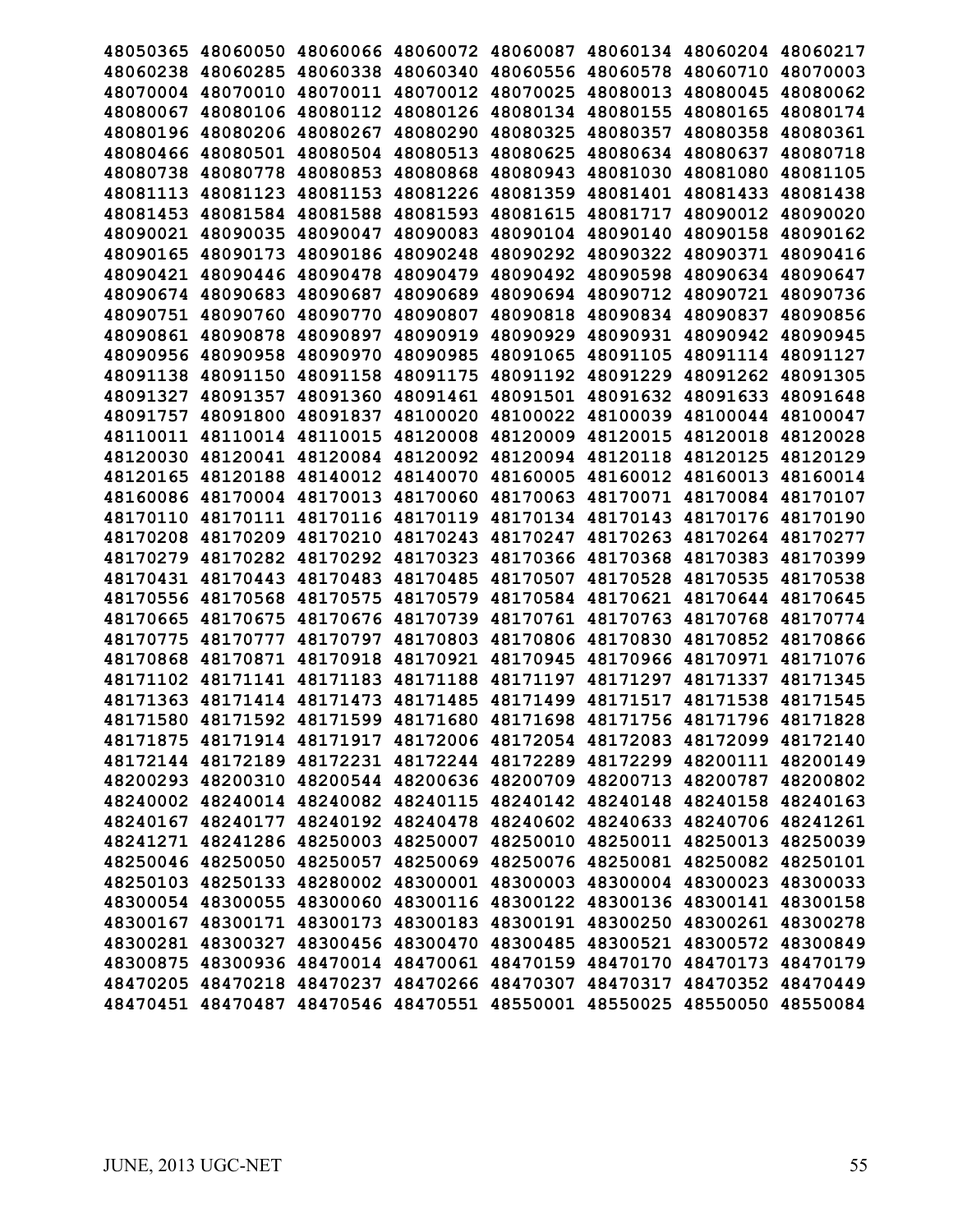| 48550110 | 48550177          | 48580018                                              | 48580021                   |          | 48580060 48580074 | 48580081                                                                | 48580096 |
|----------|-------------------|-------------------------------------------------------|----------------------------|----------|-------------------|-------------------------------------------------------------------------|----------|
| 48580105 | 48580112          | 48580117                                              | 48580133                   | 48580159 | 48580165          | 48580173                                                                | 48580184 |
| 48580225 | 48580262          | 48580286                                              | 48580298                   | 48590141 | 48590265          | 48600004 48600019                                                       |          |
|          | 48600020 48630019 | 48630028                                              | 48630042                   | 48630087 | 48630090          | 48630125                                                                | 48650018 |
| 48670001 | 48670006          | 48680001                                              | 48790035                   | 48790070 | 48790102          | 48790109                                                                | 48790161 |
| 48790173 | 48790188          | 48800020                                              | 48800030                   | 48800041 | 48800048          | 48800050                                                                | 48800066 |
| 48800067 | 48800100          | 48800117                                              | 48800120                   | 48800172 | 48800190          | 48810002                                                                | 48810008 |
| 48810014 | 48810016          | 48810023                                              | 48810040                   | 48820009 | 48820013          | 48820020                                                                | 48820025 |
| 48820043 | 48820046          | 48870018                                              | 48870217                   | 48870455 | 48870499          | 48870898                                                                | 48871108 |
| 48871335 | 48872457          | 48872719                                              | 48880010                   | 48880024 | 48880028          | 48880059                                                                | 48880062 |
| 48880081 | 48880085          | 48880091                                              | 48880097                   | 48880100 | 48880101          | 48880110                                                                | 48880112 |
| 48880115 | 48880116          | 48880130                                              | 48880144                   | 48880165 | 48880171          | 48880182                                                                | 48890013 |
| 48890064 | 48900002          | 48920009                                              | 48920011                   | 48920025 | 48920032          | 48920033                                                                | 48930005 |
| 48930008 | 48930010          | 48930033                                              | 48930048                   | 49010254 | 49010259          | 49010287                                                                | 49010292 |
| 49020857 | 49021885          | 49030005                                              | 49030012                   | 49030013 | 49030014          | 49030059                                                                | 49030073 |
| 49030087 | 49030088          | 49030099                                              | 49030106                   | 49030109 | 49030133          | 49030146                                                                | 49030153 |
| 49030169 | 49030179          | 49030191                                              | 49030192                   | 49030201 | 49030226          | 49030252                                                                | 49040039 |
| 49040079 | 49040429          | 49040578                                              | 49040947                   | 49050011 | 49050023          | 49050125                                                                | 49050157 |
| 49050160 | 49050161          | 49050181                                              | 49050225                   | 49050266 | 49050345          | 49050419                                                                | 49050477 |
| 49050478 | 49050527          | 49050593                                              | 49050684                   | 49050692 | 49050694          | 49050944                                                                | 49050985 |
| 49051035 | 49051064          | 49051166                                              | 49060004                   | 49060019 | 49060051          | 49060113                                                                | 49060185 |
| 49060215 | 49060225          | 49060243                                              | 49060303 49060304          |          | 49060305          | 49060316 49060325                                                       |          |
| 49060348 | 49060420          | 49060443                                              | 49060483                   | 49060495 | 49060520          | 49060550                                                                | 49060589 |
| 49060591 | 49060596          | 49060600                                              | 49060620                   | 49060631 | 49060637          | 49060646                                                                | 49060648 |
| 49060719 | 49060738          | 49060763                                              | 49060798                   | 49060805 | 49060824          | 49060885                                                                | 49060925 |
| 49060968 | 49061069          | 49061074                                              | 49061139                   | 49061151 | 49061239          | 49061298                                                                | 49061317 |
| 49061353 | 49061370          | 49061373                                              | 49061380                   | 49061383 | 49061434          | 49061525                                                                | 49061533 |
| 49061682 | 49061704          | 49061749                                              | 49061788                   | 49061869 | 49061871          | 49061948                                                                | 49061982 |
| 49062021 | 49062036          | 49062055                                              | 49062091                   | 49062097 | 49062132          | 49062148                                                                | 49062156 |
| 49062317 | 49062318          | 49062464                                              | 49062653                   | 49062735 | 49062877          | 49062888                                                                | 49062920 |
| 49062996 | 49062997          | 49063047                                              | 49063085                   | 49063088 | 49063104          | 49063163                                                                | 49063246 |
| 49063260 | 49063264          | 49063291                                              | 49063317                   | 49063455 | 49063587          | 49063592                                                                | 49063631 |
| 49063637 | 49063639          | 49063640                                              | 49063680                   | 49063681 | 49063701          | 49063765                                                                | 49063838 |
|          |                   |                                                       |                            |          |                   | 49063916 49063930 49063931 49063936 49063937 49063941 49064131 49064172 |          |
|          |                   |                                                       |                            |          |                   | 49064203 49064205 49064206 49064226 49064227 49064232 49064278 49064279 |          |
|          |                   | 49064397 49064476 49064488                            | 49064500 49064509          |          |                   | 49064529 49064555                                                       | 49064600 |
|          | 49064680 49064717 |                                                       | 49064783 49064786 49064787 |          |                   | 49064801 49064822 49064847                                              |          |
|          |                   | 49064976 49064993 49065002 49065036 49065040          |                            |          |                   | 49065057 49065070 49065096                                              |          |
|          |                   | 49065124 49065279 49065331 49065382 49065475          |                            |          |                   | 49065499 49065518 49065560                                              |          |
|          | 49065702 49065737 |                                                       | 49065740 49080017 49080098 |          |                   | 49080159 49080267 49080301                                              |          |
|          |                   | 49080383 49080458 49080479 49080516 49080736          |                            |          |                   | 49080883 49080950 49080988                                              |          |
|          |                   | 49080998 49081048 49081124 49081284 49081308          |                            |          |                   | 49081416 49090001 49090013                                              |          |
|          |                   | 49090021 49090039 49090041                            | 49090055 49090060          |          | 49090080          | 49090081 49090086                                                       |          |
|          |                   | 49090090 49090093 49090095 49090098 49090108          |                            |          | 49090111          | 49090130 49090137                                                       |          |
|          |                   |                                                       |                            |          |                   | 49090145 49090176 49090185 49090233 49090236 49090238 49090259 49090265 |          |
|          |                   | 49090278 49090284 49090298 49090320 49090324 49090327 |                            |          |                   | 49090395 49090407                                                       |          |
|          |                   | 49090409 49090464 49090468 49090491 49090502          |                            |          | 49090542          | 49090552 49090572                                                       |          |
|          |                   | 49090573 49090592 49090602 49090604 49090646 49090700 |                            |          |                   | 49090702 49090742                                                       |          |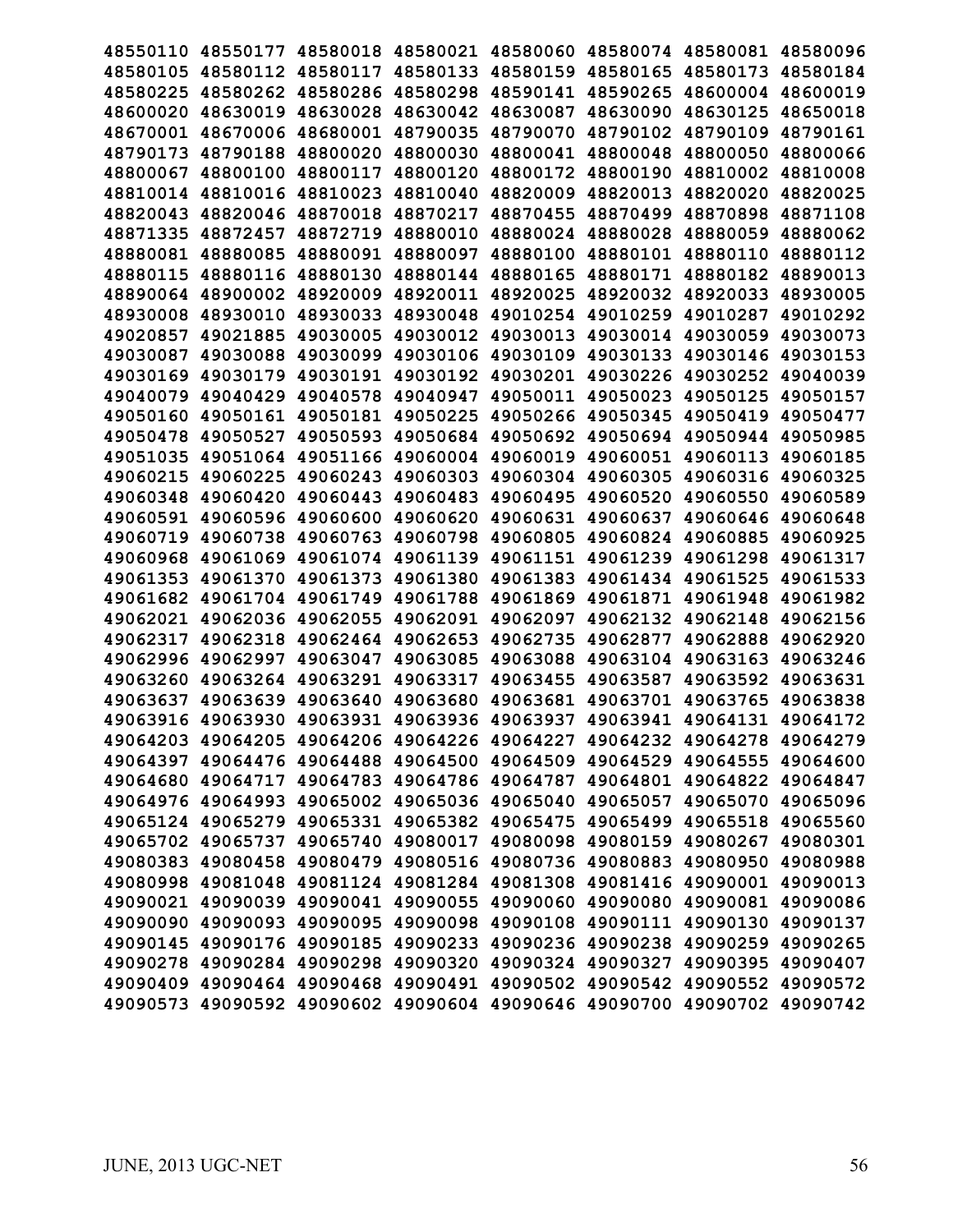|                   | 49090798 49090823          | 49090847 49090867                                                       |                            |                                              |                   | 49090916 49090928 49090933                            | 49090964 |
|-------------------|----------------------------|-------------------------------------------------------------------------|----------------------------|----------------------------------------------|-------------------|-------------------------------------------------------|----------|
| 49091059          | 49091100                   | 49091153                                                                | 49091172                   |                                              | 49091176 49091240 | 49100001                                              | 49100006 |
|                   | 49100010 49100012          |                                                                         |                            | 49100022 49100035 49100039 49100044 49100046 |                   |                                                       | 49100056 |
|                   | 49100079 49100080          | 49100084 49100106 49100108                                              |                            |                                              |                   | 49100109 49100113 49100145                            |          |
|                   | 49100151 49100154          | 49100155                                                                | 49100157                   | 49100167                                     | 49100168          | 49100170 49100180                                     |          |
| 49100192 49100215 |                            | 49120008                                                                | 49120124 49120180          |                                              | 49120251          | 49120355                                              | 49120397 |
| 49120435          | 49120466                   | 49120519                                                                | 49120637                   | 49120642                                     | 49160002          | 49160035                                              | 49160089 |
|                   | 49160133 49160156          | 49170001                                                                | 49170049                   | 49170061                                     | 49170095          | 49170103                                              | 49170123 |
|                   | 49170131 49170194          | 49170207                                                                | 49170227 49170240          |                                              | 49170245          | 49170291                                              | 49170344 |
|                   |                            | 49170346 49170360 49170385 49170441 49170465                            |                            |                                              |                   | 49170477 49170501 49170509                            |          |
| 49170524 49170531 |                            |                                                                         | 49170563 49170595 49170613 |                                              |                   | 49170722 49170762 49170794                            |          |
| 49170799          | 49170867                   |                                                                         | 49170872 49170938          | 49170940                                     | 49170951          | 49170958                                              | 49170988 |
| 49170999          | 49171041                   | 49171044                                                                | 49171104                   | 49171116                                     | 49171144          | 49171226 49171254                                     |          |
| 49171276 49171295 |                            | 49171296                                                                | 49171307                   | 49171350                                     | 49171411          | 49171421                                              | 49180004 |
|                   | 49180007 49180023          | 49180034 49180041 49200006 49200024 49200031 49200047                   |                            |                                              |                   |                                                       |          |
|                   | 49200067 49200081 49200088 |                                                                         | 49200091 49200100          |                                              | 49200119 49200125 |                                                       | 49200131 |
| 49200135 49200163 |                            | 49200175                                                                | 49200183 49200194          |                                              | 49200248          | 49200314 49200346                                     |          |
| 49200405          | 49200417                   | 49200418                                                                | 49200434                   | 49200465                                     | 49200552          | 49200639                                              | 49200642 |
| 49200666          | 49200690                   | 49200703                                                                | 49200740                   | 49200771                                     | 49200790          | 49200827                                              | 49200847 |
| 49200858          | 49200892                   | 49200974                                                                | 49201080                   | 49201164                                     | 49201295          | 49201390                                              | 49201433 |
|                   | 49201446 49201462          | 49201561 49201583 49201637 49201644 49250015                            |                            |                                              |                   |                                                       | 49250144 |
|                   | 49250492 49280052          | 49280057 49280078 49280110                                              |                            |                                              |                   | 49280115 49280138 49280186                            |          |
|                   | 49280203 49280613          | 49280625                                                                | 49280681                   | 49290004 49300085                            |                   | 49300439 49300480                                     |          |
| 49310009          | 49390002                   | 49420019                                                                | 49500020                   | 49500021                                     | 49500032          | 49500033                                              | 49500034 |
| 49500039          | 49500113                   | 49550009                                                                | 49550020                   | 49550021                                     | 49550051          | 49550073                                              | 49550107 |
| 49550126 49550175 |                            | 49550241                                                                | 49550280                   | 49550281                                     | 49550287          | 49550304 49550329                                     |          |
|                   | 49550340 49550377          | 49550405                                                                | 49550410 49550460          |                                              |                   | 49580001 49580004 49580005                            |          |
|                   | 49580009 49580010          | 49580024                                                                | 49580029                   | 49580032                                     | 49580037          | 49580038 49580045                                     |          |
| 49580058          | 49580061                   | 49580065                                                                | 49580067                   | 49580104                                     | 49580117          | 49580119                                              | 49580147 |
| 49580164          | 49580176                   | 49580178                                                                | 49580184                   | 49580207                                     | 49580223          | 49590186                                              | 49590201 |
| 49600020          | 49600023                   | 49630020                                                                | 49630044                   | 49670008                                     | 49670012          | 49670018                                              | 49670020 |
| 49670021          | 49670027                   | 49670028                                                                | 49670088                   | 49700001                                     | 49730046          | 49740011                                              | 49740028 |
|                   |                            | 49740031 49740032 49790015 49790036 49800002 49800003 49800015 49800017 |                            |                                              |                   |                                                       |          |
|                   |                            | 49800019 49800026 49800035 49800041 49800043 49800054 49800056 49800074 |                            |                                              |                   |                                                       |          |
|                   |                            | 49800102 49800103 49800104 49800125 49800126 49800135 49800136 49800143 |                            |                                              |                   |                                                       |          |
|                   | 49800185 49800190          | 49800194                                                                |                            | 49800195 49800202 49800211                   |                   | 49800216 49800238                                     |          |
|                   | 49800254 49800259          |                                                                         |                            | 49800261 49800300 49800303 49800313          |                   | 49800314 49800318                                     |          |
|                   | 49800325 49800350          |                                                                         |                            |                                              |                   | 49800354 49800396 49800402 49800430 49800452 49800464 |          |
|                   | 49800474 49800475          |                                                                         |                            |                                              |                   | 49800519 49800520 49800523 49800527 49800548 49800550 |          |
|                   | 49800551 49800552          |                                                                         |                            |                                              |                   | 49800559 49800601 49800608 49800617 49800636 49800641 |          |
|                   | 49800665 49800667          |                                                                         |                            |                                              |                   | 49800677 49800705 49800711 49800788 49800824 49800837 |          |
|                   | 49800845 49800851          |                                                                         | 49800890 49800891 49800896 |                                              |                   | 49800912 49800913 49800916                            |          |
|                   | 49800919 49800968          |                                                                         | 49801018 49801052 49801079 |                                              | 49801092          | 49801117 49801147                                     |          |
|                   | 49801168 49801170          |                                                                         |                            |                                              |                   | 49801193 49801218 49801255 49801261 49801293 49801302 |          |
|                   |                            | 49801350 49801363 49801364 49801404 49801405 49801419 49801427 49801433 |                            |                                              |                   |                                                       |          |
|                   | 49801476 49801477          |                                                                         | 49801522 49801526 49801590 |                                              |                   | 49801592 49801593 49801596                            |          |
|                   | 49801629 49801633          |                                                                         | 49801634 49801649 49801650 |                                              |                   | 49801655 49801665 49801732                            |          |
|                   | 49801757 49801760          |                                                                         |                            |                                              |                   | 49801777 49801782 49810016 49830008 49830012 49870024 |          |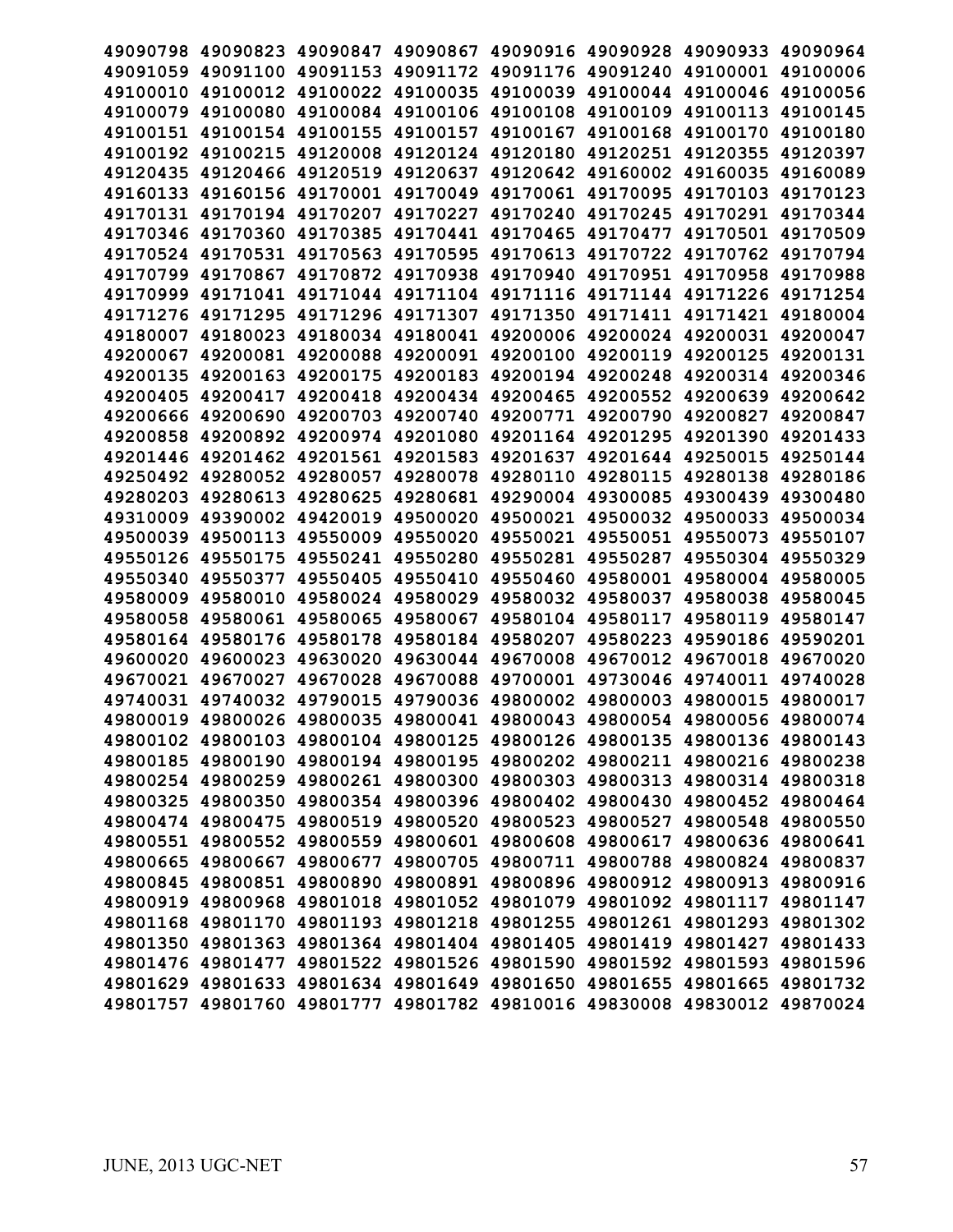| 49870135 | 49870270                                                                | 49870423 | 49870800 | 49880027          | 49880040                                     | 49880082 49890024 |          |
|----------|-------------------------------------------------------------------------|----------|----------|-------------------|----------------------------------------------|-------------------|----------|
| 49890121 | 49910013                                                                | 49930008 | 49930012 | 49930014          | 49930023                                     | 50010192          | 50010632 |
| 50010847 | 50020203                                                                | 50030002 | 50030005 | 50030016          | 50030027                                     | 50030028          | 50030032 |
| 50030038 | 50030040                                                                | 50030041 | 50040009 | 50040014          | 50040037                                     | 50040042          | 50040053 |
| 50040118 | 50040135                                                                | 50040199 | 50040235 | 50040238          | 50040273                                     | 50040293          | 50040297 |
| 50050003 | 50050028                                                                | 50050047 | 50050053 | 50050070          | 50050073                                     | 50050077          | 50050131 |
| 50050145 | 50050171                                                                | 50050241 | 50060013 | 50060025          | 50060114                                     | 50060177          | 50060180 |
| 50060183 | 50060249                                                                | 50060370 | 50060399 | 50060420          | 50060547                                     | 50060679          | 50070001 |
| 50070002 | 50070007                                                                | 50080022 | 50080083 | 50080126          | 50080130                                     | 50080154          | 50080165 |
| 50080191 | 50080205                                                                | 50080227 | 50080326 | 50080381          | 50080385                                     | 50080406          | 50080409 |
| 50080429 | 50080583                                                                | 50080635 | 50080689 | 50080733          | 50080748                                     | 50080853          | 50080965 |
| 50080988 | 50081001                                                                | 50081073 | 50081109 | 50081200          | 50081321                                     | 50081340          | 50081659 |
| 50081830 | 50090018                                                                | 50090045 | 50090063 | 50090076          | 50090105                                     | 50090127          | 50090155 |
| 50090358 | 50090384                                                                | 50090510 | 50090554 | 50090573          | 50090584                                     | 50090630          | 50090852 |
| 50091033 | 50091064                                                                | 50091112 | 50091116 | 50100001          | 50100004                                     | 50100005          | 50100018 |
| 50100034 | 50100053                                                                | 50100073 | 50100085 | 50100088          | 50100101                                     | 50100102          | 50100105 |
| 50100108 | 50100110                                                                | 50100116 | 50100121 | 50100135          | 50100140                                     | 50100142          | 50100146 |
| 50100190 | 50100206                                                                | 50100219 | 50100249 | 50100255          | 50100294                                     | 50100354          | 50100361 |
| 50120003 | 50120004                                                                | 50120005 | 50120006 | 50120012          | 50120033                                     | 50140020          | 50140029 |
| 50150022 | 50160007                                                                | 50160014 | 50160058 | 50170002          | 50170004                                     | 50170007          | 50170031 |
| 50170039 | 50170042                                                                | 50170055 | 50170060 | 50170067          | 50170069                                     | 50170073          | 50170083 |
| 50170088 | 50170089                                                                | 50170097 | 50170102 | 50170125          | 50170128                                     | 50170135          | 50170158 |
| 50170180 | 50170187                                                                | 50170191 | 50170199 | 50170209          | 50170229                                     | 50170235          | 50170244 |
| 50170249 | 50170268                                                                | 50170275 | 50170297 | 50170351          | 50170353                                     | 50170380          | 50170394 |
| 50170397 | 50170416                                                                | 50170417 | 50170446 | 50170448          | 50170470                                     | 50170489          | 50170490 |
| 50170505 | 50170508                                                                | 50170514 | 50170518 | 50170519          | 50170533                                     | 50170539          | 50170544 |
| 50170549 | 50170559                                                                | 50170560 | 50170564 | 50170580          | 50170615                                     | 50170624          | 50170625 |
| 50170630 | 50170642                                                                | 50170670 | 50170672 | 50170700          | 50170709                                     | 50170715          | 50170720 |
| 50170723 | 50170771                                                                | 50170772 | 50170776 | 50170779          | 50170794                                     | 50170796          | 50170822 |
| 50170852 | 50170854                                                                | 50170866 | 50170873 | 50170890          | 50170896                                     | 50170915          | 50170921 |
| 50170935 | 50170938                                                                | 50170942 | 50170947 | 50170980          | 50171010                                     | 50171011          | 50171032 |
| 50171036 | 50171039                                                                | 50171063 | 50171089 | 50171103          | 50171163                                     | 50171200          | 50171228 |
| 50171250 | 50171295                                                                | 50171339 | 50171351 | 50171363          | 50171425                                     | 50171491          | 50171500 |
| 50171546 | 50171576                                                                | 50171625 | 50171626 | 50171634 50171667 |                                              | 50200001 50200011 |          |
|          | 50200012 50200063 50200066 50200101 50200106 50200121 50200166 50200197 |          |          |                   |                                              |                   |          |
|          | 50200291 50200302 50200304 50200320 50200420 50200436 50200439 50200471 |          |          |                   |                                              |                   |          |
|          | 50200483 50200552 50200720 50200739 50200740 50250008 50250017 50250044 |          |          |                   |                                              |                   |          |
|          | 50250048 50250061 50250078 50300001 50300043 50300055 50300057 50300059 |          |          |                   |                                              |                   |          |
|          | 50300078 50300080 50300084 50300116 50300117 50300142 50300147 50300149 |          |          |                   |                                              |                   |          |
|          | 50300218 50300265 50300303 50300306 50300309 50300337 50300345 50300386 |          |          |                   |                                              |                   |          |
|          | 50300440 50300477 50300482 50300532 50300533 50300591 50300700 50300706 |          |          |                   |                                              |                   |          |
|          | 50300707 50300738 50300810                                              |          |          |                   | 50300827 50300828 50300853 50300898 50300905 |                   |          |
|          | 50300979 50300982 50301086                                              |          |          |                   | 50301343 50301426 50301434 50380112 50380170 |                   |          |
|          | 50380207 50380253 50380611 50380671 50381157 50390003 50470002 50550012 |          |          |                   |                                              |                   |          |
|          | 50550019 50550023 50550026 50550038 50550073 50550084 50550091 50550132 |          |          |                   |                                              |                   |          |
|          | 50550135 50550149 50580113 50580118 50580194 50580200 50580263 50580285 |          |          |                   |                                              |                   |          |
|          | 50580426 50580569 50590075                                              |          |          |                   | 50590086 50590170 50590221 50590244 50590257 |                   |          |
|          | 50590310 50590345 50590366 50590508 50590577 50590612 50590692 50590694 |          |          |                   |                                              |                   |          |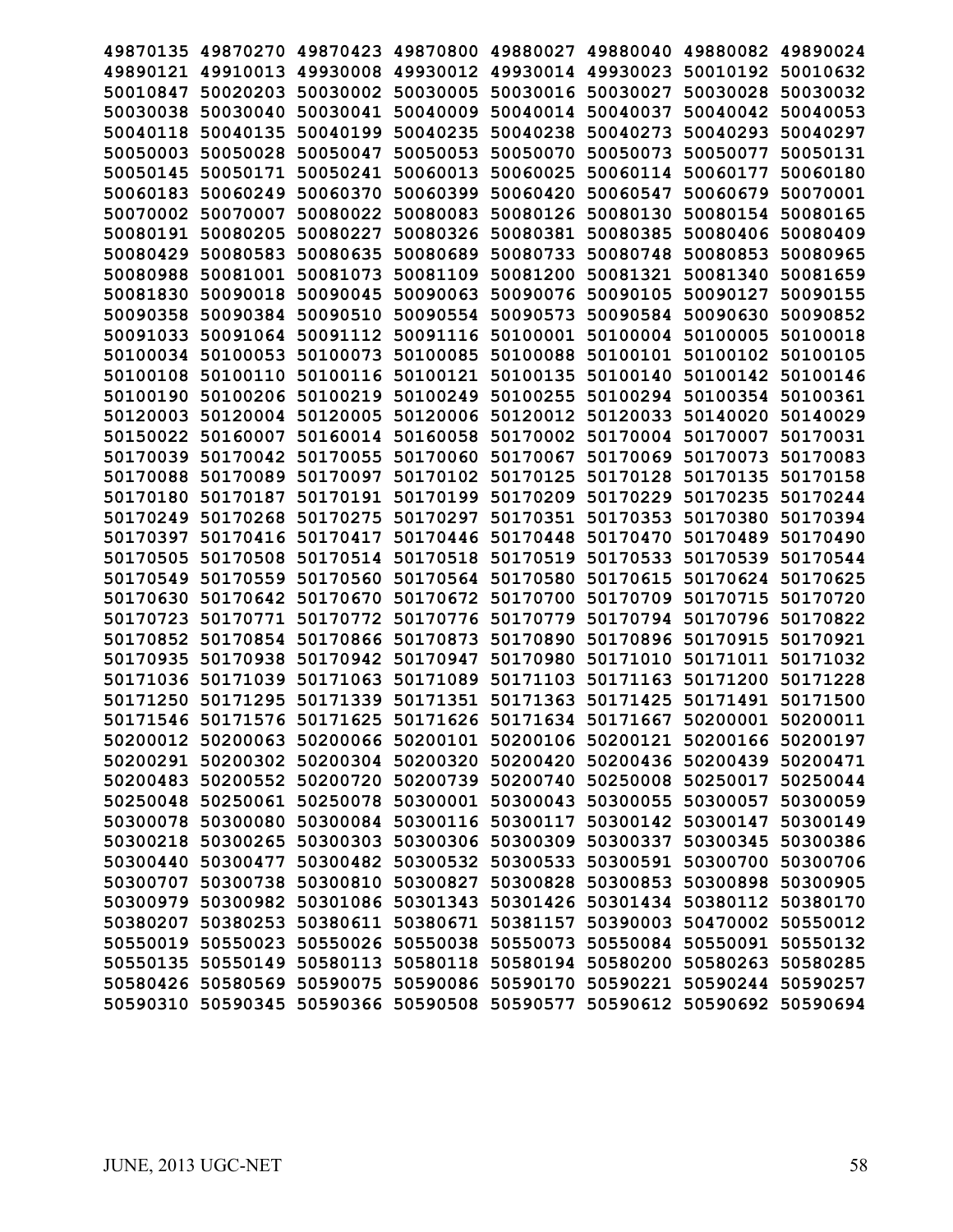| 50590843 | 50590909                                                                | 50680002 |          | 50740004 50740005 | 50790007          | 50790012 50800043 |          |
|----------|-------------------------------------------------------------------------|----------|----------|-------------------|-------------------|-------------------|----------|
| 50800048 | 50800092                                                                | 50800136 | 50800158 | 50800206          | 50800218          | 50800222          | 50800236 |
| 50800248 | 50800289                                                                | 50800327 | 50800353 | 50800557          | 50800606          | 50800613          | 50800646 |
| 50800763 | 50800857                                                                | 50800862 | 50800906 | 50800908          | 50800917          | 50800927          | 50801047 |
| 50801196 | 50801197                                                                | 50830005 | 50870590 | 50871398          | 50871452          | 50872272          | 50880003 |
| 50880012 | 50880017                                                                | 50880018 | 50880028 | 50880029          | 50880035          | 50880037          | 50880069 |
| 50880073 | 50880075                                                                | 50880077 | 50880082 | 50880083          | 50880089          | 50880092          | 50880098 |
| 50880101 | 50880127                                                                | 50880148 | 50880155 | 50880162          | 50880169          | 50880193          | 50880194 |
| 50880242 | 50880259                                                                | 50880271 | 50880277 | 50880291          | 50880309          | 50880317          | 50880338 |
| 50880390 | 50880398                                                                | 50880399 | 50880421 | 50880436          | 50880437          | 50880475          | 50910003 |
| 50920001 | 51010043                                                                | 51010234 | 51010264 | 51010271          | 51010305          | 51010347          | 51010460 |
| 51010470 | 51010504                                                                | 51010565 | 51010590 | 51010649          | 51010684          | 51010801          | 51020015 |
| 51020097 | 51020101                                                                | 51020208 | 51020600 | 51020638          | 51020691          | 51020757          | 51020826 |
| 51020835 | 51020881                                                                | 51020897 | 51021148 | 51021287          | 51021356          | 51021365          | 51021389 |
| 51021432 | 51021440                                                                | 51021509 | 51021608 | 51021626          | 51021646          | 51021650          | 51021742 |
| 51021751 | 51021765                                                                | 51021850 | 51021937 | 51021997          | 51022527          | 51022583          | 51022630 |
| 51022687 | 51022778                                                                | 51023130 | 51023296 | 51023297          | 51023326          | 51023390          | 51023721 |
| 51030001 | 51030002                                                                | 51030008 | 51030011 | 51030015          | 51030019          | 51030021          | 51030027 |
| 51030036 | 51030038                                                                | 51030047 | 51030051 | 51030054          | 51030060          | 51030061          | 51030062 |
| 51040002 | 51040007                                                                | 51040010 | 51040062 | 51040083          | 51040095          | 51040099          | 51040102 |
| 51040124 | 51040127                                                                | 51040152 | 51040222 | 51040253          | 51050002          | 51050005          | 51050009 |
| 51050017 | 51050031                                                                | 51050035 | 51050055 | 51050064          | 51050065          | 51050083          | 51050084 |
| 51050090 | 51050106                                                                | 51050125 | 51050132 | 51050175          | 51050180          | 51050186          | 51050201 |
| 51050219 | 51050233                                                                | 51050264 | 51050300 | 51050334          | 51050353          | 51050364          | 51050432 |
| 51060010 | 51060017                                                                | 51060018 | 51060019 | 51060020          | 51060028          | 51060032          | 51060038 |
| 51060060 | 51060076                                                                | 51060078 | 51060085 | 51060087          | 51060089          | 51060096          | 51060134 |
| 51060139 | 51060148                                                                | 51060152 | 51060153 | 51060156          | 51060162 51060165 |                   | 51060178 |
| 51060184 | 51060193                                                                | 51060196 | 51060201 | 51060206          | 51060213          | 51060251          | 51060261 |
| 51060263 | 51060264                                                                | 51060266 | 51060279 | 51060283          | 51060288          | 51060291          | 51060304 |
| 51060315 | 51060325                                                                | 51060328 | 51060361 | 51060405          | 51060406          | 51060423          | 51060426 |
| 51060429 | 51060433                                                                | 51060436 | 51060444 | 51060445          | 51060454          | 51060471          | 51060472 |
| 51060477 | 51060483                                                                | 51060490 | 51060492 | 51060495          | 51060496          | 51060506          | 51060512 |
| 51060522 | 51060525                                                                | 51060540 | 51060547 | 51060574          | 51060575          | 51060576          | 51060578 |
| 51060588 | 51060596                                                                | 51060598 | 51060601 | 51060602          | 51060605          | 51060608          | 51060609 |
|          | 51060669 51060676 51060681 51060706 51060708 51060710 51060715 51060740 |          |          |                   |                   |                   |          |
|          | 51060748 51060754 51060813 51060814 51060816 51060847 51060862 51060872 |          |          |                   |                   |                   |          |
|          | 51060873 51060880 51060884 51060886 51060891 51060904 51060908 51060911 |          |          |                   |                   |                   |          |
|          | 51060917 51060923 51060924 51060928 51060939 51060940 51060957 51060962 |          |          |                   |                   |                   |          |
|          | 51061017 51061064 51061090 51061092 51061099 51061133 51061191 51061204 |          |          |                   |                   |                   |          |
|          | 51061208 51061250 51061262 51061269 51061280 51061282 51061287 51061336 |          |          |                   |                   |                   |          |
|          | 51061337 51061340 51061349 51061355 51061431 51061443 51061495 51061502 |          |          |                   |                   |                   |          |
|          | 51061503 51061517 51061563 51061583 51061608 51061638 51061654 51061661 |          |          |                   |                   |                   |          |
|          | 51061689 51061691 51061711 51061716 51061727 51061735 51061746 51061773 |          |          |                   |                   |                   |          |
|          | 51061816 51061839 51061841 51061882 51061886 51061889 51061891 51061892 |          |          |                   |                   |                   |          |
|          | 51061897 51061898 51061916 51061934 51061935 51061946 51061949 51061963 |          |          |                   |                   |                   |          |
|          | 51061969 51061976 51061982 51061989 51062020 51062026 51062062 51062068 |          |          |                   |                   |                   |          |
|          | 51062075 51062082 51062089 51062100 51062120 51062125 51062126 51062192 |          |          |                   |                   |                   |          |
|          | 51062199 51062208 51062218 51062231 51062255 51062258 51062297 51062324 |          |          |                   |                   |                   |          |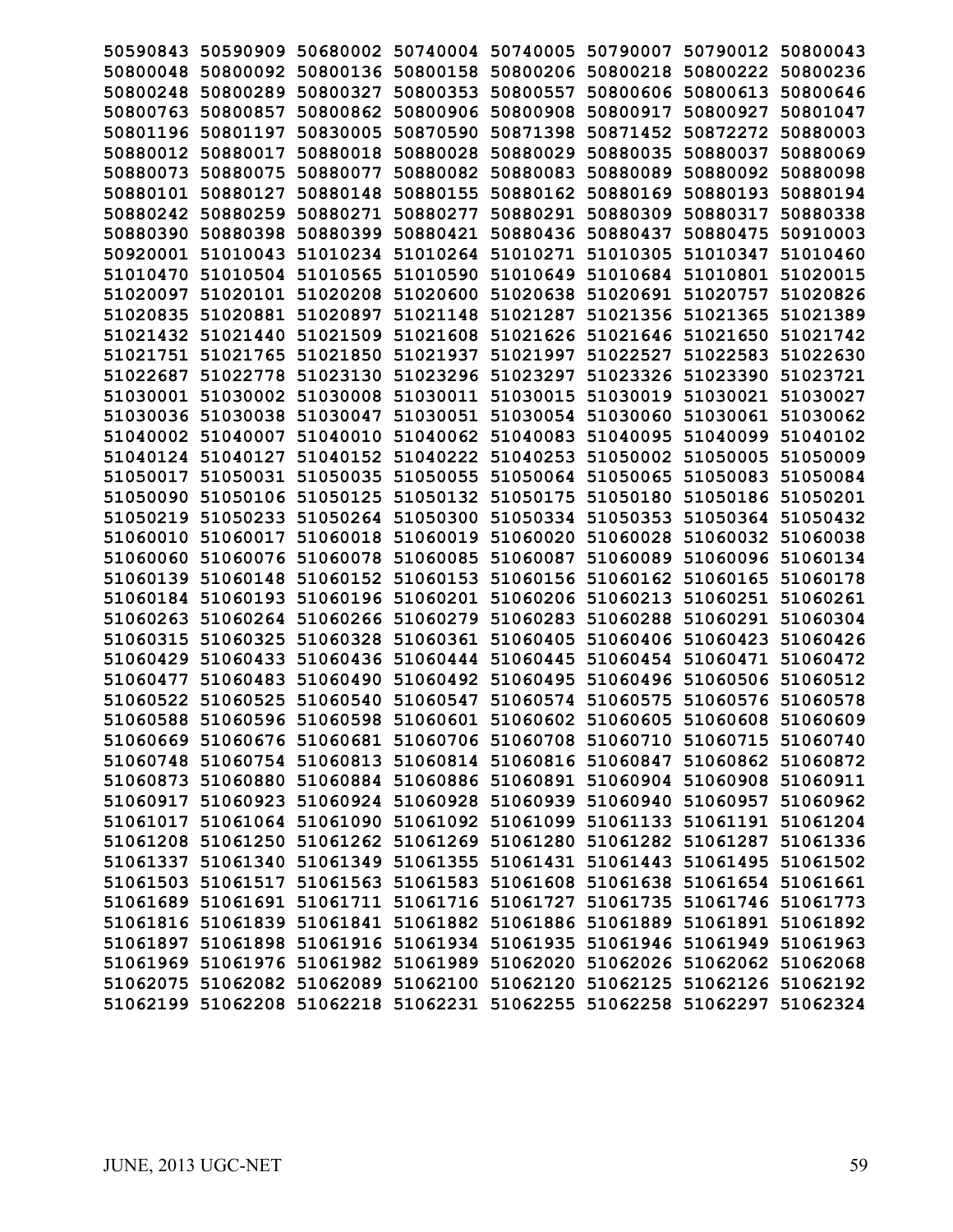|                   |                   |                                              |  | 51062325 51062328 51062347 51062366 51062385 51062395 51062416 51062418 |          |
|-------------------|-------------------|----------------------------------------------|--|-------------------------------------------------------------------------|----------|
|                   |                   |                                              |  | 51062425 51062507 51062509 51062525 51062533 51062552 51062580 51062589 |          |
|                   |                   |                                              |  | 51062612 51062619 51062629 51062646 51062697 51062736 51070001 51070002 |          |
|                   |                   |                                              |  | 51070003 51070005 51070016 51080007 51080008 51080082 51080109 51080136 |          |
| 51080137 51080158 |                   | 51080159 51080206 51080288                   |  | 51080324 51080393 51080412                                              |          |
|                   | 51080419 51080472 |                                              |  | 51080540 51080587 51080596 51080644 51080700 51080757                   |          |
|                   |                   |                                              |  | 51080789 51080884 51080956 51080990 51081112 51081196 51081198 51081226 |          |
|                   |                   |                                              |  | 51081256 51081276 51081296 51081314 51081317 51081368 51081408 51081459 |          |
|                   |                   |                                              |  | 51081497 51081517 51081595 51081631 51081670 51081725 51081749 51081781 |          |
|                   |                   |                                              |  | 51081861 51081867 51082003 51082068 51082176 51082181 51090002 51090006 |          |
| 51090008 51090009 |                   |                                              |  | 51090010 51090011 51090014 51090015 51090032 51090052                   |          |
|                   |                   | 51090080 51090112 51090113 51090121 51090140 |  | 51090192 51090210 51090234                                              |          |
|                   |                   |                                              |  | 51090249 51090263 51090273 51090312 51090430 51090452 51090481 51090526 |          |
|                   |                   |                                              |  | 51090543 51090561 51090568 51090574 51090660 51090679 51090811 51090815 |          |
|                   |                   |                                              |  | 51090882 51090890 51090918 51090967 51091035 51091132 51091168 51091170 |          |
|                   |                   |                                              |  | 51091230 51091335 51091377 51091453 51091458 51091461 51091512 51091549 |          |
|                   |                   |                                              |  | 51100021 51100031 51100095 51100100 51100125 51110002 51120006 51120008 |          |
| 51120012 51120015 |                   | 51120016 51120039 51120045                   |  | 51120046 51120056 51120057                                              |          |
| 51120062 51120075 |                   |                                              |  | 51120082 51120091 51120102 51120111 51120114 51120116                   |          |
|                   |                   |                                              |  | 51120125 51120127 51120138 51120154 51120172 51120173 51120179 51120212 |          |
|                   |                   |                                              |  | 51120214 51120215 51120257 51120265 51140013 51140024 51140031 51140146 |          |
|                   |                   |                                              |  | 51140149 51140173 51140247 51140264 51140349 51140364 51140482 51150010 |          |
|                   |                   |                                              |  | 51160001 51160002 51160045 51160057 51160066 51160075 51160116 51160123 |          |
|                   |                   |                                              |  | 51170015 51170024 51170025 51170026 51170028 51170038 51170039 51170042 |          |
|                   |                   |                                              |  | 51170050 51170052 51170061 51170152 51170183 51170187 51170208 51170281 |          |
|                   |                   |                                              |  | 51170292 51170298 51170303 51170322 51170336 51170370 51170399 51170402 |          |
|                   |                   |                                              |  | 51170413 51170429 51170437 51170460 51170469 51170544 51170557 51170606 |          |
|                   |                   |                                              |  | 51170608 51170609 51170614 51170676 51170683 51170698 51170699 51170716 |          |
|                   |                   |                                              |  | 51170748 51170787 51170881 51170920 51170971 51170979 51170999 51171015 |          |
|                   | 51171042 51171061 |                                              |  | 51171107 51171117 51171174 51171193 51171197                            | 51171221 |
|                   | 51171240 51171257 |                                              |  | 51171264 51171281 51171302 51171360 51171380                            | 51171385 |
|                   |                   |                                              |  | 51171398 51171417 51171423 51171455 51171467 51200002 51200006 51200015 |          |
|                   |                   |                                              |  | 51200028 51200033 51200034 51200039 51200040 51200047 51200050 51200057 |          |
|                   |                   |                                              |  | 51200069 51200076 51200095 51200099 51200120 51200149 51200163 51200211 |          |
|                   |                   |                                              |  | 51200252 51200253 51200254 51200270 51200293 51200297 51200302 51200304 |          |
|                   |                   |                                              |  | 51200355 51200360 51200382 51200383 51200387 51200393 51200416 51200425 |          |
|                   |                   |                                              |  | 51200461 51200466 51200467 51200486 51200487 51200495 51200505 51200511 |          |
|                   |                   |                                              |  | 51200543 51200544 51200549 51200555 51200560 51200561 51200568 51200573 |          |
|                   |                   |                                              |  | 51200598 51200601 51200626 51200648 51200650 51200656 51200659 51200666 |          |
|                   |                   |                                              |  | 51200682 51200731 51200743 51200744 51200745 51200762 51200764 51200821 |          |
|                   |                   |                                              |  | 51200824 51200845 51200865 51200901 51200917 51200931 51200937 51200948 |          |
|                   |                   |                                              |  | 51200986 51200990 51200992 51200995 51201009 51201011 51201059 51201060 |          |
|                   |                   |                                              |  | 51201087 51201101 51201120 51201164 51201172 51201200 51201202 51201208 |          |
|                   |                   |                                              |  | 51201210 51201212 51201252 51201264 51201283 51201291 51201298 51201307 |          |
|                   |                   |                                              |  | 51201313 51201314 51201320 51201322 51201327 51201329 51201331 51201357 |          |
|                   |                   |                                              |  | 51201375 51201385 51201387 51201395 51201407 51201414 51201433 51201445 |          |
|                   |                   |                                              |  | 51201454 51201456 51201519 51201526 51201566 51201569 51201573 51201591 |          |
|                   |                   |                                              |  | 51201600 51201610 51201612 51201613 51201640 51201696 51201721 51201750 |          |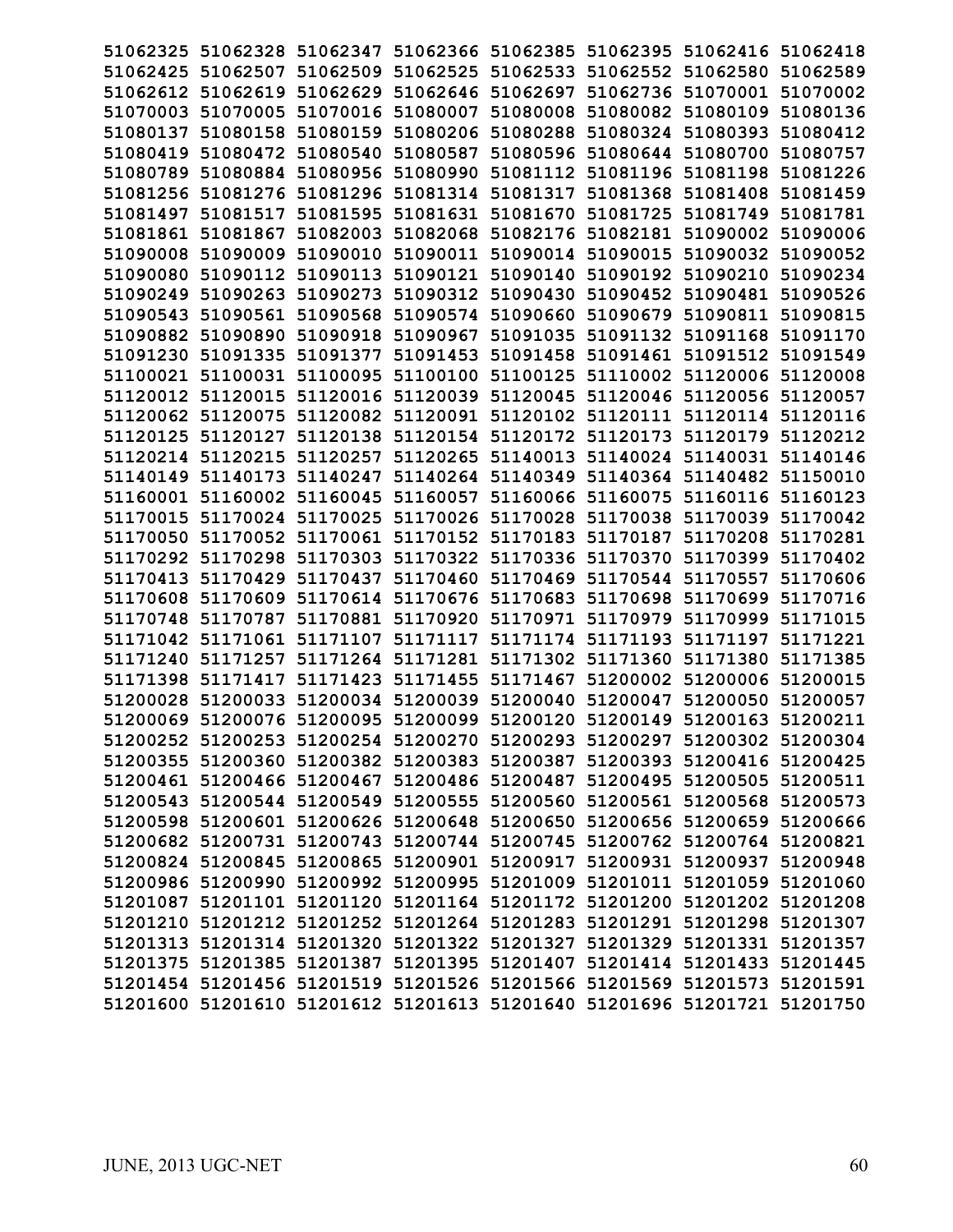|                   | 51201783 51201797 51201810 51201830 51201840 51201844 51201866 51201880 |                            |                                                       |                   |                            |          |
|-------------------|-------------------------------------------------------------------------|----------------------------|-------------------------------------------------------|-------------------|----------------------------|----------|
|                   | 51201930 51201933 51201966 51201977 51201994 51202008 51202039 51202045 |                            |                                                       |                   |                            |          |
|                   | 51202057 51202069 51202089 51202130 51202138 51202206 51202236 51202265 |                            |                                                       |                   |                            |          |
|                   | 51202291 51202294 51202327 51202341 51202356 51202369 51202378 51202401 |                            |                                                       |                   |                            |          |
| 51202432 51202449 | 51202493                                                                | 51202496 51202536          |                                                       | 51202561 51202563 |                            | 51202662 |
| 51202720 51202739 | 51202776                                                                | 51202790                   | 51202831                                              |                   | 51202861 51202869          | 51202871 |
| 51202872 51202883 | 51202889                                                                | 51202904                   | 51202909                                              |                   | 51202968 51203021          | 51203146 |
|                   | 51203150 51203168 51203170                                              |                            | 51203211 51203217                                     |                   | 51203252 51203280          | 51203318 |
| 51203335 51203449 | 51203453 51203480 51203490                                              |                            |                                                       |                   | 51203512 51203515 51203518 |          |
| 51203560 51203589 | 51203601 51203661 51203779                                              |                            |                                                       |                   | 51203788 51203908 51250001 |          |
|                   |                                                                         |                            | 51250051 51250053 51250094 51250131 51250152 51250156 |                   |                            |          |
| 51250006 51250035 |                                                                         | 51250439 51250481          |                                                       |                   |                            |          |
| 51250233 51250246 | 51250308                                                                |                            |                                                       | 51250482          | 51250511 51250602          |          |
| 51250675 51250678 |                                                                         | 51250711 51250724 51250819 |                                                       |                   | 51250831 51250849          | 51250866 |
| 51251044 51251083 |                                                                         |                            | 51251129 51251133 51251212 51251273 51251341 51251370 |                   |                            |          |
|                   | 51251485 51251512 51251550 51251555 51251578 51251614 51251729 51251760 |                            |                                                       |                   |                            |          |
|                   | 51251810 51251812 51251902 51251921 51252020 51252043 51252096 51252135 |                            |                                                       |                   |                            |          |
| 51280018 51280059 | 51300007                                                                | 51300022 51300088          |                                                       |                   | 51300108 51300132 51300153 |          |
| 51300218 51300289 |                                                                         | 51300292 51300385 51300393 |                                                       |                   | 51300400 51300445          | 51300500 |
| 51300534 51300591 |                                                                         | 51300717 51300756 51300998 |                                                       |                   | 51301006 51301053          | 51390010 |
| 51430024 51430084 | 51470120                                                                | 51550001 51550010          |                                                       |                   | 51550025 51550034 51550039 |          |
|                   | 51550041 51550113 51550117 51550153 51580004 51580011 51580015 51580016 |                            |                                                       |                   |                            |          |
| 51580017 51580029 | 51580033 51580044 51580046                                              |                            |                                                       |                   | 51580070 51580080 51580094 |          |
|                   | 51580097 51580154 51580161 51580171 51580175                            |                            |                                                       | 51580189          | 51580195 51580199          |          |
| 51580200 51580208 |                                                                         | 51580262 51580270 51580275 |                                                       |                   | 51580313 51580317          | 51580384 |
|                   | 51580400 51580404 51580408 51580413 51580428                            |                            |                                                       |                   | 51580445 51580472 51580474 |          |
|                   | 51580521 51580561 51580574 51580582 51580600 51590003 51590024 51590029 |                            |                                                       |                   |                            |          |
|                   | 51590073 51590220 51590244 51600008 51630020 51630070 51630166 51630201 |                            |                                                       |                   |                            |          |
| 51650006 51730006 |                                                                         |                            | 51730058 51730150 51730157 51730187 51730213 51730236 |                   |                            |          |
| 51730395 51730479 |                                                                         | 51730524 51730529 51740003 |                                                       |                   | 51790004 51790022 51790035 |          |
| 51790055 51790058 | 51790060                                                                | 51790061 51790119          |                                                       | 51790123 51790125 |                            | 51790136 |
| 51790147 51790157 | 51790183                                                                | 51790197                   | 51790198                                              |                   | 51790231 51790252          | 51790338 |
|                   | 51790358 51800004 51800008 51800013 51800030                            |                            |                                                       |                   | 51800032 51800037          | 51800042 |
|                   | 51800045 51800046 51800077 51800090 51800091 51800117 51800129 51800130 |                            |                                                       |                   |                            |          |
|                   | 51800136 51800148 51800149 51800155 51800171 51800174 51800177 51800182 |                            |                                                       |                   |                            |          |
|                   | 51800183 51800190 51800194 51800195 51800204 51800211 51800223 51800242 |                            |                                                       |                   |                            |          |
|                   | 51800252 51800261 51800263 51800268 51800276 51800280 51800283 51800294 |                            |                                                       |                   |                            |          |
|                   | 51800297 51800299 51800321 51800337 51800348 51800356 51800357 51800358 |                            |                                                       |                   |                            |          |
|                   | 51800360 51800365 51800366 51800378 51800386 51800396 51800399 51800405 |                            |                                                       |                   |                            |          |
|                   | 51800407 51800433 51800442 51800446 51800462 51800483 51800485 51800488 |                            |                                                       |                   |                            |          |
|                   | 51800499 51800501 51800508 51800509 51800516 51800521 51800523 51800525 |                            |                                                       |                   |                            |          |
|                   | 51800534 51800535 51800536 51800540 51800545 51800547 51800550 51800555 |                            |                                                       |                   |                            |          |
|                   | 51800570 51800579 51800583 51800586 51800592 51800607 51800608 51800609 |                            |                                                       |                   |                            |          |
|                   | 51800619 51800621 51800636 51800640 51800676 51800681 51800706 51800717 |                            |                                                       |                   |                            |          |
|                   | 51800724 51800740 51800759 51800762 51800769 51800774 51800782 51800794 |                            |                                                       |                   |                            |          |
|                   | 51800801 51800802 51800804 51800805 51800809 51800814 51800839 51800840 |                            |                                                       |                   |                            |          |
|                   | 51800852 51800855 51800857 51800864 51800880 51800884 51800895 51800896 |                            |                                                       |                   |                            |          |
|                   | 51800899 51800908 51800924 51800926 51800927 51800934 51800942 51800953 |                            |                                                       |                   |                            |          |
|                   | 51800990 51800994 51801008 51801039 51801042 51801045 51801053 51801073 |                            |                                                       |                   |                            |          |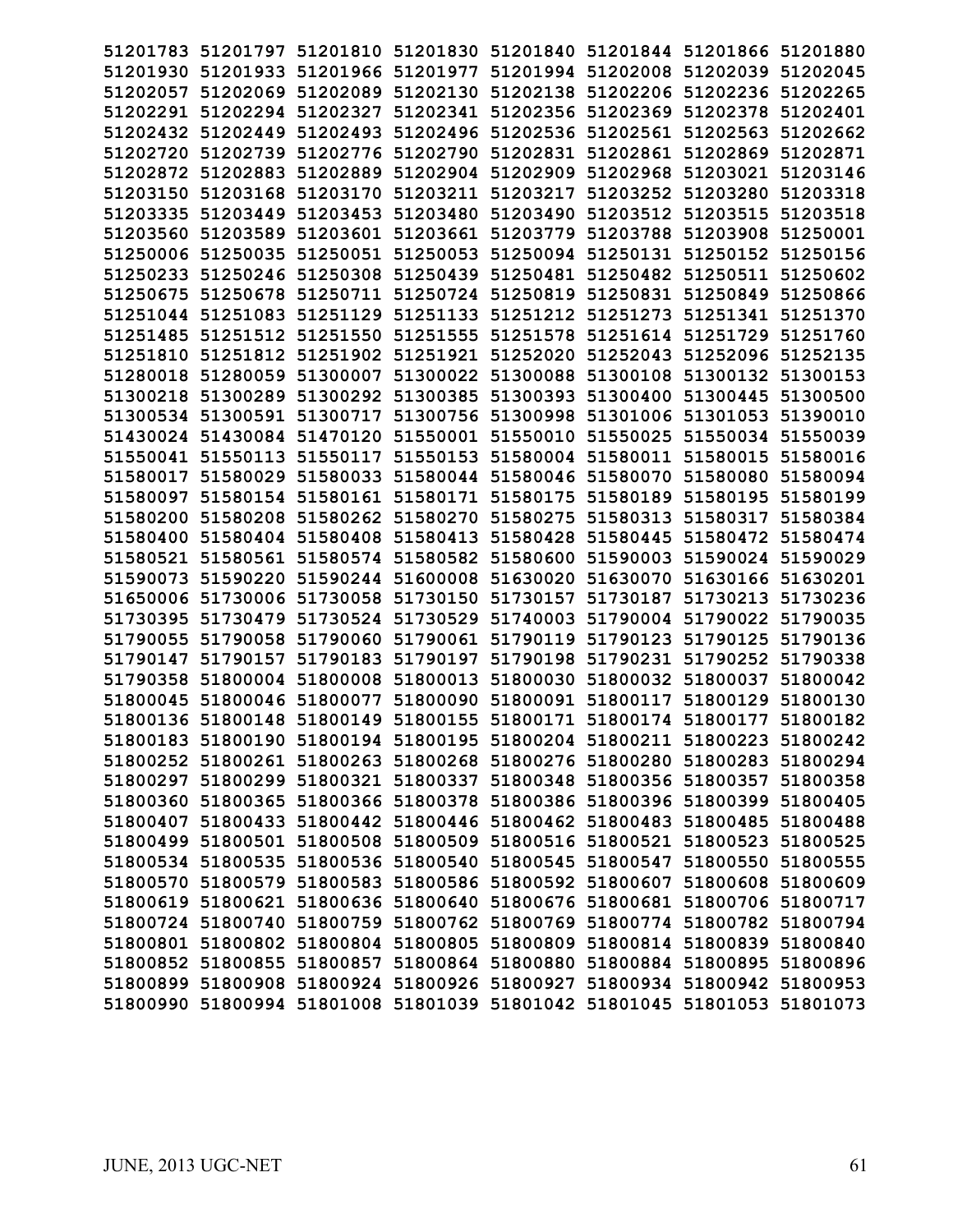|                   |                   |                   |                                              | 51801085 51801108 51801114 51801117 51801139 51801142 51801147 51801148 |                            |                            |          |
|-------------------|-------------------|-------------------|----------------------------------------------|-------------------------------------------------------------------------|----------------------------|----------------------------|----------|
|                   |                   |                   |                                              | 51801219 51801223 51801225 51801244 51801245 51801254 51801256 51801260 |                            |                            |          |
|                   |                   |                   |                                              | 51801270 51801276 51801283 51801288 51801289 51801317 51801320 51801333 |                            |                            |          |
|                   |                   |                   |                                              | 51801336 51801340 51801359 51801360 51801362 51801364 51801366 51801380 |                            |                            |          |
|                   | 51801390 51801392 | 51801395          |                                              | 51801426 51801427                                                       | 51801432 51801467 51801468 |                            |          |
|                   | 51801469 51801498 | 51801500          |                                              | 51801501 51801517                                                       |                            | 51801523 51801531          | 51801565 |
| 51801571          |                   | 51801592 51801597 | 51801604                                     | 51801607                                                                | 51801608 51801613          |                            | 51801626 |
|                   |                   |                   | 51801649 51801674 51801682 51801683 51801696 |                                                                         | 51801704 51801747          |                            | 51801760 |
|                   |                   |                   |                                              | 51801768 51801775 51801780 51801781 51801803 51801817 51801871          |                            |                            | 51801879 |
|                   |                   |                   |                                              | 51801882 51801904 51801910 51801924 51801974 51801980 51802014 51802024 |                            |                            |          |
|                   | 51802041 51802053 | 51802063          | 51802064 51802089                            |                                                                         | 51802098                   | 51802099                   | 51802120 |
|                   | 51802141 51802175 | 51802178          |                                              | 51802189 51802192                                                       | 51802202 51802255          |                            | 51802260 |
|                   |                   |                   |                                              | 51802261 51802272 51802277 51802335 51802342 51802348 51802357          |                            |                            | 51802425 |
|                   | 51802433 51802442 | 51802447          |                                              | 51802450 51802453                                                       | 51802458 51802467          |                            | 51802494 |
|                   | 51802499 51802539 |                   |                                              | 51802541 51802586 51802592 51802596 51802625 51802651                   |                            |                            |          |
| 51802673 51802675 |                   |                   |                                              | 51802687 51802712 51802730 51802731 51802761 51802768                   |                            |                            |          |
| 51802795 51802799 |                   | 51802888          |                                              | 51802899 51802911                                                       | 51802914 51802937          |                            | 51802939 |
| 51802953 51802991 |                   | 51803007          | 51803016 51803023                            |                                                                         | 51803025 51803067          |                            | 51803095 |
|                   | 51803096 51803108 | 51803123          |                                              | 51803124 51803147                                                       |                            | 51803153 51803154          | 51803165 |
| 51803197          | 51803201          | 51803228          | 51803274 51803276                            |                                                                         | 51803281                   | 51803302                   | 51803351 |
|                   | 51803398 51803401 |                   |                                              | 51803402 51803512 51803542 51803543 51803545 51803559                   |                            |                            |          |
|                   | 51803577 51803592 |                   | 51803594 51803595 51803666                   |                                                                         | 51803682 51803684 51803693 |                            |          |
|                   | 51803701 51803706 | 51803719          | 51803791 51803794                            |                                                                         |                            | 51803804 51803809          | 51803884 |
|                   | 51803892 51803929 | 51803932          | 51803942 51803947                            |                                                                         | 51804025                   | 51804065                   | 51804066 |
|                   | 51804071 51804081 |                   | 51804089 51804096 51804124                   |                                                                         | 51810024 51820007          |                            | 51820011 |
|                   |                   |                   |                                              | 51870037 51870099 51870153 51870821 51880007                            |                            | 51880018 51880026 51880029 |          |
|                   | 51880033 51880043 |                   | 51880052 51880073 51890069                   |                                                                         | 51900005 52010686 52020421 |                            |          |
|                   | 52030020 52040004 | 52040005          | 52040013 52040016                            |                                                                         | 52040214 52040269          |                            | 52040323 |
| 52040328          | 52040329          | 52050025          | 52050033                                     | 52050035                                                                | 52050089                   | 52050206                   | 52050272 |
| 52050286          | 52060004          | 52060011          | 52060028                                     | 52060040                                                                | 52060088                   | 52060098                   | 52060202 |
| 52060231          | 52060235          | 52060236          | 52060270                                     | 52060289                                                                | 52060313                   | 52060314                   | 52060343 |
|                   | 52060413 52060458 | 52060470          | 52060567                                     | 52060601                                                                |                            | 52060671 52060679          | 52060696 |
|                   |                   |                   |                                              | 52060737 52060766 52060782 52060830 52060852 52060868 52061027 52061105 |                            |                            |          |
|                   |                   |                   |                                              | 52061350 52061577 52061695 52061757 52061774 52061903 52061939 52061940 |                            |                            |          |
|                   |                   |                   |                                              | 52061977 52062005 52062006 52062012 52070002 52070010 52070019 52070021 |                            |                            |          |
|                   |                   |                   |                                              | 52070050 52070080 52070094 52070095 52070123 52070128 52070144 52070178 |                            |                            |          |
|                   |                   |                   |                                              | 52070190 52070205 52090005 52090019 52090033 52090039 52090057 52090090 |                            |                            |          |
|                   |                   |                   |                                              | 52090123 52090165 52090219 52090229 52090396 52090417 52090436 52100007 |                            |                            |          |
|                   |                   |                   |                                              | 52100010 52100014 52100017 52100019 52100029 52100032 52100039 52100044 |                            |                            |          |
|                   |                   |                   |                                              | 52100045 52100046 52100062 52100066 52100078 52100083 52100087 52120008 |                            |                            |          |
|                   |                   |                   |                                              | 52120026 52120030 52120037 52120048 52120078 52140019 52170008 52170022 |                            |                            |          |
|                   |                   |                   |                                              | 52170034 52170043 52170057 52170083 52170098 52170104 52170110 52170113 |                            |                            |          |
|                   |                   |                   |                                              | 52170156 52170170 52170173 52170181 52170182 52170218 52170229 52170250 |                            |                            |          |
|                   |                   |                   |                                              | 52170264 52170289 52170297 52170320 52170323 52170327 52170365 52170462 |                            |                            |          |
|                   |                   |                   |                                              | 52170516 52170542 52170563 52170573 52170577 52190005 52190006 52190035 |                            |                            |          |
|                   |                   |                   |                                              | 52200009 52200014 52200021 52200090 52200235 52200630 52200990 52250060 |                            |                            |          |
|                   |                   |                   |                                              | 52250063 52280016 52280058 52280223 52280283 52280288 52300008 52300174 |                            |                            |          |
|                   |                   |                   |                                              | 52300303 52300304 52310004 52420002 52470014 52470033 52470036 52470037 |                            |                            |          |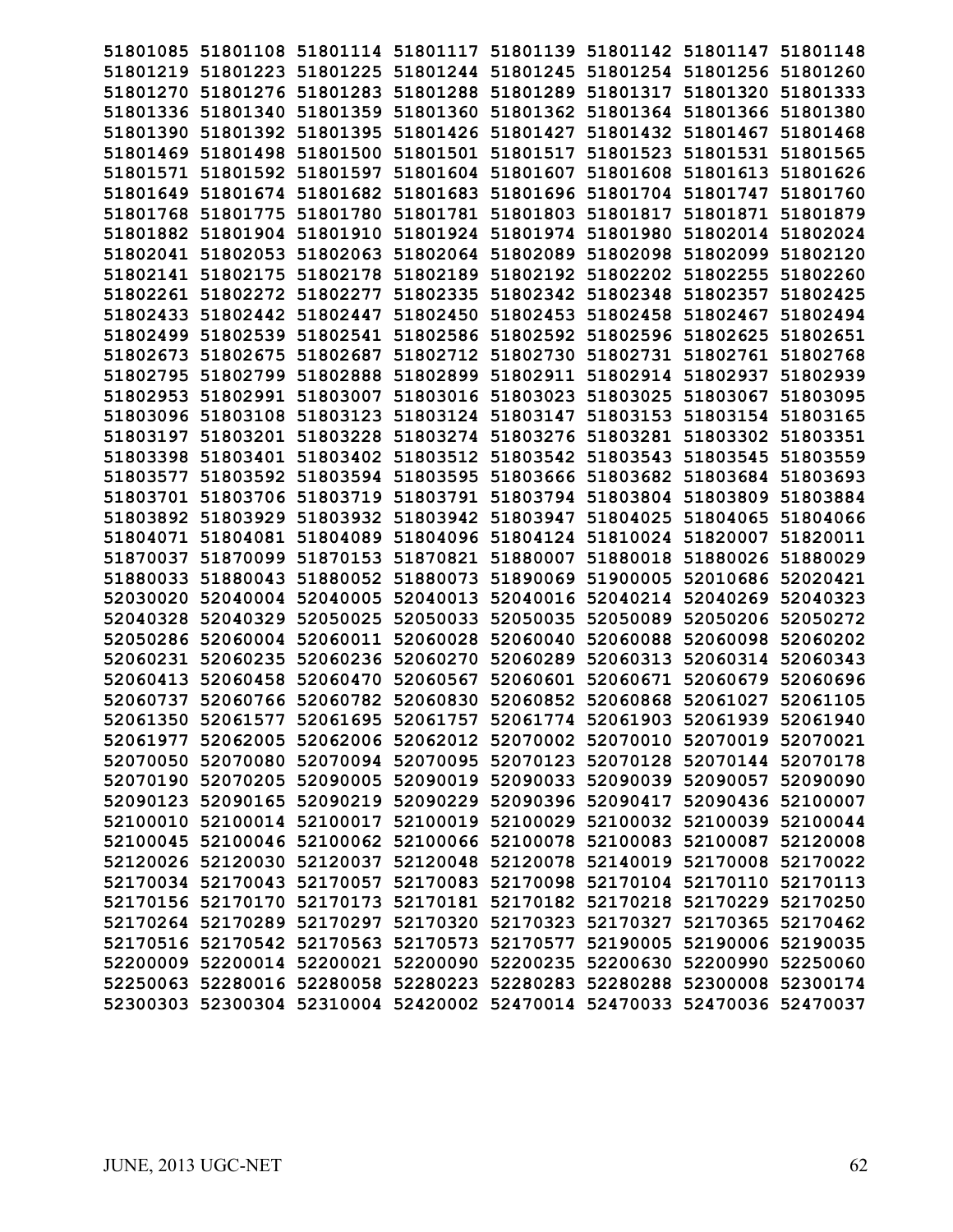|                      |                                     |                      |                      | 52550001 52550002 52550012 52550013 52550016 52550027 52550031 52550034 |                            |                      |                      |
|----------------------|-------------------------------------|----------------------|----------------------|-------------------------------------------------------------------------|----------------------------|----------------------|----------------------|
| 52550039             | 52550047                            | 52550057             |                      | 52550071 52550078 52550082 52550084 52550093                            |                            |                      |                      |
| 52550094             | 52550117                            | 52550120             | 52550122             | 52550126                                                                | 52580012                   | 52580034             | 52580042             |
| 52580057             | 52580060                            | 52580066             | 52630035             | 52630111 52670012 52670025                                              |                            |                      | 52700014             |
| 52700015             | 52700025                            | 52700058             | 52700069             | 52700097                                                                | 52700098                   | 52700101             | 52700102             |
| 52700105             | 52700122                            | 52700127             | 52700139             | 52700209                                                                | 52700221                   | 52700272             | 52700283             |
| 52700289             | 52700293                            | 52700304             | 52700322             | 52700330                                                                | 52700364                   | 52700383             | 52700396             |
| 52700450             | 52700458                            | 52700462             | 52700481             | 52700499                                                                | 52700500                   | 52700503             | 52700505             |
| 52700507             | 52700510                            | 52700525             | 52700546             | 52700561                                                                | 52700565                   | 52700586             | 52700595             |
| 52700600             | 52700610                            | 52700611             |                      | 52700621 52700622 52700653                                              |                            | 52700663             | 52700666             |
| 52700667             | 52700679                            | 52700682             | 52700684             | 52700696                                                                | 52700703                   | 52700707             | 52700715             |
| 52700723             | 52700749                            | 52700753             | 52700783             | 52700786                                                                | 52700787                   | 52700793             | 52790001             |
| 52800021             | 52800032                            | 52800055             | 52800059             |                                                                         | 52800060 52800064 52800072 |                      | 52800085             |
| 52800088             | 52800094                            | 52800143             | 52800144             |                                                                         | 52800152 52800166          | 52800172             | 52800179             |
| 52800184             | 52800224                            | 52800307             | 52800317             | 52800326                                                                | 52800406                   | 52800473             | 52800476             |
| 52800488             | 52800531                            | 52800556             | 52800569             | 52800595                                                                | 52800598                   | 52800606             | 52800628             |
| 52800639             | 52800770                            | 52800777             | 52800819             | 52800825                                                                | 52800952                   | 52800953             | 52800987             |
| 52800991             | 52801039                            | 52801050             | 52801052             | 52801065                                                                | 52801066                   | 52801123             | 52820004             |
| 52870227             | 52870434                            | 52880004             | 52880009             | 52880013                                                                | 52880018                   | 52880025             | 52920055             |
| 52930010             | 52930015                            | 52930022             | 53050005             | 53050032 53050047                                                       |                            | 53050071             | 53050085             |
| 53050095             | 53050155                            | 53060001             | 53060003             | 53060071 53060093                                                       |                            | 53060102             | 53060155             |
| 53090035             | 53100012                            | 53100040             | 53100068<br>53170040 | 53120009                                                                | 53120022<br>53170067       | 53120027             | 53120033             |
| 53150001<br>53170112 | 53160003<br>53170152                | 53170025<br>53170156 | 53200066             | 53170050<br>53200098                                                    | 53200121                   | 53170074<br>53200148 | 53170092<br>53200241 |
| 53250020             | 53300016                            | 53470036             | 53590004             | 53740001                                                                | 53800006                   | 53800009             | 53800017             |
| 53800146             | 53800209                            | 53800276             | 53810007             | 53820001                                                                | 53830001                   | 53880005             | 53880009             |
| 53890010             | 54010019 54050012                   |                      | 54050018             | 54060061                                                                |                            | 54090002 54090009    | 54090011             |
| 54090037             | 54090055                            | 54090097             | 54090099             | 54090108                                                                | 54090132                   | 54100002             | 54120032             |
| 54170036             | 54200099                            | 54250005             | 54300035             | 54470057                                                                | 54470060                   | 54470062             | 54670001             |
| 54800009             | 54800024                            | 54800097             | 55010003             | 55050015                                                                | 55050029                   | 55080001             | 55080013             |
| 55090005             | 55090006                            | 55090032             | 55090037             | 55090044 55090059                                                       |                            | 55090069             | 55100015             |
| 55100018             | 55100021                            | 55120008             | 55170002             | 55170005                                                                | 55170021                   | 55170022             | 55170029             |
|                      | 55170031 55230015 55230074 55230086 |                      |                      | 55230097 55230122 55230128 55230166                                     |                            |                      |                      |
|                      |                                     |                      |                      | 55250008 55250026 55550004 55580019 55590031 55800004 55820001 55870012 |                            |                      |                      |
|                      |                                     |                      |                      | 55880006 55880008 56010011 56060016 56060087 56060117 56080002 56080013 |                            |                      |                      |
|                      |                                     |                      |                      | 56080113 56080202 56080229 56080366 56090124 56090189 56090317 56100015 |                            |                      |                      |
|                      |                                     |                      |                      | 56100033 56100054 56100066 56170016 56170039 56170042 56170069 56170095 |                            |                      |                      |
|                      |                                     |                      |                      | 56170098 56170100 56170108 56170113 56170119 56170146 56170174 56170214 |                            |                      |                      |
|                      |                                     |                      |                      | 56170220 56170269 56170306 56170325 56170327 56170342 56170369 56200029 |                            |                      |                      |
|                      |                                     |                      |                      | 56250007 56250010 56250018 56250019 56250060 56250072 56300040 56300041 |                            |                      |                      |
|                      |                                     |                      |                      | 56300144 56370069 56370158 56370179 56470042 56470090 56550006 56580010 |                            |                      |                      |
|                      |                                     |                      |                      | 56590003 56590014 56790002 56800018 56870187 56880003 57060057 57060070 |                            |                      |                      |
|                      |                                     |                      |                      | 57080002 57080042 57080085 57080181 57080230 57090024 57090030 57090076 |                            |                      |                      |
|                      |                                     |                      |                      | 57090122 57090147 57090183 57100006 57100019 57100025 57100030 57100035 |                            |                      |                      |
|                      |                                     |                      |                      | 57120009 57120010 57170009 57170028 57170039 57170043 57170044 57170052 |                            |                      |                      |
|                      |                                     |                      |                      | 57170068 57170167 57170168 57170260 57170275 57170279 57170322 57170327 |                            |                      |                      |
|                      |                                     |                      |                      | 57170350 57170389 57170396 57170448 57170490 57170693 57170749 57200001 |                            |                      |                      |
|                      |                                     |                      |                      | 57250027 57260006 57260018 57260021 57260025 57270001 57270010 57270014 |                            |                      |                      |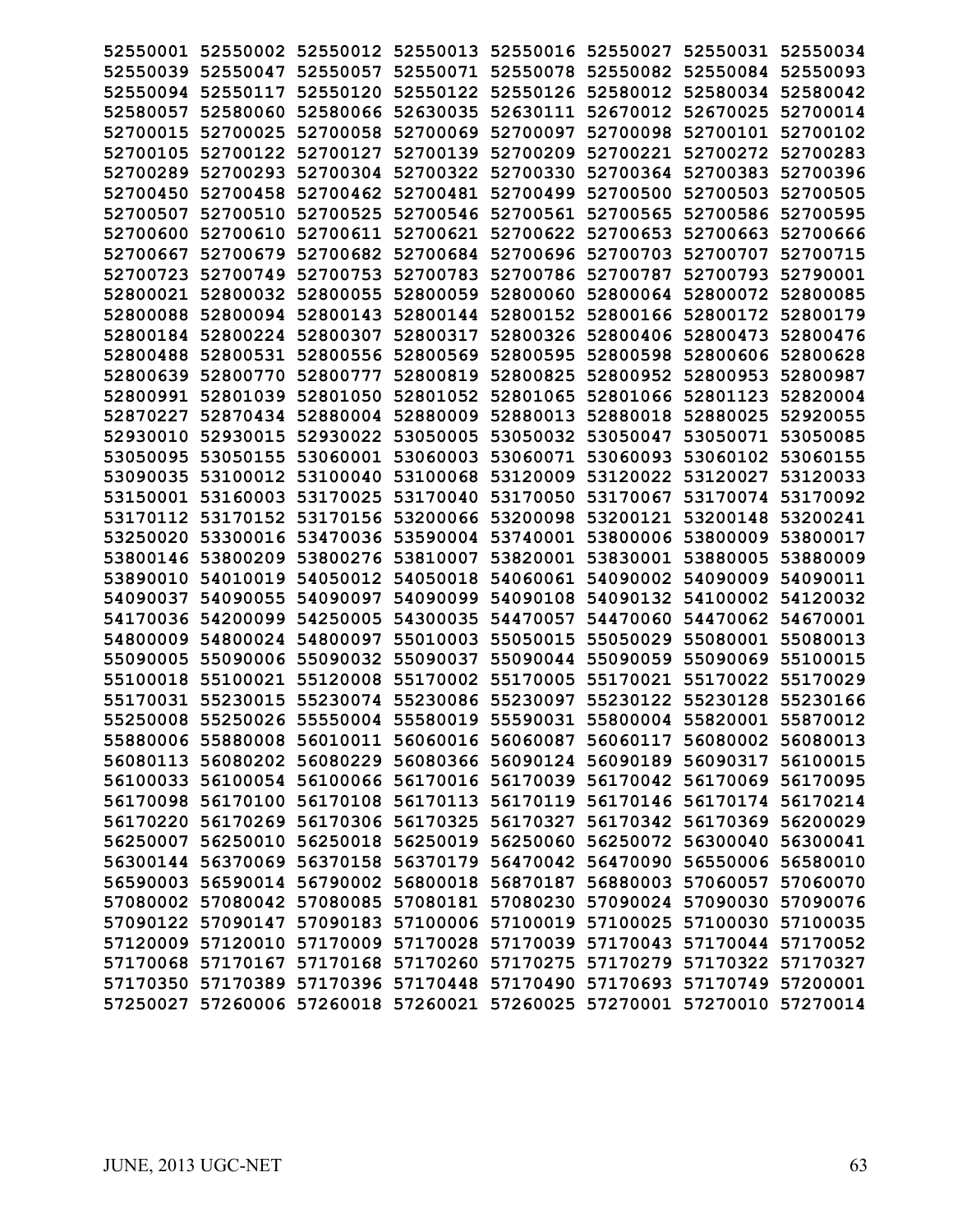|          |                            | 57270016 57270025 57270029 57270030 57270031 57270054 57270062 57270064 |                            |                   |                                              |                            |          |
|----------|----------------------------|-------------------------------------------------------------------------|----------------------------|-------------------|----------------------------------------------|----------------------------|----------|
|          |                            | 57270066 57270071 57270077 57270079 57270083 57270100 57270158 57270160 |                            |                   |                                              |                            |          |
|          | 57270171 57270173 57270176 |                                                                         |                            |                   | 57270179 57270181 57270207 57270211 57270218 |                            |          |
|          |                            | 57270231 57270232 57270240 57270241 57270253 57270254 57270262 57270263 |                            |                   |                                              |                            |          |
|          | 57270311 57270316          | 57270318 57270320 57270338                                              |                            |                   | 57270343                                     | 57270346 57270358          |          |
| 57270395 | 57270400                   | 57270403                                                                | 57270410                   | 57270411          | 57270420                                     | 57270433                   | 57270460 |
| 57270469 |                            | 57270474 57270487                                                       | 57270494                   | 57270497          | 57270505                                     | 57270508                   | 57270509 |
|          |                            | 57270510 57270516 57270537 57270563 57270569                            |                            |                   | 57270577                                     | 57270603                   | 57270615 |
|          | 57270624 57270625          | 57270639 57270641 57270648                                              |                            |                   | 57270685                                     | 57270704                   | 57270707 |
|          | 57270722 57270723          | 57270738 57270742 57270750                                              |                            |                   | 57270766                                     | 57270767                   | 57270775 |
|          | 57270793 57270796          | 57270803                                                                | 57270846 57270872          |                   | 57270878                                     | 57270930                   | 57270937 |
|          | 57270944 57270977          | 57270986                                                                | 57270996 57270997          |                   | 57271029                                     | 57271062                   | 57271087 |
|          | 57271088 57271109          |                                                                         | 57271139 57271162 57271166 |                   |                                              | 57271226 57271248          | 57271251 |
|          |                            | 57271343 57280014 57460001                                              | 57460004 57470017          |                   | 57590027                                     | 57590095                   | 57660001 |
|          | 57670001 57670005          | 57710002 57730032 57730067                                              |                            |                   |                                              | 57800001 57870040 57870053 |          |
|          | 57870149 57870870          |                                                                         | 57880004 57880007 57880021 |                   | 57880039                                     | 57880041 57880046          |          |
|          | 57880057 57880061          | 57880070                                                                | 57880107                   | 57880113          | 57880122                                     | 57880123                   | 57880125 |
|          | 57880142                   | 57880158                                                                | 57880160                   | 57880179          | 57880191                                     | 57880198                   | 57880262 |
| 57880126 | 57880307                   | 57880309                                                                |                            | 57890072          | 57930001                                     |                            |          |
| 57880273 |                            |                                                                         | 57880329                   |                   |                                              | 58010002                   | 58030002 |
| 58030042 | 58030068                   | 58030087                                                                | 58040004                   | 58050059          | 58050071                                     | 58060037                   | 58060043 |
| 58060070 | 58060101                   |                                                                         | 58060124 58060154 58060287 |                   | 58060381 58060400                            |                            | 58060402 |
|          | 58060455 58060476          | 58060480                                                                | 58060573                   | 58060598          | 58060701 58060773                            |                            | 58060870 |
| 58060925 | 58060926                   | 58060966                                                                | 58060995                   | 58080048          | 58080199                                     | 58090015                   | 58090059 |
|          | 58090074 58090080          | 58090085                                                                | 58090135                   | 58090159          | 58120001                                     | 58170004                   | 58170016 |
|          | 58170032 58170034 58170045 |                                                                         | 58170097                   | 58200014          | 58200017                                     | 58200028                   | 58200088 |
|          |                            | 58200093 58200114 58200151                                              | 58200160                   | 58200164          | 58200202 58200268                            |                            | 58250022 |
|          |                            | 58250028 58290001 58500001 58550001 58580005                            |                            |                   | 58580016                                     | 58580030                   | 58580031 |
| 58580035 | 58590004                   | 58600014                                                                | 58600019                   | 58670009          | 58700002 58700008                            |                            | 58700009 |
| 58700032 | 58700048                   | 58800011                                                                | 58800083                   | 58800202          | 58800257                                     | 59010030                   | 59010035 |
| 59030007 | 59030009                   | 59030010                                                                | 59030011                   | 59030016          | 59030022                                     | 59030041                   | 59030054 |
| 59030072 | 59050003                   | 59050007                                                                | 59080011                   | 59080023          | 59080030                                     | 59080058                   | 59090013 |
| 59090030 | 59090056                   | 59090083                                                                | 59090110                   | 59090119          | 59090127                                     | 59100005                   | 59170008 |
|          | 59170018 59170056          | 59170057 59190001 59190006                                              |                            |                   | 59190012 59190022 59190025                   |                            |          |
|          |                            | 59190029 59190073 59250008 59300001 59300050 59300080 59310001 59550003 |                            |                   |                                              |                            |          |
|          |                            | 59580034 59740001 59790009 59790010 59800007 59800008 59800028 59800030 |                            |                   |                                              |                            |          |
|          | 59820001 59870070          | 60010049                                                                | 60010067                   | 60010087          | 60010213                                     | 60010272 60020310          |          |
|          | 60020314 60050005          | 60050010                                                                | 60050020                   | 60050021          | 60050027                                     | 60050047                   | 60050052 |
|          |                            | 60050059 60050076 60050083 60050090 60050096                            |                            |                   | 60050103                                     | 60050119 60050135          |          |
|          | 60050159 60050191          | 60050227                                                                |                            | 60060008 60070024 | 60070025                                     | 60070026 60070067          |          |
|          | 60080031 60080033          |                                                                         | 60080036 60080058 60080069 |                   | 60080099                                     | 60080253 60080281          |          |
| 60080290 | 60090003                   | 60090005                                                                | 60090016 60090075          |                   | 60090102                                     | 60090103                   | 60090105 |
|          | 60090110 60090132          | 60090161                                                                | 60090163 60090166          |                   | 60090170                                     | 60090235                   | 60090244 |
|          | 60090249 60090259          | 60090270                                                                | 60100001 60100028          |                   | 60100034                                     | 60100041 60100043          |          |
|          |                            | 60100090 60100118 60120001                                              | 60120004 60120013          |                   |                                              | 60120014 60120015 60140014 |          |
|          |                            | 60140034 60170009 60170011 60170031 60170048                            |                            |                   |                                              | 60170073 60170088 60170098 |          |
|          | 60170104 60170119          | 60170123                                                                | 60170128 60170160          |                   |                                              | 60170162 60170173 60170196 |          |
|          |                            | 60170203 60170264 60170268                                              | 60170272 60170305          |                   | 60170316                                     | 60170403 60170422          |          |
|          |                            | 60170426 60170432 60200050                                              | 60200051 60200055          |                   |                                              | 60230001 60230013 60230014 |          |
|          |                            |                                                                         |                            |                   |                                              |                            |          |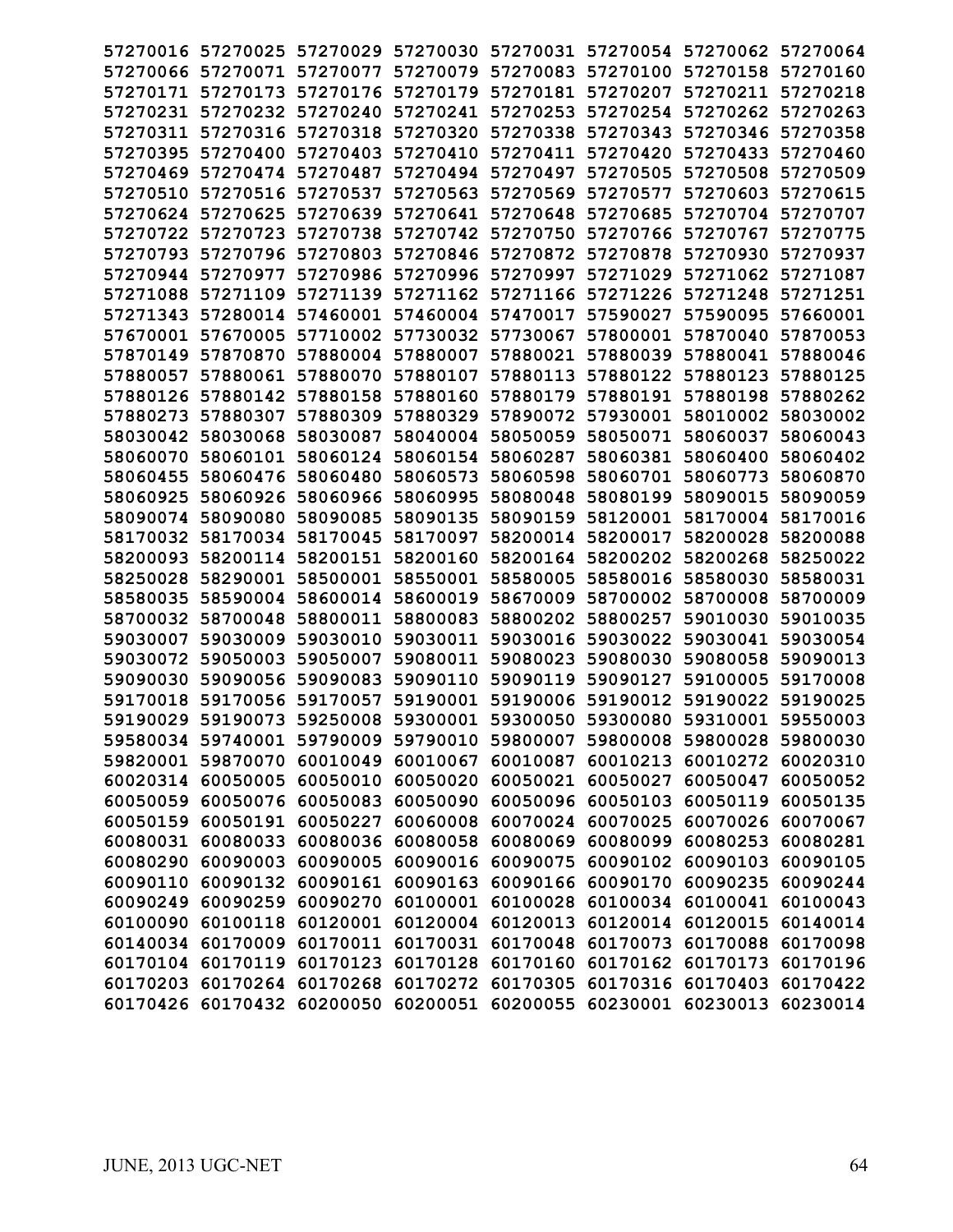| 60230041          | 60230049          | 60230052 |          | 60230059 60230090                                                       | 60230165          | 60230184 | 60230192 |
|-------------------|-------------------|----------|----------|-------------------------------------------------------------------------|-------------------|----------|----------|
| 60230195          | 60230209          | 60230211 | 60230233 | 60230272                                                                | 60230303          | 60230401 | 60230407 |
| 60250023          | 60250137          | 60300006 | 60300071 | 60300150                                                                | 60310004          | 60460001 | 60550001 |
| 60550003          | 60550004          | 60550007 | 60550013 | 60550034                                                                | 60550035          | 60550037 | 60550038 |
| 60550039          | 60550042          | 60550047 | 60550053 | 60550058                                                                | 60550076          | 60550080 | 60550081 |
| 60550085          | 60550089          | 60550135 | 60550175 | 60550179                                                                | 60580016          | 60590003 | 60590043 |
| 60590105          | 60650003          | 60670003 | 60670016 | 60670017                                                                | 60670019          | 60670036 | 60670038 |
| 60700001          | 60740024          | 60790001 | 60790009 | 60800017                                                                | 60870020          | 60870144 | 60870298 |
| 60870304          | 60870358          | 60870458 | 60880028 | 60880029                                                                | 60880055          | 60880060 | 60880079 |
| 60890136          | 61020060          | 61030004 | 61040048 | 61040054                                                                | 61050015          | 61050020 | 61050027 |
| 61050055          | 61050068          | 61050075 | 61050083 | 61050090                                                                | 61050128          | 61050157 | 61050179 |
| 61050181          | 61050182          | 61050184 | 61050187 | 61050192                                                                | 61050199          | 61050201 | 61050284 |
| 61050297          | 61060004          | 61060010 | 61060011 | 61060039                                                                | 61060056          | 61060115 | 61060121 |
| 61060130          | 61060131          | 61060144 | 61060154 | 61060165                                                                | 61060176          | 61060204 | 61060208 |
| 61060212          | 61060231          | 61060256 | 61060323 | 61060367                                                                | 61060387          | 61060453 | 61060462 |
| 61060467          | 61060468          | 61060474 | 61060491 | 61060499                                                                | 61060501          | 61060512 | 61060531 |
| 61060541          | 61060551          | 61060558 | 61060559 | 61060613                                                                | 61060621          | 61060629 | 61060676 |
| 61080011          | 61080027          | 61080029 | 61080053 | 61080096                                                                | 61080142          | 61080174 | 61080228 |
| 61080298          | 61080329          | 61080361 | 61080405 | 61080434                                                                | 61090003          | 61090023 | 61090052 |
| 61090068          | 61090074          | 61090084 | 61090088 | 61090122                                                                | 61090127          | 61090149 | 61090162 |
| 61090163          | 61090172          | 61090179 | 61090180 | 61090189                                                                | 61090231          | 61090240 | 61090255 |
| 61090284          | 61090290          | 61090297 | 61090300 | 61090310                                                                | 61090317          | 61090325 | 61090339 |
| 61090356          | 61090398          | 61090470 | 61090494 | 61090497                                                                | 61090504          | 61090511 | 61090614 |
| 61090617          | 61090619          | 61090623 | 61090624 | 61090659                                                                | 61090669          | 61090674 | 61090683 |
| 61090701          | 61090745          | 61090771 | 61090829 | 61090834                                                                | 61090837          | 61090867 | 61090936 |
| 61090954          | 61091054          | 61091086 | 61091114 | 61091127                                                                | 61091133          | 61091148 | 61091163 |
| 61091167          | 61091209          | 61091241 | 61091290 | 61091291                                                                | 61091317          | 61091319 | 61091321 |
| 61100001          | 61100010          | 61100014 | 61100019 | 61100021                                                                | 61100023          | 61100024 | 61100028 |
| 61100032          | 61100033          | 61120002 | 61120009 | 61120019                                                                | 61120020          | 61120067 | 61120082 |
| 61120087          | 61120090          | 61120136 | 61120168 | 61150010                                                                | 61170026          | 61170032 | 61170046 |
| 61170065          | 61170070          | 61170087 | 61170092 | 61170112                                                                | 61170140          | 61170164 | 61170167 |
| 61170181          | 61170184          | 61170185 | 61170193 | 61170226                                                                | 61170229          | 61170231 | 61170244 |
| 61170306          | 61170309          | 61170332 | 61170363 | 61170371                                                                | 61170459          | 61170472 | 61170490 |
| 61170507          |                   |          |          | 61170525 61170532 61170551 61170564 61170574 61170581 61170594          |                   |          |          |
|                   |                   |          |          | 61170700 61170705 61200023 61200045 61200046 61200063 61200110 61200125 |                   |          |          |
| 61200136          | 61200147          | 61200149 | 61200200 |                                                                         | 61200236 61200296 | 61200320 | 61200332 |
| 61250005 61250091 |                   | 61250233 |          | 61300004 61300208 61470091                                              |                   | 61470106 | 61470107 |
|                   | 61550008 61550060 |          |          | 61580002 61580004 61580011 61580076 61580106                            |                   |          | 61730014 |
|                   | 61740003 61790026 | 61790030 |          | 61790057 61800006 61800009 61800026 61800029                            |                   |          |          |
|                   | 61800068 61800076 | 61800079 | 61800090 |                                                                         | 61800097 61800098 | 61800111 | 61800179 |
|                   | 61800180 61800230 | 61800232 | 61800271 |                                                                         | 61800288 61820003 | 61830001 | 61870091 |
| 61870109          | 61870257          | 61880007 | 61880009 |                                                                         | 61880012 61880019 | 61880025 | 61880027 |
|                   | 61880036 61880046 | 62010001 | 62010081 |                                                                         | 62010124 62020165 | 62020196 | 62020297 |
|                   | 62020478 62020489 | 62040004 |          | 62050028 62050034 62050086                                              |                   | 62050090 | 62060003 |
|                   | 62060004 62060007 | 62060009 | 62060010 |                                                                         | 62060019 62060022 | 62060029 | 62060044 |
| 62060065 62060072 |                   | 62060098 |          | 62060104 62060112 62060122                                              |                   | 62060135 | 62060150 |
|                   | 62060162 62060179 | 62060188 | 62060191 |                                                                         | 62060192 62060205 | 62060238 | 62060252 |
|                   | 62060306 62060320 | 62060327 |          | 62060331 62060347 62060394                                              |                   | 62060418 | 62060438 |
|                   |                   |          |          |                                                                         |                   |          |          |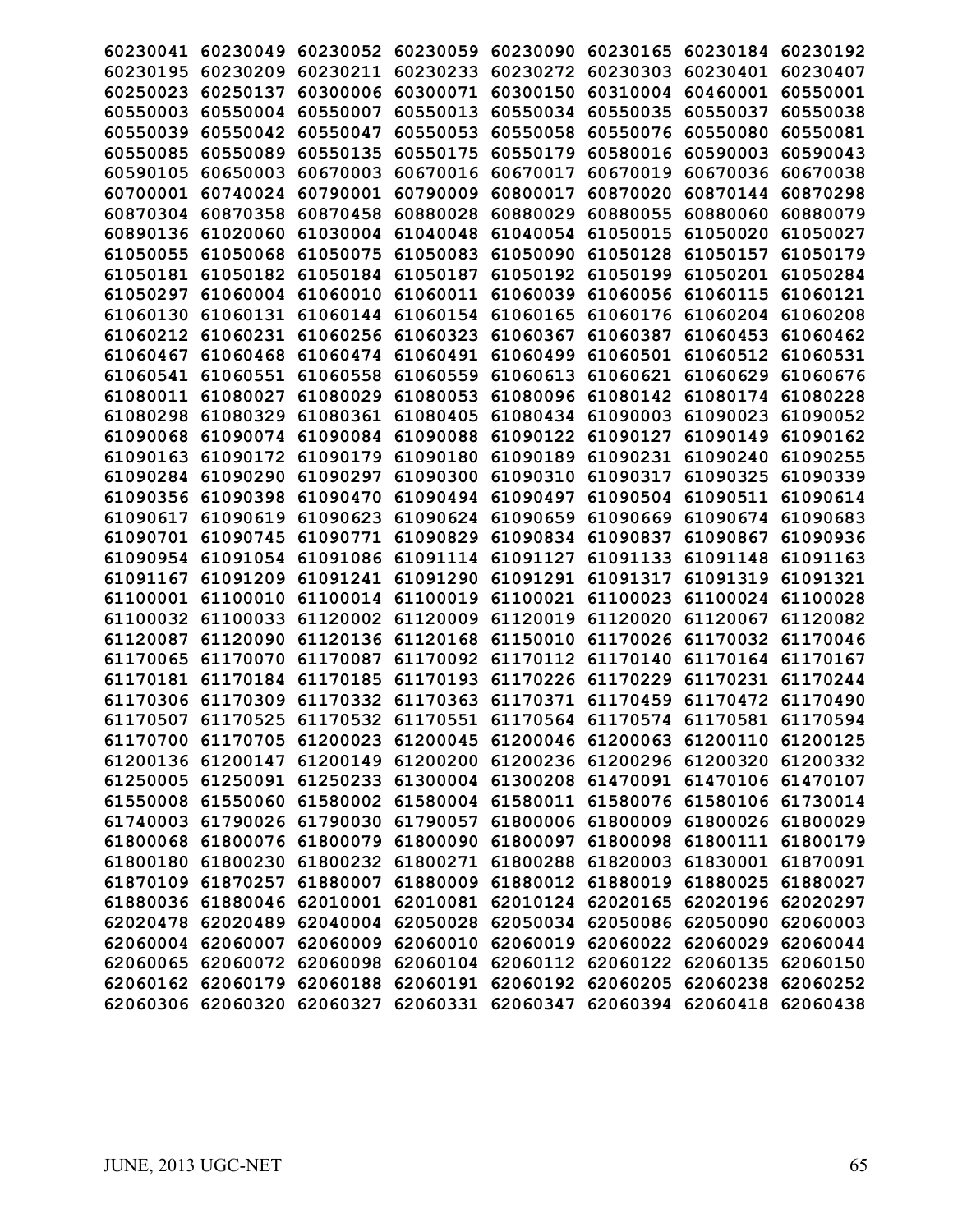| 62080011             |          |                                                                                                                                                 |                                                                                                                                                       |                      |                                                                                                                                                                                                                                                                         | 62080102                                                                                                                                                                                                                            |
|----------------------|----------|-------------------------------------------------------------------------------------------------------------------------------------------------|-------------------------------------------------------------------------------------------------------------------------------------------------------|----------------------|-------------------------------------------------------------------------------------------------------------------------------------------------------------------------------------------------------------------------------------------------------------------------|-------------------------------------------------------------------------------------------------------------------------------------------------------------------------------------------------------------------------------------|
| 62080122             | 62080131 | 62080147                                                                                                                                        | 62080166                                                                                                                                              | 62080226             | 62080299                                                                                                                                                                                                                                                                | 62080324                                                                                                                                                                                                                            |
| 62090037             | 62090038 | 62090040                                                                                                                                        | 62090086                                                                                                                                              | 62090093             | 62090131                                                                                                                                                                                                                                                                | 62090145                                                                                                                                                                                                                            |
| 62100005             | 62120037 | 62140024                                                                                                                                        | 62140042                                                                                                                                              | 62140043             | 62170014                                                                                                                                                                                                                                                                | 62170035                                                                                                                                                                                                                            |
| 62170066             | 62170068 | 62170085                                                                                                                                        | 62170098                                                                                                                                              | 62170112             | 62170122                                                                                                                                                                                                                                                                | 62170179                                                                                                                                                                                                                            |
| 62170201             | 62170217 | 62170230                                                                                                                                        | 62170231                                                                                                                                              | 62170240             | 62170266                                                                                                                                                                                                                                                                | 62200002                                                                                                                                                                                                                            |
| 62200012             | 62200025 | 62200027                                                                                                                                        | 62200048                                                                                                                                              | 62200065             | 62200067                                                                                                                                                                                                                                                                | 62200081                                                                                                                                                                                                                            |
| 62200084             | 62200119 | 62200130                                                                                                                                        | 62200185                                                                                                                                              | 62200188             | 62200190                                                                                                                                                                                                                                                                | 62200206                                                                                                                                                                                                                            |
| 62200240             | 62200260 | 62200270                                                                                                                                        | 62200287                                                                                                                                              | 62200319             | 62200354                                                                                                                                                                                                                                                                | 62200355                                                                                                                                                                                                                            |
| 62200428             | 62250077 | 62250086                                                                                                                                        | 62250141                                                                                                                                              | 62250195             | 62250211                                                                                                                                                                                                                                                                | 62250238                                                                                                                                                                                                                            |
| 62300005             | 62300009 | 62300145                                                                                                                                        | 62430004                                                                                                                                              | 62430011             | 62430014                                                                                                                                                                                                                                                                | 62430015                                                                                                                                                                                                                            |
| 62470026             | 62580004 | 62580019                                                                                                                                        | 62580025                                                                                                                                              | 62580068             | 62580071                                                                                                                                                                                                                                                                | 62580076                                                                                                                                                                                                                            |
| 62800005             | 62800008 | 62800014                                                                                                                                        | 62800016                                                                                                                                              | 62800018             | 62800027                                                                                                                                                                                                                                                                | 62800030                                                                                                                                                                                                                            |
| 62800082             | 62800090 | 62800093                                                                                                                                        | 62800124                                                                                                                                              | 62800157             | 62800160                                                                                                                                                                                                                                                                | 62800172                                                                                                                                                                                                                            |
| 62800203             | 62800210 | 62800212                                                                                                                                        | 62800215                                                                                                                                              | 62800218             | 62800230                                                                                                                                                                                                                                                                | 62800268                                                                                                                                                                                                                            |
| 62800335             | 62800339 | 62800351                                                                                                                                        | 62800423                                                                                                                                              | 62800425             | 62800426                                                                                                                                                                                                                                                                | 62800433                                                                                                                                                                                                                            |
| 62870177             | 62920002 | 63010044                                                                                                                                        | 63020022                                                                                                                                              | 63030001             | 63050015                                                                                                                                                                                                                                                                | 63050028                                                                                                                                                                                                                            |
| 63080001             | 63080003 | 63080012                                                                                                                                        | 63080024                                                                                                                                              | 63090001             | 63090017                                                                                                                                                                                                                                                                | 63090023                                                                                                                                                                                                                            |
| 63090025             | 63090044 | 63090046                                                                                                                                        | 63090048                                                                                                                                              | 63090055             | 63090057                                                                                                                                                                                                                                                                | 63090064                                                                                                                                                                                                                            |
| 63100025             | 63100031 | 63120009                                                                                                                                        | 63170002                                                                                                                                              | 63170011             | 63170016                                                                                                                                                                                                                                                                | 63170025                                                                                                                                                                                                                            |
| 64010020             | 64010025 | 64010056                                                                                                                                        | 64030002                                                                                                                                              | 64030018             | 64040011                                                                                                                                                                                                                                                                | 64050003                                                                                                                                                                                                                            |
| 64050018             | 64050033 | 64050036                                                                                                                                        | 64050063                                                                                                                                              | 64050085             | 64050099                                                                                                                                                                                                                                                                | 64050102                                                                                                                                                                                                                            |
| 64070008             | 64070028 | 64080001                                                                                                                                        | 64080038                                                                                                                                              | 64080043             | 64080044                                                                                                                                                                                                                                                                | 64090010                                                                                                                                                                                                                            |
| 64090030             | 64090060 | 64090135                                                                                                                                        | 64090138                                                                                                                                              | 64090139             | 64120001                                                                                                                                                                                                                                                                | 64170001                                                                                                                                                                                                                            |
| 64170025             | 64300011 | 64300035                                                                                                                                        | 64300157                                                                                                                                              | 64300200             | 64460001                                                                                                                                                                                                                                                                | 64590002                                                                                                                                                                                                                            |
| 64800012             | 64800017 | 64800037                                                                                                                                        | 65080048                                                                                                                                              | 65090008             | 66050001                                                                                                                                                                                                                                                                | 66050019                                                                                                                                                                                                                            |
| 66060012             | 66060014 | 66060046                                                                                                                                        | 66060088                                                                                                                                              | 66080006             | 66090017                                                                                                                                                                                                                                                                | 66090034                                                                                                                                                                                                                            |
| 66090065             | 66100002 | 66100007                                                                                                                                        | 66100069                                                                                                                                              | 66170007             | 66170032                                                                                                                                                                                                                                                                | 66170042                                                                                                                                                                                                                            |
| 66200025             | 66200038 | 66200079                                                                                                                                        | 66200087                                                                                                                                              | 66200176             | 66470016                                                                                                                                                                                                                                                                | 66550004                                                                                                                                                                                                                            |
| 66580002             | 66580005 | 66580007                                                                                                                                        | 66580012                                                                                                                                              | 66580027             | 66580042                                                                                                                                                                                                                                                                | 66800015                                                                                                                                                                                                                            |
| 66800022             | 66800067 | 66810002                                                                                                                                        | 66810003                                                                                                                                              | 66810005             | 66810008                                                                                                                                                                                                                                                                | 66880005                                                                                                                                                                                                                            |
| 67050039             | 67060008 | 67080018                                                                                                                                        | 67080019                                                                                                                                              | 67090001             | 67090007                                                                                                                                                                                                                                                                | 67090010                                                                                                                                                                                                                            |
| 67100003             | 67100007 | 67100023                                                                                                                                        |                                                                                                                                                       |                      | 67300009                                                                                                                                                                                                                                                                | 67310007                                                                                                                                                                                                                            |
|                      | 67590015 |                                                                                                                                                 |                                                                                                                                                       |                      |                                                                                                                                                                                                                                                                         |                                                                                                                                                                                                                                     |
|                      |          |                                                                                                                                                 |                                                                                                                                                       |                      |                                                                                                                                                                                                                                                                         |                                                                                                                                                                                                                                     |
|                      | 68050027 | 68050030                                                                                                                                        |                                                                                                                                                       |                      | 68050125                                                                                                                                                                                                                                                                | 68050139                                                                                                                                                                                                                            |
| 68060017<br>68050144 | 68080007 | 68080014                                                                                                                                        |                                                                                                                                                       |                      | 68080153                                                                                                                                                                                                                                                                | 68090004                                                                                                                                                                                                                            |
|                      |          |                                                                                                                                                 |                                                                                                                                                       |                      | 68120002                                                                                                                                                                                                                                                                | 68120006                                                                                                                                                                                                                            |
|                      |          |                                                                                                                                                 |                                                                                                                                                       |                      | 68170051                                                                                                                                                                                                                                                                | 68170071                                                                                                                                                                                                                            |
| 68200002 68300003    | 68300065 | 68300072                                                                                                                                        |                                                                                                                                                       |                      | 68360020                                                                                                                                                                                                                                                                | 68360022                                                                                                                                                                                                                            |
| 68360033<br>68360023 | 68360035 | 68360043                                                                                                                                        |                                                                                                                                                       |                      | 68360068                                                                                                                                                                                                                                                                | 68360070                                                                                                                                                                                                                            |
| 68360071 68360073    | 68360079 | 68360092                                                                                                                                        |                                                                                                                                                       |                      | 68360103                                                                                                                                                                                                                                                                | 68360110                                                                                                                                                                                                                            |
|                      | 68360129 | 68360139                                                                                                                                        |                                                                                                                                                       |                      | 68360178                                                                                                                                                                                                                                                                | 68360188                                                                                                                                                                                                                            |
|                      |          | 68360212                                                                                                                                        |                                                                                                                                                       |                      |                                                                                                                                                                                                                                                                         | 68470026                                                                                                                                                                                                                            |
|                      |          |                                                                                                                                                 |                                                                                                                                                       |                      |                                                                                                                                                                                                                                                                         | 68800001                                                                                                                                                                                                                            |
|                      | 68800089 | 68880013                                                                                                                                        |                                                                                                                                                       |                      |                                                                                                                                                                                                                                                                         | 69050012                                                                                                                                                                                                                            |
|                      |          | 69050052                                                                                                                                        |                                                                                                                                                       |                      |                                                                                                                                                                                                                                                                         | 69080004                                                                                                                                                                                                                            |
|                      |          |                                                                                                                                                 |                                                                                                                                                       |                      |                                                                                                                                                                                                                                                                         |                                                                                                                                                                                                                                     |
|                      |          | 67580010<br>68050024<br>68090049 68090111<br>68120009 68120019 68120020<br>68360125 68360126<br>68360189 68360194 68360209<br>68800016 68800046 | 62080021 62080027<br>67800004 67870062 67870073<br>68090129<br>68550001 68550003 68550011<br>69050016 69050026 69050051<br>69080008 69080011 69080025 | 68580012<br>69090003 | 67170002 67170006<br>67590016 67590019 67590038<br>68010168 68020045 68030017<br>68050032 68050070<br>68080058 68080135<br>68090131 68100003 68100016<br>68120021 68150003 68170005<br>68310003 68360013<br>68360046 68360056<br>68360098 68360101<br>68360140 68360169 | 62080031 62080064 62080082<br>67590052 67630002<br>68030068 68050002<br>68360221 68360239 68360250<br>68580030 68590002 68590012<br>69010025 69040003 69050011<br>69060008 69060016 69080003<br>69090005 69470002 69500001 69550001 |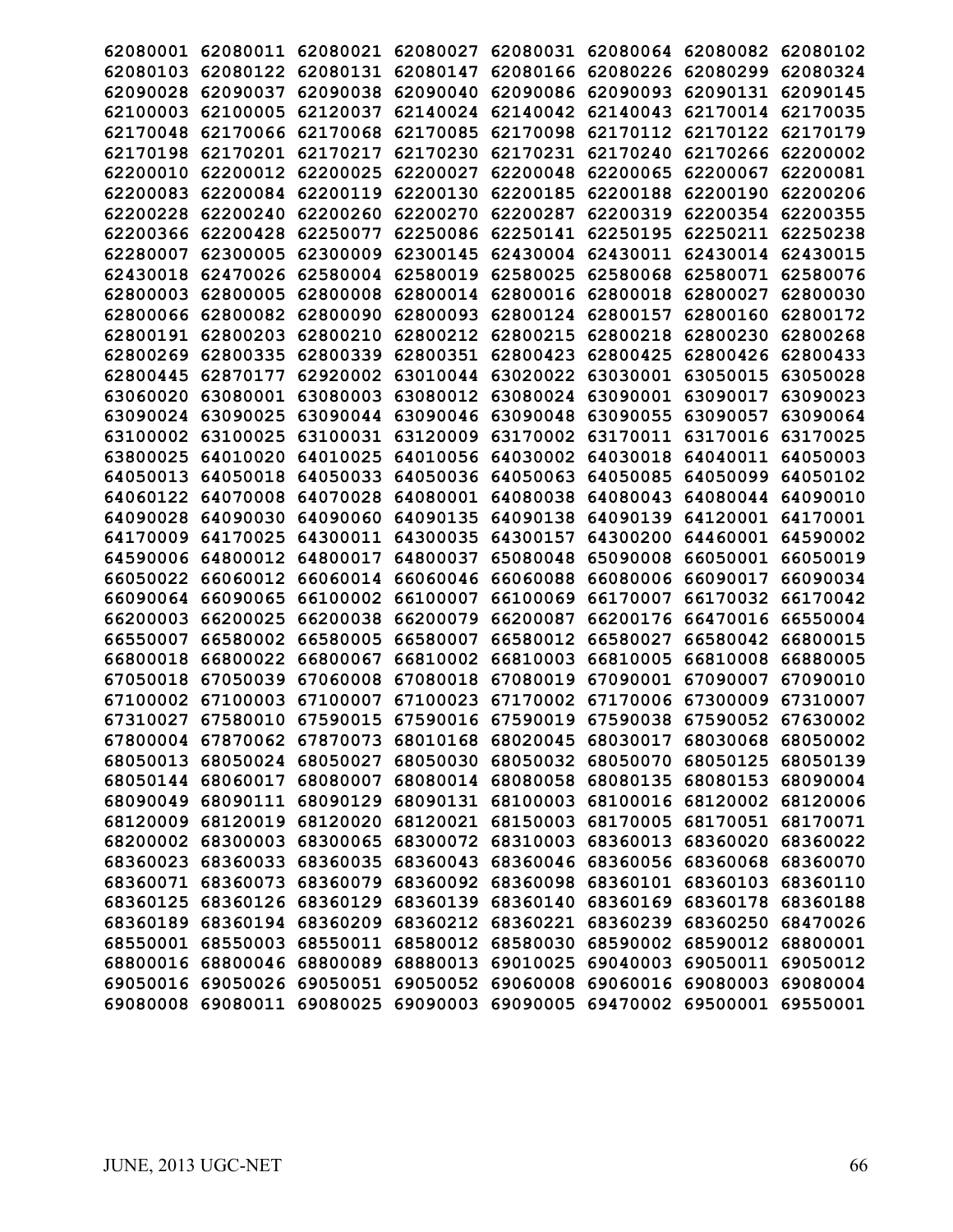| 69590008          | 69630007          | 69800002                   | 69800028          | 69800038 | 69800071 | 69800076          | 69800081 |
|-------------------|-------------------|----------------------------|-------------------|----------|----------|-------------------|----------|
| 69930005          | 70040003          | 70040006                   | 70050001          | 70050003 | 70050009 | 70050010          | 70050013 |
| 70050028          | 70050035          | 70050037                   | 70050042          | 70050048 | 70060005 | 70080031          | 70080036 |
| 70090013          | 70090040          | 70100009                   | 70100013          | 70120001 | 70120003 | 70120007          | 70120008 |
| 70170011          | 70170012          | 70170013                   | 70170018          | 70170024 | 70170032 | 70200001          | 70200018 |
| 70300002          | 70300004          | 70300022                   | 70300034          | 70300079 | 70300088 | 70360001          | 70360007 |
| 70360014          | 70360017          | 70360022                   | 70360028          | 70360052 | 70550005 | 70600001          | 70710005 |
| 70710013          | 70710014          | 70870037                   | 70870085          | 70940002 | 70940004 | 70940019          | 70940026 |
| 71010010          | 71010045          | 71010046                   | 71020089          | 71020123 | 71020165 | 71020171          | 71030008 |
| 71030019          | 71030022          | 71030033                   | 71050003          | 71050035 | 71060002 | 71060007          | 71060014 |
| 71060018          | 71060025          | 71060050                   | 71060052          | 71060053 | 71060054 | 71060056          | 71060057 |
| 71060058          | 71060086          | 71060093                   | 71060107          | 71060119 | 71060120 | 71060130          | 71060132 |
| 71060138          | 71060139          | 71060141                   | 71060143          | 71060151 | 71060155 | 71060168          | 71060177 |
| 71060184          | 71060191          | 71060198                   | 71060207          | 71060215 | 71060229 | 71060239          | 71060247 |
| 71060249          | 71060255          | 71060268                   | 71060272          | 71060296 | 71060372 | 71060399          | 71060406 |
| 71060478          | 71080010          | 71080027                   | 71080043          | 71080078 | 71080080 | 71080169          | 71080204 |
| 71080276          | 71090025          | 71090027                   | 71090037          | 71090064 | 71100001 | 71120007          | 71120013 |
| 71120016          | 71120020          | 71120023                   | 71120036          | 71120040 | 71120042 | 71120060          | 71120068 |
| 71120078          | 71120080          | 71120084                   | 71120085          | 71140023 | 71140046 | 71160012          | 71170009 |
| 71170019          | 71170051          | 71170072                   | 71170090          | 71170103 | 71170129 | 71170134          | 71170153 |
| 71170156          | 71170162          | 71200003                   | 71200011          | 71200030 | 71200060 | 71200072          | 71200099 |
| 71200109          | 71200120          | 71200135                   | 71200137          | 71200170 | 71200191 | 71200192          | 71200202 |
| 71200211          | 71200218          | 71200252                   | 71200255          | 71200266 | 71200281 | 71200301          | 71200313 |
| 71200316          | 71200320          | 71200353                   | 71200367          | 71200383 | 71200399 | 71200414          | 71200449 |
| 71200496          | 71200502          | 71200530                   | 71200533          | 71200535 | 71200550 | 71200588          | 71200616 |
| 71200647          | 71200690          | 71200729                   | 71200737          | 71200750 | 71200754 | 71200764          | 71200790 |
| 71200801          | 71200828          | 71200904                   | 71200911          | 71200921 | 71200922 | 71200930          | 71200939 |
| 71200949          | 71200952          | 71200983                   | 71200985          | 71250012 | 71250141 | 71250188          | 71250254 |
| 71250319          | 71250401          | 71250403                   | 71280019          | 71280039 | 71300007 | 71300095          | 71300122 |
| 71300201          | 71430002          | 71430003                   | 71430023          | 71430037 | 71430050 | 71430054          | 71430063 |
| 71430086          | 71430087          | 71460006                   | 71470021          | 71470029 | 71470043 | 71550004          | 71580008 |
| 71580010          | 71580021          | 71580039                   | 71600006          | 71730013 | 71790005 | 71790008          | 71800035 |
| 71800049          | 71800071          | 71800085                   | 71800086          | 71800092 | 71800115 | 71800149          | 71800150 |
| 71800155          | 71800158          | 71800167                   | 71800186          | 71800199 | 71800200 | 71800204          | 71800240 |
| 71800293          | 71800294          | 71800341                   | 71800343          | 71800345 | 71800367 | 71800377          | 71800382 |
| 71800423          | 71800435          | 71800475                   | 71800534          | 71810016 | 71810017 | 71810021          | 71870109 |
|                   | 71870286 71870376 | 71930001                   | 72010620 72010634 |          | 72010645 | 72020004 72020068 |          |
|                   |                   | 72020069 72020159 72020317 | 72020356 72020372 |          | 72020373 | 72020612 72020618 |          |
|                   | 72020630 72020631 | 72020632                   | 72020667          | 72020668 | 72020669 | 72020670 72020679 |          |
|                   | 72020730 72020771 | 72040123                   | 72040124 72040161 |          | 72040193 | 72050003          | 72050009 |
| 72050011 72050037 |                   | 72050129                   | 72050135          | 72050141 | 72050155 | 72050162 72050166 |          |
|                   | 72050213 72050217 | 72050219                   | 72050225          | 72050229 | 72050230 | 72050233          | 72050237 |
|                   | 72050242 72050243 | 72060002                   | 72060008          | 72060010 | 72060024 | 72060098          | 72060126 |
|                   | 72060128 72060130 | 72060134                   | 72060138          | 72060139 | 72060206 | 72060207          | 72060229 |
|                   | 72060260 72060276 | 72060302                   | 72060327          | 72060336 | 72060361 | 72060365          | 72060434 |
|                   | 72060455 72060546 | 72060547                   | 72060593          | 72060594 | 72060629 | 72060645          | 72060648 |
| 72060715          | 72060763          | 72060808                   | 72060809          | 72060814 | 72060826 | 72060865          | 72060866 |
| 72060870          | 72060871          | 72060964                   | 72060966          | 72060987 | 72061047 | 72061092 72061111 |          |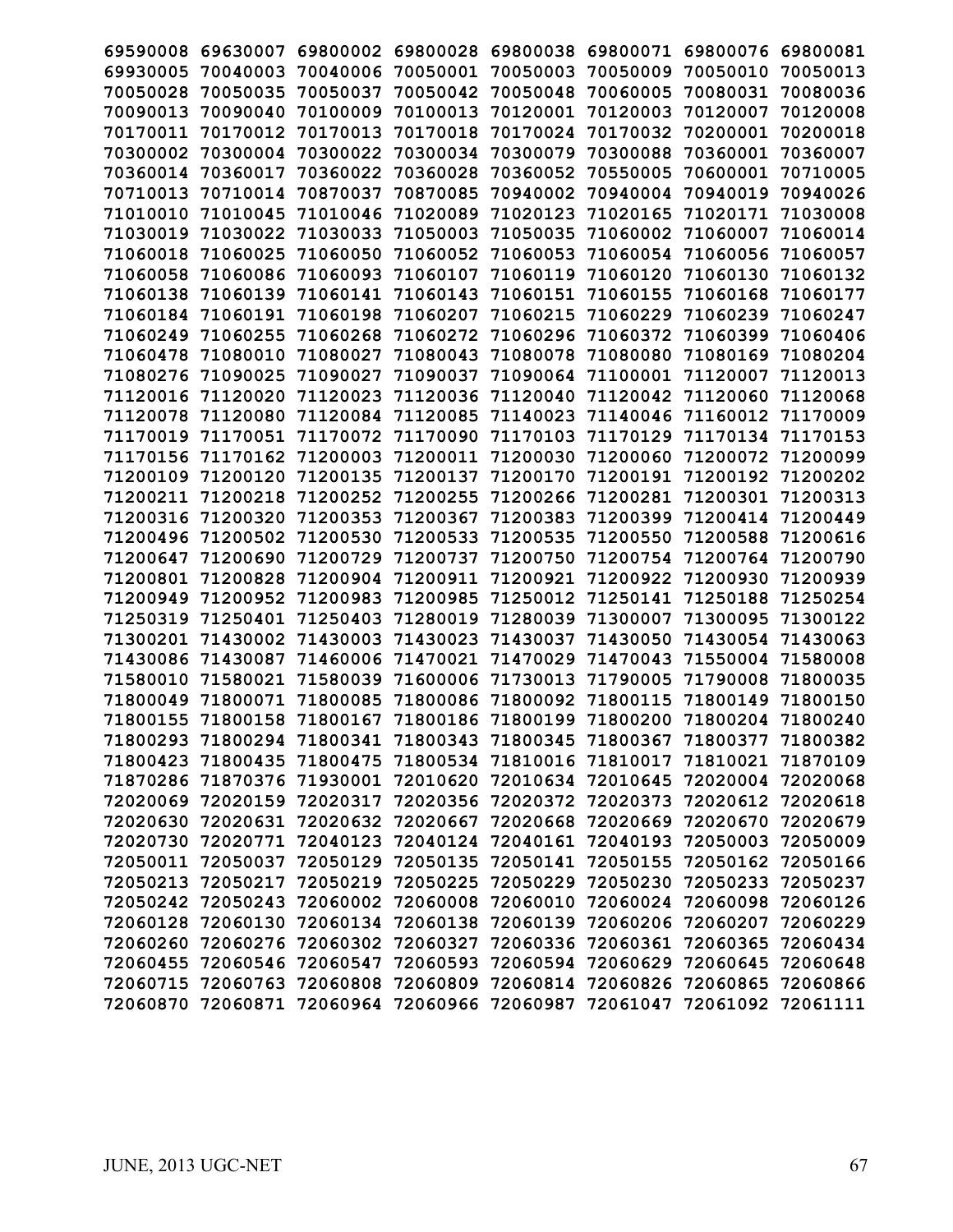| 72061121 | 72061123                   | 72061145          | 72061147                                     | 72061179 | 72061197 | 72061211                   | 72061229 |
|----------|----------------------------|-------------------|----------------------------------------------|----------|----------|----------------------------|----------|
| 72061244 | 72080012                   | 72080027          | 72080034                                     | 72080050 | 72080087 | 72080107                   | 72080110 |
| 72080149 | 72080154                   | 72080169          | 72080203                                     | 72080265 | 72080267 | 72080322                   | 72080329 |
| 72080357 | 72080365                   | 72080376          | 72080399                                     | 72080408 | 72080409 | 72080489                   | 72080560 |
| 72080620 | 72080621                   | 72080624          | 72080640                                     | 72080664 | 72080665 | 72080677                   | 72080680 |
| 72080690 | 72080715                   | 72080731          | 72080734                                     | 72080763 | 72080790 | 72080865                   | 72080880 |
| 72080884 | 72080932                   | 72080936          | 72080945                                     | 72080953 | 72080954 | 72080956                   | 72080987 |
| 72080991 | 72081006                   | 72081027          | 72081061                                     | 72081065 | 72081136 | 72081217                   | 72081219 |
| 72081268 | 72081272                   | 72081288          | 72081318                                     | 72081319 | 72081354 | 72081383                   | 72081414 |
| 72081416 | 72081417                   | 72081420          | 72081425                                     | 72081494 | 72081505 | 72081521                   | 72081527 |
| 72081583 | 72081692                   | 72081704          | 72081721                                     | 72081744 | 72081759 | 72081780                   | 72081895 |
| 72081935 | 72081942                   | 72081976          | 72090010                                     | 72090020 | 72090034 | 72090044                   | 72090045 |
| 72090053 | 72090055                   | 72090060          | 72090061                                     | 72090081 | 72090110 | 72090120                   | 72090124 |
| 72090137 | 72090145                   | 72090150          | 72090151                                     | 72090152 | 72090173 | 72090180                   | 72090198 |
| 72090214 | 72090223                   | 72090289          | 72090362                                     | 72090363 | 72090365 | 72090382                   | 72090392 |
| 72090402 | 72090472                   | 72090574          | 72090591                                     | 72090630 | 72090704 | 72090792                   | 72090861 |
| 72090910 | 72090946                   | 72090955          | 72091033                                     | 72091134 | 72091135 | 72091140                   | 72091174 |
| 72091194 | 72091221                   | 72091223          | 72091224                                     | 72091225 | 72091228 | 72091355                   | 72091493 |
| 72091496 | 72091595                   | 72091630          | 72091653                                     | 72091665 | 72091721 | 72100021                   | 72110005 |
| 72110020 | 72120014                   | 72120023          | 72120055                                     | 72140180 | 72160024 | 72160035                   | 72160048 |
| 72160062 | 72160063                   | 72170013          | 72170023                                     | 72170025 | 72170028 | 72170041                   | 72170045 |
| 72170049 | 72170051                   | 72170053          | 72170063                                     | 72170090 | 72170135 | 72170175                   | 72170197 |
| 72170230 | 72170254                   | 72170260          | 72170262                                     | 72170305 | 72170309 | 72170320                   | 72170407 |
| 72170451 | 72170489                   | 72170493          | 72170507                                     | 72170560 | 72170578 | 72170592                   | 72170594 |
| 72170595 | 72170604                   | 72170625          | 72170682                                     | 72170717 | 72170734 | 72170795                   | 72170818 |
| 72170820 | 72170824                   | 72170876          | 72170898                                     | 72170934 | 72170963 | 72170994                   | 72171015 |
| 72171076 | 72171090                   | 72171138          | 72171171                                     | 72171209 | 72171213 | 72171215                   | 72171253 |
| 72171267 | 72171338                   | 72171344          | 72171352                                     | 72171475 | 72171482 | 72171485                   | 72171500 |
| 72171563 | 72171575                   | 72171576          | 72171583                                     | 72171587 | 72171618 | 72171628                   | 72171643 |
| 72171644 | 72171664                   | 72171709          | 72171714                                     | 72171737 | 72171782 | 72171804                   | 72171844 |
| 72171885 | 72171925                   | 72171926          | 72171930                                     | 72171932 | 72171935 | 72171941                   | 72171975 |
| 72171993 | 72200004                   | 72200007          | 72200018                                     | 72200027 | 72200139 | 72200191                   | 72200192 |
| 72200216 | 72200238                   | 72200244          | 72200250                                     | 72200373 | 72200381 | 72200447                   | 72200448 |
| 72200466 | 72200473                   | 72200556          | 72200584                                     | 72200597 | 72200601 | 72200648                   | 72200654 |
| 72200658 | 72200663                   | 72200709          | 72200744                                     | 72200745 | 72200767 | 72200768                   | 72200825 |
|          | 72200865 72200897          | 72200985          | 72201023                                     | 72201025 | 72201041 | 72201097                   | 72201121 |
|          | 72201154 72201247 72201257 |                   | 72201267 72201270                            |          | 72201271 | 72201273 72201275          |          |
|          | 72201277 72201278          |                   | 72201345 72201347 72201350                   |          | 72201351 | 72201539 72201687          |          |
|          |                            |                   | 72201689 72201759 72201761 72201854 72201936 |          | 72201938 | 72201941 72201942          |          |
|          | 72201945 72202008          | 72202080          | 72202112 72202258                            |          |          | 72202278 72202298 72202306 |          |
|          | 72202311 72202363          |                   | 72202394 72202425                            | 72202432 |          | 72202476 72202509          | 72202528 |
|          | 72202556 72250062 72250072 |                   | 72250084 72250088                            |          | 72250095 | 72250101 72250111          |          |
|          | 72250122 72250162          | 72250164          | 72250261 72250265                            |          | 72250268 | 72250270 72250306          |          |
|          | 72250318 72250354 72250355 |                   | 72250357 72250358                            |          | 72250369 | 72250370 72250505          |          |
|          | 72250545 72250548 72250563 |                   | 72250570 72250579                            |          | 72250595 | 72250649 72250744          |          |
|          | 72250748 72250756 72250757 |                   | 72250760 72250761                            |          | 72250763 | 72250852 72250860          |          |
|          | 72300004 72300008          | 72300044          | 72300117                                     | 72300127 | 72300150 | 72300152                   | 72300169 |
| 72300187 |                            | 72300224 72300233 | 72300284 72300285                            |          |          | 72300294 72300326 72300371 |          |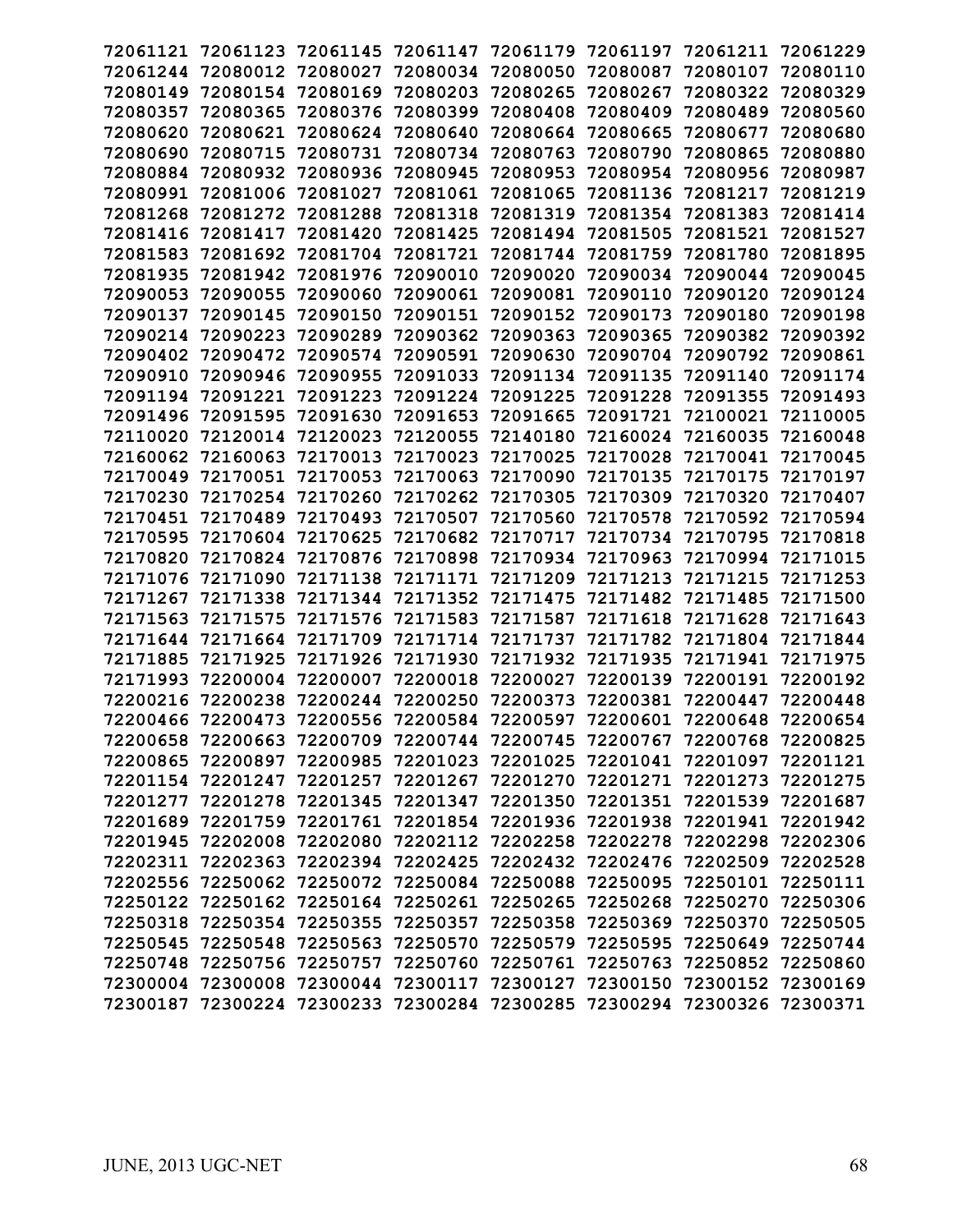| 72300423 | 72300425          | 72300496                   | 72300544                                                                | 72300549                                     | 72300570          | 72300627                   | 72300689 |
|----------|-------------------|----------------------------|-------------------------------------------------------------------------|----------------------------------------------|-------------------|----------------------------|----------|
| 72300691 | 72300735          | 72300760                   | 72300765                                                                | 72300780                                     | 72300801          | 72300824                   | 72300842 |
| 72300857 | 72300860          | 72300897                   | 72300946                                                                | 72300951                                     | 72301038          | 72301048                   | 72301054 |
| 72301055 | 72301149          | 72301164                   | 72301203                                                                | 72301226                                     | 72301359          | 72301375                   | 72301412 |
| 72301421 | 72301425          | 72301428                   | 72301483                                                                | 72301484                                     | 72301486          | 72301489                   | 72301526 |
| 72301527 | 72301549          | 72301569                   | 72301582                                                                | 72301586                                     | 72301618          | 72301681                   | 72301682 |
| 72301690 | 72470030          | 72470045                   | 72470046                                                                | 72470066                                     | 72470069          | 72470070                   | 72470215 |
| 72470287 | 72470310          | 72470312                   | 72470358                                                                | 72470427                                     | 72470434          | 72470450                   | 72470453 |
| 72470503 | 72470504          | 72550006                   | 72550013                                                                | 72550042                                     | 72550074          | 72580001                   | 72580003 |
| 72580017 | 72580018          | 72580031                   | 72580048                                                                | 72580060                                     | 72580064          | 72580075                   | 72580101 |
| 72580110 | 72580127          | 72580152                   | 72580154                                                                | 72580160                                     | 72580205          | 72580209                   | 72580216 |
| 72580230 | 72580232          | 72580236                   | 72580265                                                                | 72580274                                     | 72580289          | 72580295                   | 72580297 |
| 72580300 | 72580303          | 72580304                   | 72580305                                                                | 72590083                                     | 72590092          | 72590139                   | 72630016 |
| 72630065 | 72670001          | 72790002                   | 72790004                                                                | 72790005                                     | 72790032          | 72800001                   | 72800003 |
| 72800008 | 72800009          | 72800011                   | 72800014                                                                | 72800018                                     | 72800048          | 72800064                   | 72800084 |
| 72800090 | 72800092          | 72800120                   | 72800128                                                                | 72800146                                     | 72800228          | 72800232                   | 72800234 |
| 72800263 | 72800294          | 72800311                   | 72800319                                                                | 72800368                                     | 72800388          | 72800395                   | 72800425 |
| 72800464 | 72800469          | 72800495                   | 72800500                                                                | 72800528                                     | 72800538          | 72800565                   | 72800641 |
| 72800642 | 72800691          | 72800703                   | 72800721                                                                | 72800770                                     | 72800773          | 72800838                   | 72800849 |
| 72800850 | 72800852          | 72800862                   | 72800876                                                                | 72800913                                     | 72820017          | 72820022                   | 72820023 |
| 72820028 | 72870104          | 72870115                   | 72870212                                                                | 72870316                                     | 72870418          | 72870566                   | 72870567 |
| 72870568 | 72870738          | 72871311                   | 72871312                                                                | 72871348                                     | 72871355          | 72871375                   | 72871424 |
| 72871638 | 72871673          | 72871714                   | 72871721                                                                | 72871723                                     | 72871857          | 72880002                   | 72880009 |
| 72880010 | 72880011          | 72880016                   | 72880019                                                                | 72880020                                     | 72880027          | 72880030                   | 72880037 |
| 72880047 | 72880048          | 72880052                   | 72880055                                                                | 72880065                                     | 72880070          | 72880083                   | 72880096 |
| 72880131 | 72880133          | 72880134                   | 72880136                                                                | 72880137                                     | 72880141          | 72930006                   | 73010294 |
| 73030004 | 73040017          | 73040019                   | 73040042                                                                | 73040056                                     | 73050010          | 73050031                   | 73050064 |
| 73050083 | 73050086          | 73050089                   | 73060007                                                                | 73060217                                     | 73080011          | 73080012                   | 73080064 |
| 73080069 | 73080081          | 73080098                   | 73080154                                                                | 73080179                                     | 73080182          | 73080247                   | 73080265 |
| 73080294 | 73080349          | 73080378                   | 73080442                                                                | 73080485                                     | 73090011          | 73090028                   | 73090032 |
| 73090054 | 73090061          | 73090071                   | 73090072                                                                | 73090079                                     | 73090088          | 73090089                   | 73090098 |
| 73090120 | 73090124          | 73090148                   | 73090160                                                                | 73090163                                     | 73090177          | 73090194                   | 73090205 |
| 73090218 | 73090265          | 73090269                   | 73090294                                                                | 73090376                                     | 73090382          | 73090388                   | 73090400 |
| 73090446 | 73090487          | 73090498                   | 73090516                                                                | 73090529                                     | 73090562          | 73090589                   | 73090600 |
|          | 73090757 73090874 |                            | 73090887 73090951 73091010                                              |                                              | 73091023 73091031 |                            | 73091052 |
|          |                   |                            | 73091062 73091142 73091202 73091208 73091210                            |                                              |                   | 73100002 73100004 73100016 |          |
|          |                   |                            | 73110005 73110021 73120017 73120029 73120031                            |                                              |                   | 73120048 73160038 73160053 |          |
|          |                   |                            | 73160071 73160072 73160098 73160106 73160156 73170009 73170010 73170015 |                                              |                   |                            |          |
|          |                   |                            | 73170025 73170029 73170035 73170040 73170048 73170050 73170057 73170090 |                                              |                   |                            |          |
|          |                   |                            | 73170117 73170122 73170132 73170157 73170166 73170188 73170194 73170217 |                                              |                   |                            |          |
|          |                   | 73170218 73170222 73170257 |                                                                         | 73170278 73170279 73170290 73170291 73170296 |                   |                            |          |
|          |                   |                            | 73170306 73170319 73170338 73170354 73170371                            |                                              |                   | 73170372 73170393          | 73170396 |
|          |                   |                            | 73170397 73170436 73170458 73170469 73170491                            |                                              |                   | 73170544 73170570 73170587 |          |
|          |                   |                            | 73170610 73170652 73170696 73170710 73170718 73170726 73170742 73170761 |                                              |                   |                            |          |
|          |                   |                            | 73170773 73170865 73170901 73170903 73170912 73170971 73171033 73171066 |                                              |                   |                            |          |
|          |                   |                            | 73171082 73171092 73171102 73171124 73200006 73200182 73200277 73200288 |                                              |                   |                            |          |
|          | 73200554 73240008 | 73240015                   |                                                                         | 73240016 73240047                            | 73240048          | 73240131 73240452          |          |
|          |                   |                            | 73240605 73240650 73240710 73240717 73240722 73240726 73240730 73240795 |                                              |                   |                            |          |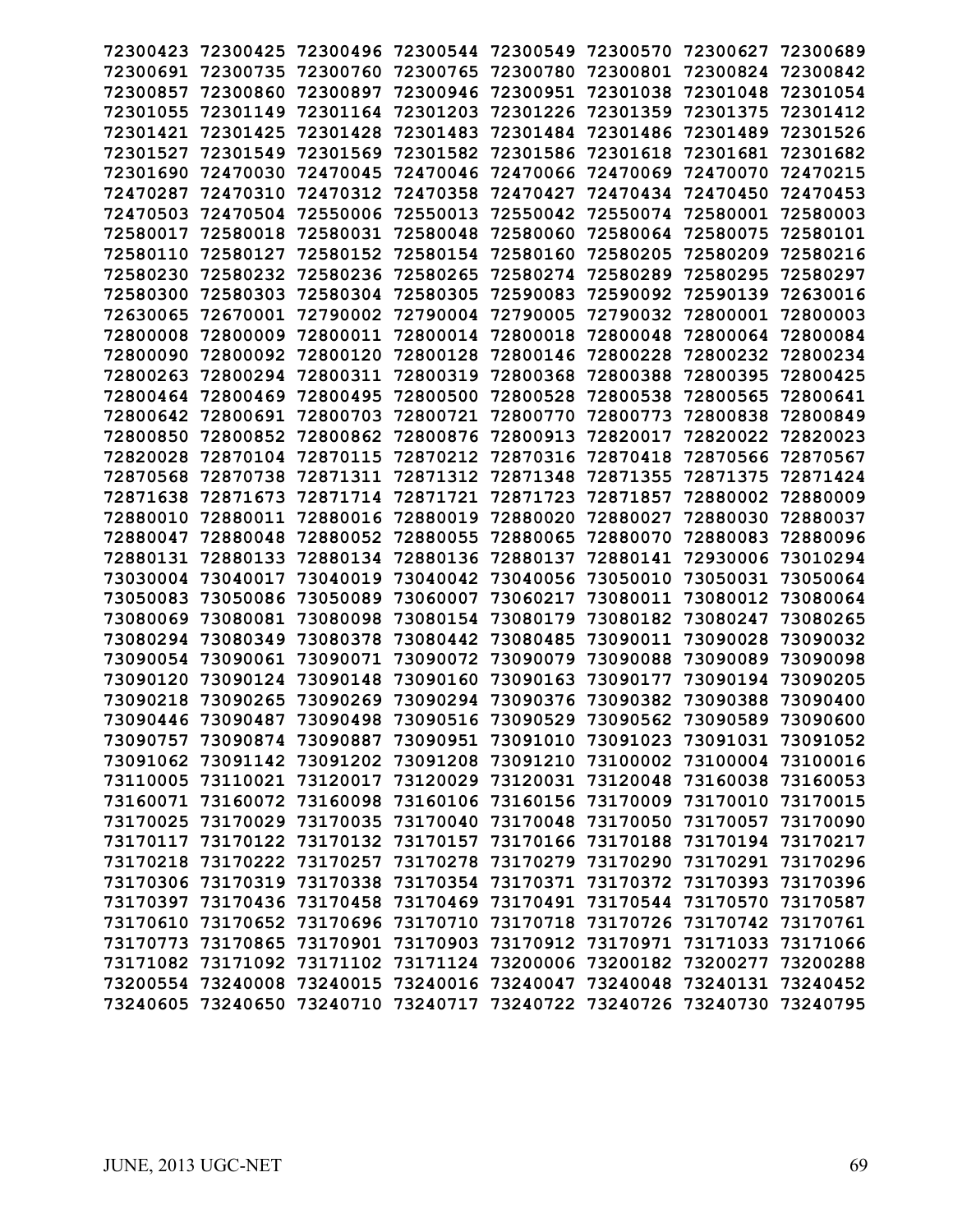| 73240824 | 73240826                                                                | 73240827 | 73240865 | 73240869 | 73240934 | 73241008 | 73241016 |
|----------|-------------------------------------------------------------------------|----------|----------|----------|----------|----------|----------|
| 73241057 | 73241300                                                                | 73241460 | 73241463 | 73241537 | 73241565 | 73241625 | 73241751 |
| 73241971 | 73241977                                                                | 73242146 | 73242194 | 73242242 | 73242267 | 73242362 | 73242417 |
| 73242568 | 73242675                                                                | 73242713 | 73250017 | 73300004 | 73300187 | 73300205 | 73300260 |
| 73300433 | 73300634                                                                | 73310007 | 73470047 | 73470048 | 73470088 | 73470141 | 73470151 |
| 73470227 | 73470246                                                                | 73470294 | 73470373 | 73470471 | 73470506 | 73470520 | 73470539 |
| 73550003 | 73550006                                                                | 73580007 | 73580010 | 73580019 | 73580024 | 73580056 | 73580060 |
| 73580066 | 73580067                                                                | 73580119 | 73580120 | 73580127 | 73580128 | 73580159 | 73580160 |
| 73580166 | 73580189                                                                | 73620008 | 73620014 | 73620020 | 73620026 | 73620027 | 73620031 |
| 73620036 | 73620042                                                                | 73620048 | 73620051 | 73620057 | 73620061 | 73620068 | 73620093 |
| 73630047 | 73650004                                                                | 73800027 | 73800029 | 73800032 | 73800083 | 73820015 | 73820025 |
| 73820027 | 73870226                                                                | 73870515 | 73870644 | 73870901 | 73871081 | 73880004 | 73880023 |
| 73880044 | 73880079                                                                | 73880087 | 73930001 | 74010011 | 74040019 | 74040023 | 74040063 |
| 74040083 | 74050059                                                                | 74060028 | 74060097 | 74080136 | 74080197 | 74080205 | 74080222 |
| 74080416 | 74080454                                                                | 74080521 | 74080670 | 74080827 | 74081008 | 74081236 | 74081439 |
| 74090072 | 74090076                                                                | 74090078 | 74090083 | 74090170 | 74090174 | 74090188 | 74090199 |
| 74090206 | 74090275                                                                | 74090282 | 74090287 | 74100002 | 74100008 | 74100013 | 74100029 |
| 74100033 | 74100058                                                                | 74100059 | 74100071 | 74100073 | 74100101 | 74100103 | 74100126 |
| 74100213 | 74100218                                                                | 74120003 | 74120006 | 74120007 | 74120008 | 74120014 | 74120017 |
| 74120020 | 74120024                                                                | 74120025 | 74120032 | 74120034 | 74120046 | 74120049 | 74170023 |
| 74170040 | 74170062                                                                | 74170072 | 74170105 | 74170134 | 74170172 | 74170195 | 74170245 |
| 74170246 | 74170248                                                                | 74170255 | 74170333 | 74170336 | 74170338 | 74170341 | 74170351 |
| 74170361 | 74170401                                                                | 74170409 | 74170425 | 74170468 | 74170492 | 74170517 | 74170530 |
| 74170531 | 74170566                                                                | 74170582 | 74210003 | 74210009 | 74210012 | 74210015 | 74210026 |
| 74210035 | 74210038                                                                | 74210048 | 74210053 | 74210059 | 74210075 | 74210087 | 74210091 |
| 74210097 | 74210099                                                                | 74210105 | 74210106 | 74210107 | 74210113 | 74210118 | 74210123 |
| 74210131 | 74210141                                                                | 74210144 | 74210148 | 74210159 | 74210165 | 74210166 | 74210167 |
| 74210168 | 74210188                                                                | 74210189 | 74210198 | 74210211 | 74210220 | 74210222 | 74210228 |
| 74210243 | 74210248                                                                | 74210249 | 74210269 | 74210276 | 74210282 | 74210292 | 74210296 |
| 74210298 | 74210305                                                                | 74210311 | 74210316 | 74210323 | 74210324 | 74210334 | 74210340 |
| 74210343 | 74210347                                                                | 74210350 | 74210379 | 74210380 | 74210386 | 74210412 | 74210417 |
| 74210426 | 74210432                                                                | 74210433 | 74210435 | 74210451 | 74210454 | 74210458 | 74210460 |
| 74210473 | 74210477                                                                | 74210496 | 74210503 | 74210507 | 74210509 | 74210529 | 74210538 |
| 74210554 | 74210573                                                                | 74210574 | 74210580 | 74210590 | 74210598 | 74210615 | 74210620 |
|          | 74210623 74210626 74210639 74210651 74210691 74210707 74210708 74210731 |          |          |          |          |          |          |
|          | 74210744 74210761 74210762 74210776 74210780 74210781 74210782 74210794 |          |          |          |          |          |          |
|          | 74210797 74210799 74210813 74210827 74210828 74210832 74210833 74210835 |          |          |          |          |          |          |
|          | 74210849 74210872 74210884 74210894 74210926 74210936 74210938 74210948 |          |          |          |          |          |          |
|          | 74210988 74210995 74210998 74211002 74211010 74211060 74211080 74211086 |          |          |          |          |          |          |
|          | 74211099 74211105 74211129 74211142 74211194 74211208 74211281 74211285 |          |          |          |          |          |          |
|          | 74211287 74211298 74211301 74211304 74211317 74211321 74211323 74211330 |          |          |          |          |          |          |
|          | 74211338 74211358 74211365 74211401 74211475 74211478 74211482 74211511 |          |          |          |          |          |          |
|          | 74211514 74211517 74211524 74211527 74211529 74211537 74211538 74211544 |          |          |          |          |          |          |
|          | 74211549 74211551 74211555 74211572 74211580 74270001 74300005 74300015 |          |          |          |          |          |          |
|          | 74300057 74300072 74300260 74300298 74300328 74300362 74310002 74310006 |          |          |          |          |          |          |
|          | 74470002 74470011 74580018 74580032 74580063 74590021 74590038 74590068 |          |          |          |          |          |          |
|          | 74590087 74590110 74620003 74650003 74670012 74680001 74680009 74680010 |          |          |          |          |          |          |
|          | 74680018 74680023 74710019 74800077 74880009 74880010 74880019 74880034 |          |          |          |          |          |          |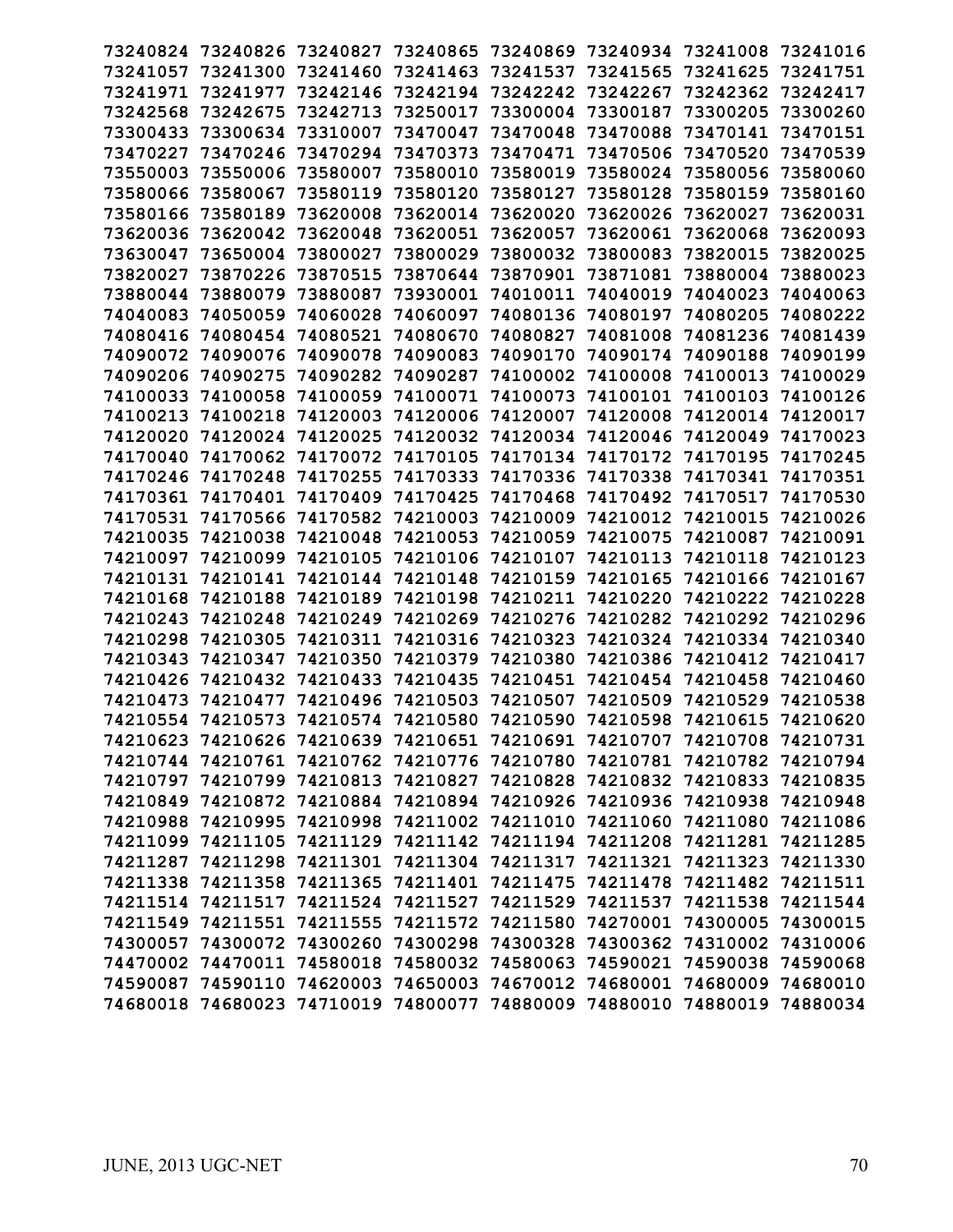| 74930009 | 75010022                   | 75010030 | 75040003 | 75040020          | 75040030                   | 75040043 | 75050001 |
|----------|----------------------------|----------|----------|-------------------|----------------------------|----------|----------|
| 75050006 | 75050013                   | 75050056 | 75060005 | 75060006          | 75060007                   | 75060031 | 75060036 |
| 75060043 | 75060047                   | 75060056 | 75060090 | 75060111          | 75060114                   | 75060115 | 75060133 |
| 75060154 | 75060165                   | 75060177 | 75060202 | 75060208          | 75060214                   | 75060234 | 75060243 |
| 75060262 | 75060352                   | 75060363 | 75070003 | 75070004          | 75080012                   | 75080058 | 75080095 |
| 75080179 | 75090001                   | 75090010 | 75090031 | 75090032          | 75090049                   | 75090053 | 75090066 |
| 75090097 | 75090122                   | 75090153 | 75090178 | 75090192          | 75090224                   | 75090266 | 75090318 |
| 75090320 | 75090336                   | 75090355 | 75090357 | 75090401          | 75090408                   | 75090424 | 75090478 |
| 75090538 | 75090568                   | 75090613 | 75090703 | 75090722          | 75100006                   | 75100011 | 75120001 |
| 75120002 | 75120003                   | 75120007 | 75120049 | 75120057          | 75120070                   | 75120074 | 75140002 |
| 75170007 | 75170050                   | 75170072 | 75170110 | 75170149          | 75170162                   | 75170169 | 75170179 |
| 75170180 | 75170242                   | 75170259 | 75170266 | 75170269          | 75170278                   | 75170285 | 75170305 |
| 75170356 | 75170463                   | 75170493 | 75170623 | 75170630          | 75170657                   | 75170723 | 75200054 |
| 75200068 | 75200097                   | 75200129 | 75200168 | 75200175          | 75250037                   | 75250063 | 75310001 |
| 75390001 | 75470039                   | 75470116 | 75500001 | 75550009          | 75550011                   | 75550032 | 75550089 |
| 75580009 | 75580050                   | 75580058 | 75580059 | 75580084          | 75580097                   | 75580100 | 75580104 |
| 75580106 | 75580115                   | 75590060 | 75670002 | 75730076          | 75730079                   | 75740002 | 75740003 |
| 75790135 | 75800019                   | 75800058 | 75800081 | 75800146          | 75800169                   | 75800181 | 75870005 |
| 75870504 | 75880013                   | 75890001 | 75890005 | 75890051          | 75890115                   | 75890166 | 75920001 |
| 75930001 | 76040016                   | 76050001 | 76050050 | 76050113          | 76060007                   | 76060062 | 76060073 |
| 76060090 | 76060098                   | 76060110 | 76060113 | 76060139          | 76060145                   | 76060156 | 76060160 |
| 76060184 | 76060253                   | 76080008 | 76080157 | 76090001          | 76090002                   | 76090008 | 76090042 |
| 76090045 | 76090050                   | 76090064 | 76090070 | 76090078          | 76090079                   | 76090086 | 76090113 |
| 76090136 | 76090165                   | 76090177 | 76090178 | 76090189          | 76090203                   | 76090208 | 76090242 |
| 76090244 | 76090254                   | 76090272 | 76090286 | 76090315          | 76090321                   | 76090378 | 76090459 |
| 76090508 | 76090509                   | 76090523 | 76090527 | 76090551          | 76090591                   | 76090597 | 76090618 |
| 76090630 | 76090669                   | 76100003 | 76120011 | 76120014          | 76120018                   | 76120030 | 76120044 |
| 76120067 | 76120075                   | 76120085 | 76120088 | 76120092          | 76120109                   | 76120116 | 76120119 |
| 76120126 | 76120139                   | 76170007 | 76170017 | 76170018          | 76170032                   | 76170044 | 76170066 |
| 76170110 | 76170136                   | 76170138 | 76170142 | 76170148          | 76170150                   | 76200078 | 76200106 |
| 76200149 | 76200158                   | 76200170 | 76200171 | 76200224          | 76250042                   | 76250053 | 76250059 |
| 76250062 | 76300016                   | 76300022 | 76300037 | 76300132          | 76470092                   | 76550003 | 76550006 |
| 76550012 | 76580033                   | 76730022 | 76790024 | 76790073          | 76800002                   | 76800016 | 76800017 |
| 76800060 | 76800087                   | 76800119 | 76810003 | 76880013          | 77010013                   | 77010071 | 77020016 |
|          | 77030003 77030004          | 77030007 | 77030013 |                   | 77030017 77040012 77040027 |          | 77040041 |
| 77050018 | 77050019                   | 77050022 | 77050023 | 77060021          | 77070008                   | 77080005 | 77080015 |
|          | 77080158 77080180          | 77080217 | 77080233 | 77080265 77080300 |                            | 77090001 | 77090006 |
|          | 77090012 77090020          | 77090026 | 77090030 | 77090080 77090105 |                            | 77090139 | 77090161 |
|          | 77090216 77090243          | 77090302 | 77090328 |                   | 77090373 77090416          | 77090455 | 77090481 |
|          | 77100003 77100009          | 77100021 | 77100028 |                   | 77100030 77100031          | 77100038 | 77100043 |
| 77100046 | 77100048                   | 77100076 | 77120008 | 77120023          | 77120024                   | 77120025 | 77120032 |
| 77120035 | 77120038                   | 77120040 | 77120047 |                   | 77120053 77160001          | 77170013 | 77170033 |
|          | 77170038 77170065 77170100 |          | 77170105 | 77170110 77170113 |                            | 77170160 | 77170181 |
|          | 77170195 77170250          | 77170270 | 77170327 |                   | 77170335 77170341          | 77170391 | 77170395 |
|          | 77170405 77200006          | 77200019 | 77200020 |                   | 77260002 77260018          | 77260046 | 77260059 |
|          | 77260146 77260190          | 77260192 | 77260194 |                   | 77260217 77260222          | 77260223 | 77260287 |
| 77260301 | 77260307                   | 77260310 | 77260317 | 77260345          | 77260348                   | 77260350 | 77260357 |
|          | 77260389 77260437          | 77260476 | 77260478 | 77260484 77260485 |                            | 77260492 | 77260501 |
|          |                            |          |          |                   |                            |          |          |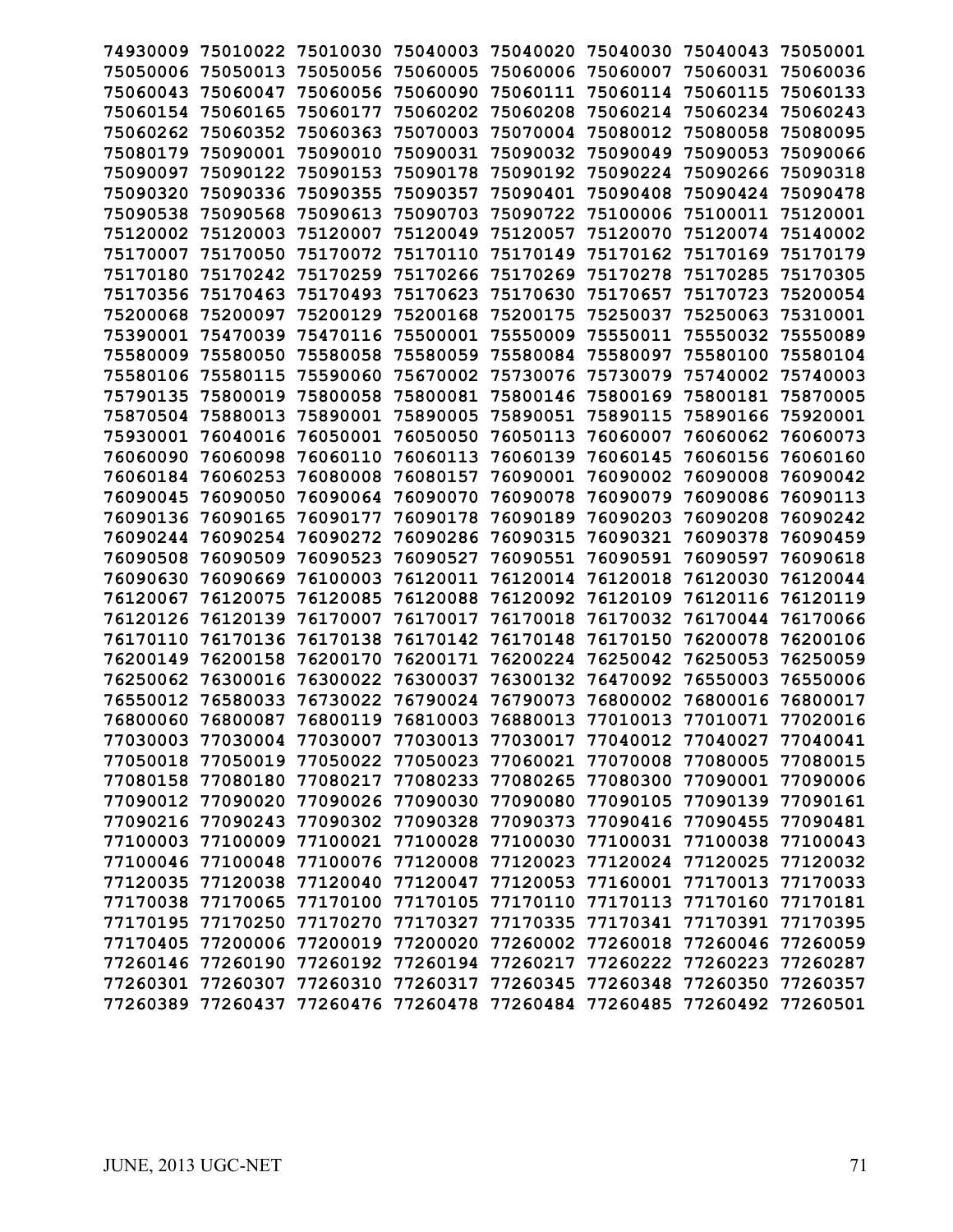| 77260514 | 77260537          | 77260538                                                                | 77260547                   | 77260550 | 77260554                   | 77260583          | 77260592 |
|----------|-------------------|-------------------------------------------------------------------------|----------------------------|----------|----------------------------|-------------------|----------|
| 77260598 | 77260607          | 77260625                                                                | 77260626                   | 77300010 | 77300017                   | 77300020          | 77300046 |
| 77300066 | 77300092          | 77300096                                                                | 77300106                   | 77300219 | 77300340                   | 77390002          | 77390007 |
| 77390016 | 77460003          | 77460006                                                                | 77470100                   | 77550001 | 77550002                   | 77550004          | 77550008 |
| 77550017 | 77580005          | 77590014                                                                | 77590020                   | 77590027 | 77590033                   | 77590058          | 77590170 |
| 77630007 | 77740001          | 77870195                                                                | 77870366                   | 77870378 | 77870388                   | 77870727          | 77880007 |
| 77880032 | 77890005          | 77930019                                                                | 78010159                   | 78010182 | 78040038                   | 78040085          | 78050005 |
| 78060002 | 78060033          | 78060043                                                                | 78060104                   | 78060186 | 78060252                   | 78060253          | 78060294 |
| 78060319 | 78060387          | 78060406                                                                | 78060418                   | 78080004 | 78080009                   | 78080017          | 78080025 |
| 78080041 | 78080064          | 78080076                                                                | 78080081                   | 78080121 | 78080147                   | 78080166          | 78080209 |
| 78080222 | 78080224          | 78080235                                                                | 78080247                   | 78080295 | 78080315                   | 78080321          | 78080379 |
| 78080418 | 78080429          | 78080483                                                                | 78080555                   | 78080559 | 78080687                   | 78080757          | 78080782 |
| 78080822 | 78080830          | 78080856                                                                | 78080875                   | 78080893 | 78080952                   | 78080985          | 78081083 |
| 78081093 | 78081145          | 78090022                                                                | 78090029                   | 78090034 | 78090041                   | 78090044          | 78090097 |
| 78090115 | 78090129          | 78090198                                                                | 78090319                   | 78090325 | 78090408                   | 78090490          | 78090541 |
| 78090584 | 78090612          | 78090647                                                                | 78090700                   | 78110004 | 78120003                   | 78120006          | 78120024 |
| 78120032 | 78120033          | 78120039                                                                | 78120041                   | 78120047 | 78120058                   | 78120080          | 78140064 |
| 78160025 | 78170026          | 78170031                                                                | 78170035                   | 78170045 | 78170113                   | 78170146          | 78170175 |
| 78170203 | 78170227          | 78170247                                                                | 78170295                   | 78170392 | 78170402                   | 78170410          | 78170439 |
| 78170517 | 78170549          | 78170596                                                                | 78170678                   | 78170785 | 78170811                   | 78170815          | 78170816 |
| 78170838 | 78200035          | 78200076                                                                | 78200122                   | 78200267 | 78200312                   | 78200320          | 78200336 |
| 78200375 | 78200449          | 78200696                                                                | 78200769                   | 78200815 | 78200968                   | 78201205          | 78201207 |
| 78201215 | 78201220          | 78201223                                                                | 78201225                   | 78240013 | 78240026                   | 78240028          | 78240077 |
| 78250089 | 78250111          | 78250201                                                                | 78250240                   | 78250351 | 78300009                   | 78300097          | 78300215 |
| 78300473 | 78300665          | 78300731                                                                | 78300818                   | 78470018 | 78470024                   | 78470118          | 78550037 |
| 78580031 | 78580042          | 78580045                                                                | 78580058                   | 78580077 | 78580080                   | 78630260          | 78630266 |
| 78730018 | 78800019          | 78800035                                                                | 78800040                   | 78800041 | 78800052                   | 78800059          | 78800087 |
| 78800105 | 78800125          | 78800133                                                                | 78800138                   | 78800144 | 78800153                   | 78800190          | 78800195 |
| 78800201 | 78800204          | 78800216                                                                | 78800221                   | 78800225 | 78800231                   | 78800234          | 78800235 |
| 78800238 | 78800246          | 78800347                                                                | 78800357                   | 78800374 | 78800406                   | 78800407          | 78800504 |
| 78800532 | 78800546          | 78800548                                                                | 78800564                   | 78800592 | 78800601                   | 78800627          | 78800637 |
| 78870004 | 78870064          | 78870103                                                                | 78870130                   | 78870202 | 78870513                   | 78870668          | 78870798 |
| 78870799 | 78871004          | 78880006                                                                | 78880017                   | 78880034 | 78880037                   | 79030002          | 79040010 |
| 79040014 | 79040017          | 79060066                                                                | 79060072                   | 79060100 | 79060113                   | 79060160          | 79080044 |
|          | 79080051 79080104 | 79080119                                                                | 79080149 79080236          |          | 79080291 79080443          |                   | 79090002 |
|          | 79090009 79090039 | 79090089                                                                | 79090115                   | 79090119 | 79090271                   | 79090291          | 79100002 |
|          | 79120005 79120007 |                                                                         | 79120009 79120011 79120014 |          | 79120033 79140006 79140008 |                   |          |
|          | 79160013 79170001 | 79170017                                                                | 79170026 79170031          |          | 79170032                   | 79170047 79170058 |          |
|          | 79170084 79170105 | 79170127                                                                | 79170145 79170148          |          | 79170186 79170228 79170243 |                   |          |
|          | 79170261 79170278 |                                                                         | 79170323 79170325 79170335 |          | 79170338 79170358 79170392 |                   |          |
|          | 79170393 79170398 | 79170400                                                                | 79170441 79170492          |          | 79170503                   | 79170564          | 79170606 |
|          |                   | 79200277 79250012 79300068 79300082 79470019 79470032 79550004 79550009 |                            |          |                            |                   |          |
|          |                   | 79550010 79550054 79550055 79550056 79580022 79580039 79590021 79600002 |                            |          |                            |                   |          |
|          |                   | 79800019 79800035 79870007 79870079 79870276 79880012 79880021 79880024 |                            |          |                            |                   |          |
|          |                   | 79880028 79880043 79880049 79880051 79930002 79930008                   |                            |          |                            |                   |          |